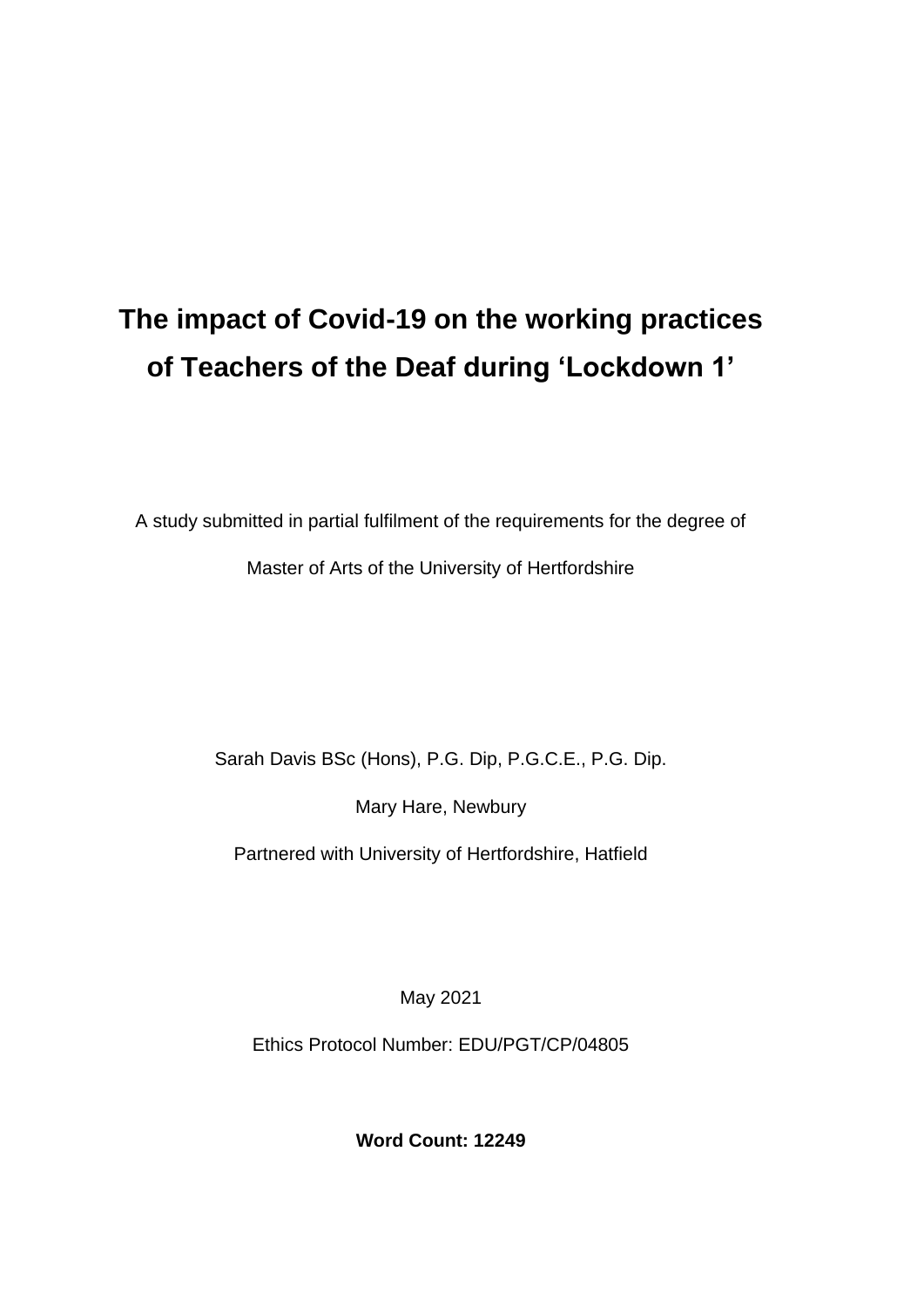#### **Acknowledgments**

I would like to thank my supervisor, Dr. Joy Rosenberg, for her support and supervision throughout this project.

I would like to express my gratitude to my partner Jill for her continuous and unswerving support that has enabled me to complete this dissertation.

Many thanks to the participants of this study for their time and willingness to participate.

I would also like to thank Becky for making it seem possible.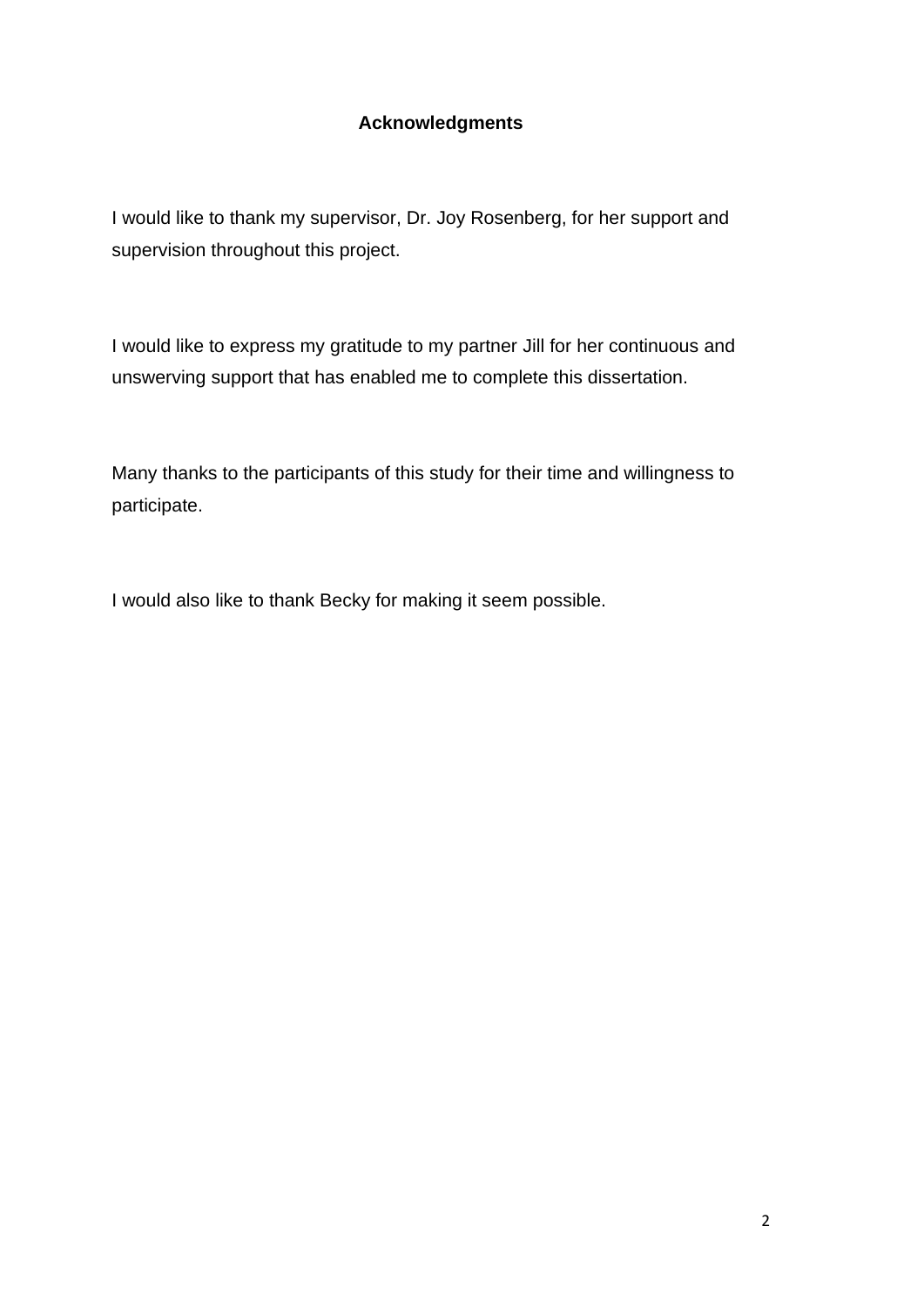| 2.1.1. The role of the QToD-P in mainstream educational settings  11      |  |
|---------------------------------------------------------------------------|--|
| 2.2. Changes to education provision in England during Lockdown 1  13      |  |
| 2.2.1. Changes to the legal position for the provision of education 13    |  |
| 2.2.2. Impacts of school closures on outcomes for CYP 13                  |  |
| 2.2.3. Impacts of school closures on pedagogical approach  14             |  |
| 2.2.4. Impacts of school closures on teacher relationships with CYP and   |  |
|                                                                           |  |
| 2.3.1. Impacts of school closures on access and outcomes for CYP-D 16     |  |
| 2.3.2. Impacts of school closures on pedagogical approach of QToD-P  18   |  |
| 2.3.3. Impacts of school closures on QToD-P and relationships with CYP-D, |  |
|                                                                           |  |
|                                                                           |  |
|                                                                           |  |
|                                                                           |  |
|                                                                           |  |
|                                                                           |  |
|                                                                           |  |
|                                                                           |  |
|                                                                           |  |
|                                                                           |  |
|                                                                           |  |
|                                                                           |  |
|                                                                           |  |
|                                                                           |  |
|                                                                           |  |

### **Contents**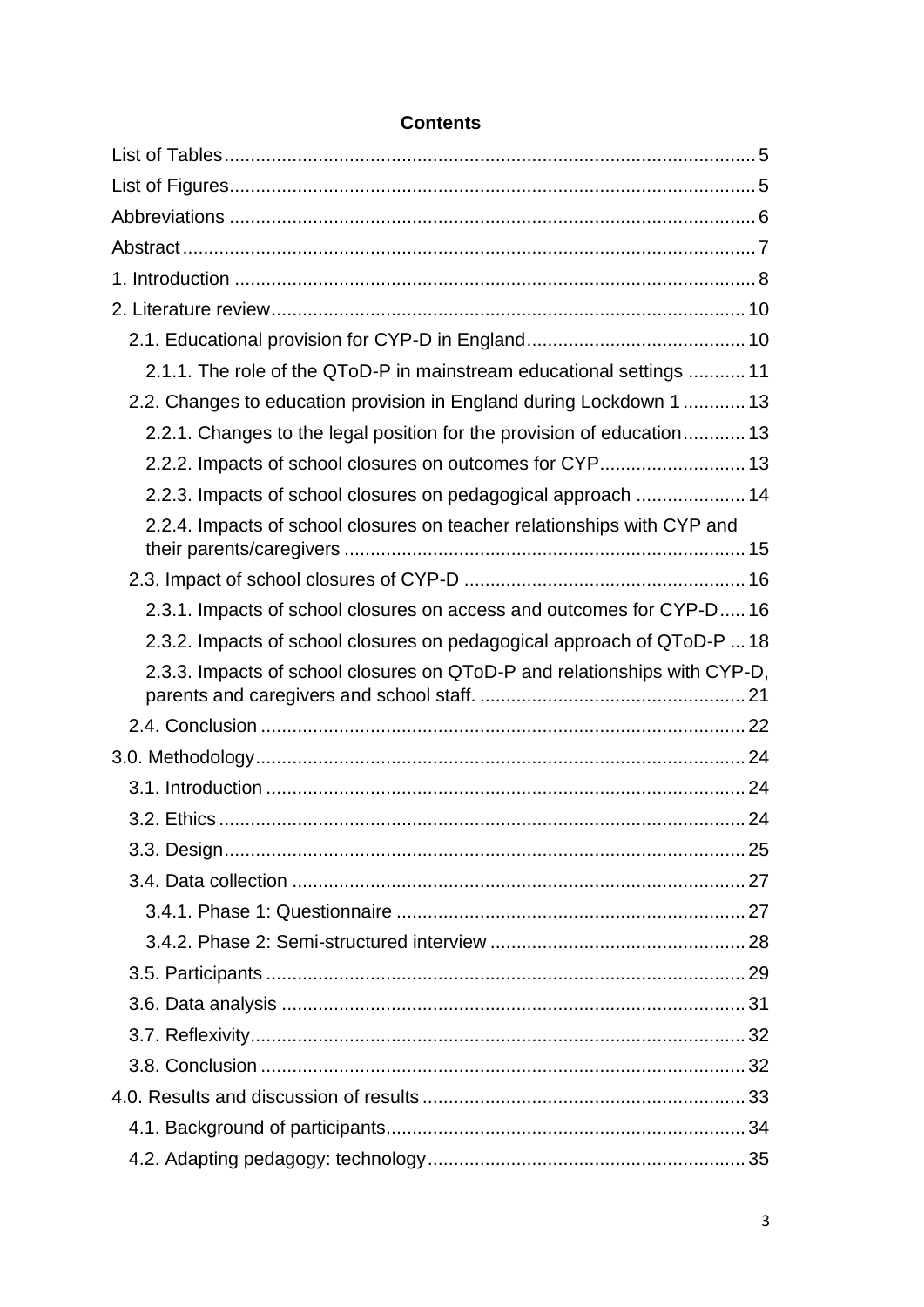| 4.2.3. Adoption of virtual platforms for training professionals  36       |  |
|---------------------------------------------------------------------------|--|
| 4.2.4. Adoption of virtual platforms for working with parents 38          |  |
| 4.2.4. Adoption of virtual platforms for teaching CYP-D 42                |  |
|                                                                           |  |
|                                                                           |  |
|                                                                           |  |
| 4.3.3. Developing and deepening relationships with parents 47             |  |
| 4.3.4. Maintaining relationships with families - a differential impact 48 |  |
| 4.3.5. Development of new relationships with parents 49                   |  |
|                                                                           |  |
|                                                                           |  |
|                                                                           |  |
|                                                                           |  |
|                                                                           |  |
|                                                                           |  |
|                                                                           |  |
|                                                                           |  |
|                                                                           |  |
|                                                                           |  |
|                                                                           |  |
|                                                                           |  |
|                                                                           |  |
| Appendix VI - Initial coding map to inform interview schedule 89          |  |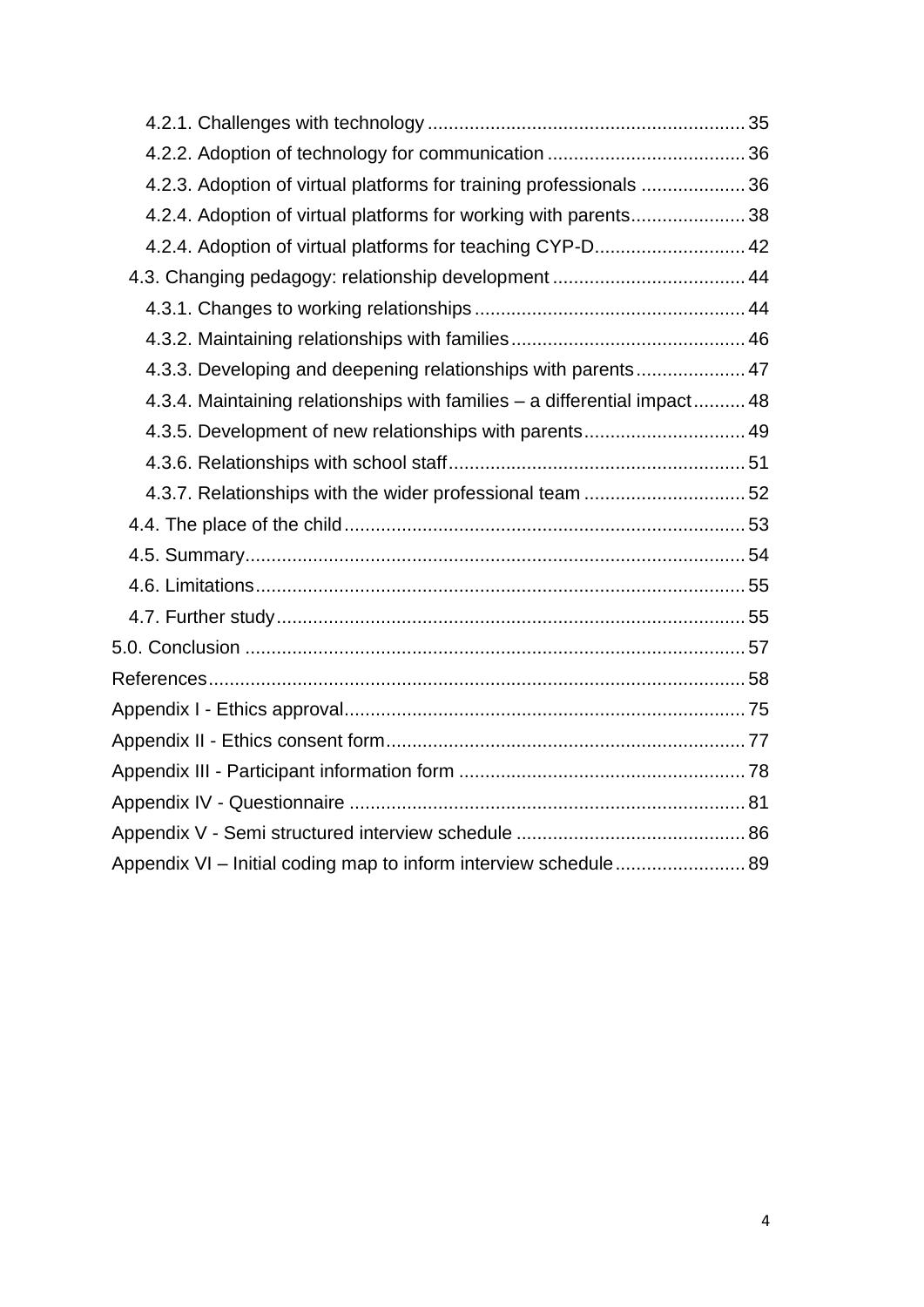## **List of Tables**

<span id="page-4-0"></span>

| Table 1: Change to ability to carry out teaching tasks during Lockdown 1 |  |
|--------------------------------------------------------------------------|--|
|                                                                          |  |

| Table 2: Change to ability to carry out support, coaching and liaising tasks |  |
|------------------------------------------------------------------------------|--|
|                                                                              |  |

## **List of Figures**

<span id="page-4-1"></span>

| Figure 2: Changes to ability to carry out audiological tasks during Lockdown 1 |  |
|--------------------------------------------------------------------------------|--|
|                                                                                |  |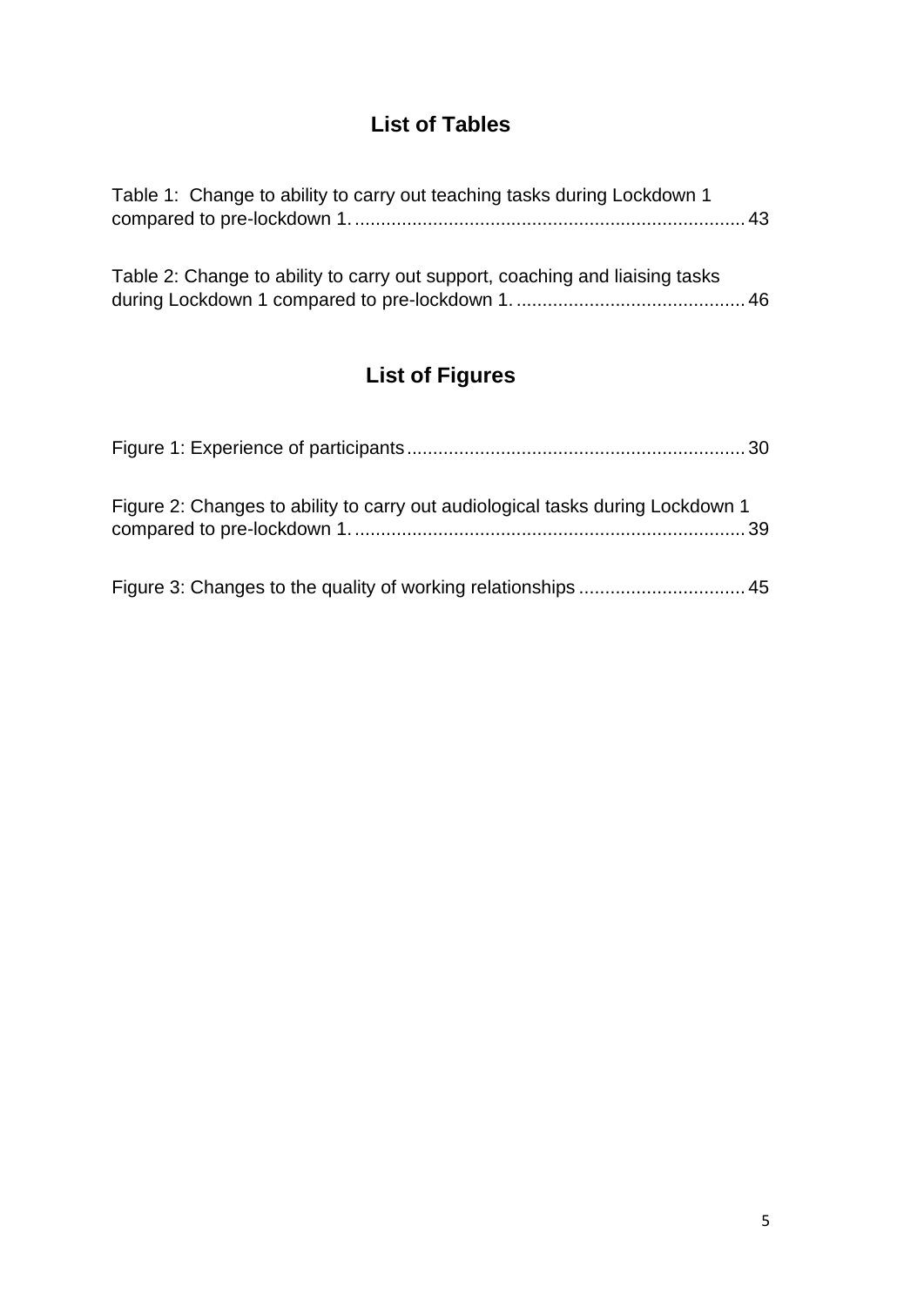## **Abbreviations**

<span id="page-5-0"></span>

| <b>BATOD</b>  | British Association of Teachers of the Deaf    |
|---------------|------------------------------------------------|
| <b>CYP</b>    | Children and young people                      |
| CYP-D         | Children and young people who are deaf         |
| <b>DfE</b>    | Department for Education                       |
| EAL           | English as an additional language              |
| EEF           | <b>Education Endowment Foundation</b>          |
| <b>EHCP</b>   | <b>Education and Health Care Plan</b>          |
| MDT           | Multi-disciplinary Team                        |
| <b>NatSIP</b> | <b>National Sensory Impairment Partnership</b> |
| <b>NDCS</b>   | National Deaf Children's Society               |
| Ed.Aud.       | <b>Educational Audiologist</b>                 |
| <b>QToDs</b>  | <b>Qualified Teachers of the Deaf</b>          |
| QToD-P        | Qualified Teacher of the Deaf working in a     |
|               | peripatetic role                               |
| <b>SEND</b>   | Special educational needs and disabilities     |
| TA            | <b>Teaching Assistant</b>                      |

The term 'deaf' has been used to represent varying hearing levels from mild to profound. It is also used to include those who identify culturally as Deaf.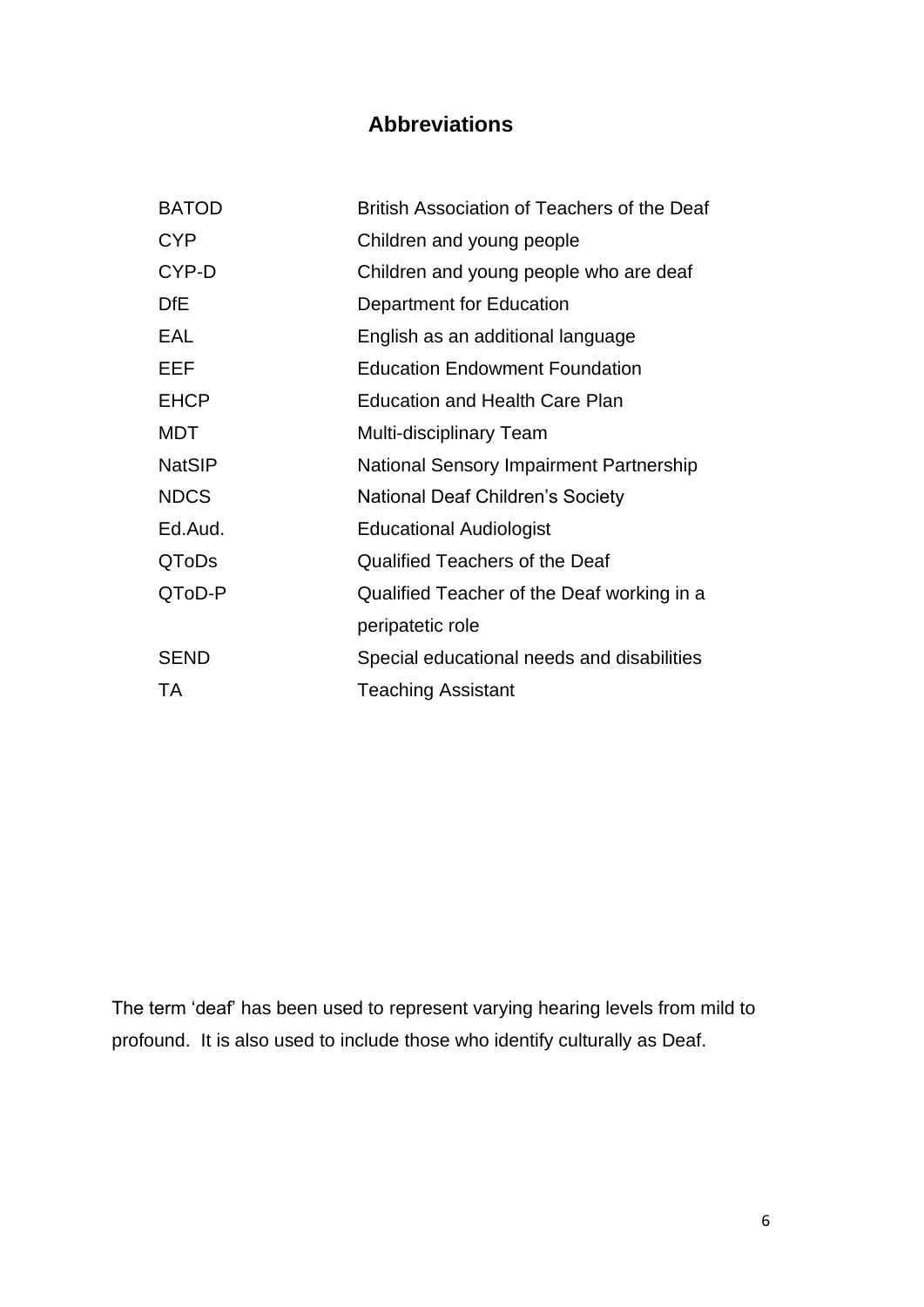#### **Abstract**

<span id="page-6-0"></span>This study investigates the changing pedagogy of qualified peripatetic Teachers of the Deaf during the initial stages of the Covid-19 pandemic when schools were closed to most children. The study also aims to investigate the nature of changing working relationships during that time, with school staff, parents and care givers as well as the wider multi-disciplinary team.

A Covid-19 secure, mixed-methods approach was used. Quantitative and qualitative data was produced from an online survey of twenty qualified peripatetic Teachers of the Deaf. This information informed the themes that were then developed further through five semi-structured interviews. An inductive approach to coding using nVivo12 was adopted.

The findings of this study suggest that qualified peripatetic Teachers of the Deaf quickly learnt and embraced new technology which facilitated a continuity of service. Adaptive pedagogy saw a move away from children or young person who are deaf, towards supporting and coaching parents and caregivers so that *they* could better support, advocate for and empower their children. Crucially, person-centred approaches, whether relating to the child or young person who is deaf, their parents or caregivers, the multidisciplinary team or school-based staff were essential during this time.

Further investigation into the impact of the use of coaching models to develop holistic pedagogical change would be of value especially if applied across virtual platforms. In addition, the development of an accessible digital policy that incorporates collaborative training is also essential.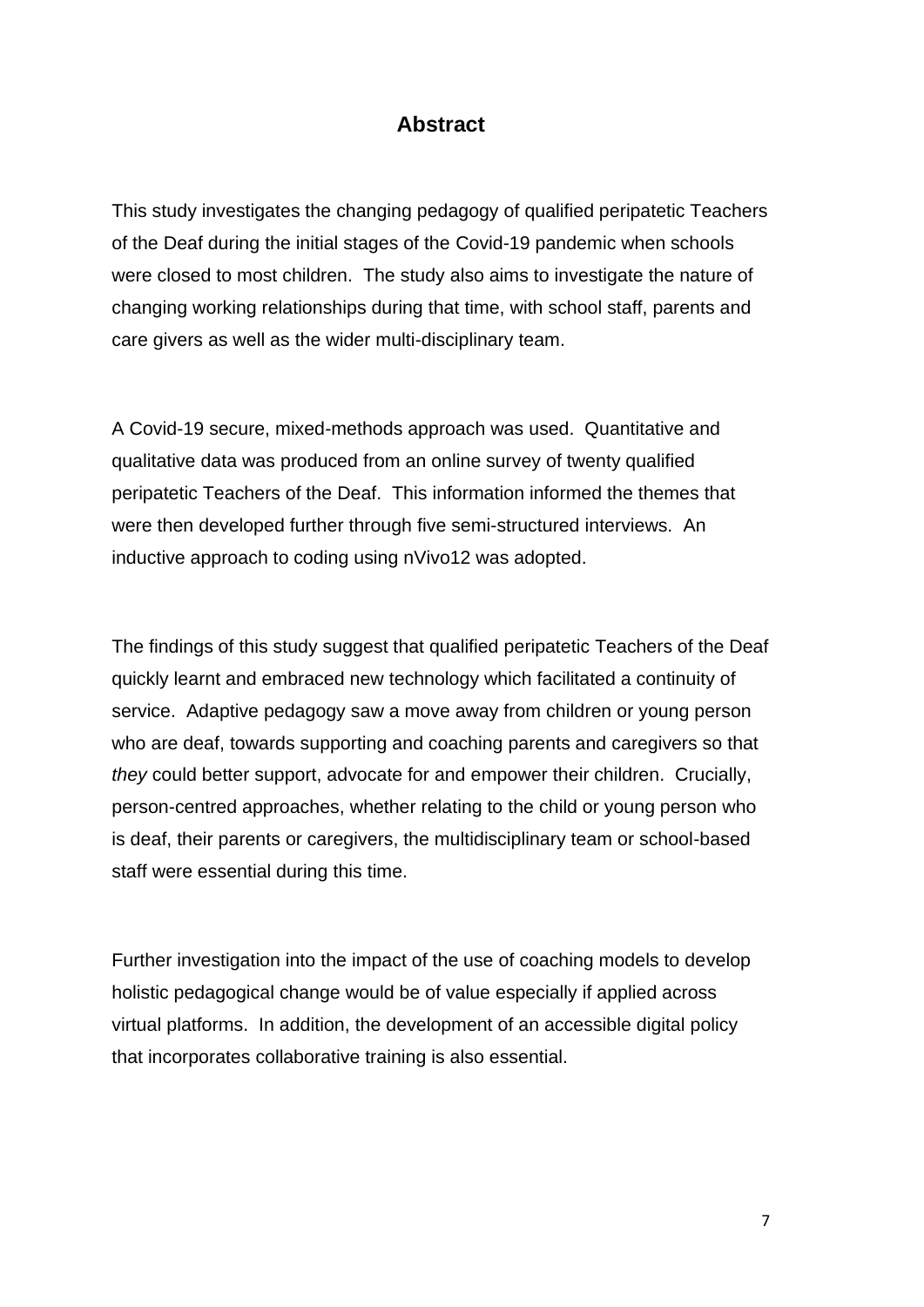#### <span id="page-7-0"></span>**1. Introduction**

On March 20<sup>th</sup> 2020, schools in England were shut to all children with the exception of children of key workers and most vulnerable children due to the Covid-19 pandemic. These closures were echoed around the world with schools being closed across 188 countries, disrupting learning for 1.6 billion children, youth and families (OECD, 2020b). Education for most children and young people (CYP) was continued with a move to remote learning through digital learning platforms such as television, radio or online learning.

Initial findings investigating the impact of school 'closures' during 'Lockdown 1' (March 2020 – July 2020) have focussed on the progress that CYP have made in their learning (Andrew et al., 2020; DfE & SPI-B, 2020) the impact upon their mental health (DfE, 2020; Newlove-Delgado et al., 2020) and the pedagogical agility of teachers (Barron et al., 2021; Ellis et al., 2020). However, for the 46,404 children and young people who are deaf (CYP-D) in English schools (CRIDE, 2019) the support that they received from Qualified Teachers of the Deaf working in a peripatetic role (QToD-P) required instant modification; school and home visits were no longer possible and so new ways of providing support for CYP-D, their parents/caregivers and school staff needed to be rapidly developed. This is a subject which currently lacks critical investigation. As such, this study aims to identify ways in which pedagogy has been adapted, and how relationships with CYP-D, their parents and caregivers and the wider multi-disciplinary team continued. Critical insights may provide support opportunities for QToD-P both within the current context and also identify purposeful training opportunities for developing practice going forward.

Through a literature review, the educational environment for CYP-D is identified as well as the role of the QToD-P. This is then examined together with the changes to education provision and the impacts of this, for all children over the time period from March to July 2020, a period known as 'Lockdown 1'. Further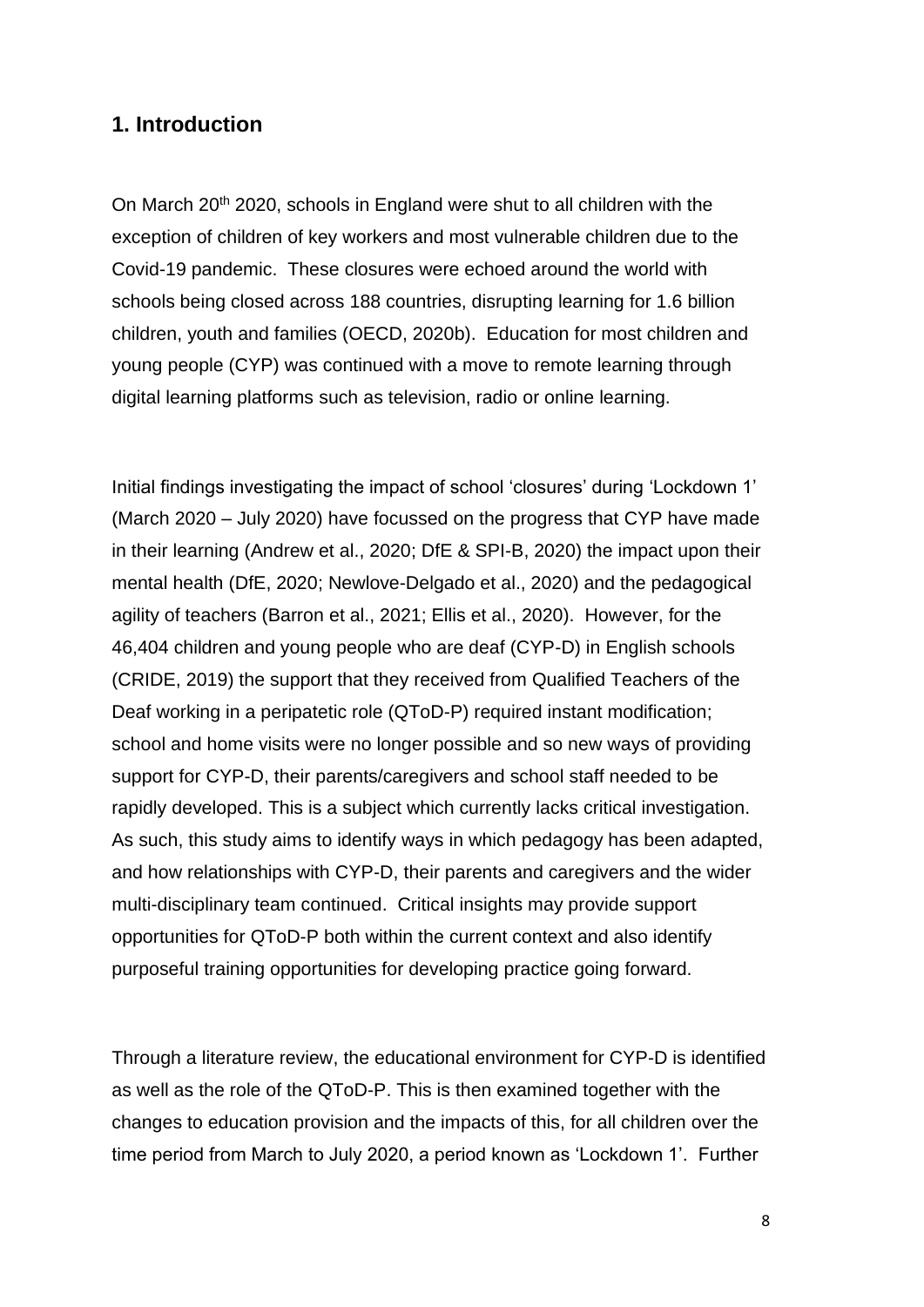to this, the impact of Lockdown 1 is investigated in relation to CYP-D and the role of the QToD-P. The methodology section details the research design including the research parameters and participant selection. The results and discussion section presents both qualitative and quantitative data with an analysis of both, alongside a critical discussion which makes suggestions for future research and pedagogical change.

In should be noted that in January and February 2021, schools faced a further period of closure. The data collected for use in this study has focused solely on Lockdown 1.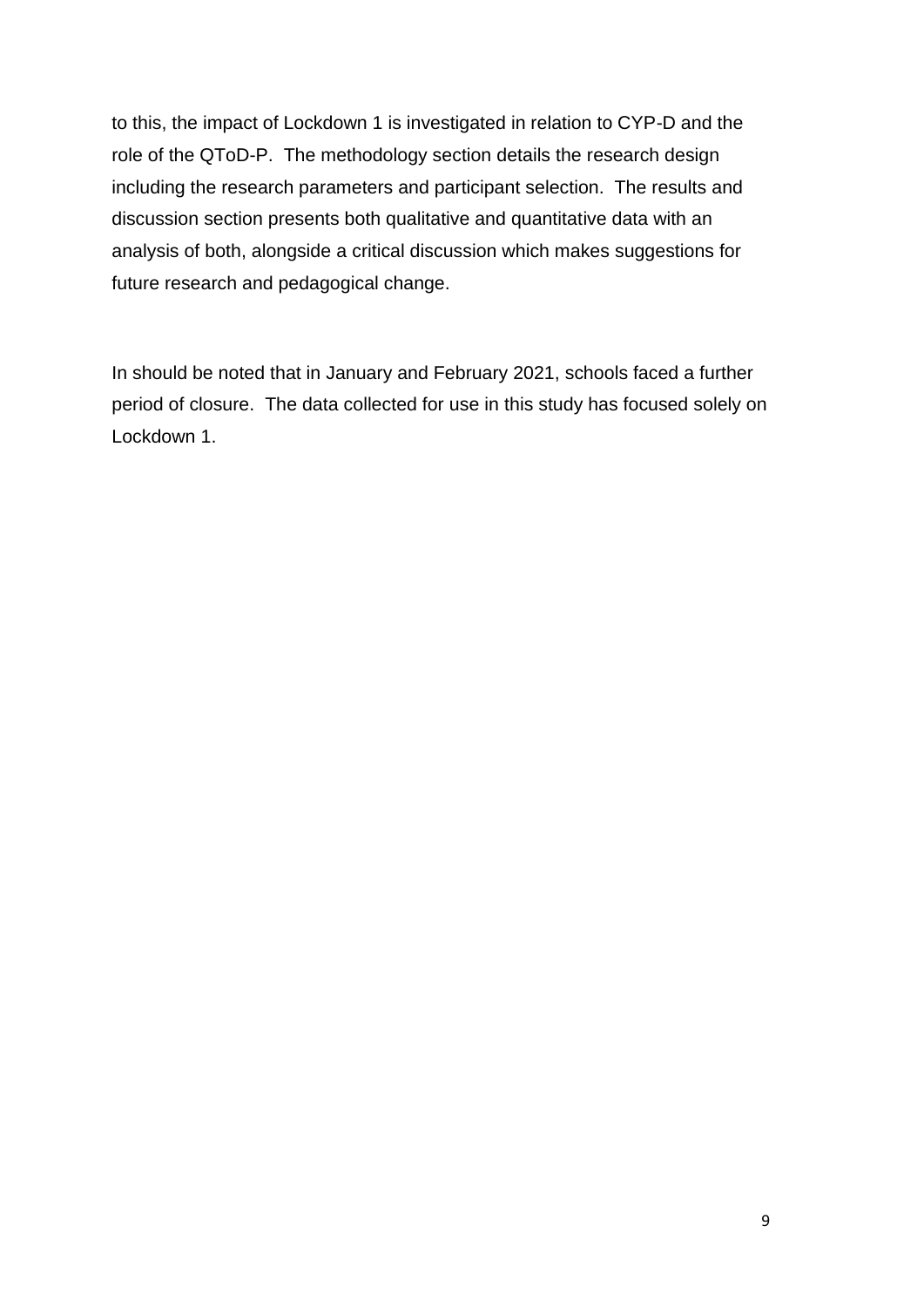#### <span id="page-9-0"></span>**2. Literature review**

Due to the current nature of the Covid-19 pandemic, little research has yet been carried out on the impact of school closures to most children on the working practices of QToD-P. As a result, the search criteria for academic papers, using Scopus, PubMed, Science Direct and JSTOR databases widened. This included: educational provision, impacts of school closures on pedagogy, relationships between teachers, parents/caregivers and children and young people (CYP) generally, as well as access to technology and on-line learning. It was decided to not use print media as a resource to ensure that the literature was, as far as possible, objective and research based. The available research that relates specifically to CYP-D comes from the British Association of Teachers of the Deaf (BATOD) and is being continually updated as the situation changes. Their research has focussed on raising awareness of the challenges that are being faced not just by CYP-D but also their parents/caregivers, education settings and the provision of specialist services (BATOD, 2021b). BATOD's current priority focus is on equality of access as a result of the requirement for face coverings to be worn in secondary schools.

This study aims to add to the extant literature relating specifically to CYP-D. It will examine the perceptions of QTOD-P on the impact of school closures to most children on their working practices. It seeks to determine how effective those practices have been during that time with the purpose of identifying good practice and areas that can be further improved through pedagogical change.

#### <span id="page-9-1"></span>**2.1. Educational provision for CYP-D in England**

One to two babies per thousand are referred from New-born Hearing Screening and are subsequently diagnosed as having a permanent hearing loss at birth (NHS, 2018). When combined with acquired permanent hearing loss and temporary hearing loss, the number of deaf children is reported to be 46,404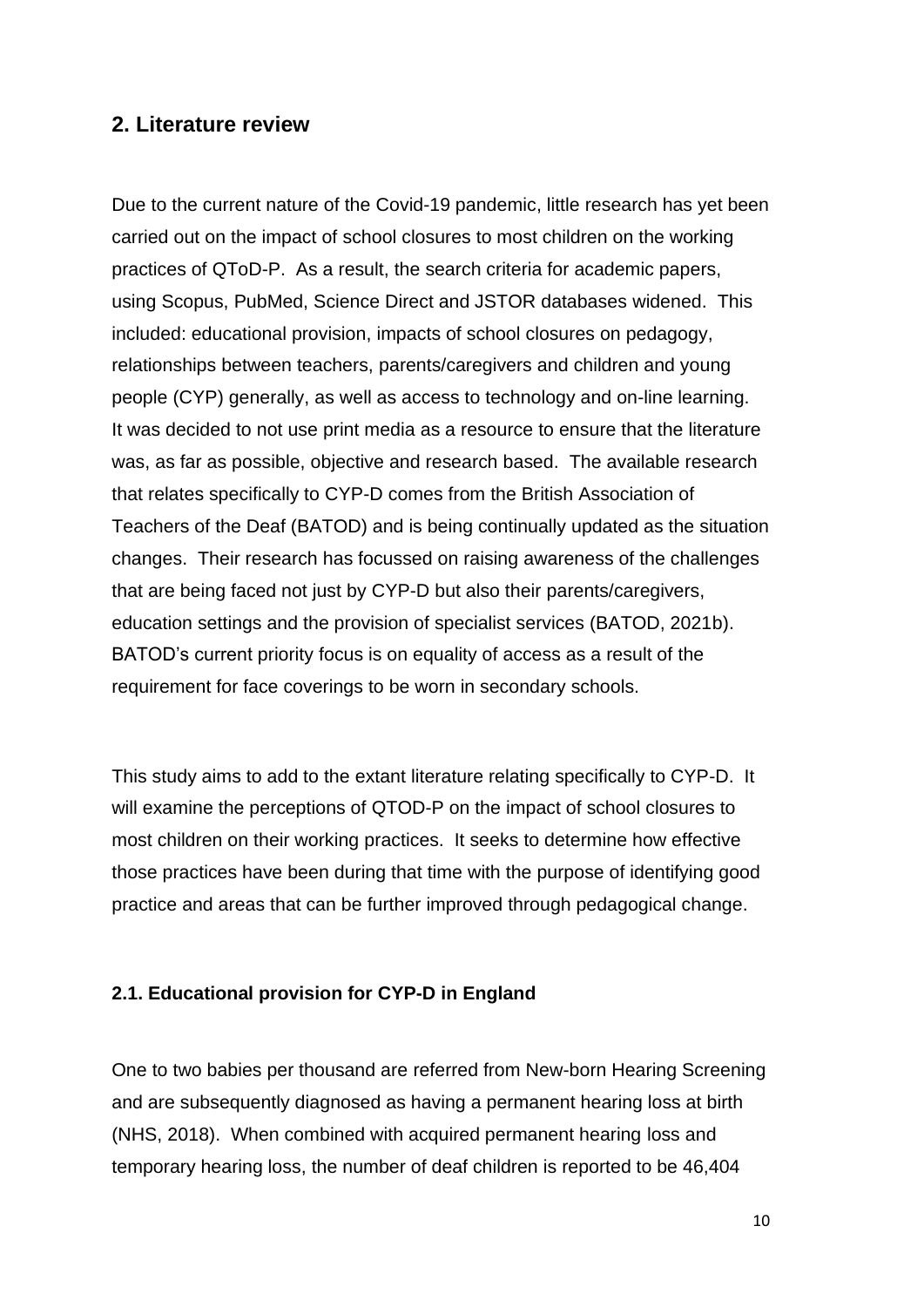(CRIDE, 2019) although this figure varies slightly throughout the report due to data collection methods. Of these children, 77% are reported to be supported at home, in an early-years setting or in a mainstream provision (either statefunded or independent). The remaining CYP-D are either in a resourced provision, or a specialist setting for deaf pupils or for other additional needs (CRIDE, 2019). Importantly, CRIDE (2019) reports that 36,767 children with permanent deafness were on 'caseload' and as such supported by a QToD-P. Caseload in this instance was defined as being 'children who receive some form of support more than once a year' (CRIDE, 2019, p.12). This support will vary across different authorities but may include hearing aid checks, liaison between families, schools and wider professionals as well as direct teaching. This aligns with the assumption set out in Section 1.26 of the SEN Code of Practice (Department for Education, 2015) which assumes a mainstream education as the standard education route for all children with a special educational need or disability, with their needs being met through reasonable adjustments to the mainstream setting (Section 1.34).

It is worth noting here that the data from CRIDE, 2020 has not been used due to the unusually low response rate of 77 per cent (CRIDE, 2020), as a consequence of the Covid-19 pandemic.

#### <span id="page-10-0"></span>**2.1.1. The role of the QToD-P in mainstream educational settings**

All training programmes for Qualified Teachers of the Deaf (QToD) are governed by minimum quality standards set by the Department for Education (DfE) (2018). These standards are designed to ensure that anyone holding the mandatory qualification is able to 'make maximum impact on practice' (DfE, 2018. p.14). These standards are crucial in guiding the working principles of QToD and cover a wide range of skills that aim to support CYP-D to make optimal and holistic progress. They cover relationships with deaf learners and their families, current legislation and the education framework, audiology, language communication and interaction, teaching and learning, social and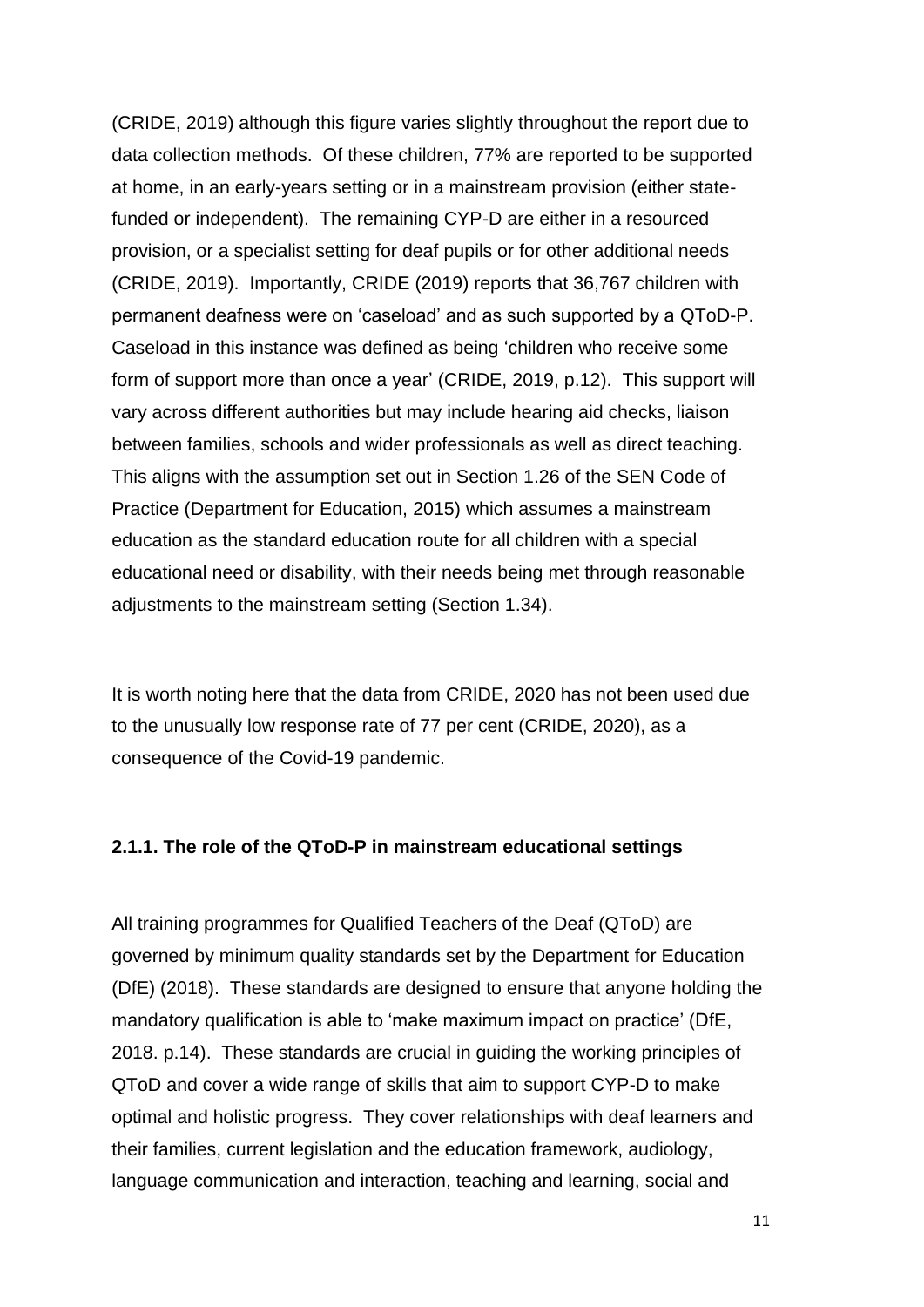emotional development and well-being, supporting transition and transfer and partnership working (DfE, 2018).

In a peripatetic role, a QToD's job is multifaceted. A key aspect of the role is to provide advice to CYP-D, parents/caregivers, teachers and involved agencies as well as working directly with the CYP-D through an enriched language input (Simpson, 2017). It is important to note that the professional qualities and attributes of a QToD-P identified in the mandatory qualifications relate directly to relationship with deaf learners and their families (DfE, 2018) and highlight the importance of Early Support Principles. Funding for the Early Support programme came to an end in 2015, however, Early Support Principles are embedded in Section 19 of the Children and Families Act (2014) by stressing the concept of person-centred care through which meaningful communication is used to support the development of relationships (Health Education England, 2017).

The complex nature of the role of a QToD-P has been conceptualized by Swanwick (2014) through an ecological systems framework derived from Bronfenbrenner (1979). The model emphasises the bi-directional relationships between people and context and highlights the vital importance of communication, relationships and quality interactions (Hayes et al., 2017) to engender change, rather than compartmentalising the varied individual tasks of the role. Indeed, this approach, based on collaborative relationships around a goal focussed activity could be argued to lend itself more to coaching (Passmore et al., 2012) rather than teaching. In essence, the QToD-P aims to develop the skills of someone else in order that they can solve problems for themselves. This may focus on upskilling a mainstream teacher to ensure that their lessons are accessible to CYP-D, equipping parents with the knowledge of how to maintain and troubleshoot personal listening equipment (such as hearing aids or cochlear processors) or supporting a CYP-D to understand their own deafness in order that they can self-advocate.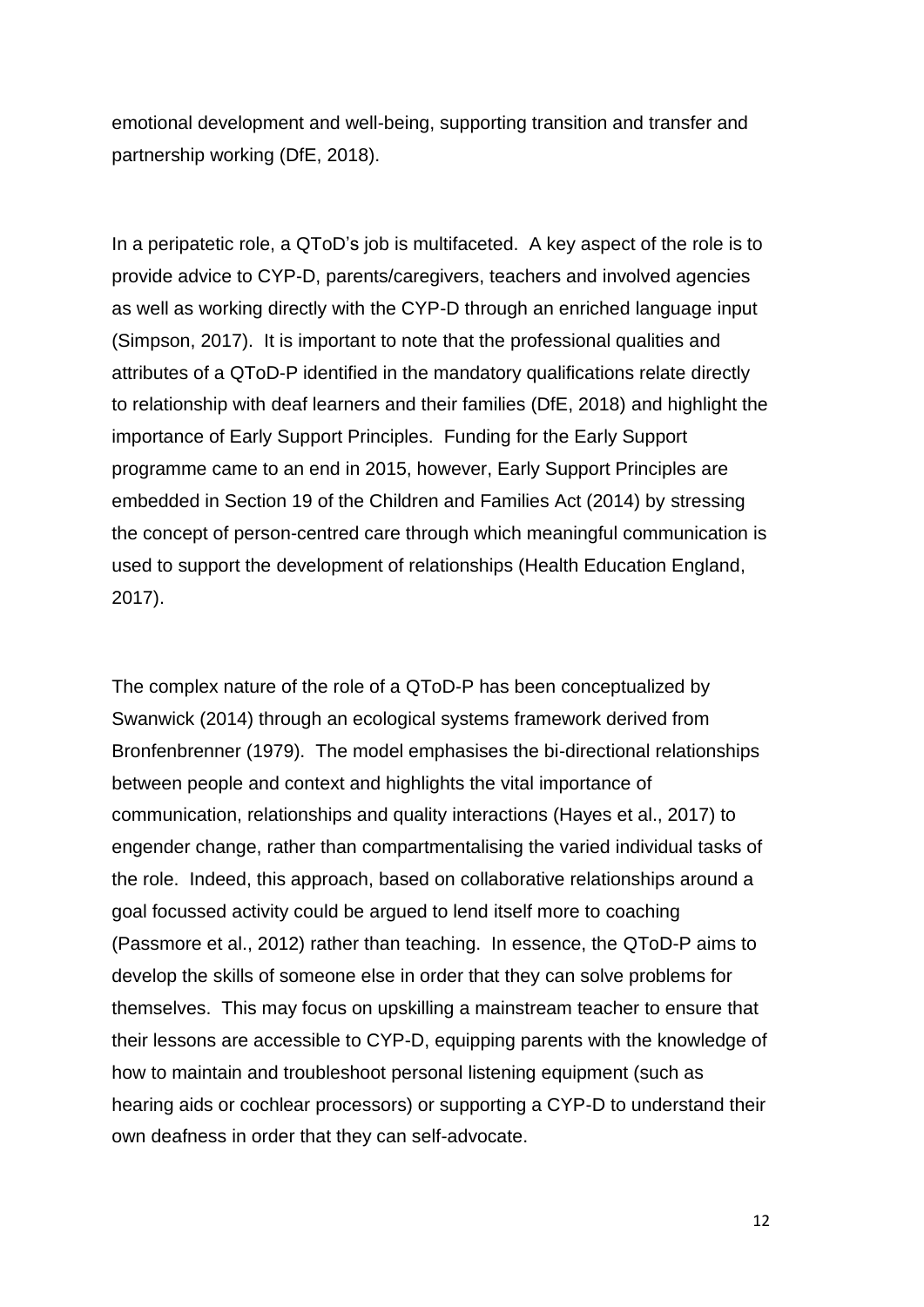#### <span id="page-12-0"></span>**2.2. Changes to education provision in England during Lockdown 1**

#### <span id="page-12-1"></span>**2.2.1. Changes to the legal position for the provision of education**

As a consequence of the speed at which education provision moved to a remote offer there were initial contextual factors that defined the provision of learning (Gouëdard et al., 2020). These were determined by both school and family resources, such as the skills and availability of family members or access to computer technology and broadband (Hattie, 2020), as well as the legal situation; the Coronavirus Act 2020 temporarily modified section 42 of the Children and Families Act 2014, enabling provision within Education and Health Care Plans (EHCP) to be met though reasonable endeavours.

#### <span id="page-12-2"></span>**2.2.2. Impacts of school closures on outcomes for CYP**

The OECD (2020a), in their multi-national research into the long-term impacts of school closures, have highlighted a hysteresis effect in education caused by school closures for the most disadvantaged children and young people. Consideration here goes far beyond the short-term learning loss that may have occurred during this time; disengagement from the school system as well as reduced educational aspirations have potential to continue into the future. It may be possible to attribute these findings to evidence that engagement with home learning was much lower in schools with the highest levels of deprivation (Lucas et al., 2020) as well as the assertion that the effect of home resources such as parental involvement, high expectations and family communication quality are powerful in supporting educational progress (Hattie, 2020). Furthermore, evidence suggests that those CYP who are economically marginalised will experience broader inequality due to lack of technological access (Jain et al., 2020). This finding is supported by the Education Endowment Foundation (EEF) (2021) who found that when measuring outcomes in relation to reading and maths of 6,000 Year 2 pupils across 168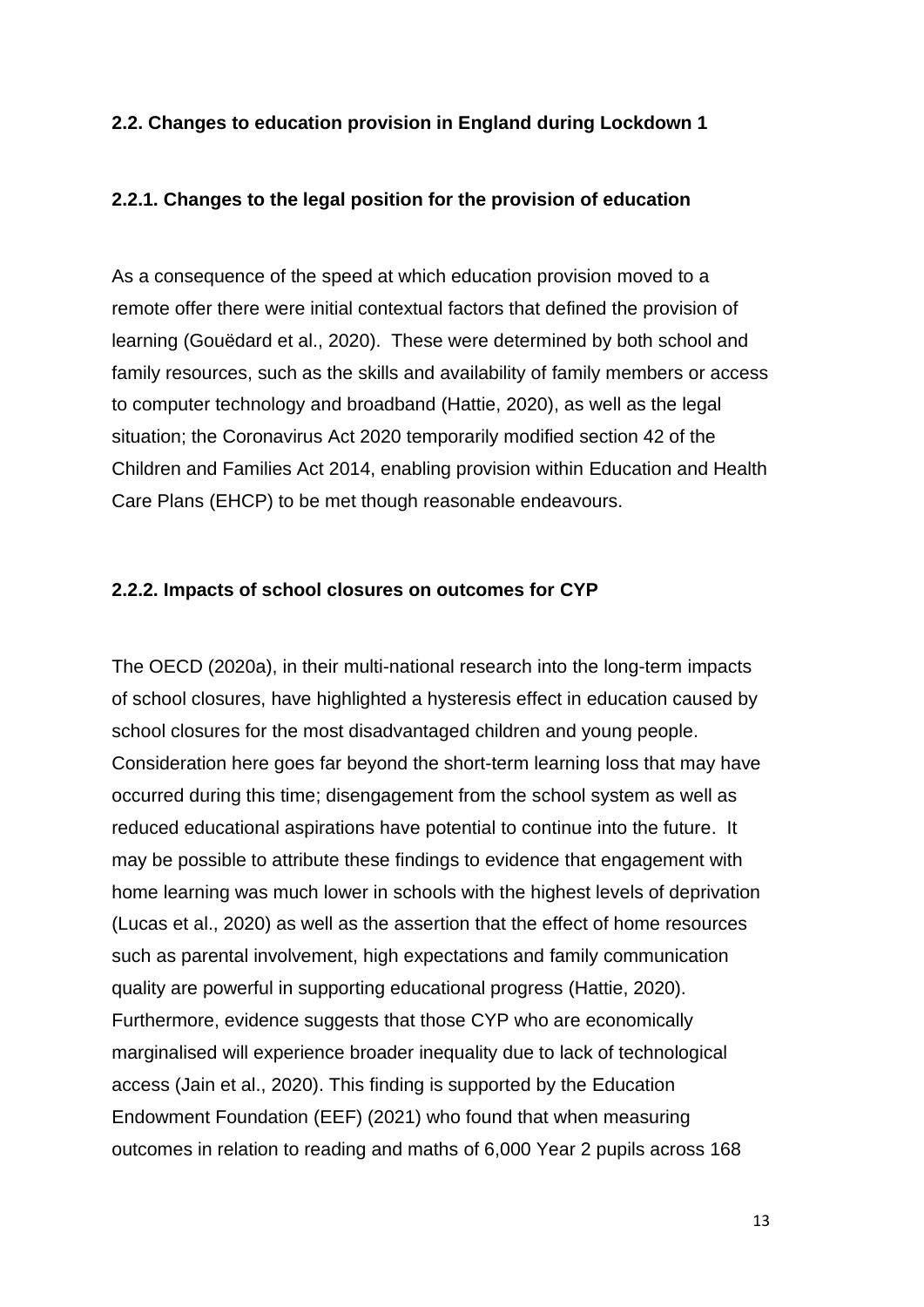schools in England during the Autumn term of 2020, that the achievement gap was most significant for the most disadvantaged pupils.

Lucas et al.'s (2020) national survey in May 2020 of 1,233 senior leaders and 1,821 teachers across mainstream state-funded primary and secondary schools in England, evidenced that engagement with home learning was low amongst pupils with special educational needs and disabilities (SEND) which may also contribute to the hysteresis effect and raises concerns regarding the engagement and progress of CYP-D. Further to this, Newlove-Delgado et al. (2021) reported that children from families who struggled financially during the pandemic were twice as likely to report mental health problems, further highlighting the potential hysteresis effect on children and young people who are disadvantaged.

#### <span id="page-13-0"></span>**2.2.3. Impacts of school closures on pedagogical approach**

As learning moved to digital platforms there was an initial 'simple' replication of a traditional classroom in an online context (Hattie, 2020). Whilst a pragmatic approach was necessary, it was also recognised that this new virtual learning environment needed to be both meaningful and effective, and this required pedagogical agility (Kidd, 2020b). Indeed, the move to online learning was so critical to the continuity of education provision during this crisis that the European Commission has created a Digital Education Plan (2021-2027) for European Union member states. It aims to develop not just an infrastructure and teachers who are digitally competent, but also high-quality content set within an up-to-date organisational capacity (2020). This development is critical when considered alongside Kaiser & König's (2019) pre-Covid-19 research that teacher competencies are often regarded as 'context-specific'. Indeed, research conducted during the school closures indicates the need for pedagogical training for online situations (Jain et al., 2020) and to ensure that high quality adaptive teaching was combined with digital competence (König et al., 2020).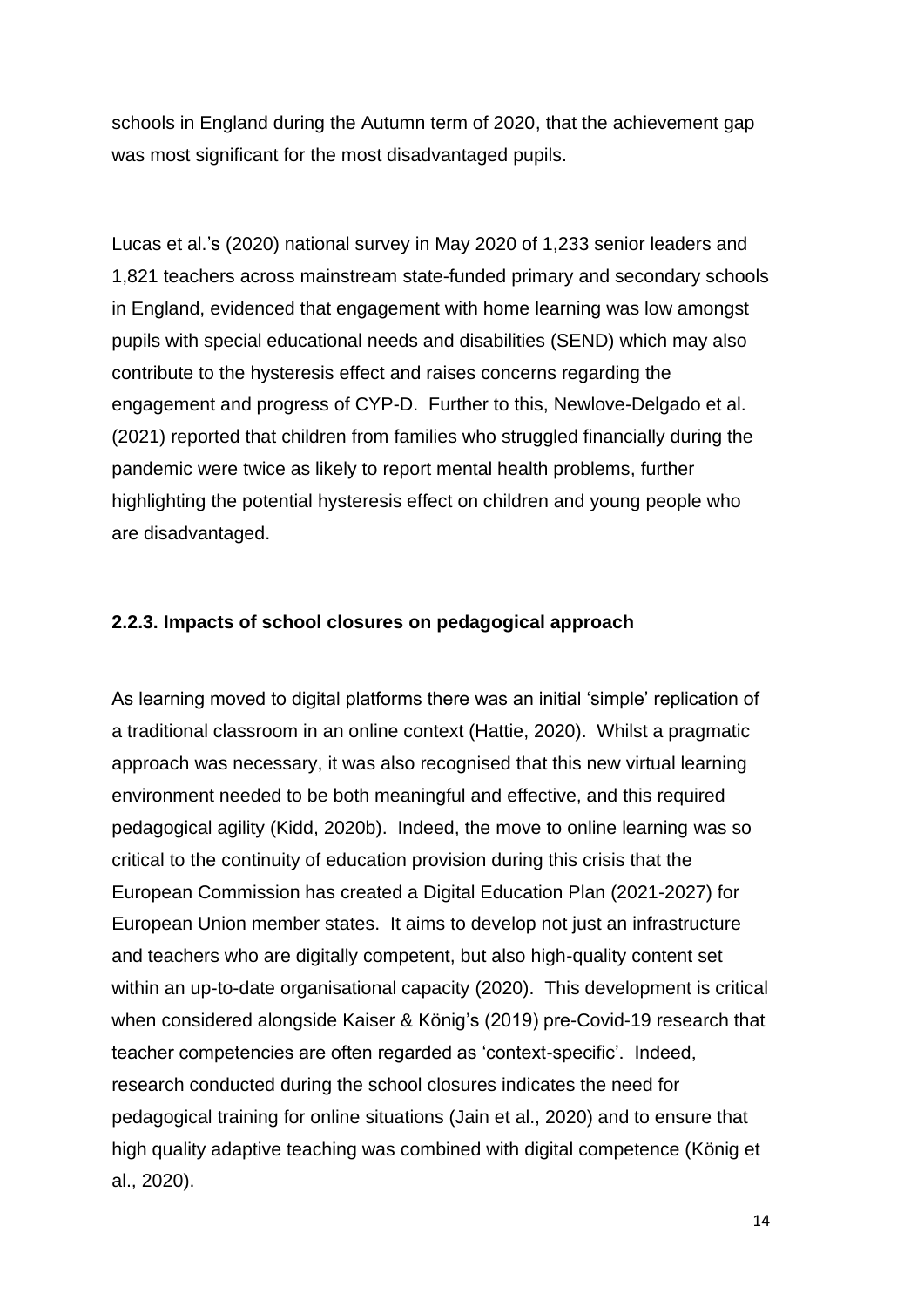Crucially, there was no social model from which to gain vicarious experience of teaching online during Lockdown 1. As such, the initial digital competence and flexibility of teaching staff to take on challenging tasks with persistence was essential to facilitate learning within a new malleable online learning setting. Indeed, Bandura's self-efficacy theory in which 'people's beliefs in their capabilities to produce desired effects by their own actions' (Bandura, 1997, p.vii) aligns with this concept.

## <span id="page-14-0"></span>**2.2.4. Impacts of school closures on teacher relationships with CYP and their parents/caregivers**

The importance of positive relationships within the classroom should not be overlooked; higher quality attachment with the mainstream teacher has been reported to lead to higher levels of achievement over the long term as well as greater participation and engagement (O'Connor & McCartney, 2007). However, during the initial period of school closures, Lucas et al. (2020) reported that teachers in mainstream schools were able to maintain contact with only approximately 60 % of pupils. Although it must be noted that this research was conducted in May 2020 and the ongoing crisis management nature of the situation had not enabled the potential for the reimagining of educational organisation which may ultimately provide an opportunity for schools and homes to be brought closer together (Gouëdard et al., 2020).

Contrary to this, Kidd's (2020a) case study of a primary school in Redbridge, London, reports an increased collaboration with parents and improved relationships with CYP which he attributed directly to the increased flexibility of using a virtual classroom. Crucially however, these relationships were already established and were strengthened rather than created using alternative media; there is no guarantee that strong relationships would develop if they were initiated through a virtual classroom.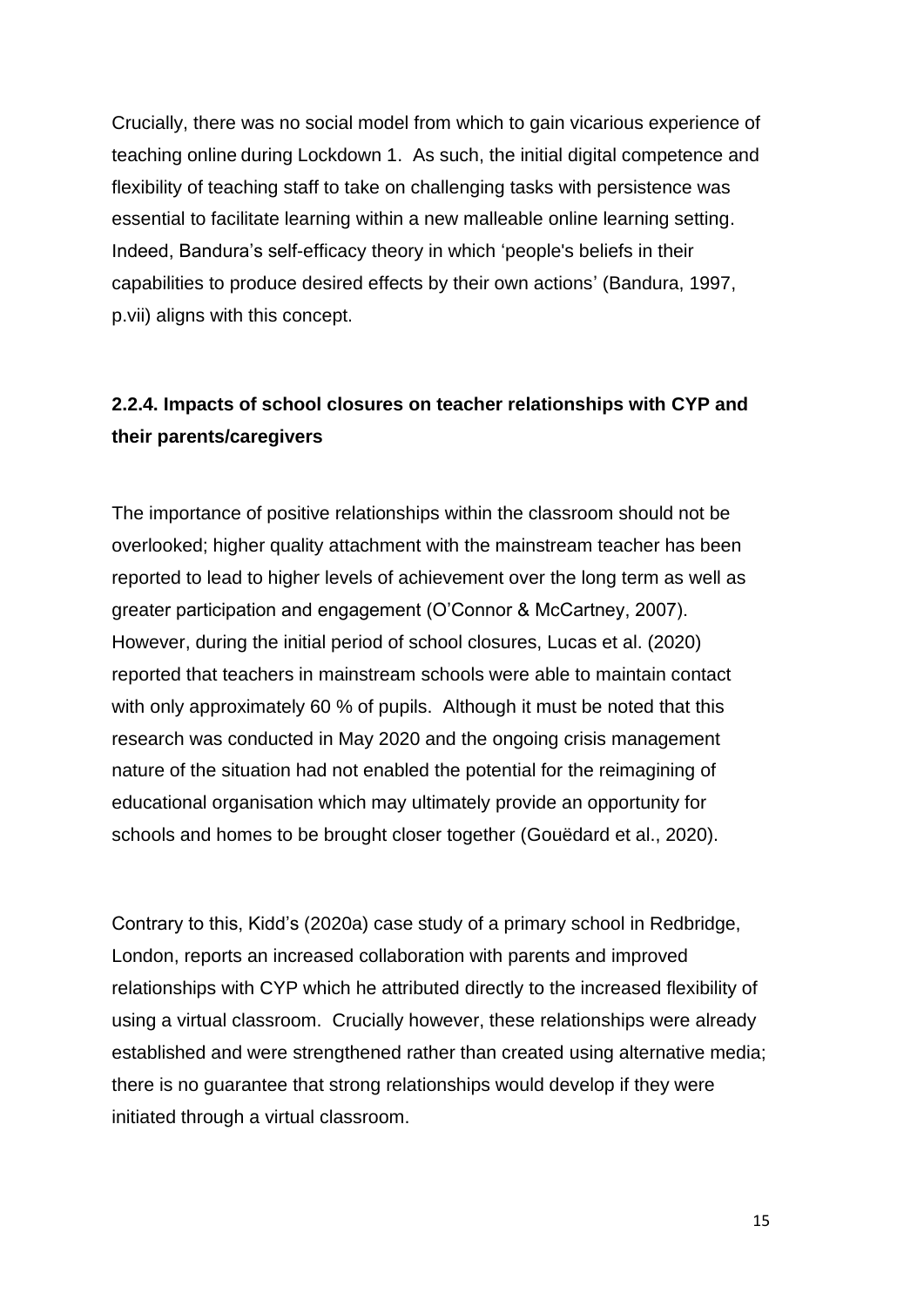Of interest here, is research from Berry et al. (2011) investigating the relationships of 102 coaches who all had a psychology or counselling background. They found no noticeable difference in the relationships formed (and outcomes achieved) between face-to-face interactions and distance coaching. Although the research does not relate directly to teaching, it does provide evidence that strong and effective relationships can be formed with adults online. Additionally, McCarthy et al. (2021) assert that family-centred early intervention delivered through tele-practice did not result in any significant differences in family-centred practices than in-person sessions (despite the research not indicating any outcome measures). As such, it could be accepted that the development and maintenance of strong relationships with adults through a virtual platform should be considered possible when using appropriate techniques to develop a relationship.

Redmond et al.'s (2018) study into student online engagement within a higher education environment highlighted the importance of the social and emotional dimensions in their five-dimension pedagogical touchpoints model. As well as cognitive, behavioural and collaborative dimensions which relate to more traditional aspects of learning, the social and emotional dimensions highlight the importance of trust, respect and relationships as well as expectations, motivations and values. Their model aims to develop a more comprehensive, reflective method of determining learner engagement that goes beyond counting the number of interactions between participants in the online classroom and draws attention to the importance of *meaningful* communication.

#### <span id="page-15-0"></span>**2.3. Impact of school closures of CYP-D**

#### <span id="page-15-1"></span>**2.3.1. Impacts of school closures on access and outcomes for CYP-D**

In 2017, children whose primary SEN was identified as a hearing impairment, at the end of Key Stage 2 achieved a progress score of -1.1, -0.6 and -0.3 for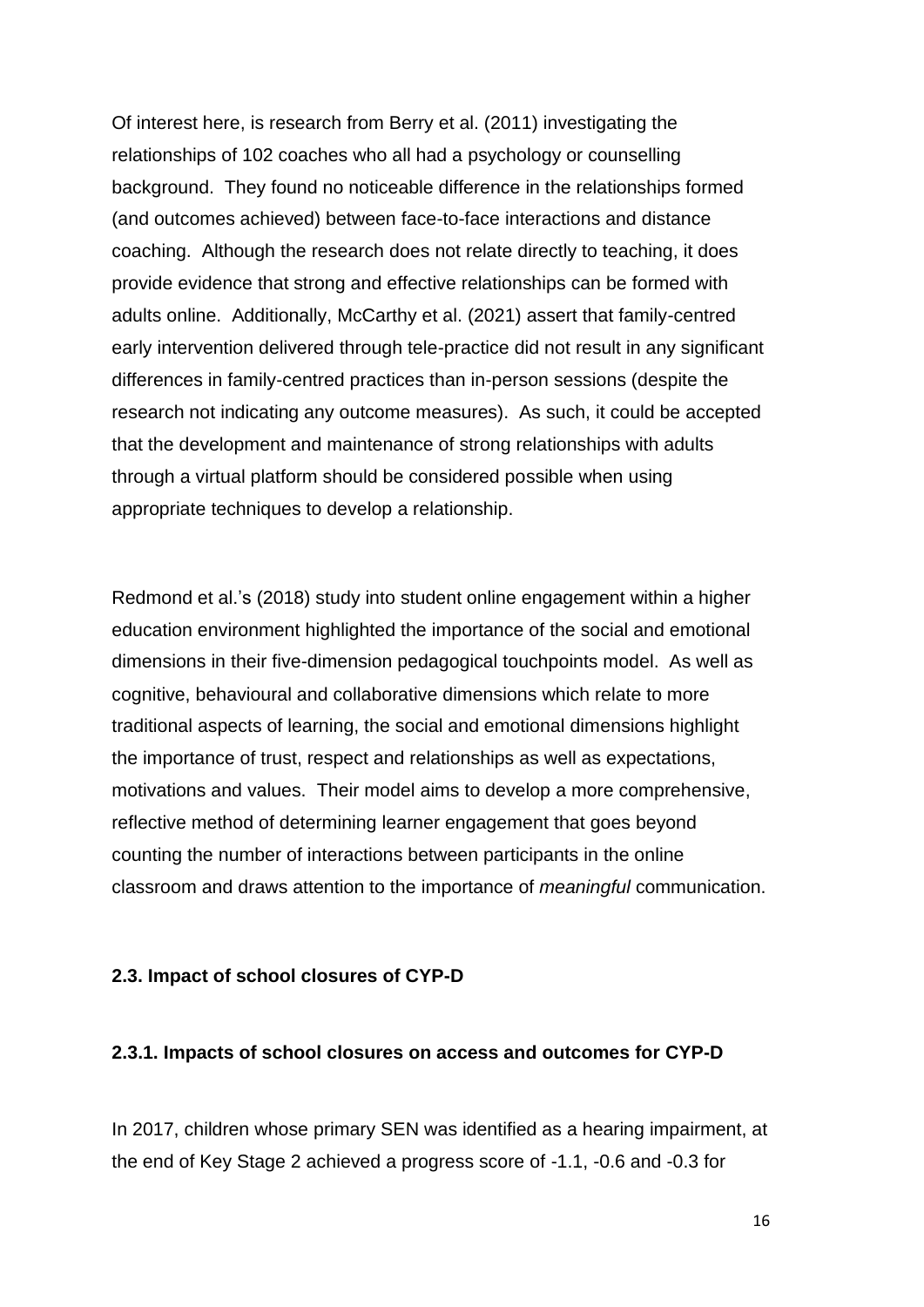reading writing and maths respectively (National Statistics, 2018). A similar picture can be observed from Key Stage 4 data which indicates an average Attainment 8 score for all children of 46.3 but for children whose primary need is a hearing impairment, this figure was 37.4 (National Statistics, 2018). It may be considered therefore, that this cohort of CYP-D who were affected by school closures in 2020 may be vulnerable to a lower level of engagement as well as the hysteresis effect described by the OECD (2020a). Indeed, Lucas et al. (2020) suggest that only 58 % of CYP with an SEN or disability were engaging with home learning at that time. However, it should be noted that this figure does not relate specifically to CYP-D. Additionally, BATOD (2020a) reported a potentially widening attainment gap due to lack of specialist support. Further to this, in the moment adaptions that may occur in the physical classroom either by the teacher or a teaching assistant will be complicated by the nature of the virtual classroom and some responsibility for this may need to be handed over to the caregiver (Stenhoff et al., 2020), the success of which will depend on the resources within the home (Hattie, 2020).

Access issues that relate to the use of residual hearing, access to high quality captions and high-quality visual image to enable lip reading as well as use of available assistive listening devices (devices used in conjunction with hearing aids or cochlear processors that enhance amplification or reduce the impact of background noise) may be compounded in a virtual learning environment as an additional barrier to learning for CYP-D despite various organisations and sensory support services issuing guidance to improve accessibility (National Deaf Centre, 2020; NDCS, 2020; Sutton, 2020,). Additionally, BATOD (2020b) raised the issue of access to the Education Select Committee. Access issues are further complicated by the fact that specialist teachers are trained to support access to learning in the 'current' context (McLinden and Douglas, 2014) however the 'current' context shifted both rapidly and dramatically when schools were closed and resulted in QToD-P were working within a context for which they were neither trained nor prepared.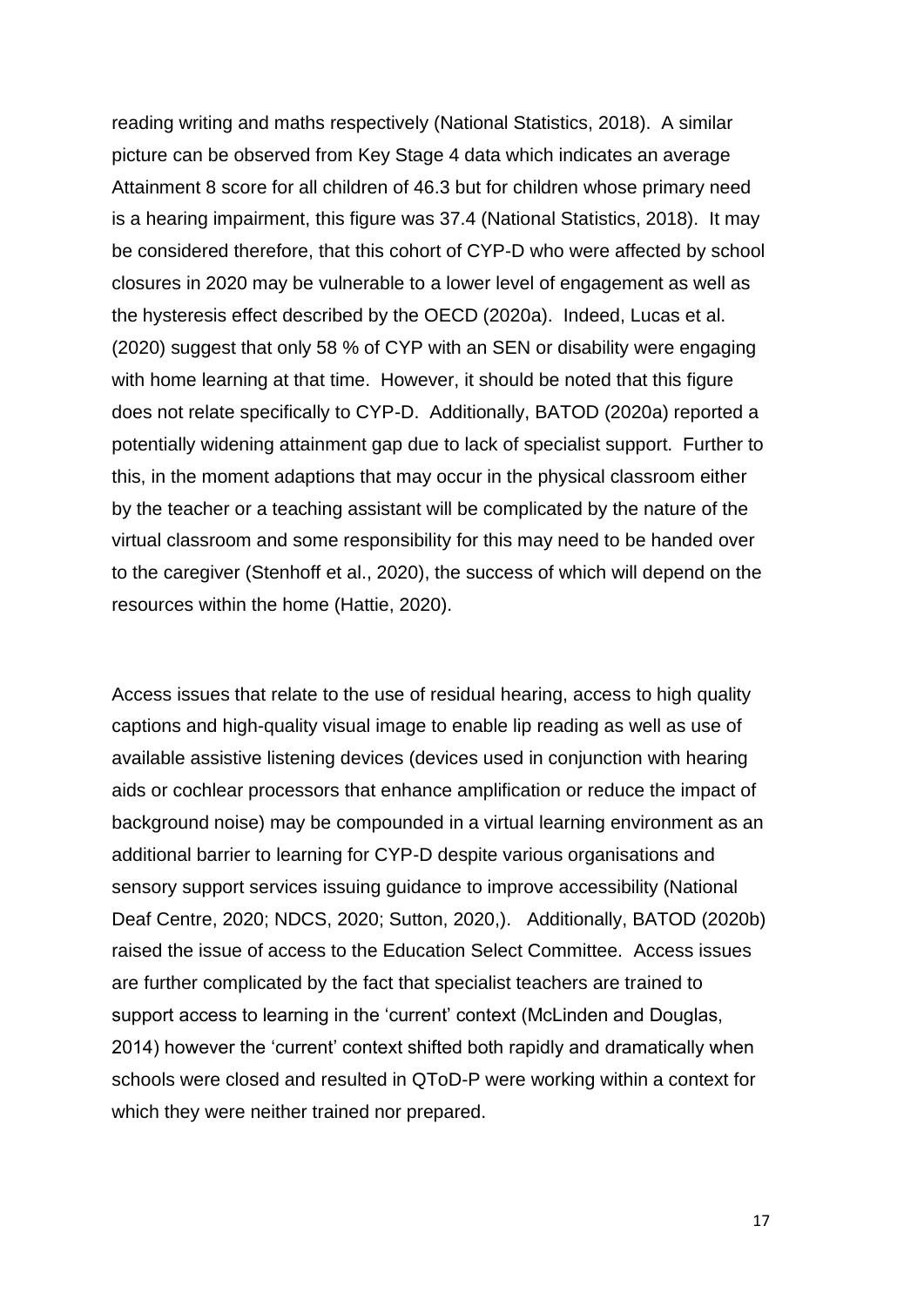Of additional concern, is the teaching of CYP-D in learning to access for themselves as a long-term approach. Research by McLinden et al. (2016) with young people with a visual impairment suggests that specialist teachers (such as a QToD-P) have a dual role of enabling *access to learning as well as learning to access*. However, these factors are based on a traditional physical school environment and as such it may account for Lynn et al.'s (2020) assertion, based on research with university students who are deaf, that deaf students are 'more insecure and inadequate' (p.3323) than hearing peers when using virtual platforms. In addition, these barriers to learning may be exacerbated by a reduction in exposure to indirect language learning (Stack Whitney & Whitney, 2021) when using a virtual learning environment as well reduced access to gestural or physical prompting (Stenhoff et al., 2020) and the lack of social development that is usually available within a physical school environment (König et al., 2020).

An additional consequence for CYP-D of Lockdown 1 may have been the impact on mental health. Government data from 2005 discussed by the NDCS (2017) suggests that a greater number of CYP-D are reported to have mental health difficulties than compared with hearing peers, 40% compared with 25% respectively. Indeed, during the period April-October 2020, two percent of disabled children who called Childline (the NSPCCs support line for children and young people) were CYP-D (NSPCC, 2021). It could therefore be considered that CYP-D are additionally vulnerable to making expected progress during this time.

#### <span id="page-17-0"></span>**2.3.2. Impacts of school closures on pedagogical approach of QToD-P**

BATOD, the professional body for Teachers of the Deaf in the UK led, supported and investigated pedagogical changes through the use of online questionnaires of members during the period of school closures. This ranged from hosting and sharing resources and information from various authorities across the UK, working in partnership with the National Deaf Children's Society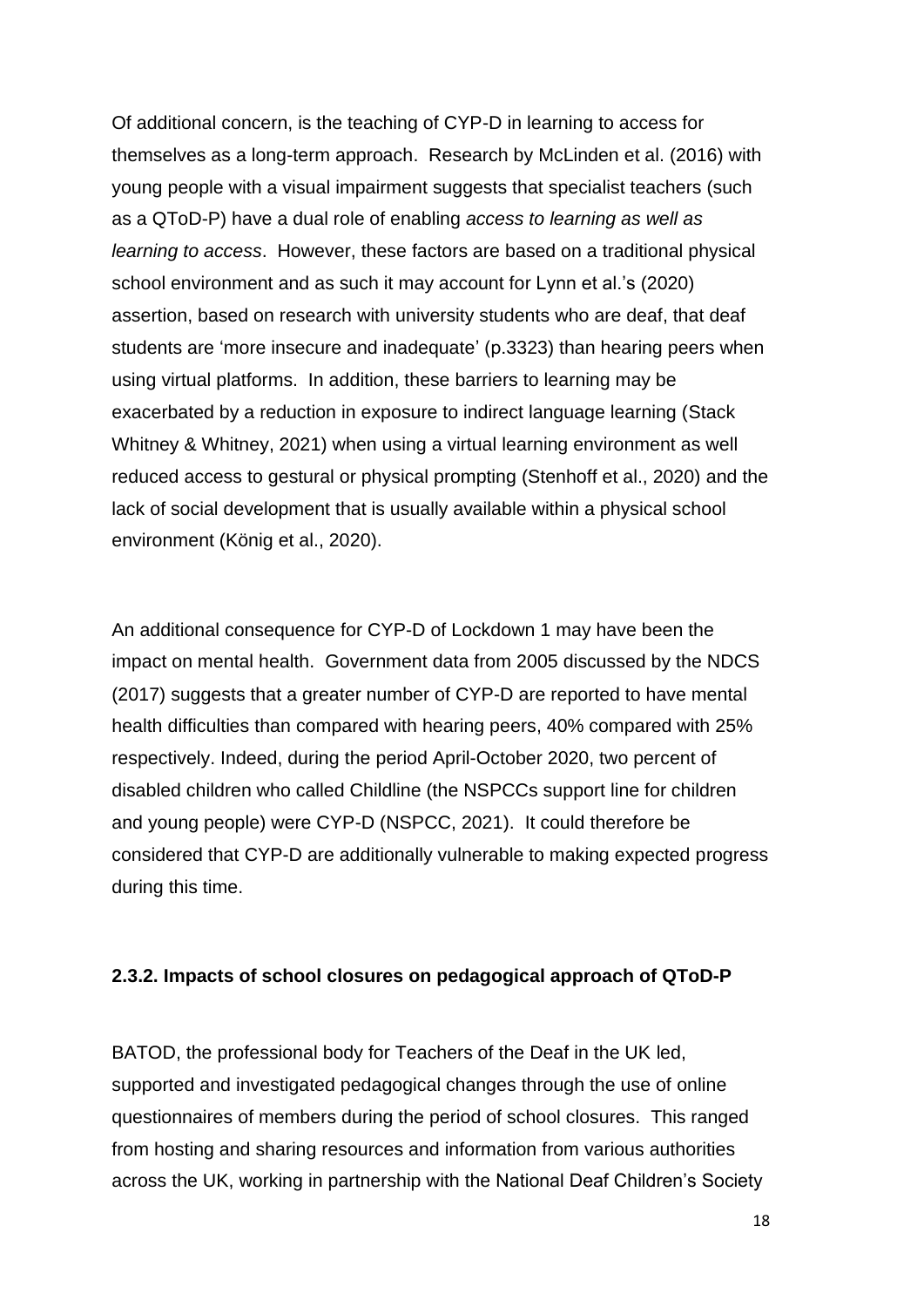(NDCS) and National Sensory Impairment Partnership (NatSIP) as well as championing the needs of CYP-D to the Education Select Committee (NatSIP, 2020).

In May 2020, BATOD surveyed members through an online questionnaire and received survey responses from 438 members out of a UK wide membership greater than 1484 (CRIDE, 2018) and found that CYP-D had 'limited access to specialist support from Teachers of the Deaf and also communication support workers' (BATOD, 2020a, p.2). A lack of access to CYP-D during this time also resulted in a lack of ability to support the use and maintenance of personal and assistive listening devices although some CYP-D were reported to be wearing their hearing aids with greater frequency (BATOD, 2020a). However, some QToD were able to carry out door-step "drive by" visits to support technology outside of the CYP-D's home (BATOD, 2020a, Para 18) for example, setting up an assistive listening device or re-tubing hearing aids. This type of creative, local adjustment to standard working practices could be described as solving a situation under pressure in order to create stability with such innovations becoming less reactive and more deliberate over time (Ellis et al., 2020).

Despite the complication that some QToD were redeployed in some areas (although BATOD do not quantify this figure) for example, covering mainstream online classes where there were staff absences, there was a significant demonstration of pedagogical agility: posting resources home before online sessions; increased multi-disciplinary team working due to the ability to attend remotely; and increased deaf awareness training using remote platforms (BATOD, 2021a). McColgan (2021) reported changes within the Ayrshire service as including, preparing differentiated tasks and explaining these to parents over the telephone as well as delivering a care and troubleshooting pack to parents/caregivers along with instructions to ensure that families were able to take care of personal listening devices.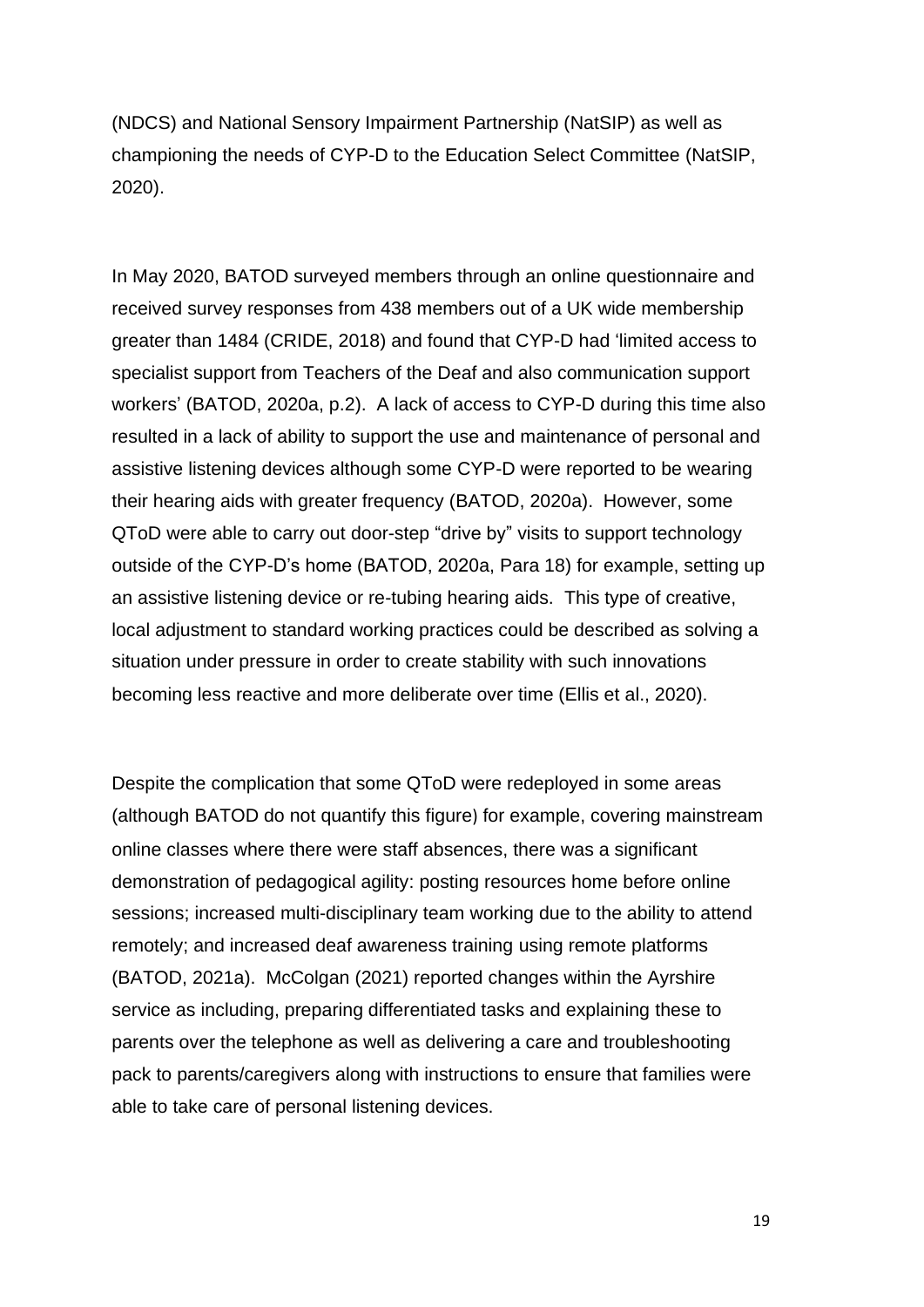Additionally, there were varying levels of parents'/caregivers' support provided that ranged from providing instruction, a single training session or ongoing coaching session (Stenhoff et al., 2020) that were adaptable to an online approach. Wainer & Ingersoll's (2015) research into tele-practice with parents of children with autistic spectrum disorder noted that observations and training of caregivers can be successfully conducted at a distance with opportunities for feedback and highlighted the acute importance of collaboration between teachers and caregivers. This research is supported by Gerrett's (2021) description of her personal experience as both a QToD and Auditory Verbal Therapist, of pedagogic changes during Lockdown 1 as 'a change from the therapist being the actor with the parent in an observer role, to the parent being in an actor role. The guiding clinician takes on more of an observer and coaching role' (p.15). Of great concern however, in the use of tele-health is the differential impact on deaf QToD due to barriers to remote access such as limited access to high quality closed captions, poor image quality and a restricted view of body language and environmental clues which reduced their ability to support CYP-D (BATOD, 2020b).

Importantly, BATOD's (2021a) survey in January 2021 when schools were once again closed to most children and young people, noted the improvement in QToD-P's ability to carry out online teaching with pupils, as well as liaison and training of mainstream staff, because of the increase in staff who were trained in using online platforms. This suggests perhaps that QToD-P had moved towards acceptance and even possibly enthusiasm in adopting these new ways of working. This contradicts Luckner & Howell's (2002) USA based research on twenty-five peripatetic teachers of CYP-D in which they concluded that most programmes to train ToD are equiping them to work in self-contained classrooms, as well as König et al.'s (2020) assertion that teaching skills may be considered to be context specific.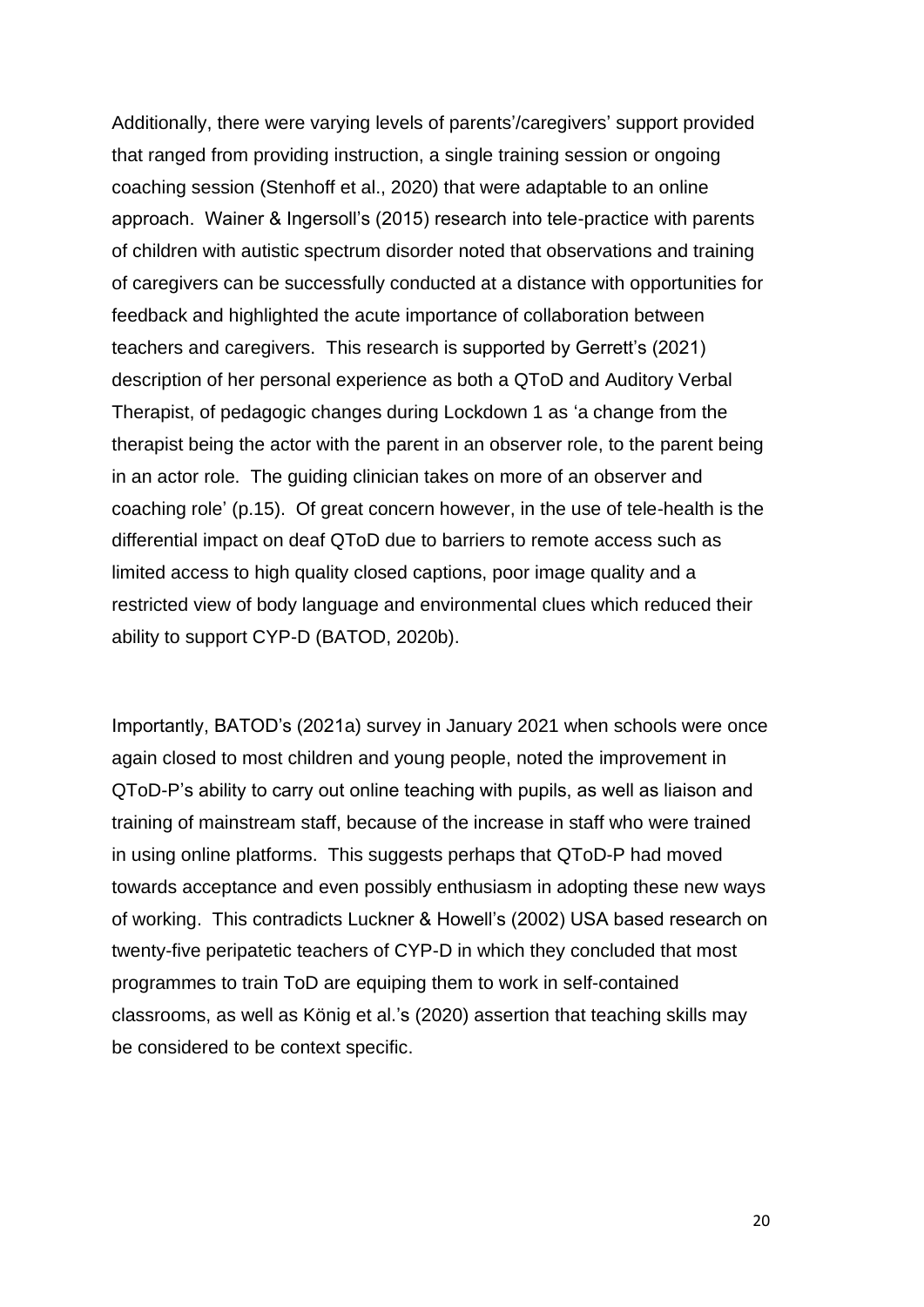## <span id="page-20-0"></span>**2.3.3. Impacts of school closures on QToD-P and relationships with CYP-D, parents and caregivers and school staff.**

Partnership and relationships are themes that run through the SEN code of practice (2015) as well as the Children and Families Act (2014). They recommend a partnership between parents and professionals within a multiagency team with the intention that service delivery for children with a disability are CYP and family centred (The Communication Trust, n.d). More specifically, that staff providing information and advice should work in partnership with parents (as well as CYP and other relevant professionals), highlighting that effective participation of parents to develop a 'better fit' between parents and service providers (DfE, 2015, p.63). Further to this, the ability to develop and maintain professional relationships is also as an essential professional quality for QToD and is stated in the Mandatory Qualifications (DfE, 2018).

These qualities are supported by BATOD's (2020a) report, which highlights strengthened relationships with families and a more personalised approach to learning, as well as increased flexibility and greater partnership working during Lockdown 1. Indeed, a QToD-P may be considered as a valuable resource, one who is able to strengthen the relationships between the school and the home as well as positively shaping a family's response to a new diagnosis of deafness (Harr, 2000). This is supported by BATOD's (2020b) representation at the Education Select Committee enquiry which clearly stated the importance of immediate support for newly identified CYP-D. However, BATOD (2020a) also noted the difficulties of maintaining contact with families who use English as an additional language (EAL) which suggests a differential level of support for families during Lockdown 1.

Salter et al. (2017) determined that it is easier to develop collaborative practices in a primary school than a secondary school as the QToD-P often creates a strong link with the Teaching Assistant (TA). Crucially, Salter et al. note that the mainstream teacher does not always have a good idea of the impact of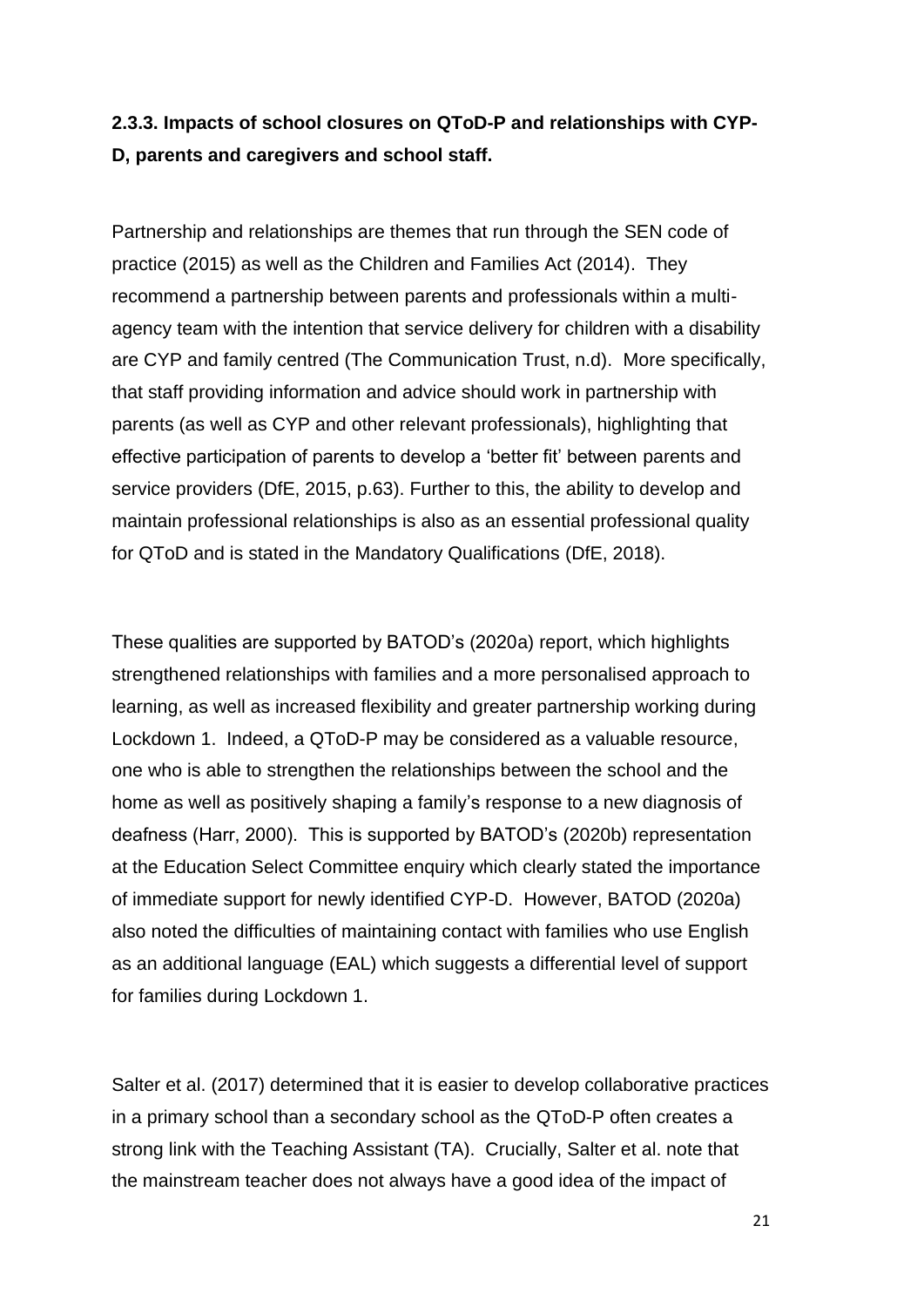deafness on the CYP-D learning. As such, the role of the TA in the online classroom in relation to the progress and engagement of CYP-D is an important aspect for future investigation. This is particularly important when considered alongside the National Foundation for Education's report (Sharp et al., 2020) that despite the majority of mainstream pupils being at home to learn, their staffing focus was related to in-school provision.

Of importance here also is the voice of the child. McClean (2021) reported from personal experience that pupil feedback may be reduced when given through a virtual platform, as well as the voice of the parents/caregivers. BATOD (2020a) noted the impact of a reduction of face-to-face communication and limited access to QToD. Unfortunately, despite searching across Scopus, PubMed, Science Direct and JSTOR databases, there is no extant literature currently available from which to draw further regarding the relationships between QToD-P and CYP-D during the Lockdown 1 period.

#### <span id="page-21-0"></span>**2.4. Conclusion**

Lockdown 1 was a fast moving ever evolving situation without precedent. Models of effective working and the use of technology were being rapidly developed with research into their effectiveness being carried out in parallel; little research pertained to CYP-D and the impact of lockdown on them or the working practices of QToD-P.

A pragmatic, crisis-led plan resulted in education being moved on-line for the majority of students however, there has been a differential impact on CYP who are economically disadvantaged, those who have limited home resources, CYP whose families use EAL, as well as those with a SEND. For CYP-D this differential effect may be further exacerbated by the lack of non-verbal clues, the complexities of lip-reading and following auto-captions on video lessons as well as reduced access to school support staff and QToD-P.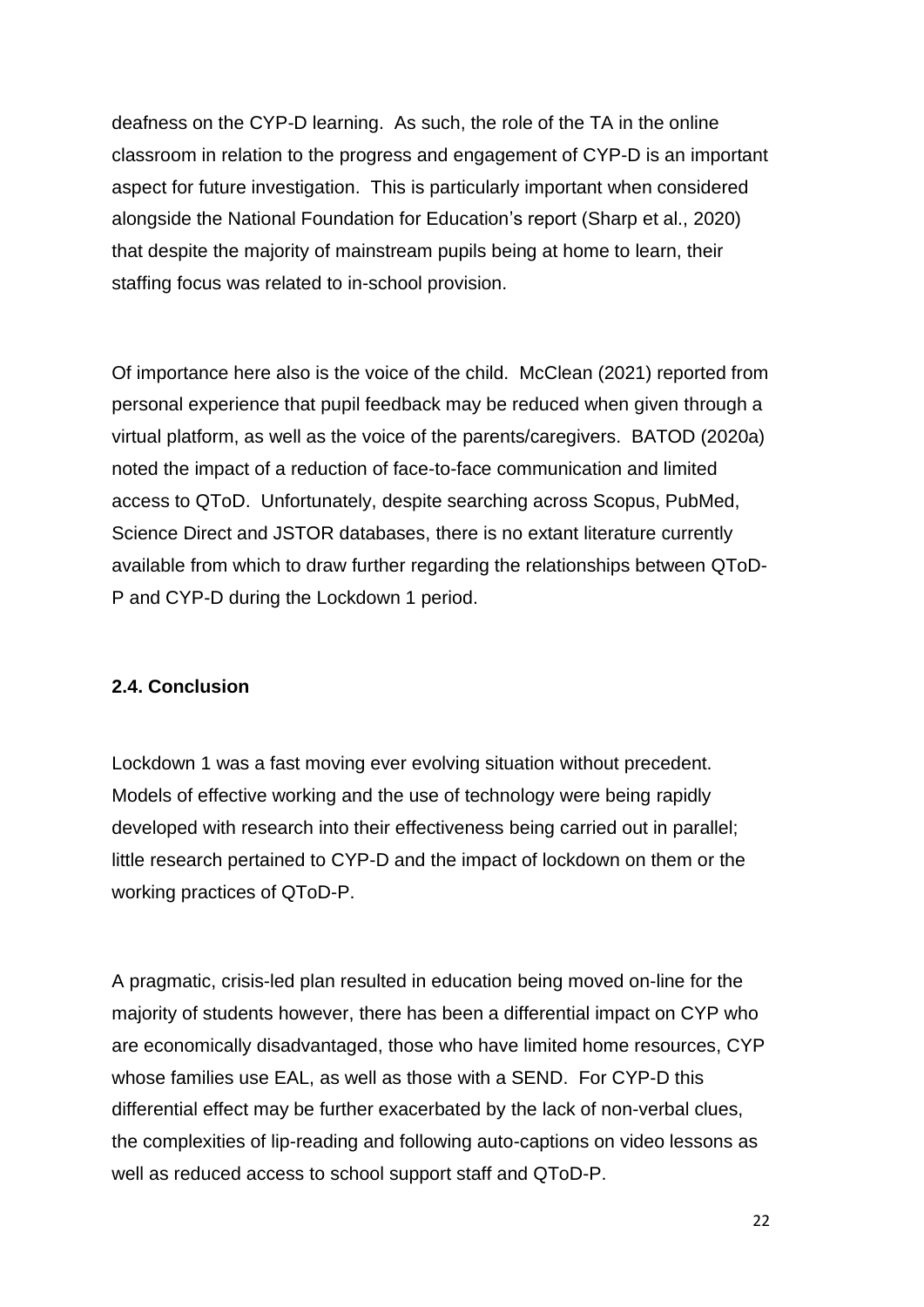Despite restricted access to CYP-D, QToD-P demonstrated pedagogical agility to ensure that CYP-D were able to make maximum progress, academically, socially and personally. Crucially QToD-P continued to develop relationships with parents/caregivers, school staff and the wider multidisciplinary team in accordance with the SEN code of practice (2015) by adopting a flexible and more personalised approach.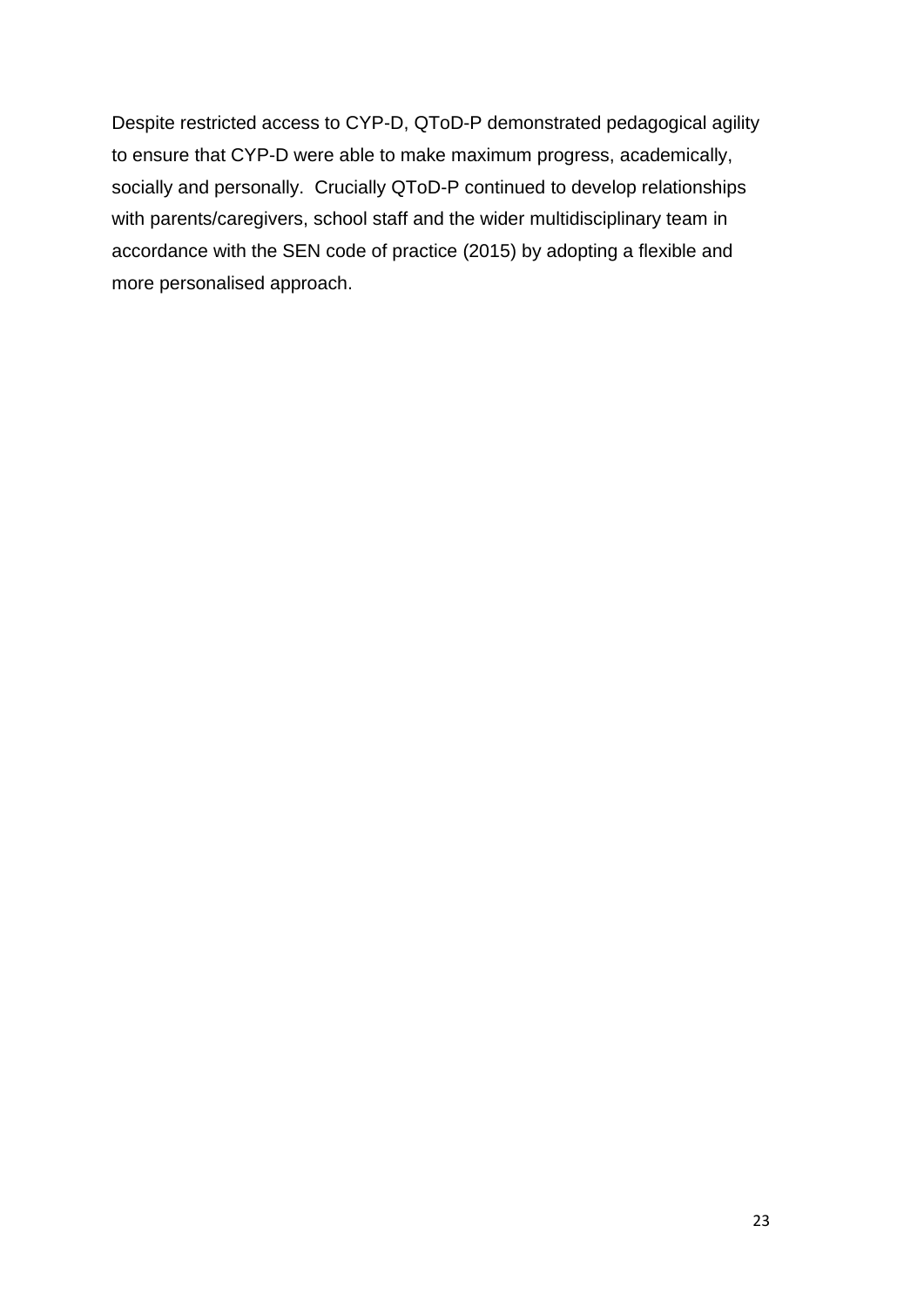### <span id="page-23-0"></span>**3.0. Methodology**

#### <span id="page-23-1"></span>**3.1. Introduction**

A mixed-methods research approach was adopted to determine the impact of Covid-19 lockdown on the working practices of QToD-P during Lockdown 1. Three research questions were explored:

- 1) What impact has Covid-19 had on the working practices of QToD-P?
- 2) What impact has Covid-19 had on the inter-professional collaboration of QToD-P?
- 3) What impact has Covid-19 had on relationships between QToD-P, CYP-D and their families?

#### <span id="page-23-2"></span>**3.2. Ethics**

Ethical approval (Appendix I) was sought from the University of Hertfordshire following BERA (2018) guidelines. Due to the Covid-19 pandemic, ethics permission would not be granted for face-to-face contact and physical objects such as paper copies of EC3 (consent forms) and EC6 (participant information sheets) were also not allowed (University of Hertfordshire, 2020a) therefore, collection of data was limited to remote methods only.

The University of Hertfordshire's ethics approval required that 'Jisc Online Surveys' was used for the online questionnaire as it is considered that other online data collection services do not meet with data privacy guidelines (University of Hertfordshire, 2020b). Furthermore, it was stipulated that permission was not required for participation in the online questionnaire, but it was essential that participant information was included on the first page of the survey.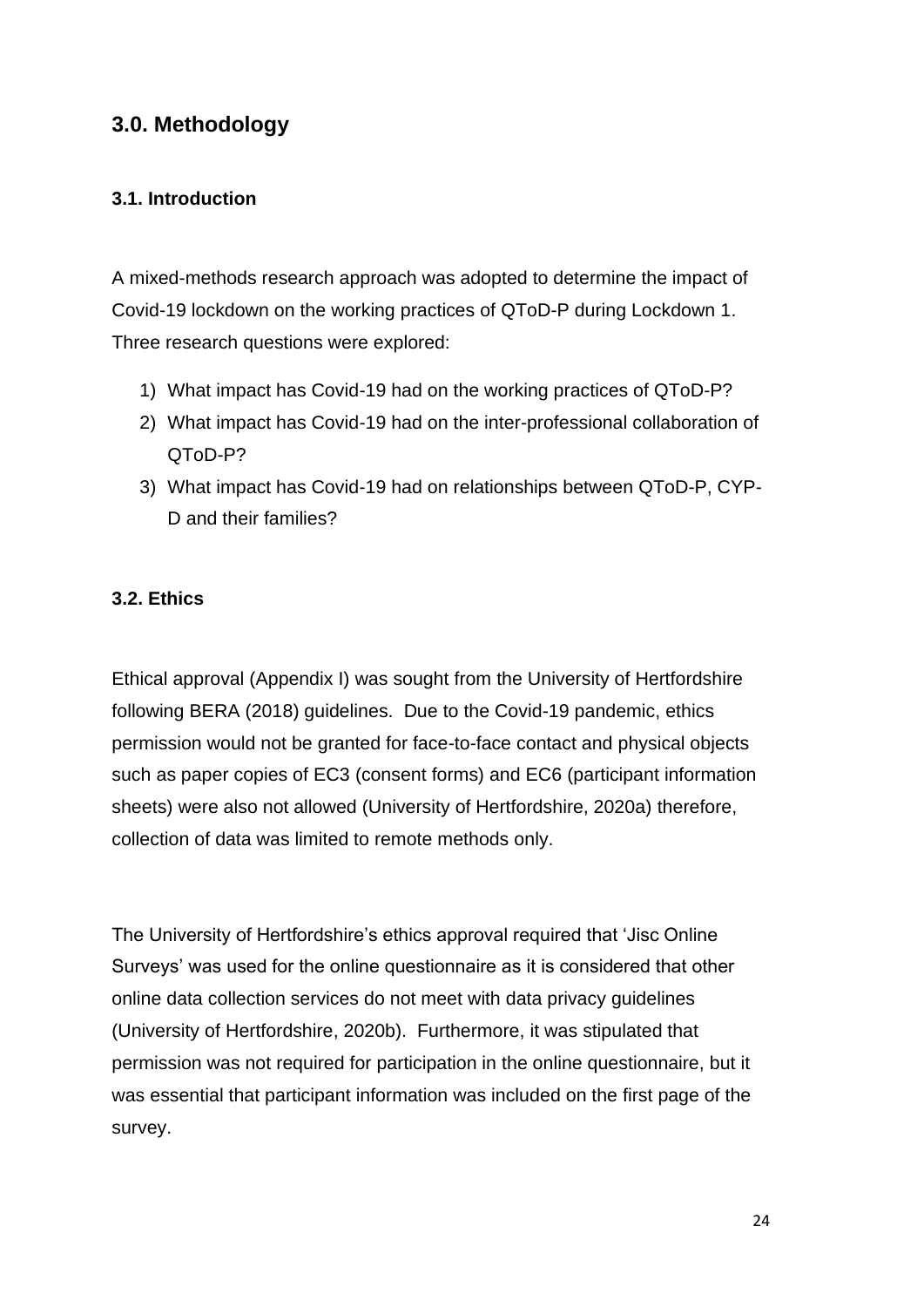Completion of an ethics permission form (Appendix II) and sharing of the participant information sheet (Appendix III) was required for those individuals who participated in the online interviews. Participants were asked which local authority they are employed by to aid comparisons although this information was not compulsory and has been anonymised in research findings.

All information has been stored on my personal laptop which is password protected and locked in a cupboard which is secured in my home. No hard copy data will be kept. All data and recordings will be deleted after the dissertation module is passed at exam board which is anticipated to be before 31st December 2021.

In line with BERA (2018) guidelines, care was taken to reduce the impact of participation. Interviews were scheduled at a time that suited the interviewee to ensure that their involvement did not add to their personal levels of stress during a period of change.

#### <span id="page-24-0"></span>**3.3. Design**

Methodological approaches available to investigate these questions was restricted to remote methods only. Principal, remote methods of primary data collection include data collected via telephone, online or other virtual platforms (Hensen et al., 2021). I dismissed the use of telephone interviews due to the complexities of developing both trust and rapport over a period of time that was limited to one-hour, and also due to the inability to interpret non-verbal cues. Additionally, the telephone reduces equality of access for any deaf participants and so only methods which used online (e.g. internet based questionnaires), and virtual platforms (e.g. video conferencing) were available to me. I chose to research across both platforms, employing an initial internet questionnaire (Appendix IV) followed by interviews using video conferencing. This enabled a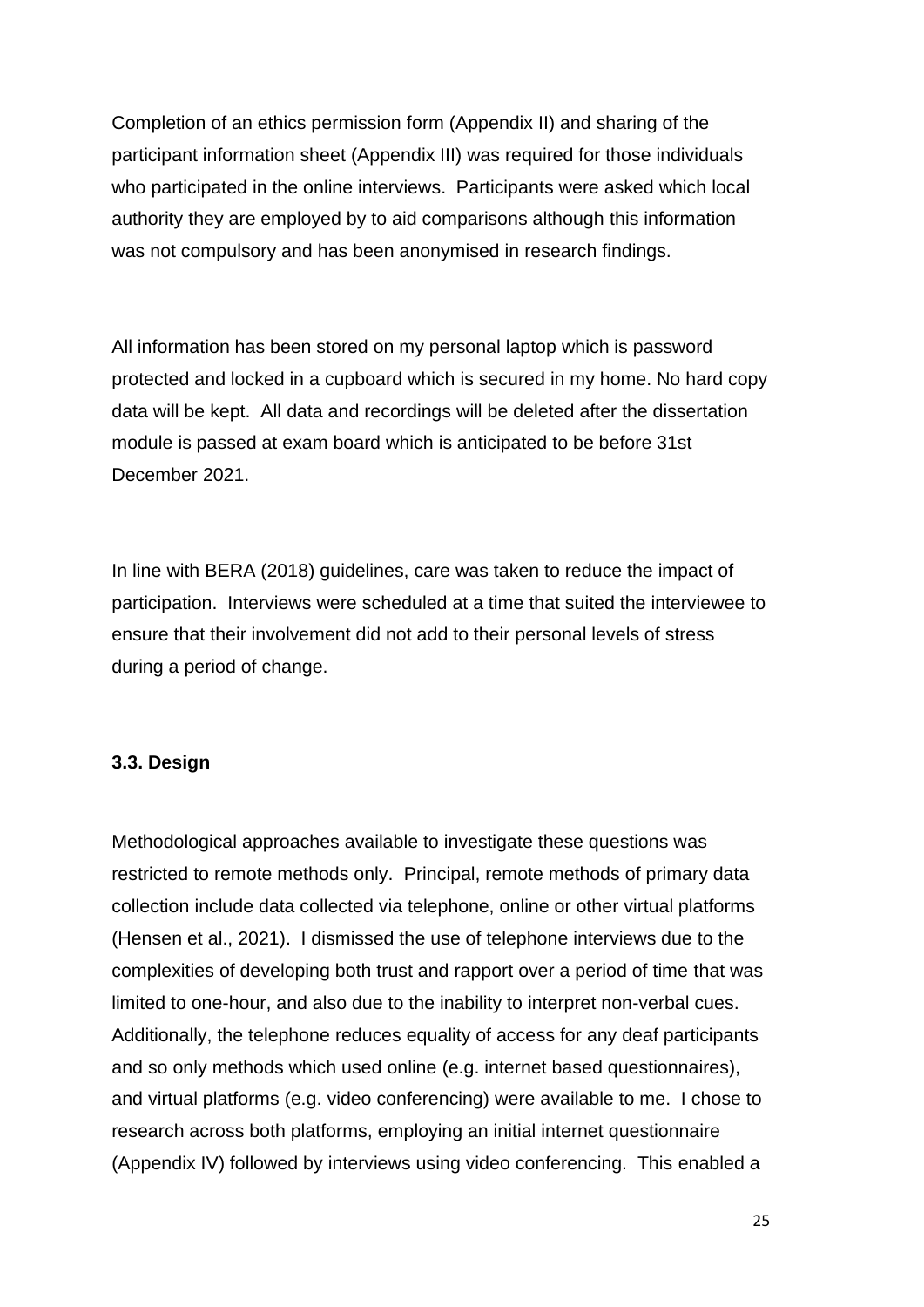mixed-methods approach and aimed to provide more in-depth findings by using 'the strengths of one approach to complement the restrictions of another' (Regnault et al., 2018, p.1).

A focus group was considered for eliciting comparisons and rich narrative as they can provide the benefit of less inhibited participants (Tracy, 2019). However, I felt that the common issues of domination by one individual (Atkins & Wallace, 2012) and/or complex group dynamics may be compounded by the online nature of the research and therefore this research method was not used. Furthermore, levels of individual stress during the pandemic were such that I felt that any interviews should be carried out at a time chosen by the participant to avoid an extra burden of stress. This may not have been possible when coordinating more participants.

In order to objectively evaluate and identify patterns in the functional changes to QToD-P daily working practices, quantitative data was collected through an online questionnaire. This baseline data was complemented by the use of open questions included in the questionnaire to elicit qualitative data, as well as multiple case studies through semi-structured interviews.

An inductive approach to coding qualitative responses from the questionnaires, using nVivo12, supported a creative approach to analysis (Zamawe, 2017) but did not create an 'outsider' position (McNess, 2013). This then led to the formation of the semi-structured interview schedule (Appendix V). The interviews were fully transcribed and were then themed deductively, using nVivo12, according to the conceptual framework that had previously emerged. This enabled a rich and holistic narrative to be captured and permitted interpretation of the voice and experiences of the participants (Tracy, 2019).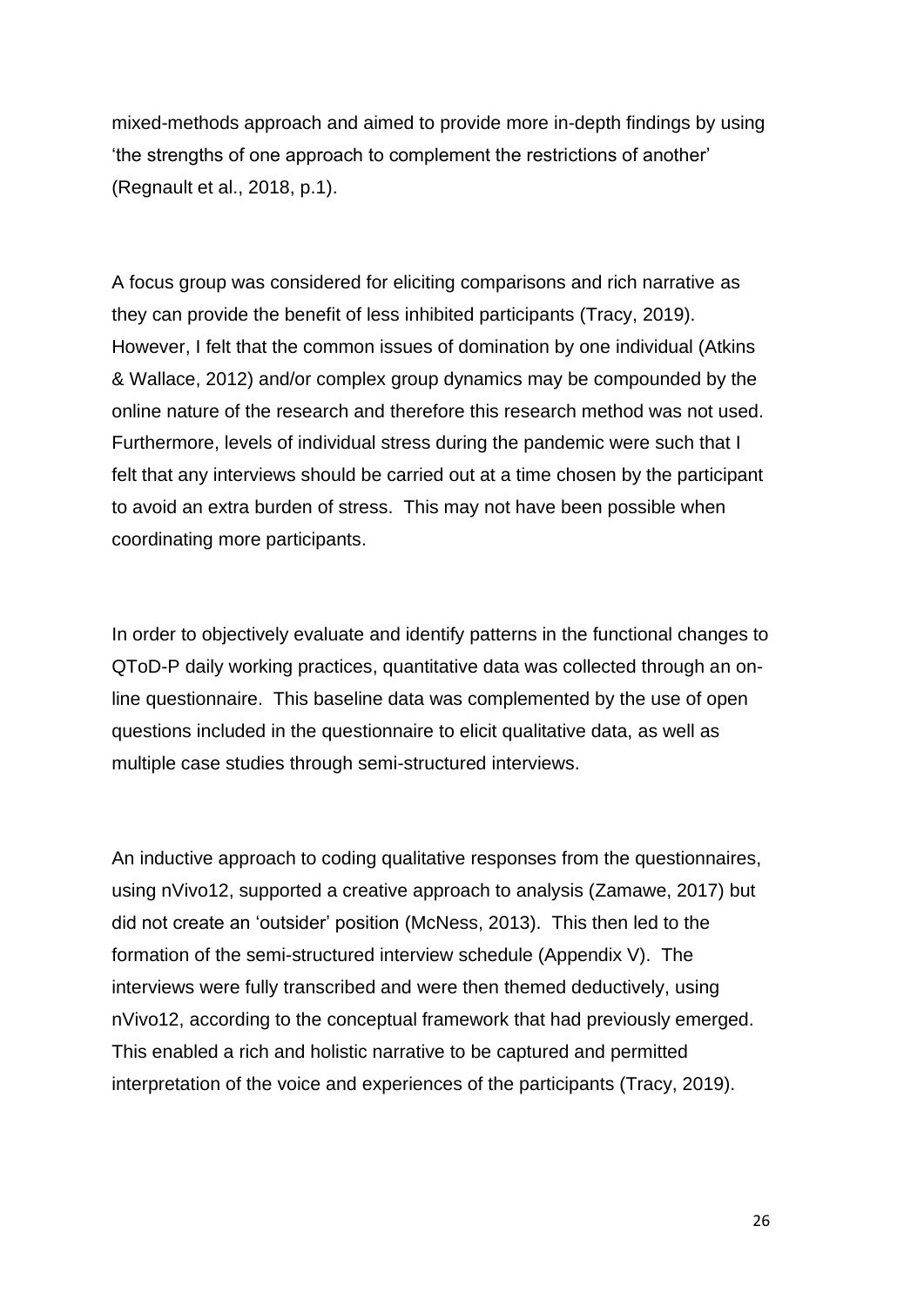#### <span id="page-26-0"></span>**3.4. Data collection**

Participants were chosen through a non-probability convenience sample as it posed the fewest potential obstacles to recruitment, time and cost, despite having the potential of reduced generalizability when compared with probability samples (Cohen et al., 2017; Jager et al., 2017). Care was taken to recognise that the impact of participation on the workload of participants was not too great (BERA, 2018); the questionnaire was kept to 20 minutes and interview time limited to a maximum of one hour.

#### <span id="page-26-1"></span>**3.4.1. Phase 1: Questionnaire**

The questionnaire, created using 'Jisc Online Surveys', included both quantitative and qualitative questions to ensure that the themes identified within the qualitative data were supported quantitatively, and by doing so, a layer of rigidity was added. As well as being Covid-19 secure, an online method of data collection enabled participants to complete the questionnaire asynchronously thus increasing the ability to participate at a convenient time and to choose how long to commit to completion (Evans & Mathur, 2005). Additionally, the 'finish later' option was available to participants in order to increase validity and reliability; participants were 'more free, flexible, and independent' (Kılınç & Fırat, 2017, p.1461) when using this platform compared to a face-to-face method. Whilst it was possible to eliminate the potential for 'farming', (the completion of an on-line survey more than once) which can influence survey results in unpredictable ways (Chesney & Penny, 2013) by setting a password linked to a respondent email address this would have removed the possibility for respondents to participate anonymously. Lack of anonymity may have impacted upon disclosure (Murdoch et al., 2014) and any questions that required personal disclosure such as name of employer or email address were non-compulsory. In addition, it was important that the participants freely volunteered to be involved in the research to ensure ethical compliance (BERA, 2018) however, it is possible that this may have led to a non-response bias due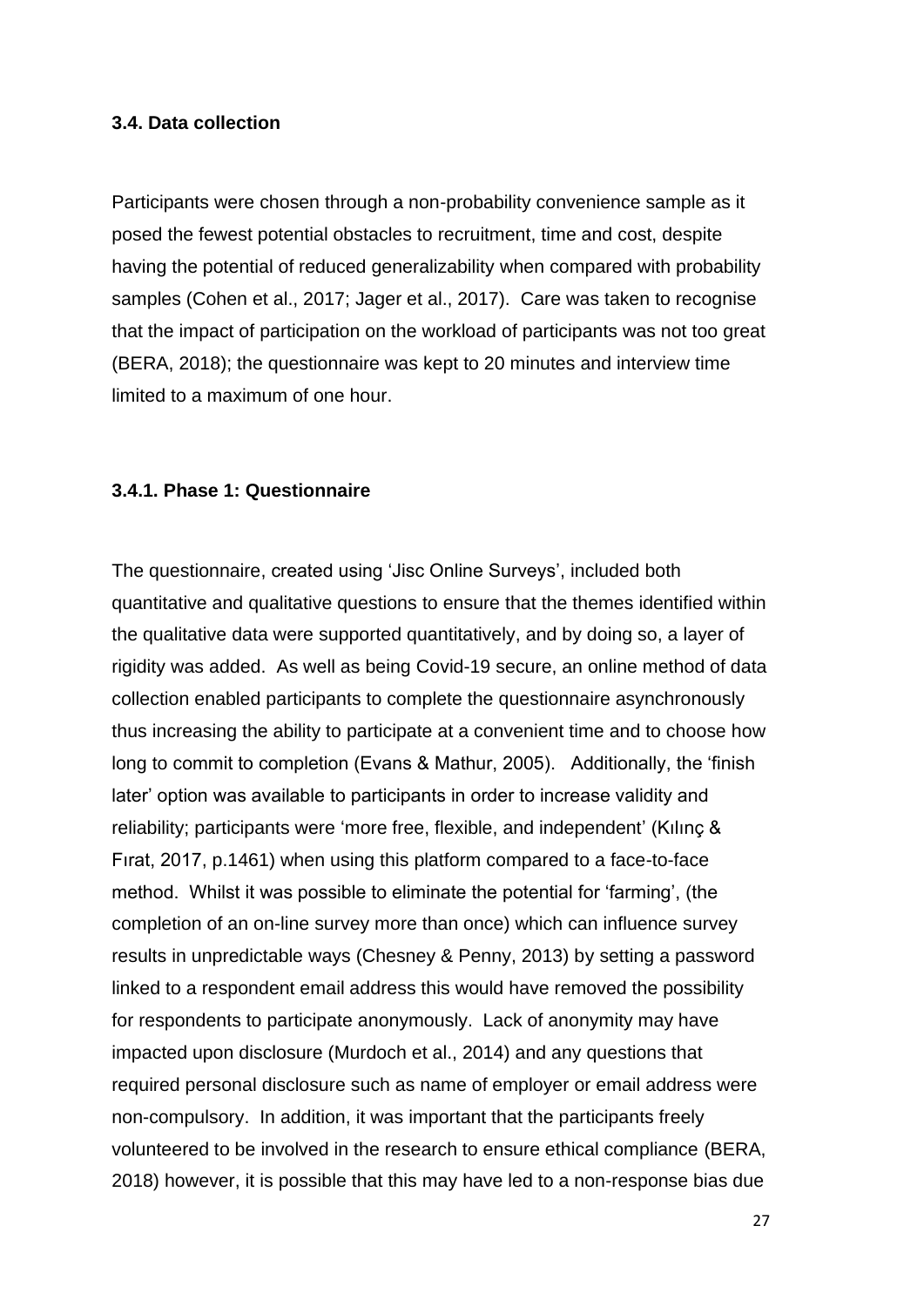to self-selection and/or under-coverage of potential participants (Bethlehem, 2010). Care was taken with the length of the questionnaire as shorter questionnaires have higher response rates (Deutskens et al., 2004). In addition, they were followed up immediately following the closing date (two weeks from initial contact), as early follow up can support increased participation (Deutskens et al.,2004).

#### <span id="page-27-0"></span>**3.4.2. Phase 2: Semi-structured interview**

Inductive coding, using nVivo allowed common themes from Phase 1 to be identified. These themes were used to develop a semi-structured interview structure. The initial primary themes were:

- Changes to working practices
	- o Audiology
	- o Teaching
	- o Training
- Interprofessional collaboration
- Relationships between QToD-P, CYP-D and their parents/caregivers
	- o New referrals

Covid-19 compliant online interviews were conducted using MS Teams. This platform permitted a greater equality of access than other platforms (at that time) as auto captioning was available. The online method of interviewing reduced difficulties of participation due to the time and cost of travel however, an additional barrier of access to technology and digital literacy may have discouraged some potential participants (Janghorban, 2014).

The interviews enabled engagement with participants in a way that questionnaires do not permit; it allowed the development of a personal narrative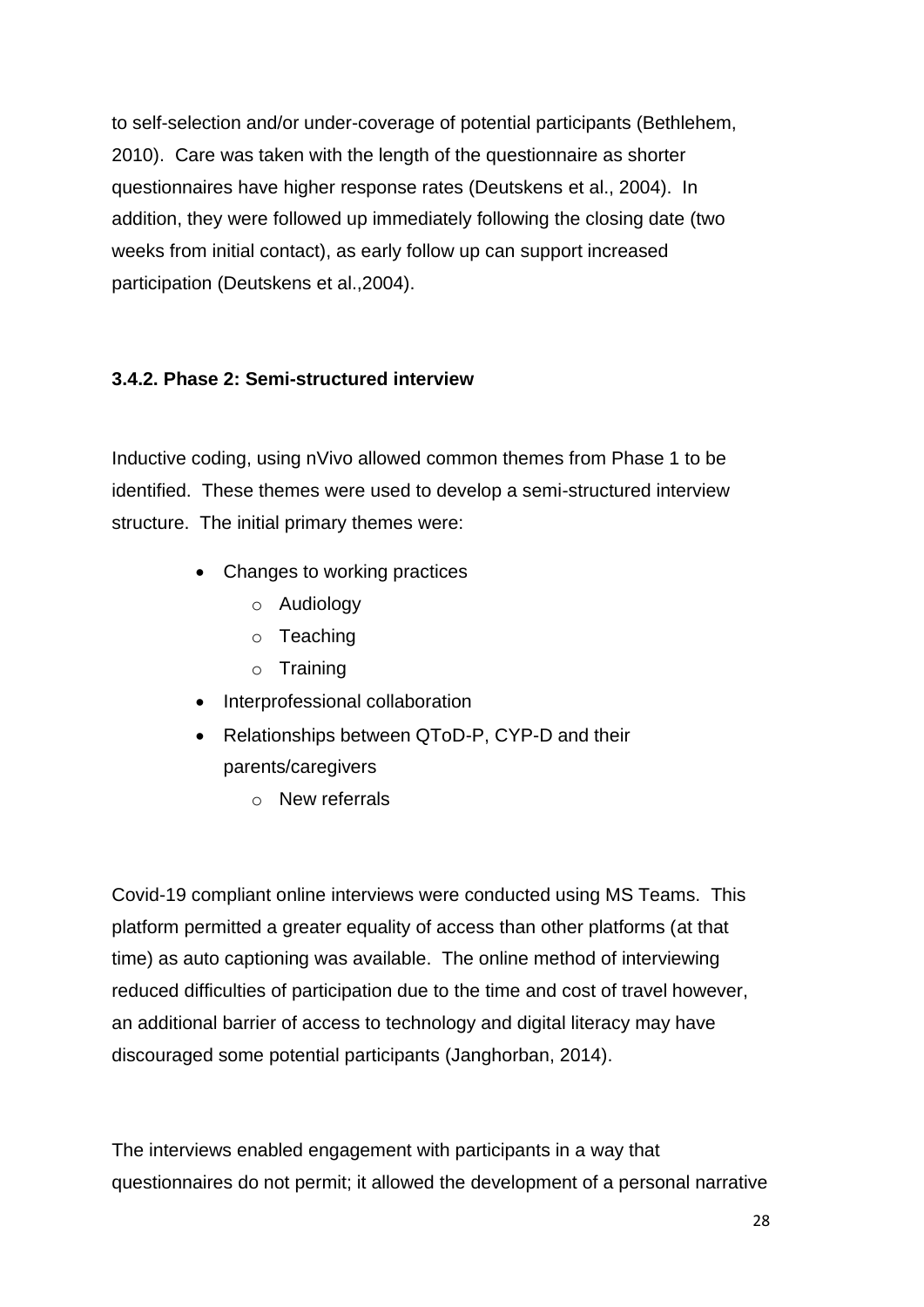to be developed, thus enabling a more in-depth understanding of the topic (Atkins & Wallace, 2012). However, it is important to note here that interviewing online may have meant that some non-verbal cues were missed (Bailenson, 2021; Curasi, 2001; Janghorban, 2014) which may have resulted in some issues not being probed further or follow up questions not being asked. Furthermore, I was not able to control the participants' environment. Whilst the research environment was not a significant factor in the understanding of the participant, the home situation at that time (e.g. noisy children or extended period of isolation) may have differentially affected their responses. This was ameliorated as much as possible by allowing the participants to choose the time at which the interview would be conducted so that they could ensure the optimal time and resultant domestic situation for when the interview would occur.

Before commencing the online interview, participants were asked to orally confirm that they had read the participant information and also reminded of the content of their signed ethics form that they had previously returned by email. In an attempt to ensure open and honest dialogue, participants were assured of their anonymity when using their responses within the research. They provided oral confirmation that they were still happy to continue and for the session to be video recorded.

#### <span id="page-28-0"></span>**3.5. Participants**

Twenty QToD-P from across a range of local authorities were recruited through a non-probability snowball sampling approach (Daniel & Harland, 2017) which was initiated through personal contacts. This number of participants was chosen to be large enough to provide representation for QToD-P across England but also to be small enough to be manageable within the time frame.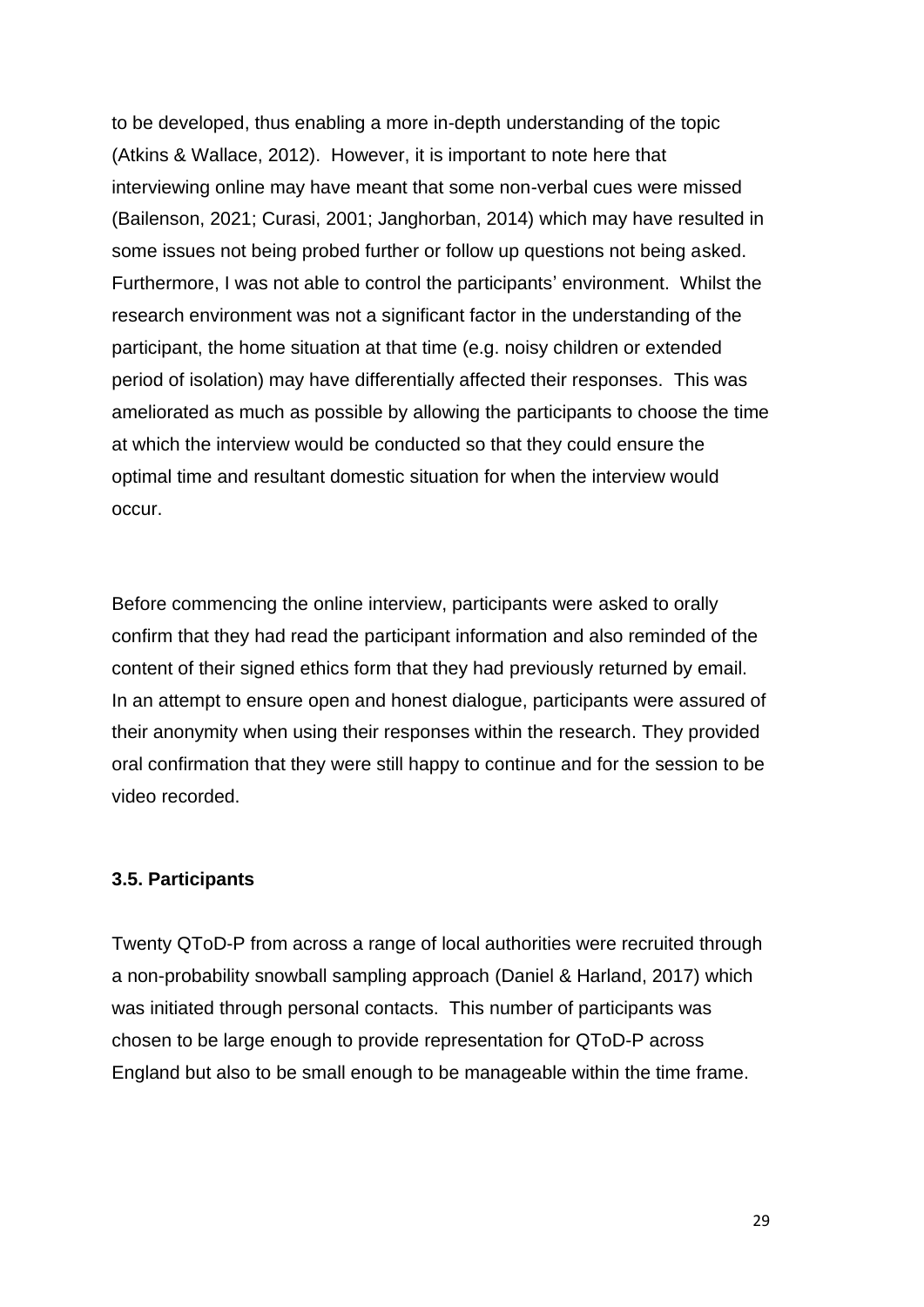Twenty QToD-P, three of whom were also Educational Audiologists (Ed.Auds, completed the online questionnaire, within two weeks of the initial contact. This is important to note as this high representation of Ed.Auds. may have an impact on the results obtained from both the questionnaire and the interview process due to the enhanced audiological role of their job which often reduces active teaching caseload. Eighteen participants chose to disclose the authority for which they worked. Of those 18, twelve different local authorities were represented. The participants also represented a wide range of experience (Table 1) although this was skewed towards those with more than ten years' experience.



<span id="page-29-0"></span>*Figure 1: Experience of participants*

Fourteen of the original twenty respondents indicated on the questionnaire that they were happy to participate in a follow up on-line interview and provided contact details. From those 14, five participants were selected through simple random sampling and contacted through their preferred method as indicated on the questionnaire (one by phone and four by email). Three agreed with two non-respondents. A further two participants were selected, through simple random sampling to conclude the final five (Participants 1, 5, 10, 13 and 14).

The use of simple random sampling resulted in a skewed distribution of experience as a QToD-P and did not match the distribution found in the wider sample of those who completed the questionnaires. Similarly, Ed.Auds. were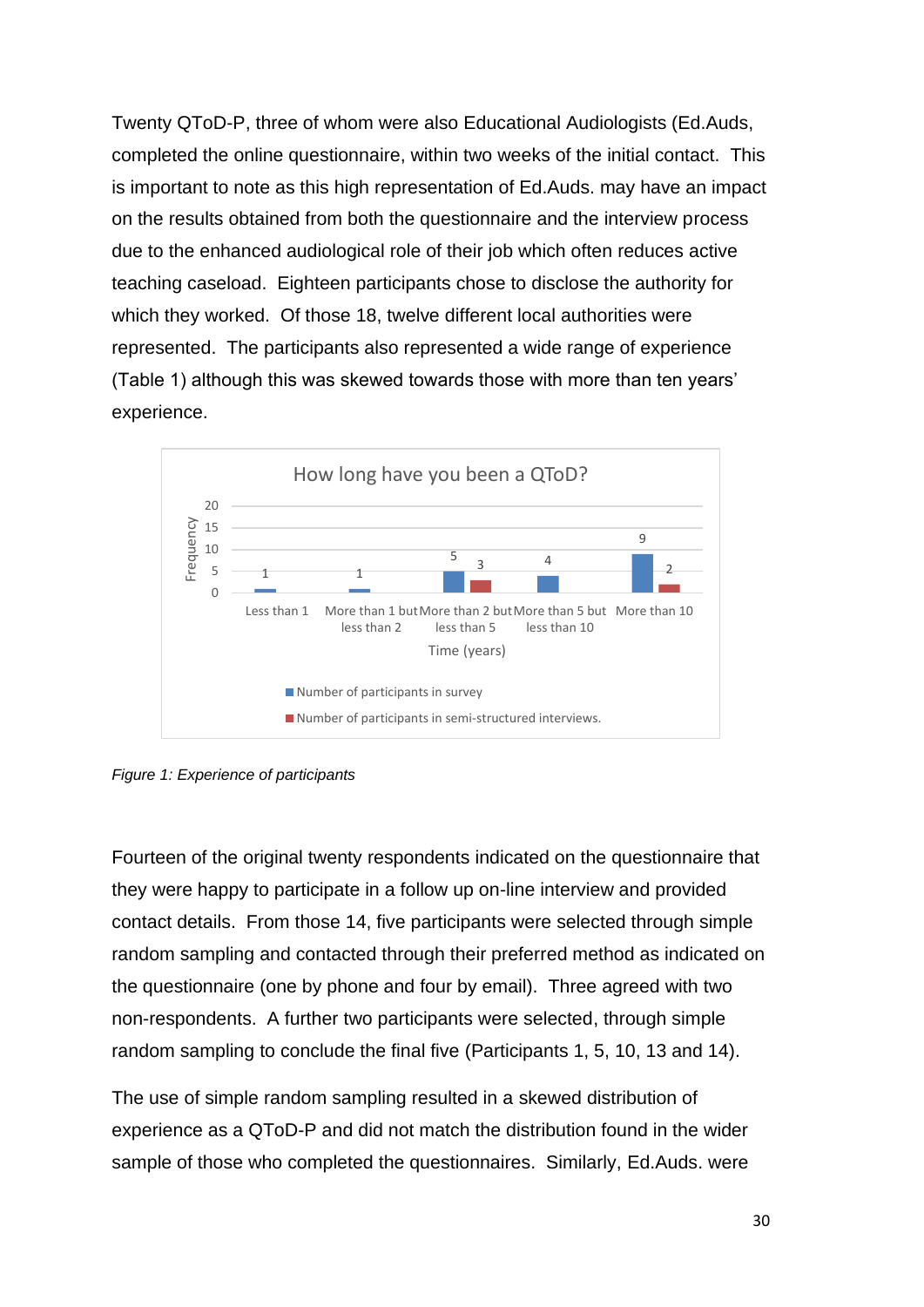also more highly represented in the sample of five (40%) than in the wider sample (15%); a stratified random sampling method would have led to a more representative sample.

It was stipulated that the participants must be QToD who were working within a peripatetic role within an English local authority during the time period of March to July 2020. QToD-P have a distinctive job role and limiting participants in this way enabled comparisons within the job role to be drawn; QToDs who were working in a resource base or specialist provision were not eligible to participate.

#### <span id="page-30-0"></span>**3.6. Data analysis**

The twenty completed questionnaires yielded both quantitative and qualitative data. Questions that provided quantitative data were examined and compared through frequency distribution and are discussed in Chapter 4. These comparisons were then subsequently used to inform qualitative data analysis.

It was vital to the integrity of the data analysis that a rigorous and methodical approach to coding and thematic analysis was used to ensure that the results were meaningful (Nowell et al., 2017). Qualitative data from both the questionnaires and interviews was analysed inductively and coded according to emerging themes using nVivo12 as this supported an organised and structured approach to the analysis. These emerging themes or 'nodes' were coded further to create 'sub-nodes' (Appendix VI). 'Relationships' between 'subnodes' were created where relevant. Nodes were also examined using the word frequency query and visualisation functions to determine if any themes had been missed or indeed to highlight areas that had a greater amount of emphasis placed on them than necessary.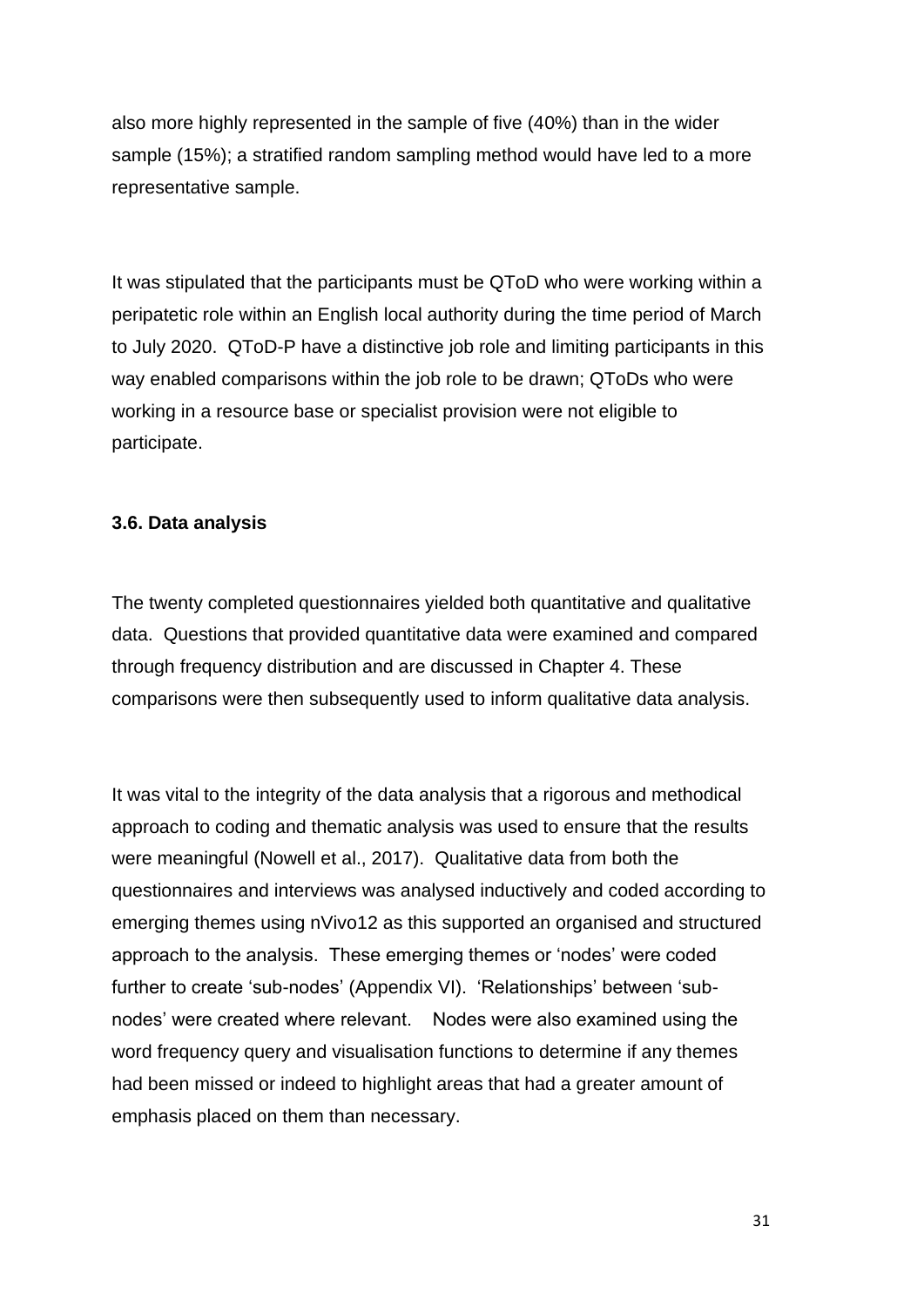Due to the nature of the research for an MA dissertation, the data was coded and the themes identified by the sole researcher.

#### <span id="page-31-0"></span>**3.7. Reflexivity**

As a QToD-P, I must acknowledge my 'insider' bias, as being 'culturally embedded' (McNess, 2013, p.295) within the subject matter and recognise that an unconscious bias may exist that influences both the research design and interpretation (Diefenbach, 2008). Furthermore, my status as an Ed.Aud. influenced the construct of my sample; I have a wide number of personal contacts with Ed.Auds. This may also influence my bias when analysing data.

I adopted an open identity, in which my status as a QToD-P and Ed.Aud. was identified and shared in both Phase 1 and Phase 2. By doing so I hoped to elicit a shared language which enabled a reciprocity of conversation in order to gain a more informed story.

#### <span id="page-31-1"></span>**3.8. Conclusion**

Restrictions created by Covid-19 were a significant factor in choosing data collection methods. Ethics approval was granted for the use of an online survey using Jisc as well as semi-structured interviews completing using a virtual platform. Using nVivo12, emerging themes were identified using thematic analysis.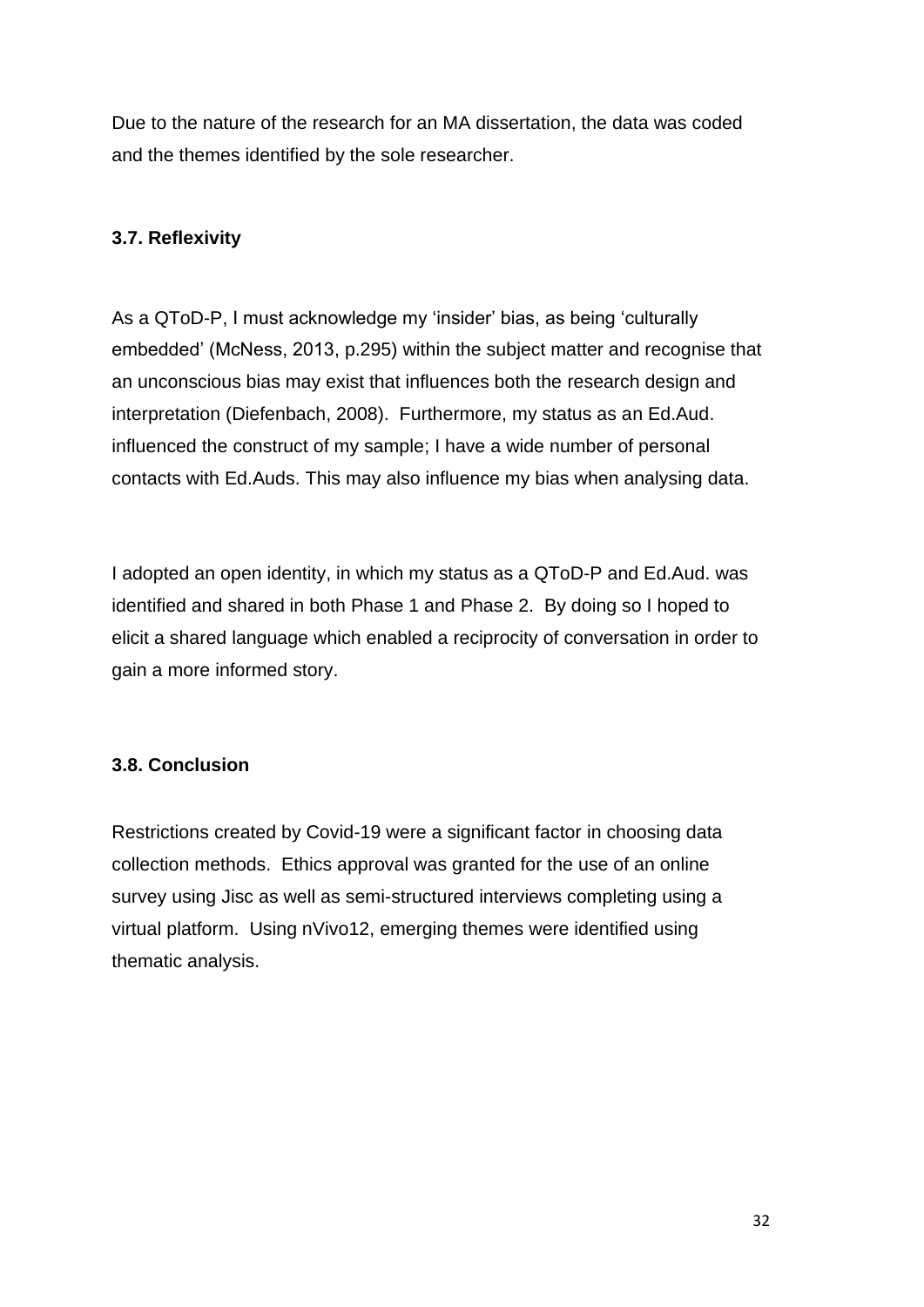## <span id="page-32-0"></span>**4.0. Results and discussion of results**

Lockdown 1 presented unprecedented challenges to QToD-P. To ensure support for CYP-D and their families they adopted a variety of pedagogical changes whilst ensuring that relationships were initiated, developed and maintained with CYP-D, parents/caregivers, school-based staff and the wider professional team.

This research set out to investigate:

- 1) What impact has Covid-19 had on the working practices of QToD-Ps?
- 2) What impact has Covid-19 had on the inter-professional collaboration of QToD-Ps?
- 3) What impact has Covid-19 had on relationships between QToD-Ps, CYP-D and their families?

The results from this study highlight the importance that QToD-P placed on relationships to support their ability to be an 'agent of change' (DfE, 2018, p.15).

Using the qualitative data set, emerging themes were identified and consequently coded using nVivo12. Similarly, the quantitative data set was used to triangulate and add rigidity by ensuring that both the qualitative and quantitative data concurred, or indeed to highlight where it did not. The data corpus was used to determine the primary themes:

- adapting pedagogy through technology;
- adapting pedagogy through relationship development.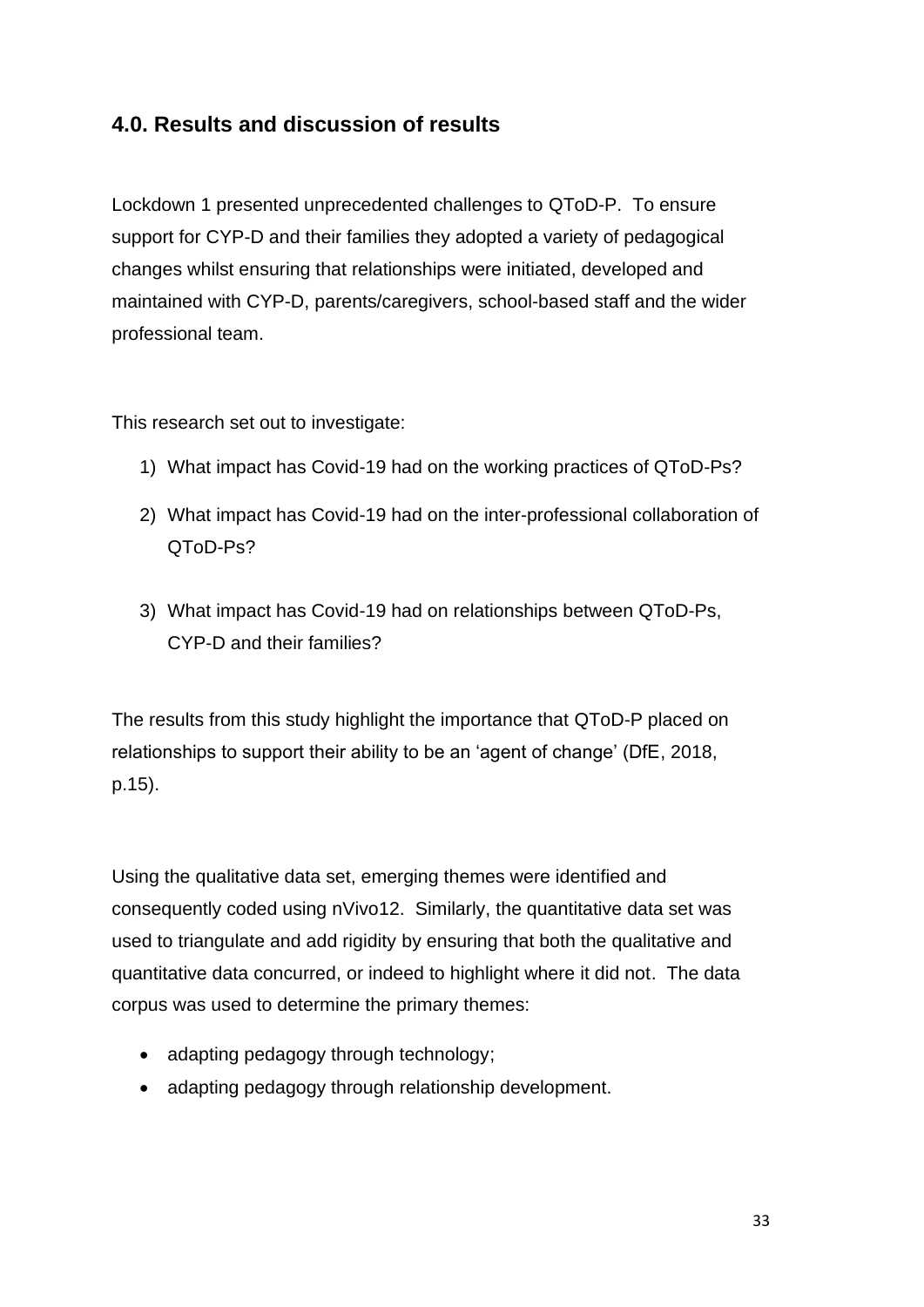This chapter will discuss how technology, and more specifically the use of virtual platforms were adopted for the purposes of communication, teaching and training. I will then discuss how technology both created and developed pedagogical change along with changing relationship dynamics and highlighting the importance of learning from a coaching model to further embed and develop family-centred practice.

#### <span id="page-33-0"></span>**4.1. Background of participants**

All participants were asked to describe their job role, length of time in their current job role as well as length of time being qualified as a QToD-P. They were also asked to voluntarily identify the authority by which they are employed as well as the age of CYP-D with which they worked. Local authority and age of CYP-D on caseload were the only identifiable factor that contributed to participants' differing experiences. Varying approaches regarding the use of technology with CYP-D and their families across different authorities created differing responses; those participants with restricted access to technology reported more difficulties than those that did not. Similarly, those participants who identified as having an early-years case load also demonstrated a more negative experience with regards to how well they felt adaptations to pedagogy were able to deliver continuity of service. Three participants were also Ed.Auds. however, this did not appear to skew their experiences of audiological opportunities and challenges; all three Ed.Auds. also maintain a peripatetic caseload of children who they see in their dual role as a QToD-P.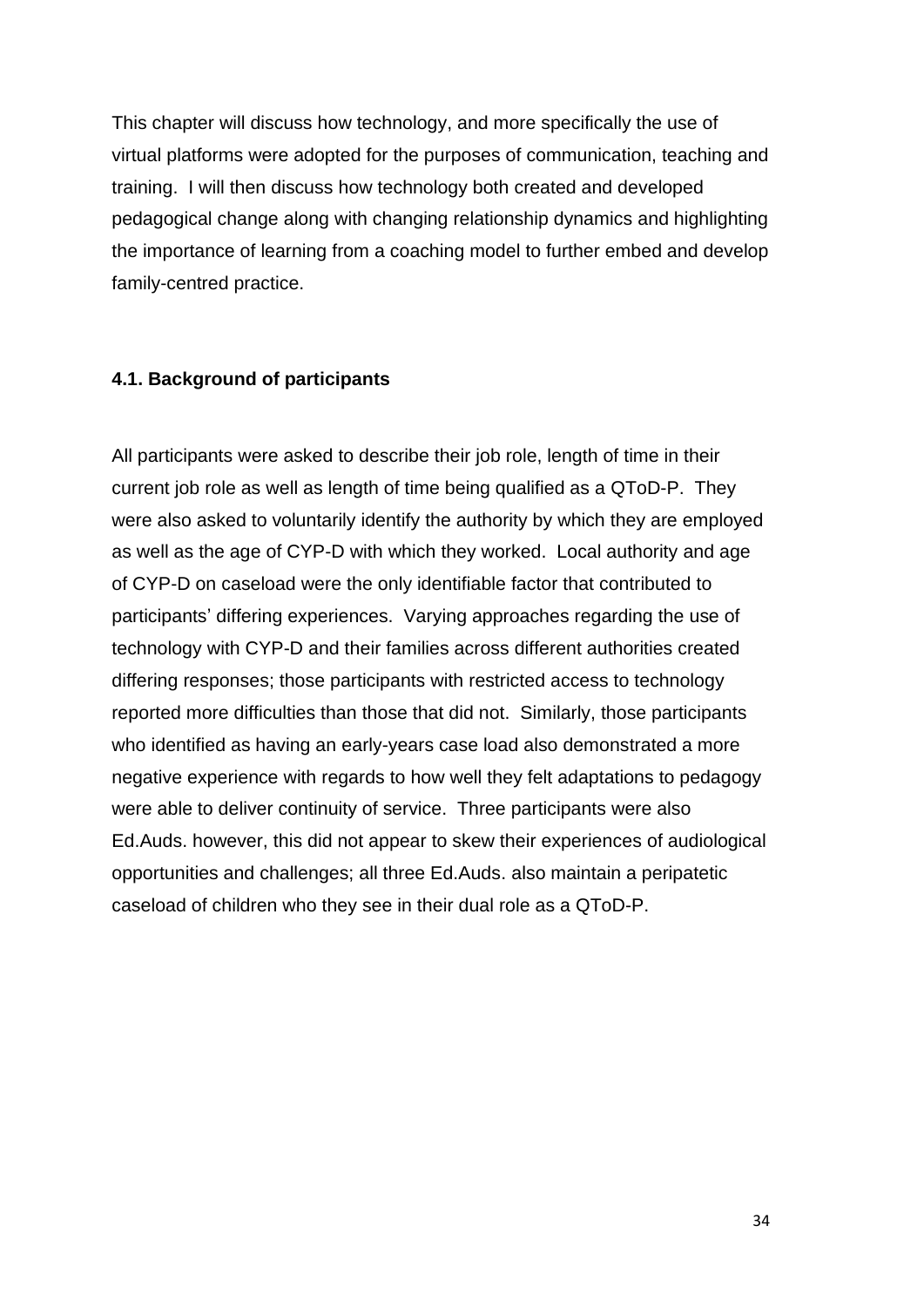#### <span id="page-34-0"></span>**4.2. Adapting pedagogy: technology**

#### <span id="page-34-1"></span>**4.2.1. Challenges with technology**

Initially, access to different platforms did cause some difficulties for continuity of service provision. Not only did this require access to suitable technology for the QToD-P but also for the people with whom any teaching or meetings were going to take place with.

> *"There were difficulties in setting up meetings with other services. Although in some instances this was overcome eventually. Audiology for example had no access to MS Teams initially – this has now been set up."*

> Participant 15 (QToD for more than 10 years, Ed.Aud., caseload aged 3-16 years)

Additionally, the lack of face-to-face contact was seen as a negative for those for whom lip-reading is a key component of communication for both QToD-P and for the CYP-D.

> *"Communicating by phone/video call isn't easy for me, so text or email work better but they aren't the quickest ways to communicate or access information which has caused issues."*

Participant 19 (QToD for less than one year, caseload aged 0-19 years)

*"Having to teach virtually was very limiting due to accessing through listening alone."* 

Participant 11 (QToD for more than 10 years, caseload aged 5-16 years)

The experiences of participants concur with the findings presented to the Education Select Committee by BATOD (2020b) and highlight the potential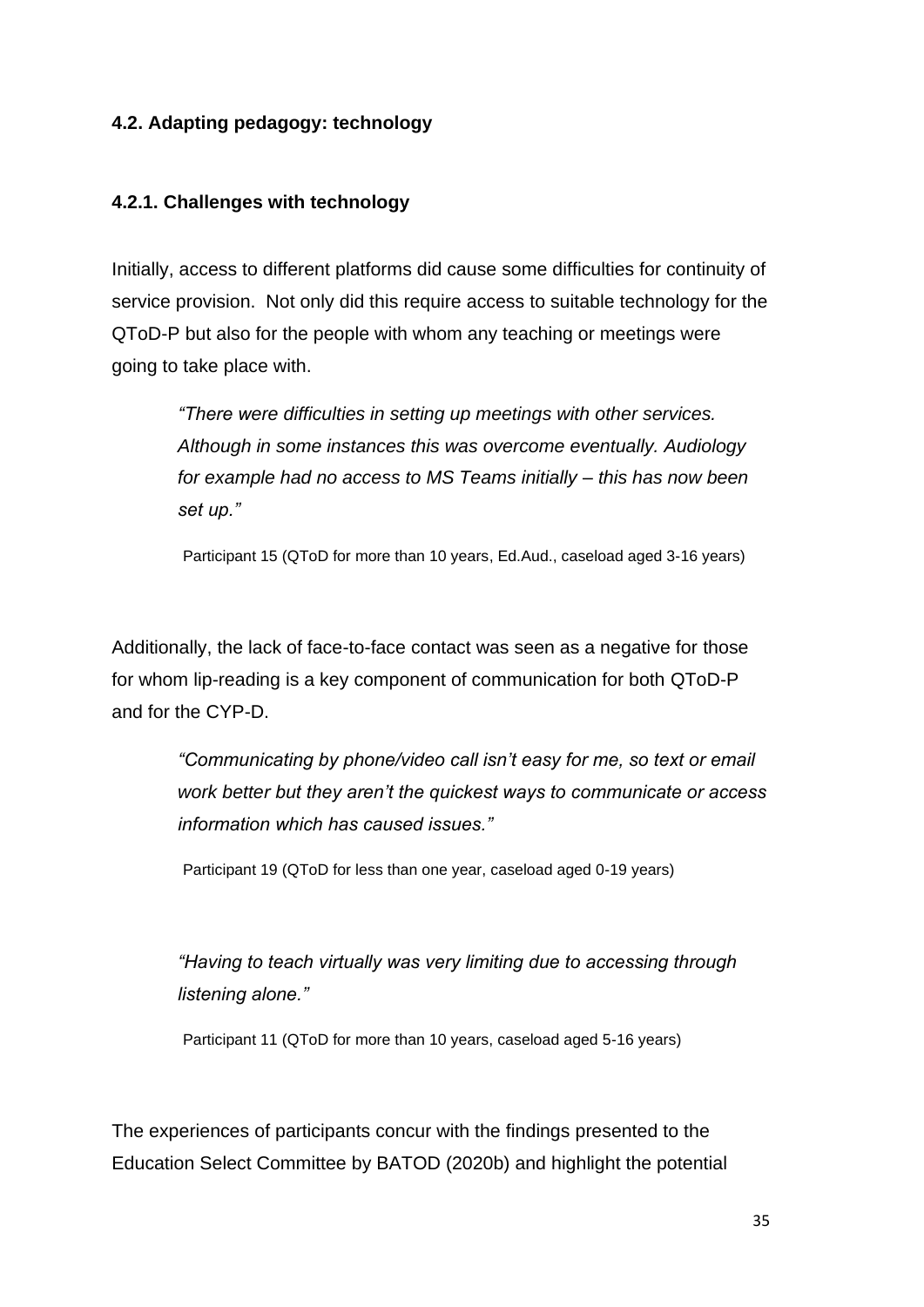differential impact on CYP-D of learning solely through a virtual platform. In addition, the role of the QToD-P in ensuring they 'make maximum impact on practice' (DfE, 2018, p.14) is emphasised; it is essential that they are trained to enable the upskilling on mainstream teachers to improve accessibility.

#### <span id="page-35-0"></span>**4.2.2. Adoption of technology for communication**

The closing of school to most children meant that QToD-P were required to rapidly acquire skills that related not just to the use of virtual platforms but also to delivery of learning content to CYP-D through remote means and as such they were required to demonstrate pedagogic agility (Kidd, 2020a). For some individuals this 'push' has created new ways of thinking, perhaps pushing them beyond their previous comfort zone and creating positive, new ways of working and aligns with Garberoglio et al.'s (2012) assertion that digital competence and flexibility was required.

> *"We have all had to cope with the increasing reliance on computer technology, some of us were happy to converse on the telephone and have been pushed to learn how to use video conferencing platforms which despite being out of my comfort zone has been a positive impact on the ways we have had to adapt our working practices […]. I think lockdown has made everybody […] far more computer literate and, you know, try out the alternatives."*

Participant 5 (QToD for more than 10 years, Ed.Aud., caseload aged 0-19 years)

#### <span id="page-35-1"></span>**4.2.3. Adoption of virtual platforms for training professionals**

Training of mainstream staff in deaf awareness continued but moved to delivery via virtual platforms. It was considered that the quality of these training sessions improved as people learnt how to use the technology better and as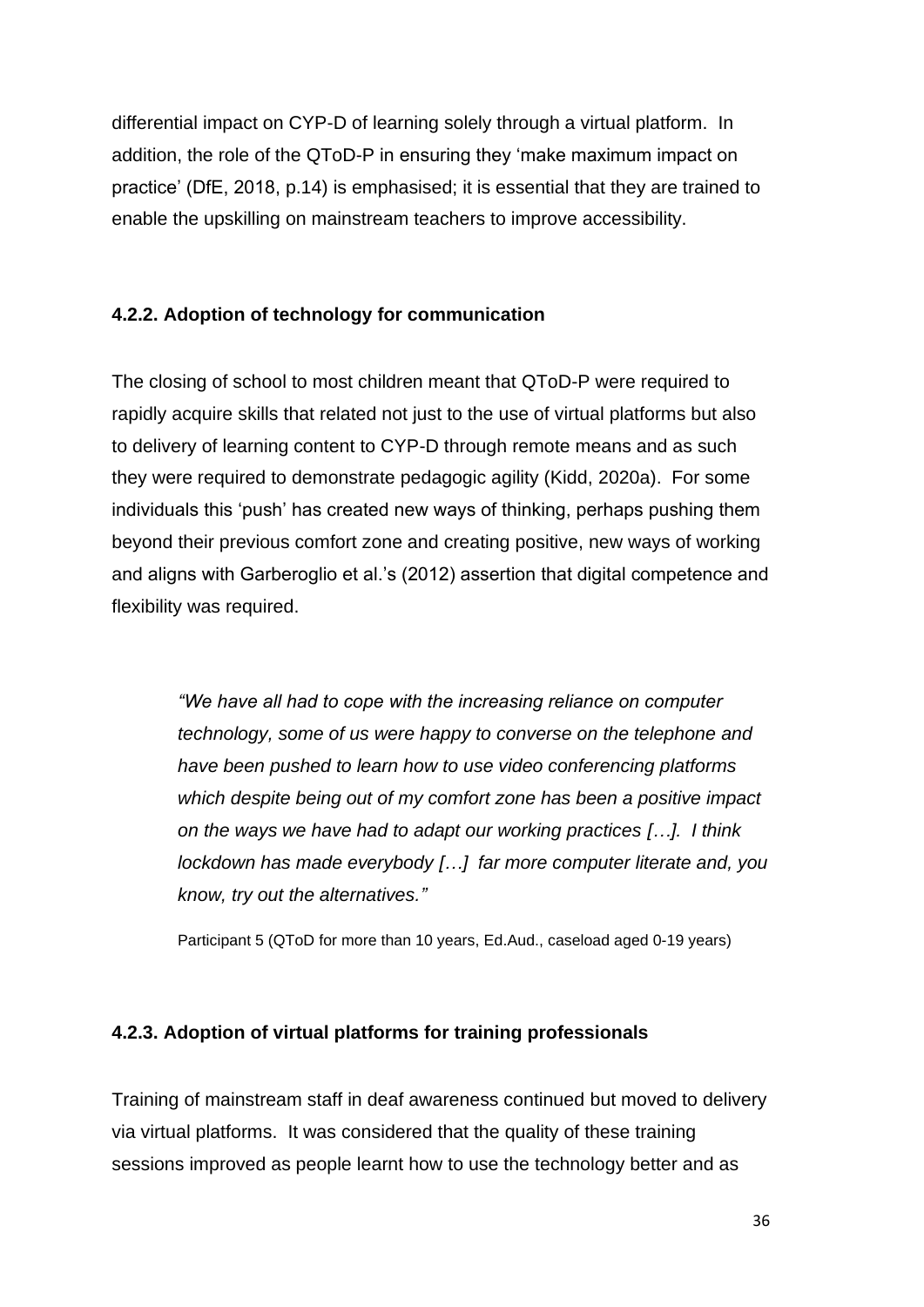access to different platforms became more widely available which contrasts with Kaiser & König's (2019) assertion that teacher competencies are 'contextspecific'.

It has also been noted that larger numbers of staff were able to attend staff training because of the removal of distance / time travel barriers that face-toface training usually presents.

# *"Training via video has been really popular and easier to organise for larger numbers of staff."*

Participant 1 (QToD for 2-5 years, caseload aged 0-11 years)

Despite these benefits, participants expressed concern that online training session had a reduced impact than when compared with face-to-face training and suggests the need for training to improve the efficiency for online situations (Jain et al., 2020). All participants mentioned the inability of being able to see people face-to-face as being a strong negative factor in this despite there being evidence from other professions to suggest that lack of face-to-face contact need not be detrimental (Berry et al., 2011; McCarthy et al., 2021) and suggests that QToD-P would benefit from training that supports the development of a strong working alliance when using virtual platforms.

> *"Not being face to face with people impacts severely on the quality of interactions and their lasting impact."*

Participant 17 (QToD for more than 10 years, caseload aged 3-16 years)

*"It's very difficult as a presenter actually delivering a course when most people's videos are turned off and everyone's muted. And you just don't*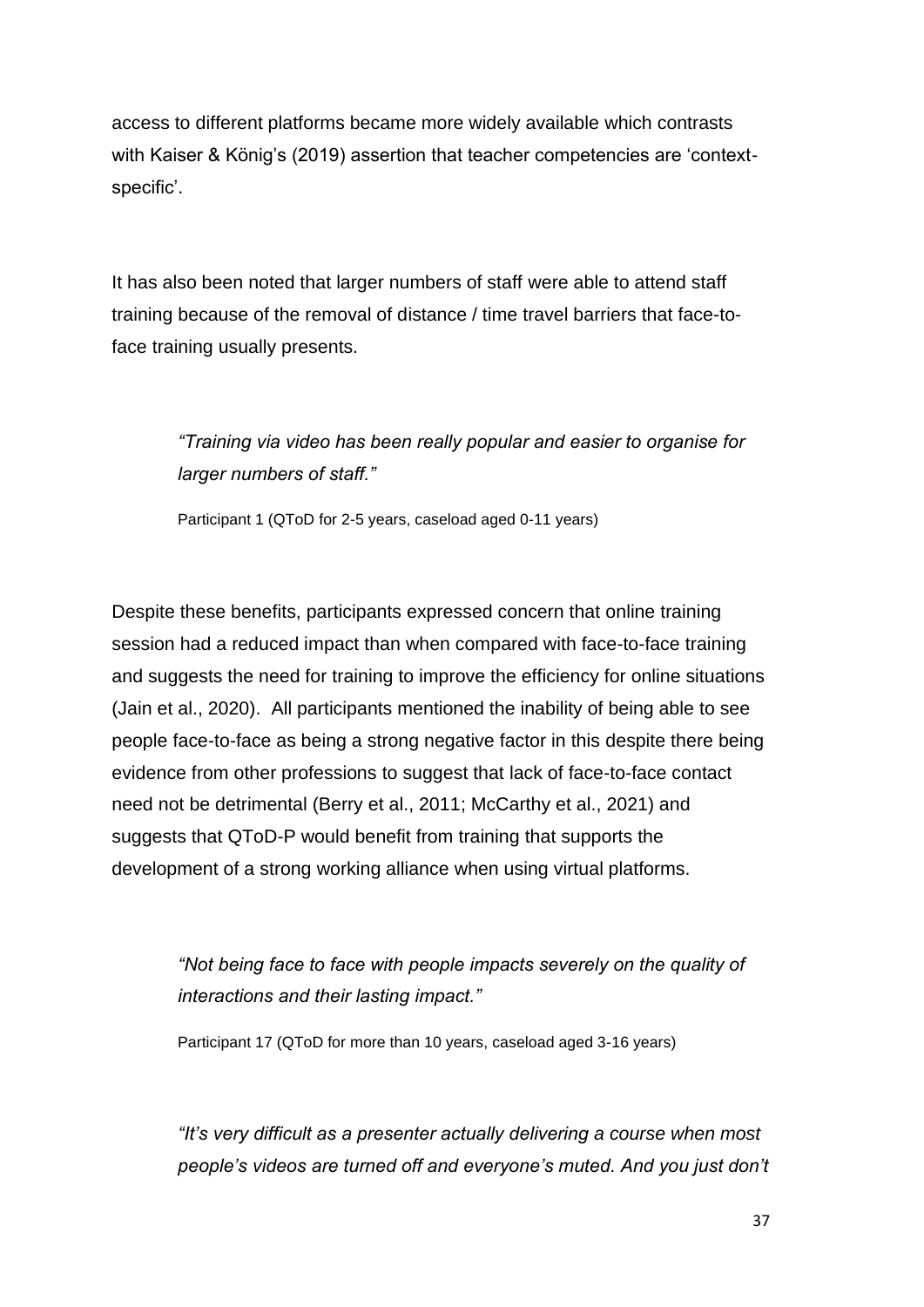*get that feedback. And then, of course, everything you're delivering is very 2D."*

Participant 5 (QToD for more than 10 years, Ed.Aud., caseload of aged 0-19 years)

This finding also suggests that QToD-P could learn from Redmond et al.'s (2018) five-dimensional touchpoint model, even though it is conceptualised for use within Higher Education. Such an approach may support not just the traditional aspects of learning that are desired to be conveyed during an on-line training session (cognitive, collaborative and behavioural engagement), but also by developing the social and emotional dimensions of interaction to develop a greater alliance.

### **4.2.4. Adoption of virtual platforms for working with parents**

Similar opportunities and challenges were reflected when working with parents across virtual platforms. The challenges that were identified related to lack of hands-on experience of equipment for parents and difficulties with troubleshooting audiology equipment for QToD-P.

> *"Very difficult to troubleshoot and support parents remotely. It's much easier to test things face to face and hands on."*

Participant 1 (QToD for 2-5 years, caseload 0-11 years)

*"The main tasks of checking audiological equipment, troubleshooting and supporting their access to learning just were impossible to do."* Participant 19 (QToD for less than one year, caseload aged 0-19 years)

The difficulty of carrying out audiology tasks was further highlighted from the questionnaire data set and are summarized in Figure 2. During the school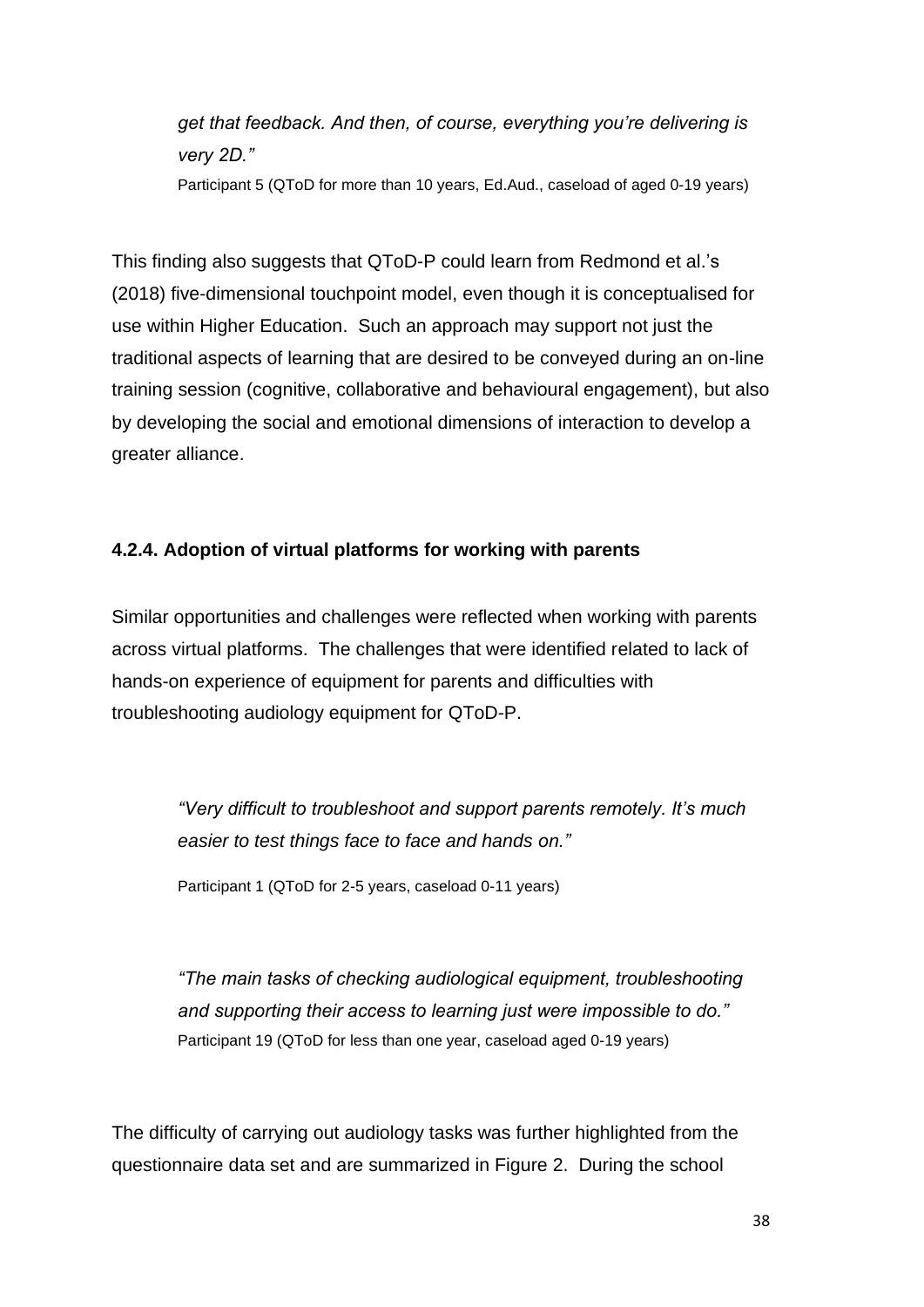closures no QToD-P reported being able to attend audiology clinics. The ability to troubleshoot and checking equipment reduced by 50 percentage points and 65 percentage points for working with assistive listening devices and personal listening devices respectively. There was a higher level of continuity however for training school staff with regards to audiology equipment with a reduction of 40 percentage points.



*Figure 2: Changes to ability to carry out audiological tasks during Lockdown 1 compared to prelockdown 1.*

Furthermore, half of QToD-P reported that they were able to continue to provide parents with training relating to listening devices. Indeed, where families had good access to technology and resources (such a parents/carers that were able to participate) coaching of families was able to take place. However, for those without these resources it was felt that these families had a lower quality of support from the QToD-P despite the fact that participants of this study as well as members of BATOD (2020a) reported conducting door-step visits with the aim of supporting technology. Audiology related tasks may have been further supported perhaps by adopting the approach of McColgan (2021) whereby care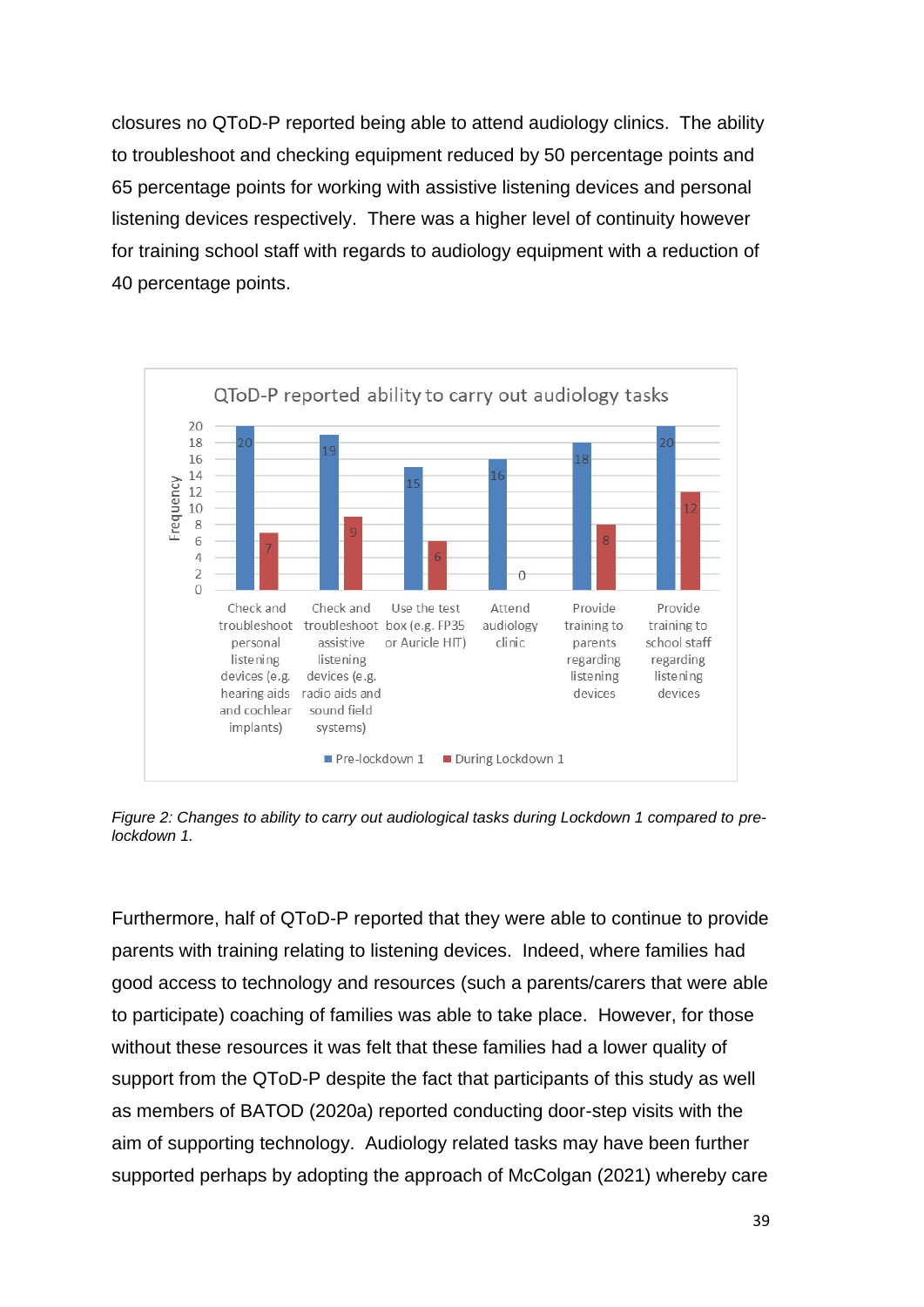and troubleshooting packs along with instruction were delivered to the homes of parents/caregivers of CYP-D which not only supports parents/caregivers but also leads to a growing level of independence which will enable them to provide greater ongoing support for their child in the future.

> *"Felt there was a big discrepancy for those families who didn't have the technology/those on lower incomes".*

Participant 12 (QToD for more than 10 years, caseload aged 0-11 years)

However, where successes were celebrated by participants it was noted that they had adopted a coaching model that aimed at empowering parents/caregivers to be more independent in supporting their CYP-D. This finding therefore supports the discussion regarding the use of coaching to develop relationships and support learning in the same way as it does for professionals.

> *"For children on my caseload there had to be a change to more of a coaching model with parents rather than direct teaching of children."* Participant 7 (QToD for 5-10 years, 0-16 years)

Coaching of parents was particularly noted in relation to supporting and maintaining the use of listening equipment; parents were more empowered to learn about and take on responsibility for personal and assistive listening devices.

> *"Some families have become more independent, for example, they now ask for tubing and can do this themselves."*

Participant 14 (QToD for more than 10 years, caseload aged 0-16 years)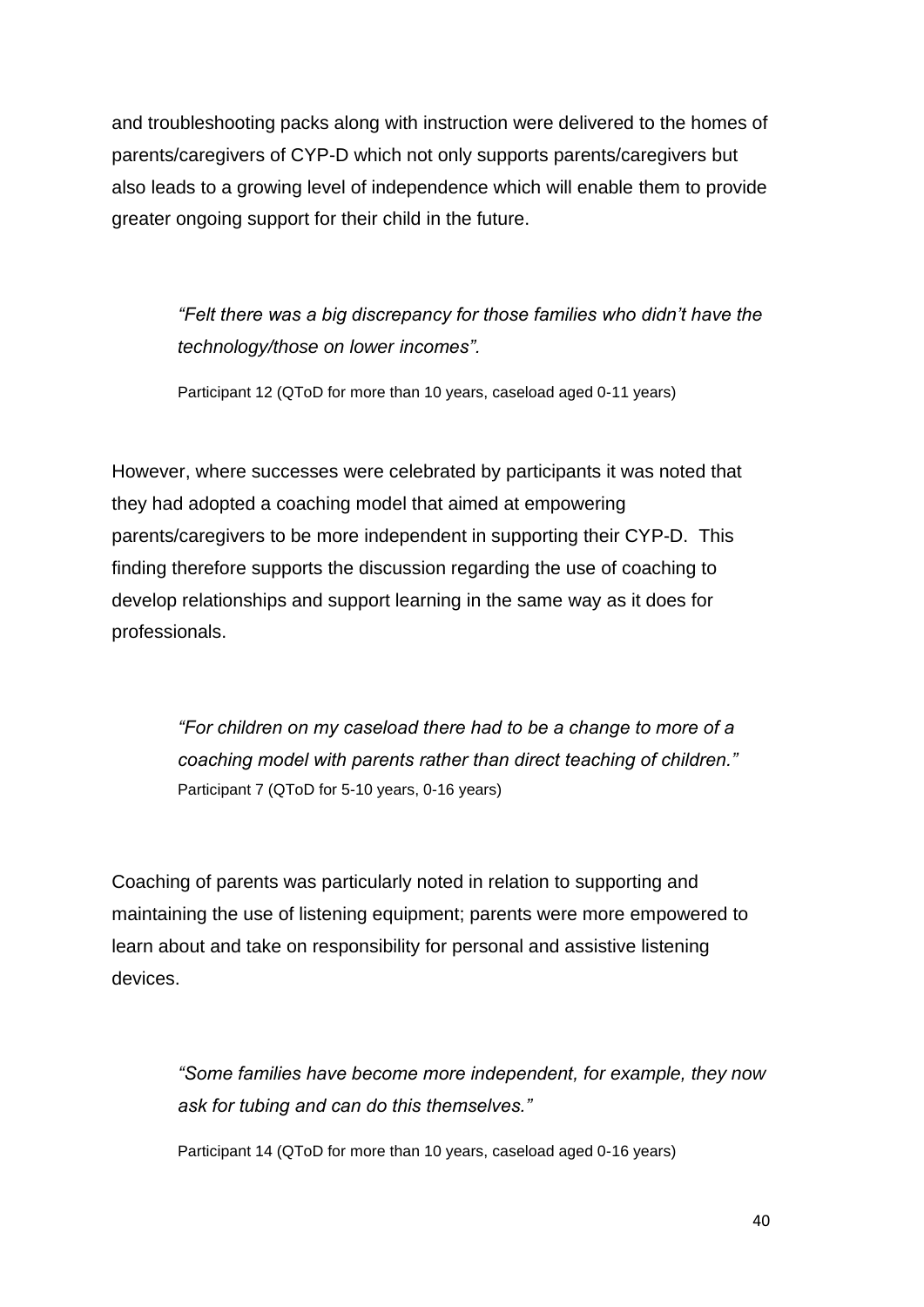*"This gave more opportunities to coach parents on how to troubleshoot problems with hearing aids and assistive listening devices, retubing and connecting to other equipment which increased positive outcomes for CYP-D."*

Participant 7 (QToD for 5-10 years, caseload 0-16 years)

"Again, it was difficult because you couldn't necessarily hear the sort of *clarity through hearing aids, through listening tests. You relied heavily on parental feedback. Sometimes they didn't know what they were listening for. However, again, that was a positive because passing the reins over to them and they were saying, it sounds fine, or it sounds a bit crackly […] that generated a lot more discussions and perhaps I think people are a bit more hesitant to kind of approach."* Participant 10 (QT0D for 2-5 years, caseload 0-19 years & college students with additional/complex needs)

Further to this, the coaching model was seen as beneficial as it improved the ability to be more of an observer.

> *"So, it was much more of an observer view […] it was good because it meant […] a license be offering a critique, whereas previously it was very awkward. And you didn't want to sort of diminish anybody's confidence and certainly don't want to affect your relationships […] people were far more receptive to feedback and wanted to be able to do it."*

Participant 10 (QT0D for 2-5 years, caseload 0-19 years & college students with additional/complex needs)

The role of the observer in this instance is similar to that noted by Wainer & Ingersoll (2015) in which successful coaching was provided for parents/caregivers of children with an autistic spectrum condition. Crucially,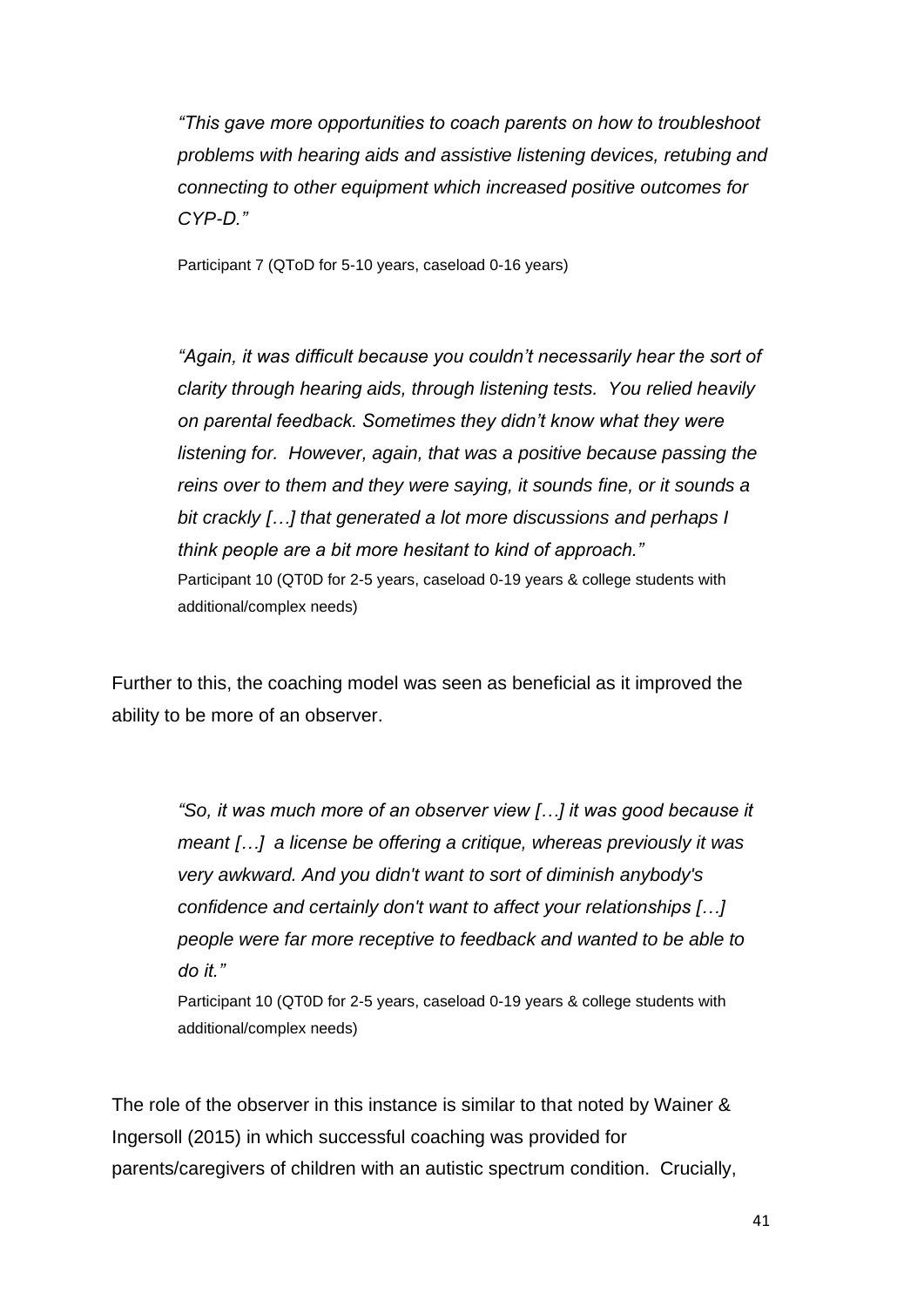they noted the importance of a relationship that engenders collaboration and this was achieved through virtual platforms. It may be argued therefore that QToD-P did adapt to these new ways of working on virtual platforms and demonstrated that their skills are not context specific (König et al., 2020). However, a QToD-P may be able to engender a greater impact with specific pedagogical training (Jain et al., 2020) that enables them to confidently and quicky develop online relationships and coach effectively rather than simply replicating traditional ways of working online (Hattie, 2020).

#### **4.2.4. Adoption of virtual platforms for teaching CYP-D**

The teaching of CYP-D online has been difficult due to access issues relating to having permission to use video technology, access to appropriate technology but also, access issues of being able to use residual hearing effectively and having a clear enough picture for lip reading. The difficulties faced by CYP-D in accessing their online learning is of great concern as this may contribute to a potential widening of the achievement gap (BATOD, 2020a) especially if we accept that König et al.'s (2020) assertion that teaching skills are context specific. Even though Lockdown 1 was unprecedented it does highlight the importance of the role of the QToD-P in working alongside CYP-D and their parents/caregivers to further develop their skills in learning how to access for themselves. In addition, it is vital that training of mainstream staff is developed to ensure an understanding of the importance of indirect language learning (Stack Whitney & Whitney, 2021), gesturing, (Stenhoff et al., 2020) and social learning (König et al., 2020) so that they can adapt any future online delivery to better suit the needs of all CYP but especially CYP-D.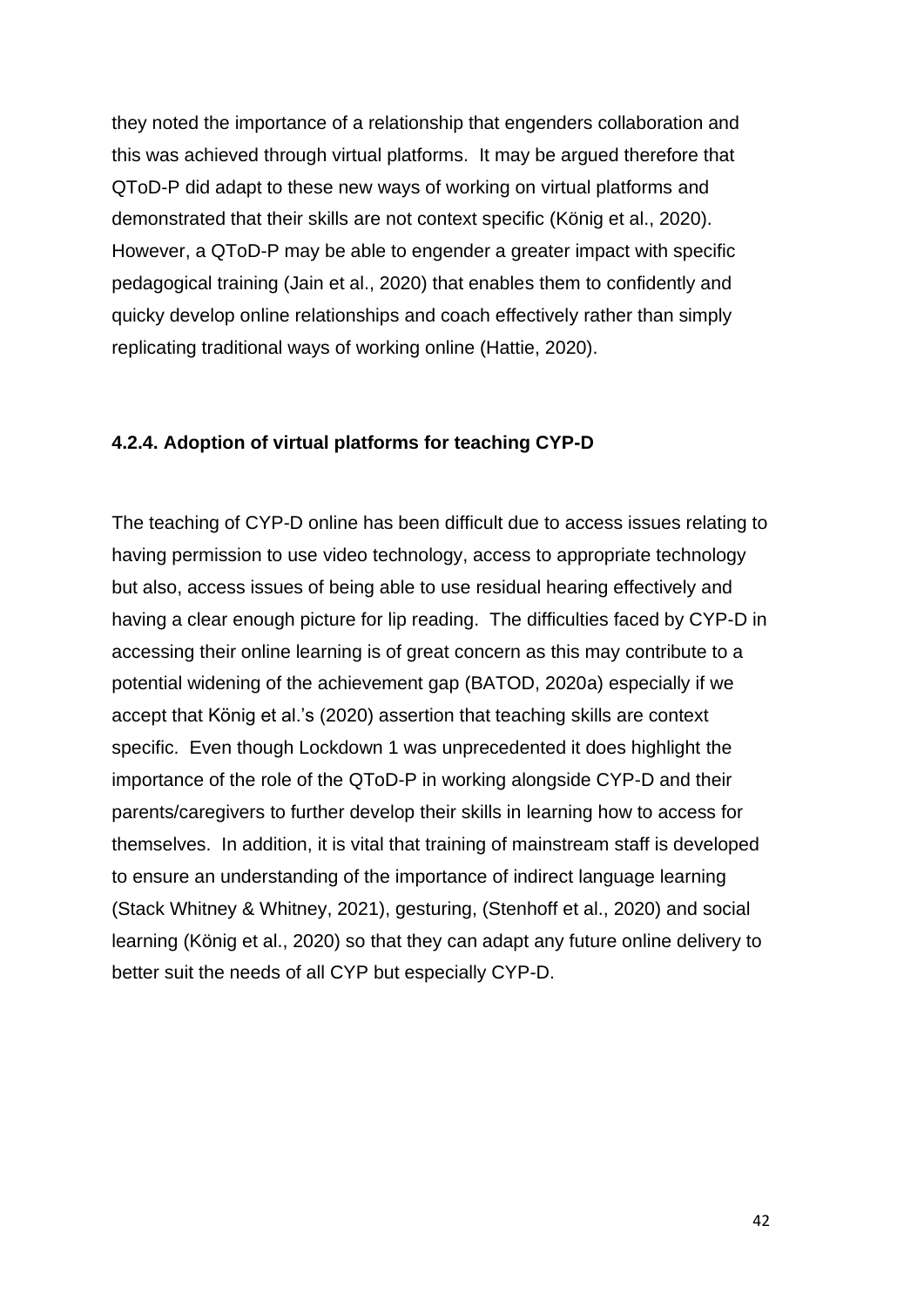*"Direct teaching has been difficult online as our students had to face unprecedented barriers, such as lack of appropriate technology laptop/iPad etc., reliability of internet connections, unclear pictures for lip reading, etc."*

Participant 10 (QT0D for 2-5 years, 0-19 years & college students with additional/complex needs)

Table 1 summarises the percentage point change in ability to carry out various teaching tasks during Lockdown 1. The ability to carry out both language and listening assessments were significantly impacted during the lockdown period with only six QToD-P reporting being able to continue with language assessments and three with listening assessments. Whilst half of participants reported being able to continue with teaching CYP-D directly only 40 percent were able to support CYP-D in learning how to access their learning for themselves (self-advocacy).

|                                                                      | Percentage point |
|----------------------------------------------------------------------|------------------|
|                                                                      | change           |
| Direct teaching to CYP-D                                             | -50              |
| Support CYP-D with their personal understanding of deafness (P.U.D.) | -60              |
| Supporting CYP-D with accessing their learning                       | $-30$            |
| Supporting CYP-D to learn how to access their learning               | -60              |
| Language assessments                                                 | $-70$            |
| Listening assessments                                                | -85              |

*Table 1: Change to ability to carry out teaching tasks during Lockdown 1 compared to prelockdown 1.*

There was a significant shift from teaching CYP-D directly to providing support for the mainstream teacher; time and resources were put into ensuring that the mainstream teacher was sending home resources that were accessible to CYP-D or that parents were supported with the resources that had already been sent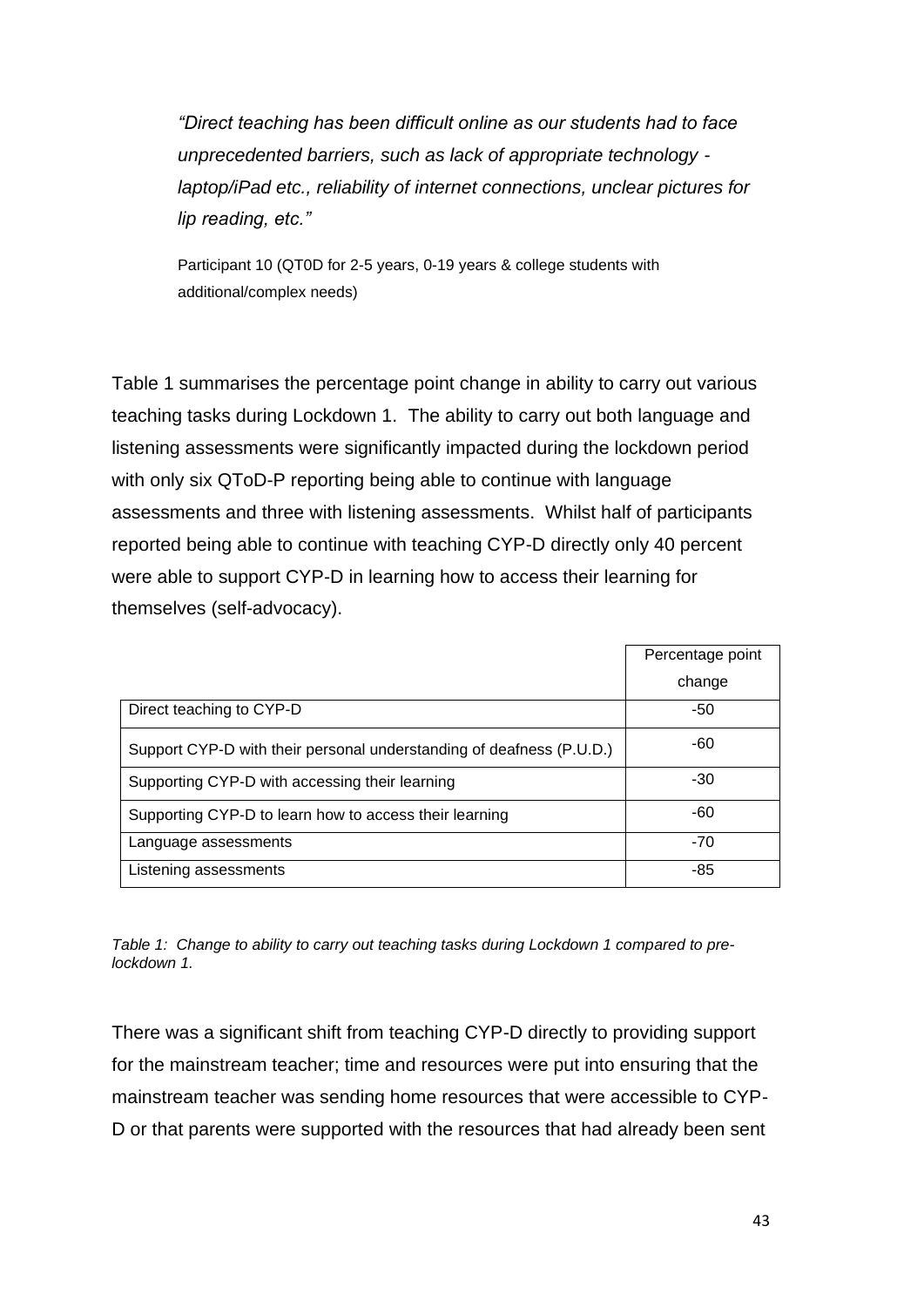home, which may account for BATOD's (2020a) assertion that CYP-D had limited support from QToD-P during the Lockdown 1 period.

> *"The primary focus was ensuring that children could access their remote learning."*

Participant 4 (QToD for 5-10 years, caseload 5-19 years)

This could be easily attributed to the initial crisis management nature of the situation however, it does again highlight the importance of QToD-P working as 'agents of change' (DfE, 2018, p.15) but also the importance of their professional relationships with school staff to ensure that support was available. Additionally, the importance of re-establishing positive relationships and attachment between the QToD-P and each individual CYP-D must not be overlooked to ensure ongoing engagement and participation (O'Connor & McCartney, 2007). It also highlights the importance of the QToD-P in training mainstream staff and aligns with Salter et al.'s (2017) assertion that the impact of deafness is not always fully recognised by the mainstream teacher.

# **4.3. Changing pedagogy: relationship development**

# **4.3.1. Changes to working relationships**

Quantitative data, summarised in Figure 3, suggested that there was no significant change to the perceived quality of working relationships over the period of school closures. The median score for working relationships with wider professionals, school staff and parents was 'good' both before and during lockdown. However, the qualitative data did somewhat contradict this.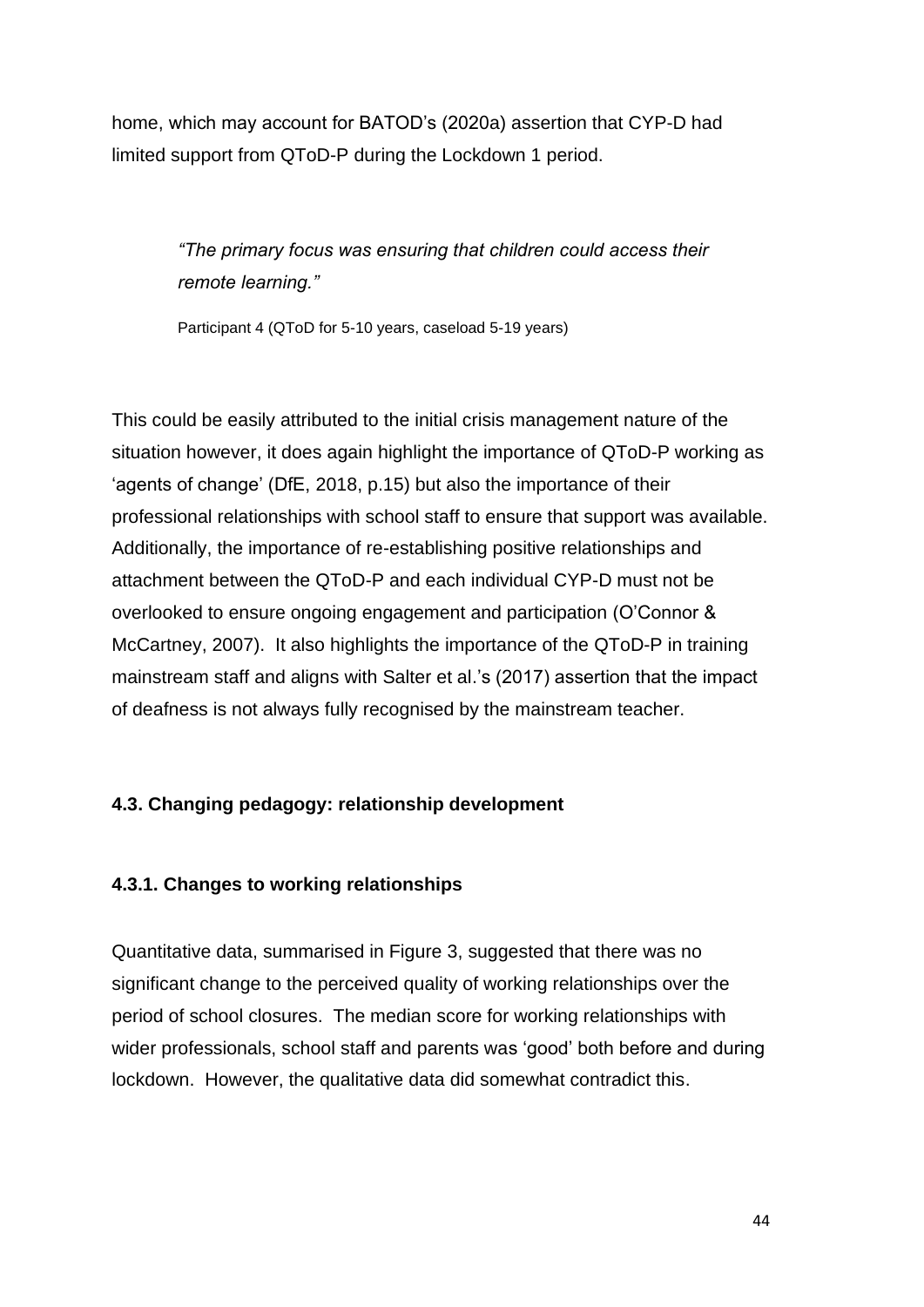For relationships with parents, six more participants rated their relationships as good after the period, however four fewer participants rated relationships as brilliant. As such, overall, the quality of relationships did not change significantly.

The quality of relationships with wider professionals remained widely static. However, relationship quality with school-based staff did reduce, with 40 percent of participants rating relationships as 'OK' or 'not great' afterwards compared with only 5 percent before.

However, the ability to continue working relationships varied according to the setting and the people involved as summarised in Table 2. Most significant was the reduction in the ability of QToD-P to support parents in the home. This is likely to have a significant impact on those CYP-D in the early years and new referrals.



*Figure 3: Changes to the quality of working relationships*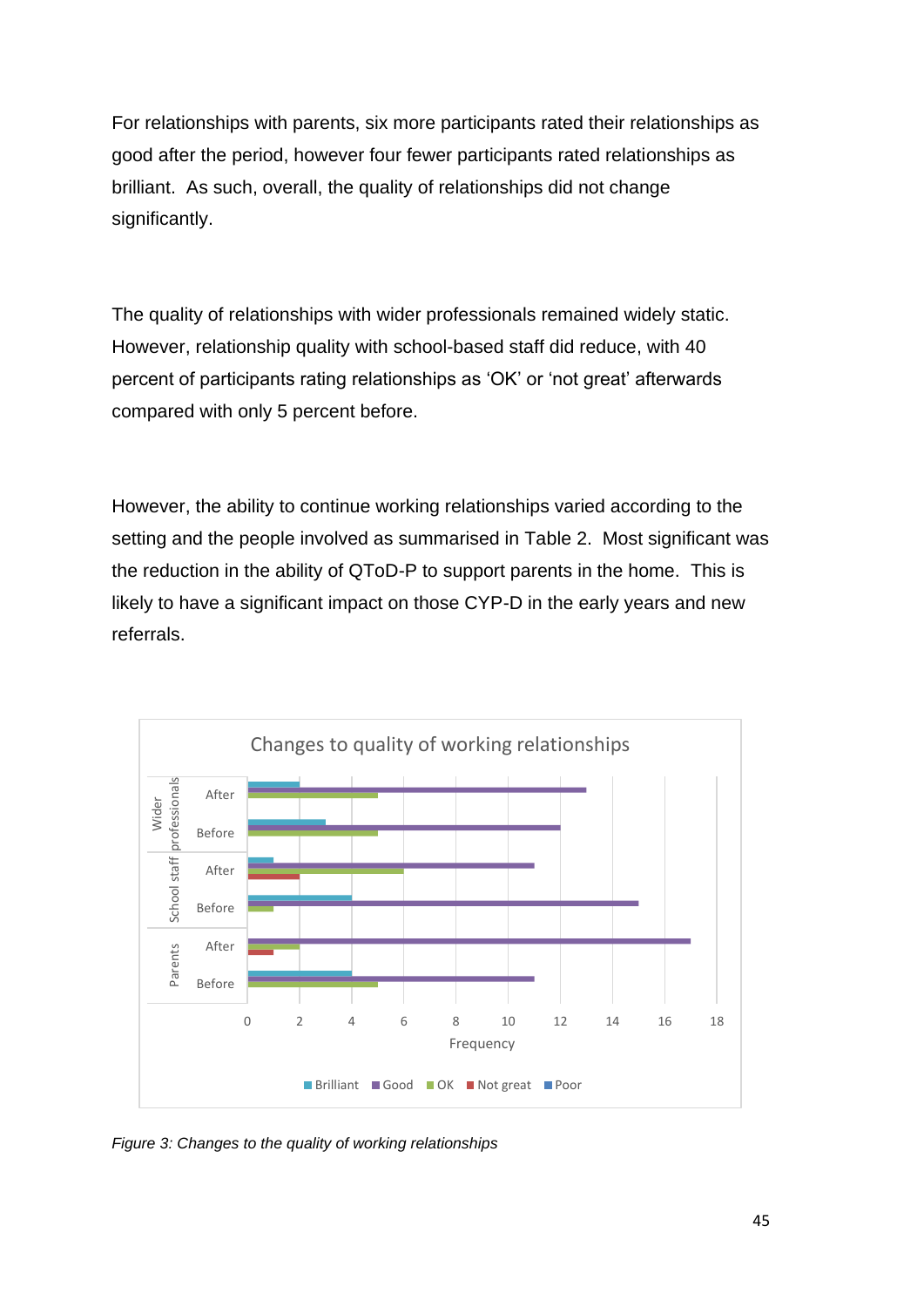|                                                                                               | Percentage point<br>change |
|-----------------------------------------------------------------------------------------------|----------------------------|
| Supporting parents in the home                                                                | -55                        |
| Liaising between home and school                                                              | $-20$                      |
| Coaching school staff (e.g. deaf awareness training,<br>differentiation, accessible learning) | -35                        |
| Regular conversations with school staff                                                       | -45                        |
| Regular conversations with parents                                                            | $-15$                      |
| Liaising with other professionals                                                             | -15                        |
| Supporting new referrals                                                                      | -25                        |
| Supporting transition                                                                         | $-20$                      |

*Table 2: Change to ability to carry out support, coaching and liaising tasks during Lockdown 1 compared to pre-lockdown 1.*

### **4.3.2. Maintaining relationships with families**

Qualitative data relating to relationships with family members did somewhat contradict the quantitative data set. Contact with families was in many instances reported to have improved, by being more frequent and developing stronger relationships which were reported to result in positive outcomes for CYP-D, most notably for school-aged children where the relationships often shift significantly from the parents/carers to school-based staff and the wider professional team. This aligns with Gouëdard et al.'s (2020) research suggesting that the situation provided an opportunity for schools (QToD-P in this situation) and homes to align more closely.

It is important to note the level of enthusiasm that the participants of this study gave to the increased level of parents/caregivers contact and the ensuing strengthening of relationships; CYP-D exist within an ecological system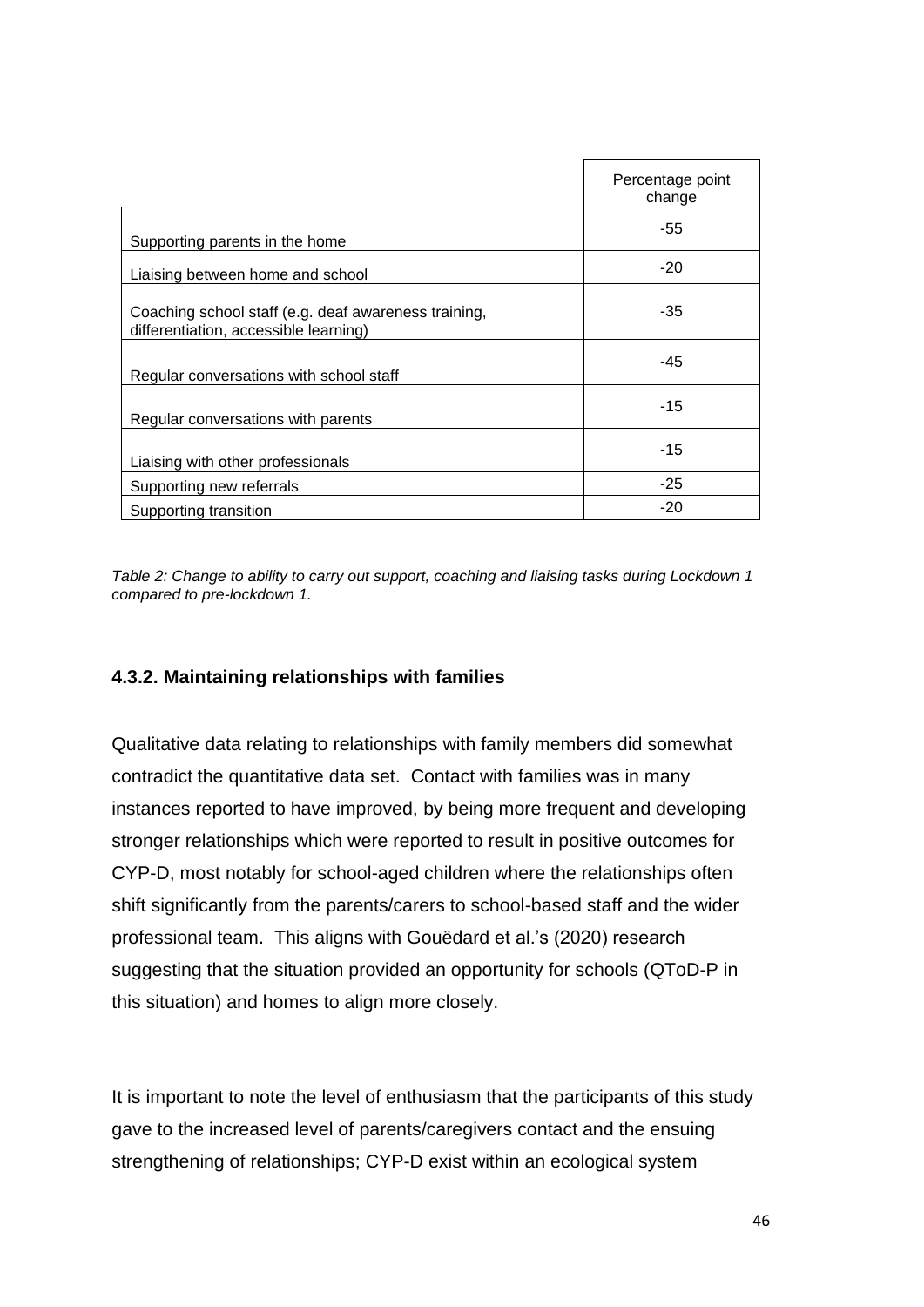(Swanwick, 2014) which by definition encompasses a variety of people and contexts. As such, continuity of a strong relationship with parents/caregivers throughout the school years can continue to engender change and support positive outcomes for CYP-D. It should then be questioned as to how it can be ensured that this positive, holistic and person-centred pedagogical shift can be embedded within professional practice to ensure it can continue in the long term.

> *"The contact with parents increased building stronger relationships and supporting them to support their children at home to access their learning. For some of the older children on caseload there was very*  little contact with parents, usually via email and the visit record being *sent to them after a school visit, however since lockdown there has been closer working and liaison."*

Participant 5 (QToD for more than 10 years, Ed.Aud., caseload aged 0-19 years)

*"It was about the families. So, it's a shift while the child is still your focus."*

Participant 13 (QToD for 2-5 years, caseload 5-19 years)

*"parents were contacted who had not seen our team for years as their children were in school."* Participant 14 (QToD for more than 10 years, caseload aged 0-16 years)

# **4.3.3. Developing and deepening relationships with parents**

Innovative visits, whereby QToD-P visited families on the 'doorstep' and engaged with parents and CYP-D in their gardens or yards, enabled some faceto-face visits to continue and this was seen as a positive way to build relationships with families despite not necessarily being crucial to the purpose for which it was intended of teaching CYP-D or troubleshooting equipment.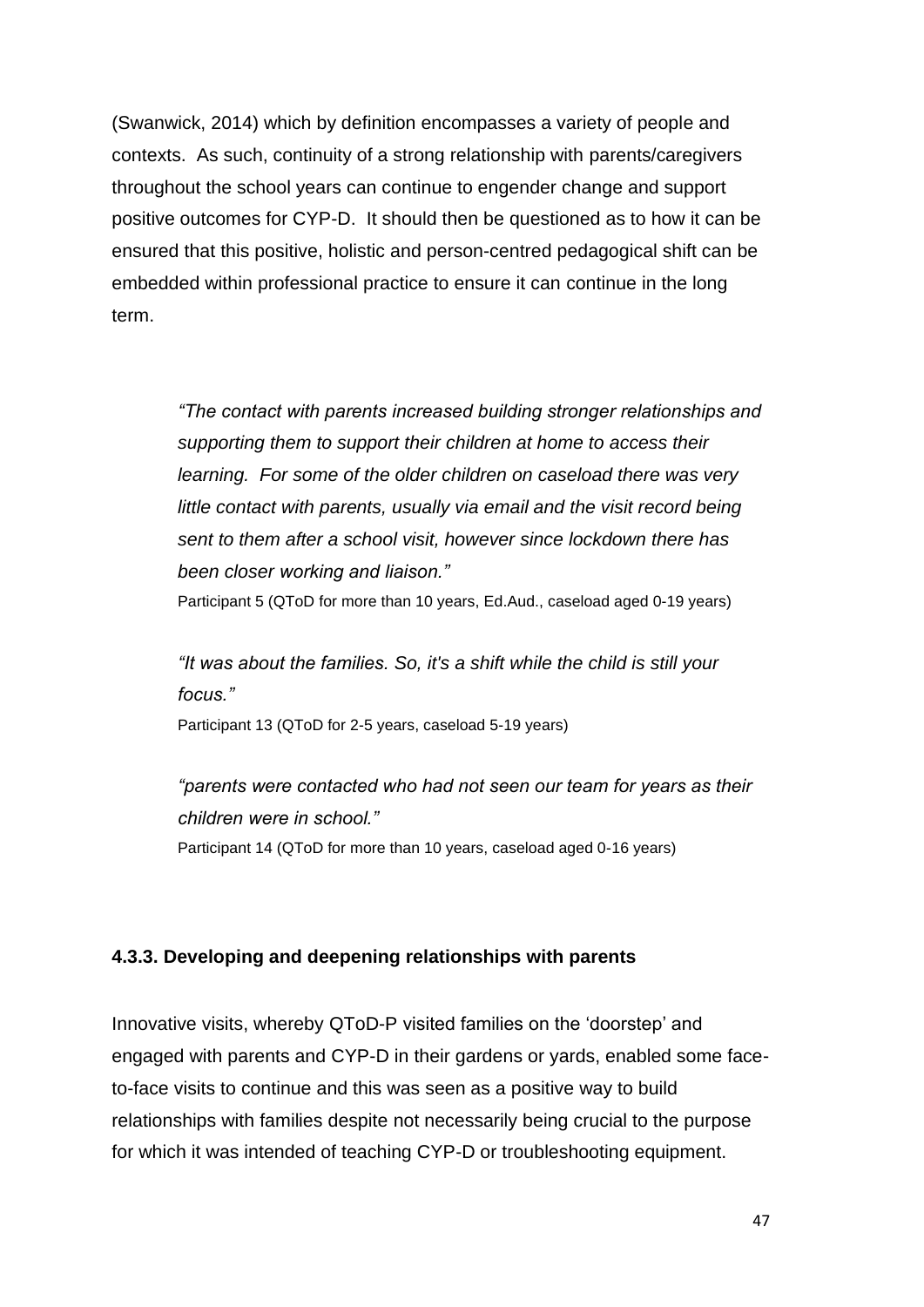*"The door-step visits were not very productive for much of our job role. They did prove to be invaluable in maintaining relationships with the CYP-D and their parents."*

Participant 13 (QToD for 2-5 years, caseload 5-19 years)

*"After carrying out doorstep visits in the first lockdown I think working relationships are easier".*

Participant 20 (QToD for more than 10 years, caseload aged 5-19 years)

Additionally, one example of innovative pedagogy has led to parents being able to attend a school visit virtually and can be seen to enhance parental knowledge and coaching.

> *"Can 'visit' children in schools with their parent there as they can come on a video call. Lots of advantages to this."*

Participant 14 (QToD for more than 10 years, caseload aged 0-16 years)

# **4.3.4. Maintaining relationships with families – a differential impact**

Similarly to BATOD's (2020a) report it was felt by participants that increased contact and improved positive outcomes was far from universal; families who use English as an additional language, or those who did not have good access to technology were differentially impacted by the nature of communication during this time.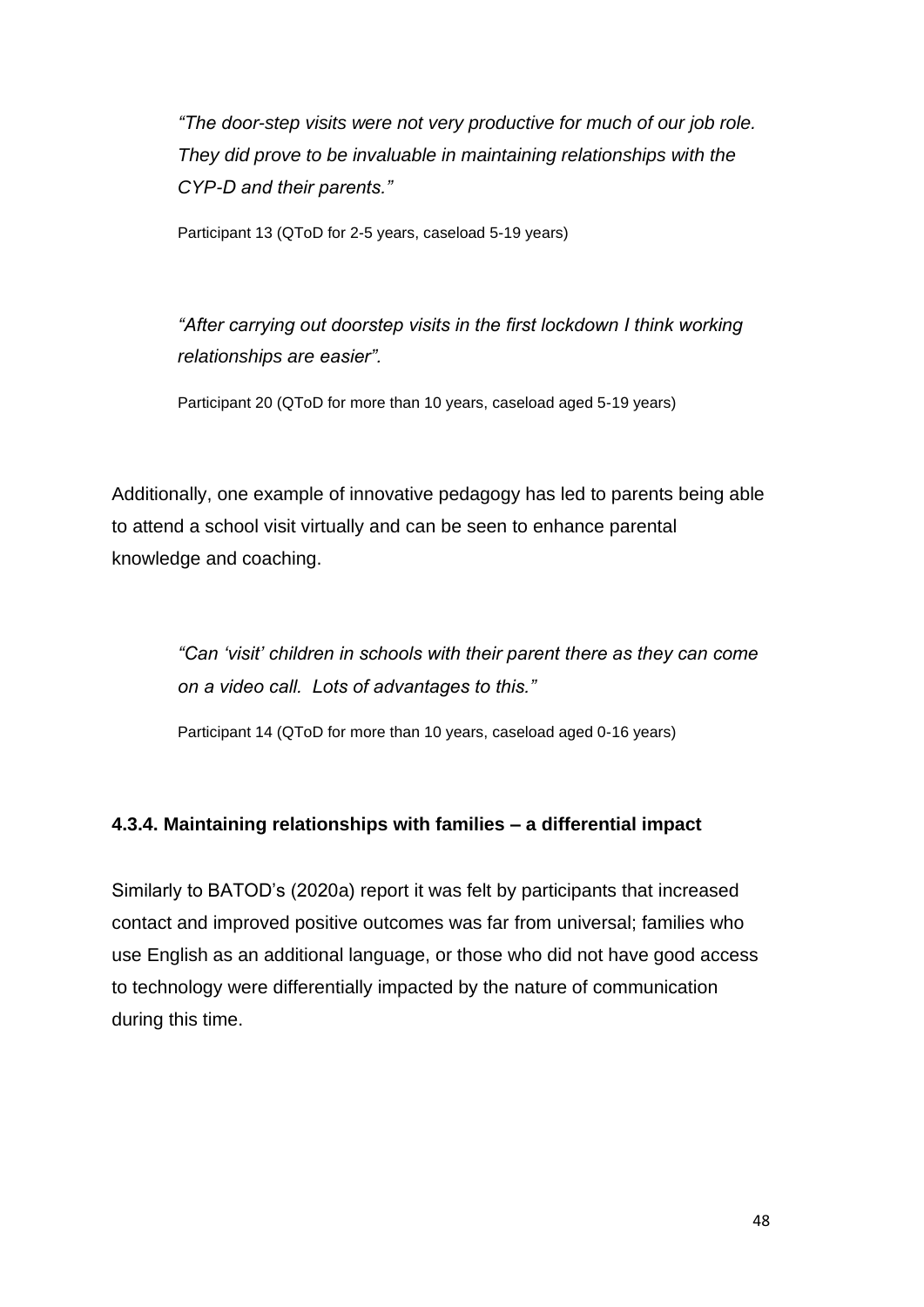*"But when you're there in person, you've got all that, the body language, the gesture, the modelling. You've got all of those resources to work with […] I don't feel like I'm providing the service that I should provide to those families."*

Participant 1 (QToD for 2-5 years, caseload aged 0-11 years)

*"I felt there was a big discrepancy for those families who didn't have the technology/those on lower incomes."*

Participant 12 (QToD for more than 10 years, aged 0-11 years)

However, door-step visits were particularly noted by one participant as being valuable for families who use English as an additional language, not just to make connections but also to harness the language skills of siblings to drive forward the progress of the CYP-D and highlights that QToD-P not only demonstrated pedagogical agility (Kidd, 2020b) but also demonstrated selfefficacy (Bandura, 1997).

> *"But by making those doorstep visits, the connections are a little bit more there. And it's easier for them to talk about things like having ideas about what level of hearing they are, you know, about the kinds of language that might go on with brothers and sisters in the family. Those sorts of questions are easier now than they were before lockdown."* Participant 13 (QToD for 2-5 years, caseload 5-19 years)

### **4.3.5. Development of new relationships with parents**

Covid-19 caused some disruption to audiological services and as a result of this there was a cohort of babies who had incomplete screening or diagnostic testing as part of the NHSP protocol (BAA, 2020). Consequently, participants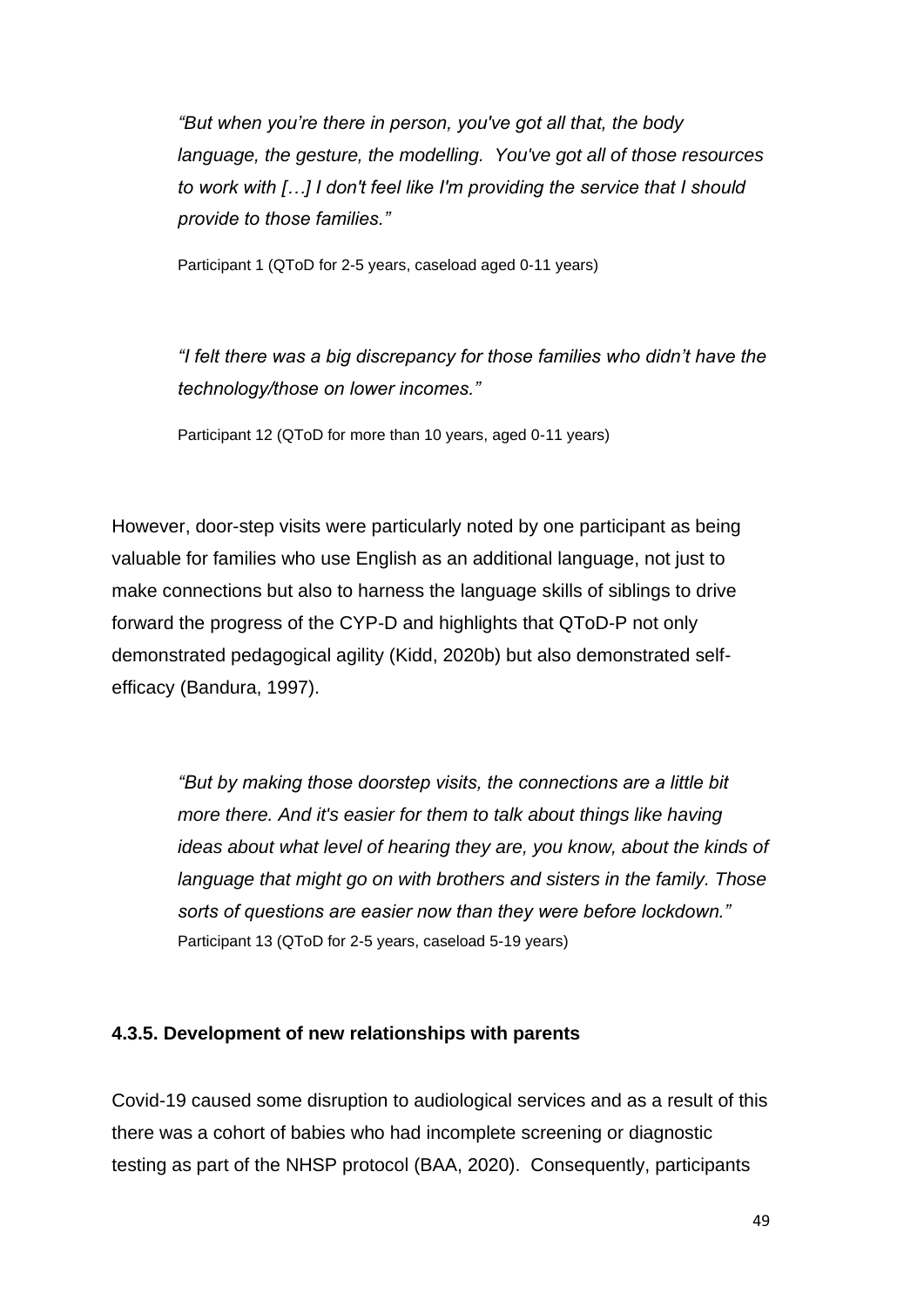reported very few new referrals coming to their services during that time. However, when new referrals did occur there was a general consensus that those families received a lower level of support than if they had been able to meet face-to-face. This is of great concern when considered alongside the BAA's rapid review (2020) which highlights that hearing screening is of little benefit when it is not followed up with coherent multi-disciplinary child and family support.

As well as this, there was concern voiced about the developing relationships with families which was more challenging due to the use of remote methods than it would be face-to face.

> *"Did not meet new referrals. For some families doing this online has been fine but for others this is more challenging and the relationships have not been built."*

Participant 14 (QToD for more than 10 years, caseload aged 0-16 years)

*"Although I like to feel I was empathetic it is very difficult when you don't know somebody to try and build up a relationship. So, I actually dropped off the Monitoring Protocol at their doorstep while they happened to be in […] that made a big difference really to building that relationship."*

Participant 5 (QToD for more than 10 years, Ed.Aud., caseload 0-19 years)

These perceived issues concur with my earlier point regarding the importance of developing collaborative relationships as engendered in the mandatory qualifications (DfE, 2018) as well as the Children & Families Act (2014) and conceptualised by Swanick's (2014) adoption of an ecological systems framework. Crucially, it is the skills that are embedded within a coaching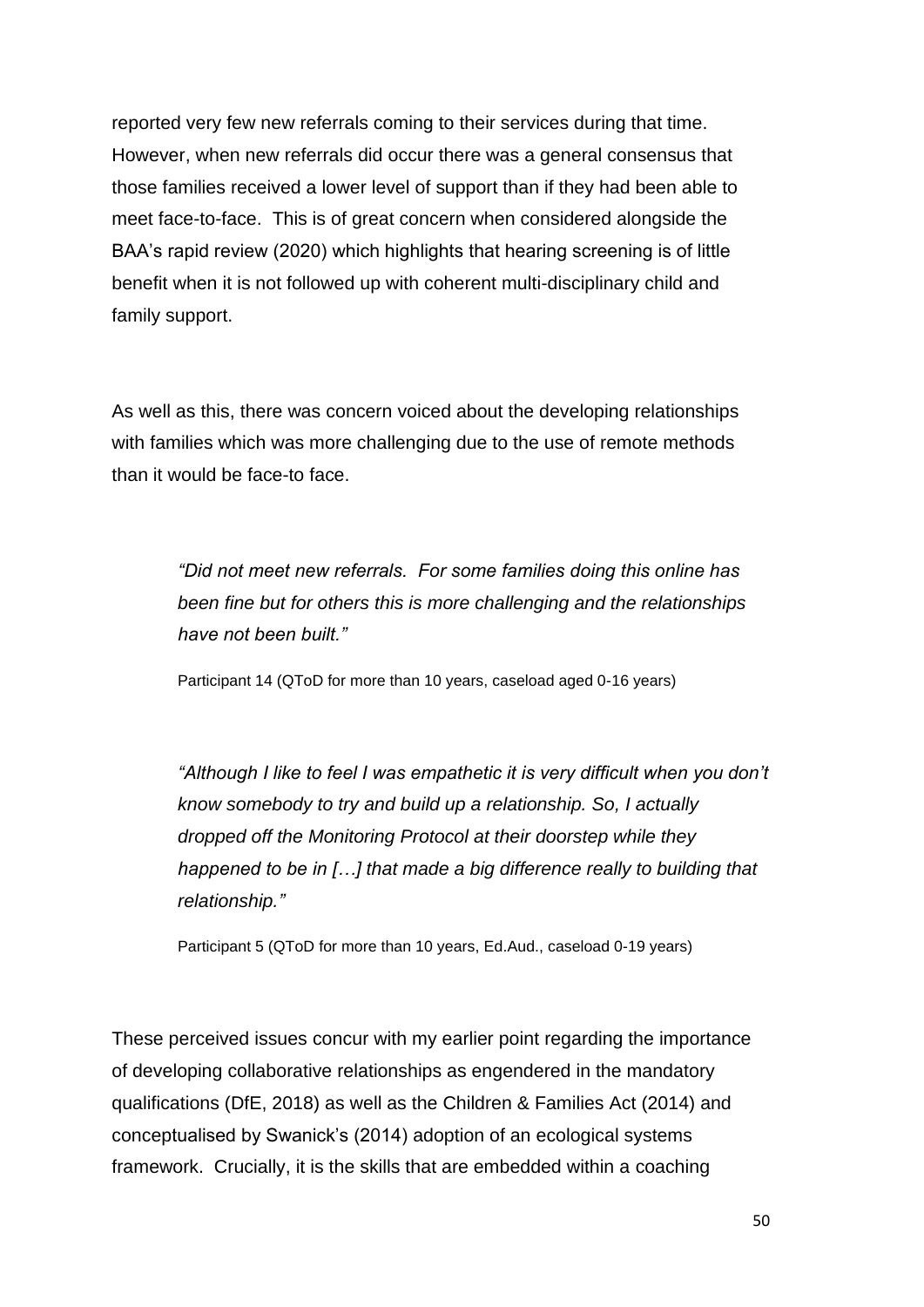approach (Passmore et al., 2012) that may enable the QToD-P to adopt transformative paradigmatic change; by helping parent/caregivers to learn, rather than teaching them, they are able to develop self-efficacy and selfadvocacy more easily than when they are 'taught', and as a result may be more able to cope in changing situations.

### **4.3.6. Relationships with school staff**

Data from the survey suggests that there was a decrease in the quality of relationships with school-based staff (Figure 3). Before Lockdown 1, 19 out of twenty participants reported that these relationships were 'good' or 'brilliant'. After Lockdown 1, this figure had decreased to 12 out of 20. However, despite this significant reduction in reported relationship quality, thematic analysis identified a reality that was a little more nuanced.

Some participants were able to report improved relationships with school-based staff as well as being able to continue to support them in different ways which facilitated an improvement in identifying issues more quickly.

Additionally, reflective pedagogy to enhance engagement has seen a greater use of explanation of the importance and reasons behind intervention programmes.

> *"Maybe describing more why we do something. I think that's been something that's been really important component of this, describing the reasons behind sort of writing specific programs, things like that, have been really useful. Because in a way, you've kind of had to justify your actions when you're online because you're not able to model it there and then and I think that means that people have been far more receptive."*

Participant 10 (QToD for 2-5 years, caseload 0-19 years & college students with additional/complex needs)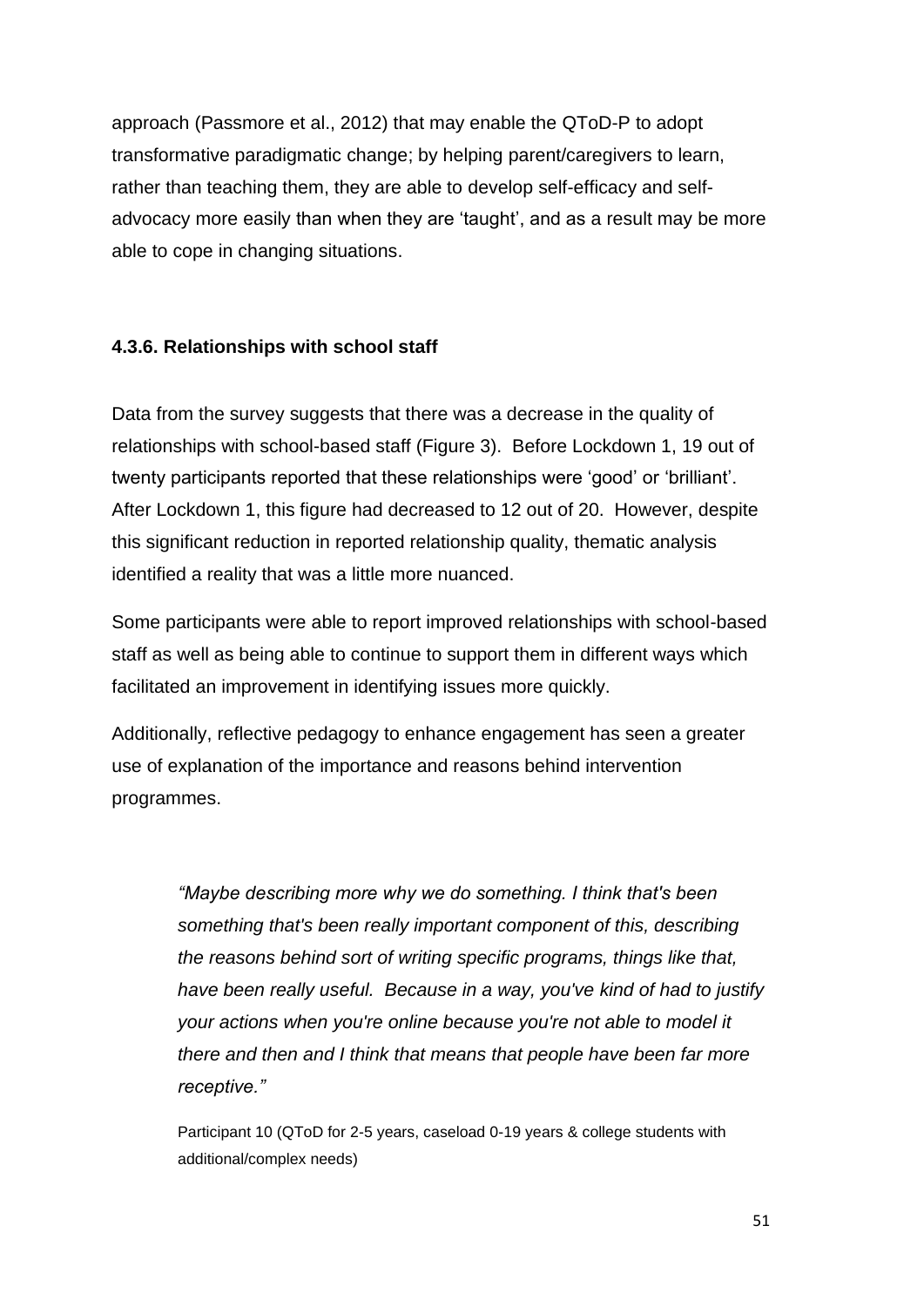Conversely, others reported a greater difficulty with maintaining contact with schools, or schools at that time being unable to act on advice that had been provided. This consequently impacted upon the 'teaching' support that they were able to offer.

> *"I can say that a few schools didn't take that advice on board. A lot of children were sort of left to flounder. So, in terms of outcomes, well, I don't think they made the same progress."*

Participant 1 (QToD for 2-5 years, caseload aged 0-11 years)

### **4.3.7. Relationships with the wider professional team**

There was a very small change to the reported quality of relationships with the wider professional team (Figure 3), however overall, 15 out of 20 participants reported their relationships to be 'good' or 'brilliant', both before and after Lockdown 1.

Some participants reported improved multi-disciplinary working as it was easier to attend meetings virtually, which reduced the time commitment of travel. There was also a feeling of professionals' supporting each other more.

> *"There was a much greater attendance of online meetings by Educational Psychologists due to lack of travelling time etc. and since then, communication has improved."*

Participant 10 (QToD for 2-5 years, 0-19 years & college students with additional/complex needs)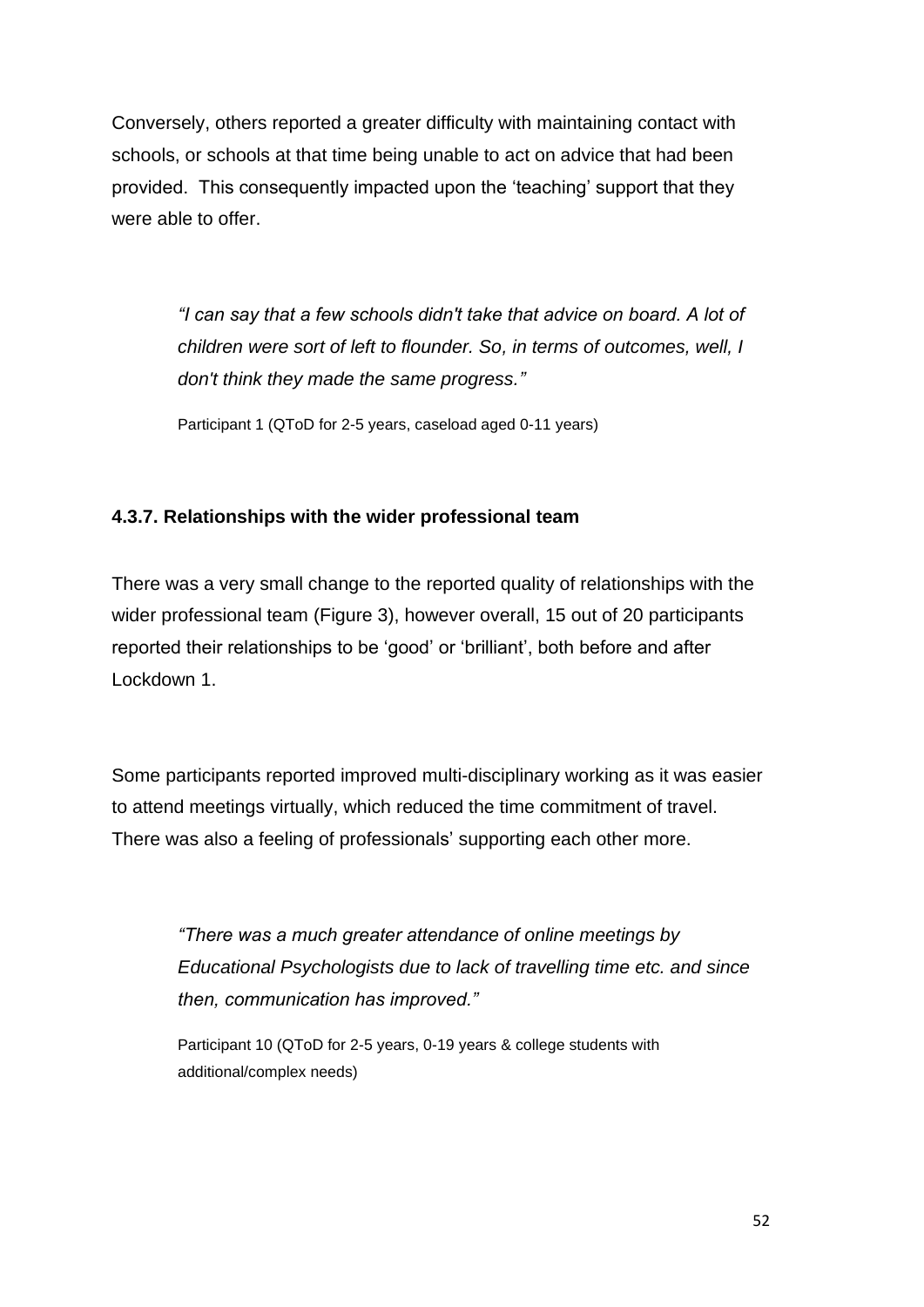However, others reported that lack of access to the same virtual platforms hindered this development. Similarly, redeployment of professionals created difficulties.

> *"Some colleagues from NHS (speech and language therapy and audiology) redeployed making effective liaison / joined up support more difficult."*

Participant 8 (QToD for more than 10 years, caseload aged 0-16 years)

It was reported that there was a reduced ability to work with all members of the wider team which varied, but not significantly, according to the role that team member played for example, speech and language therapist, social worker or educational psychologist.

These findings suggest that key pedagogical lessons can be learnt: a greater openness and better liaison as well as increased contact-ability are all positive outcomes which may benefit from further exploration.

#### **4.4. The place of the child**

The place of the child as the central figure in their support and provision is reported to have transitioned to a focus on supporting those people who themselves supported the CYP-D. Indeed, it was reported that the voice of the child was at times absent with a move away from holistic support to task focused support.

> *"I guess we were trying to support everybody to support the child".* Participant 5 (QToD for more than 10 years, Ed. Aud., caseload aged 0-19 years)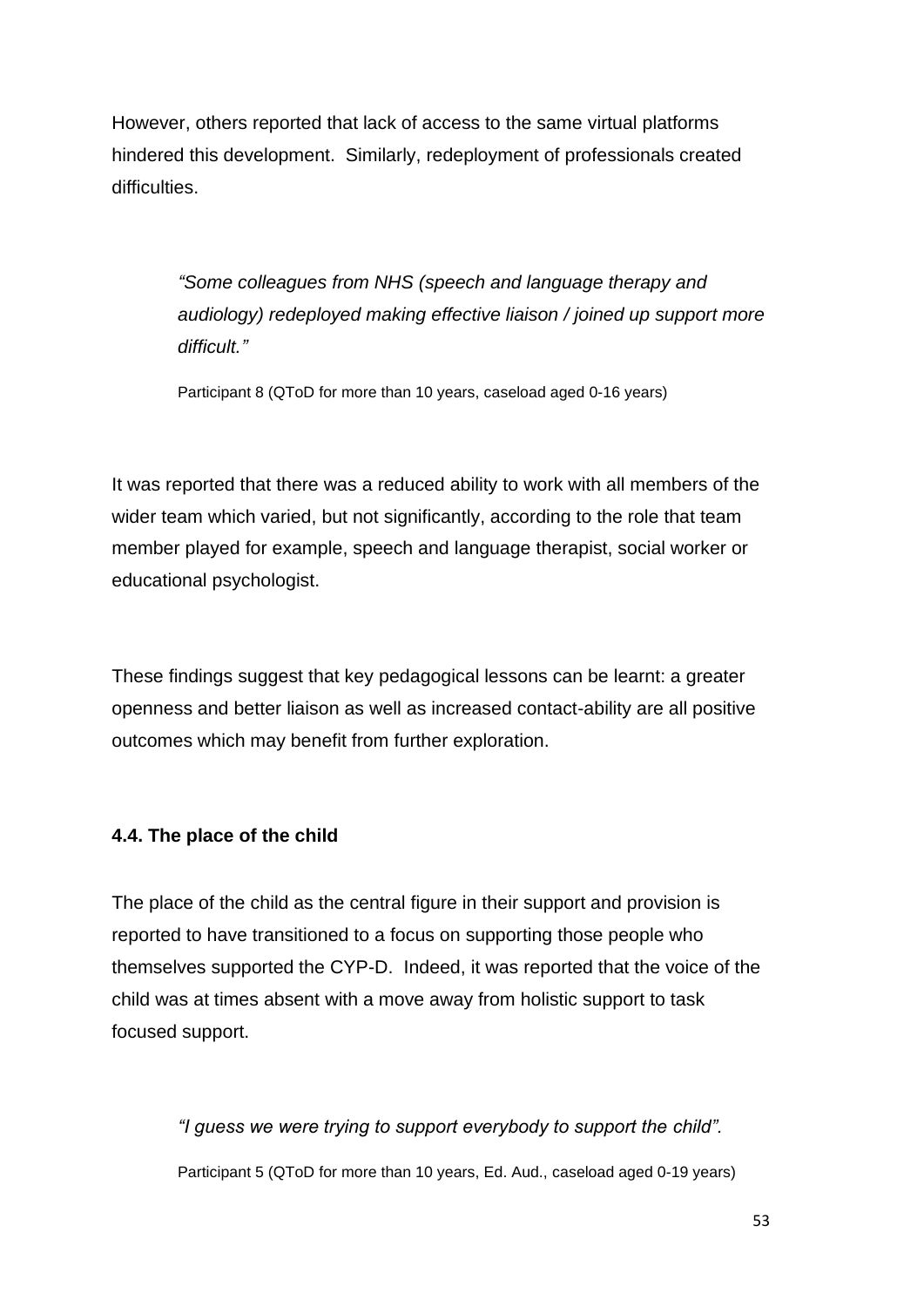*"I think the voice of the child a lot of the time was absent because people were panicking about what they wanted to deliver. And I don't think there was a lot of consultation around what the child wanted."*

Participant 1 (QToD for 2-5 years, caseload aged 0-11 years)

This shift, whilst pragmatic in an emerging situation needs to be considered to ensure that CYP-D are repositioned, and remain, central to their own support and provision. Contextual factors need to be investigated further to determine how to reposition children at the centre of their provision and by doing so make them less vulnerable to the widening attainment gap (BATOD, 2020a) and to ensure that person-centred care is embedded within their provision as highlighted in the Children and Families Act (2014).

# **4.5. Summary**

This research set out to investigate three principal questions:

- 1) What impact has Covid-19 had on the working practices of QToD-Ps?
- 2) What impact has Covid-19 had on the inter-professional collaboration of QToD-Ps?
- 3) What impact has Covid-19 had on relationships between QToD-Ps, CYP-D and their families?

QToD-P demonstrated significant flexibility and adaptability in working practices. Most significant was the move to using virtual platforms to teach, train and coach. The key theme that was evident when considering both working practices and relationships between QToD-Ps, CYP-D and their parents/caregivers as well as other professionals (including school-based staff) was the importance of upskilling through coaching with the aim of greater independence and advocacy. Further to this, greater openness and liaison was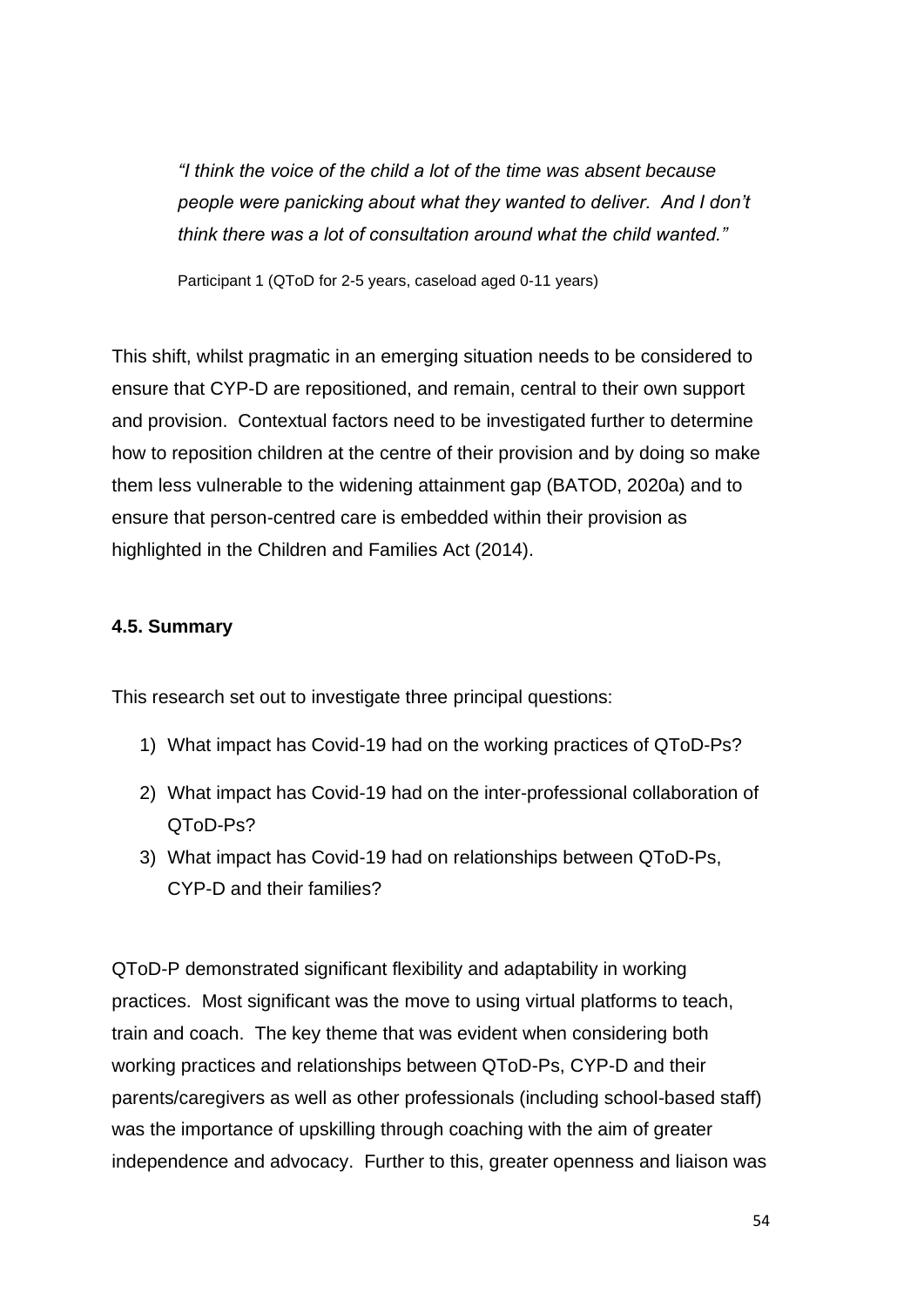felt to be an important factor in maintaining and developing professional relationships.

Crucially, the changing pedagogical landscape was viewed as becoming less reactive and more deliberate over time (Ellis et al., 2020) as pedagogical change has started to become embedded into everyday practice.

> *"It's like, in the first lockdown we learnt to hold our breath and now we are starting to exhale."*

Participant 14 (QToD for more than 10 years, caseload aged 0-16 years)

### **4.6. Limitations**

The scale of this study was small and so drawing generalisations should be noted with caution. The data was obtained from a voluntary sample of QToD-P and as a consequence there may be a data gap from those that the study did not reach or that did not volunteer. Furthermore, Ed.Auds. were overly represented in participants who were interviewed and stratified random sampling may have led to a sample that was more representative.

#### **4.7. Further study**

Due to the unfolding nature of Covid-19, very little research has been done on the impacts on CYP-D and their families. Research to give 'voice' to CYP-D during Lockdown 1 is important to ensure that lessons can be learnt for future person-centred care.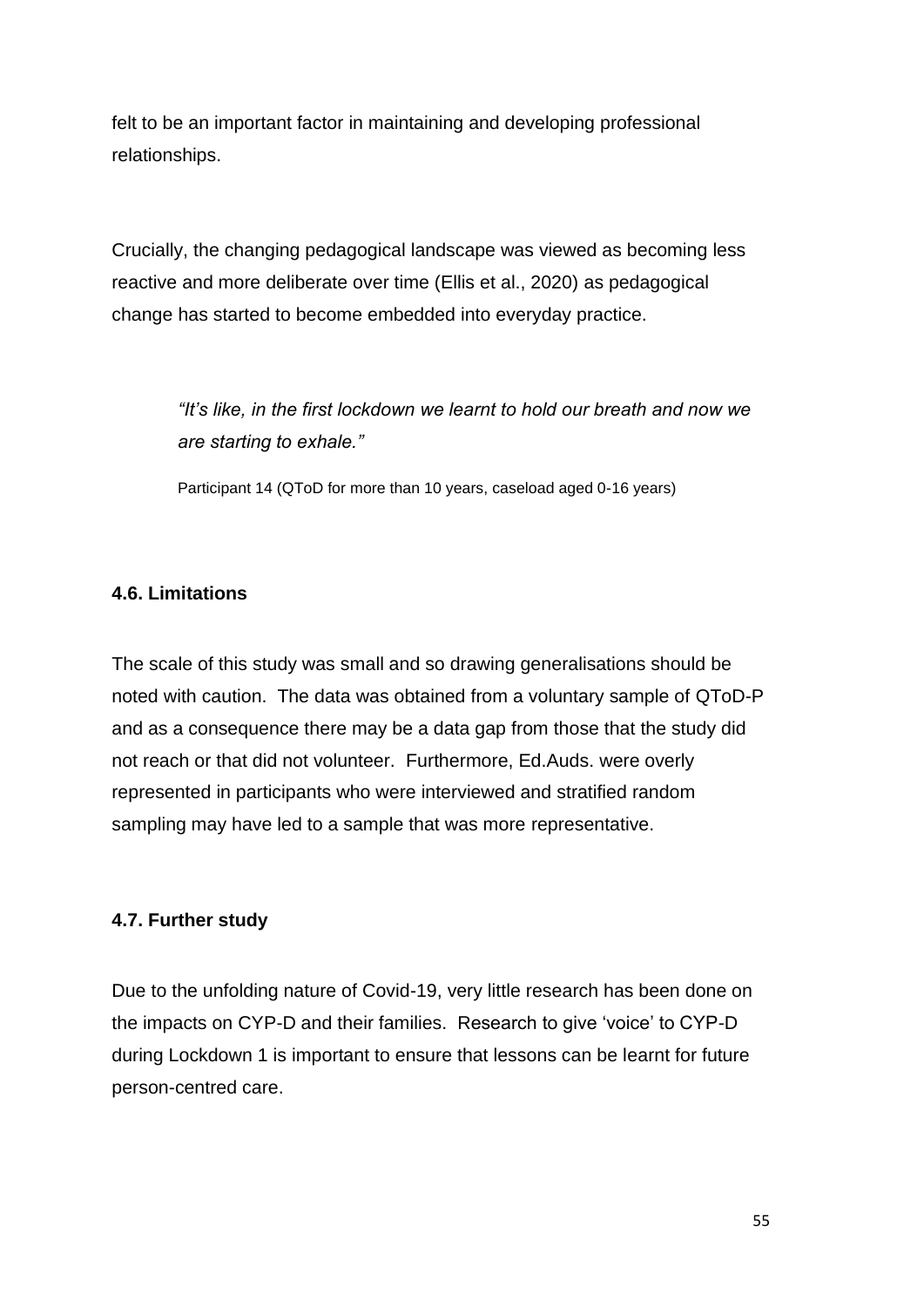Furthermore, an outcome measured study which examines the impact of training to develop strong working relationships through the use coaching skills through virtual platforms may add to the body of literature that demonstrates that QToD-P add value to the outcomes of CYP-D and their parents/caregivers.

In addition, an accessible digital policy that overrides local authority and school policies should be investigated to enable a greater equality of access to CYP-D as well as deaf QToD-P in the future. Such a policy should include holistic, collaborative training of school-based staff and QToD-P to ensure that CYP-D are not differentially disadvantaged by any online learning in the future.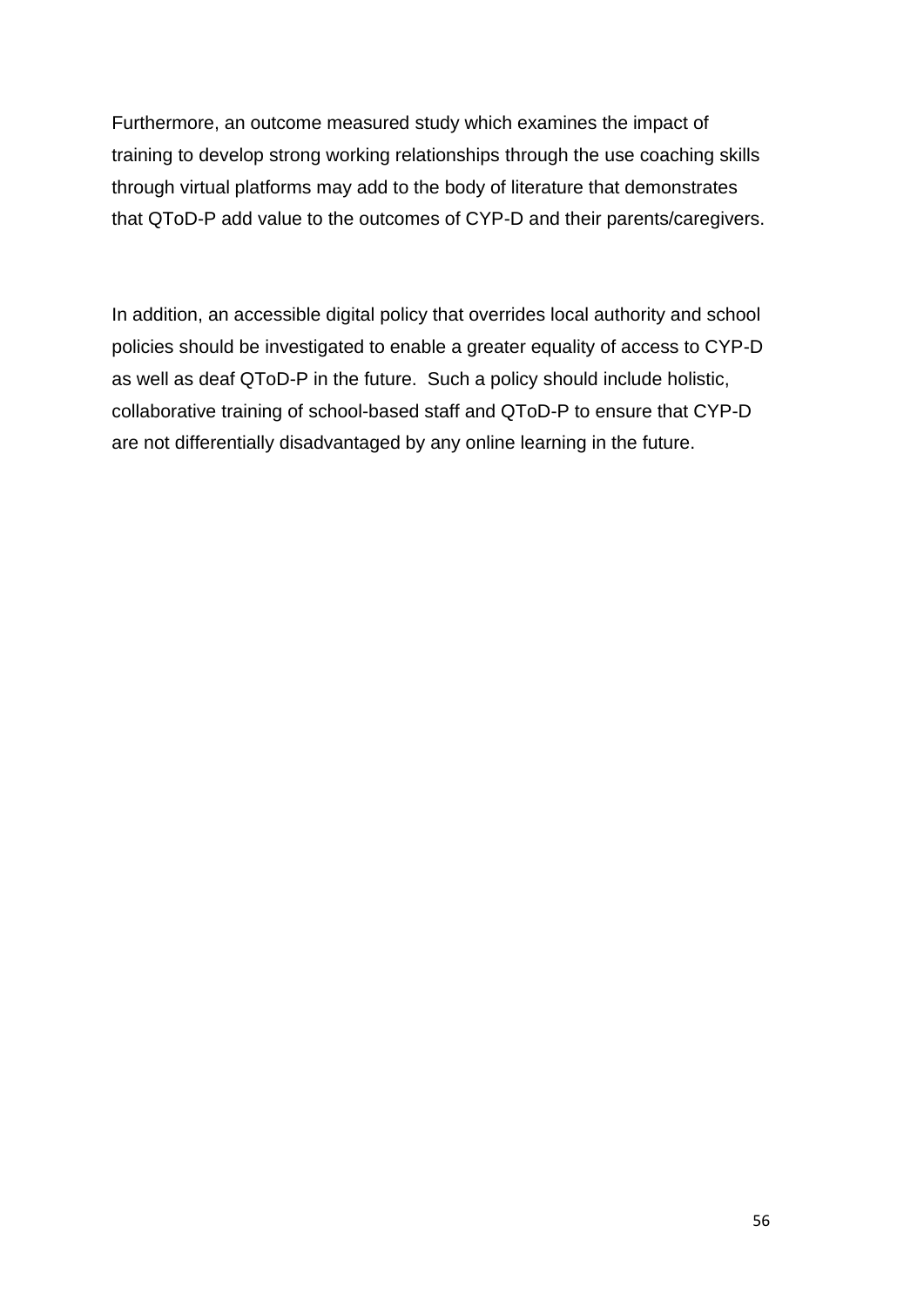# **5.0. Conclusion**

This research project has investigated the impact of Lockdown 1 on the working practices of QToD-P as well as their working relationships with CYP-D, their parents/caregivers, school-based staff and the wider-professional team.

The increased reliance on technology, mainly virtual platforms, created a paradigmatic shift in the working practices of QToD-P. Technology was used as a means to communicate, teach, coach and train. However, despite some advantages to this technology such as increased contact and relationship development with parents/caregivers as well as their growing independence with audiology skills resulting from a move towards coaching, these advantages were not universal. Families with fewer resources and those who use English as an additional language, as well as families of new referrals were felt to be differentially impacted, although innovative pedagogy such as doorstep visits attempted to ameliorate these impacts. Relationship changes with other professionals were very much context specific. Crucially, CYP-D were somewhat 'side-lined' with less direct input from their QToD-P as support shifted to working around the CYP-D rather than with them.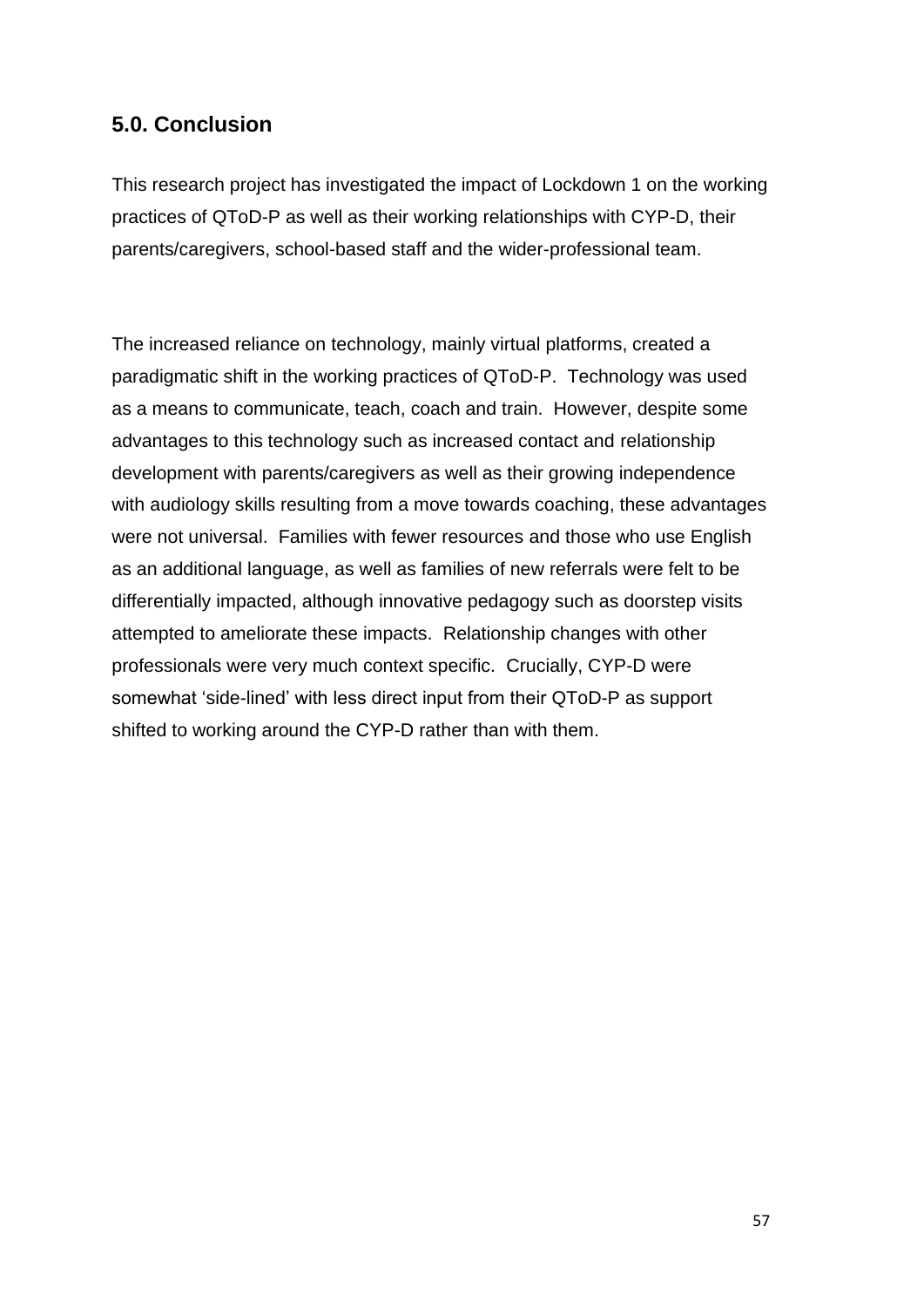# **References**

Andrew, A., Cattan, S., Coasta Dias, M., Farquharson, C., Kraftman, L., Krutikova, S., Phimister, A., & Sevilla, A. (2020) 'Learning during the lockdown: real-time data on children's experiences during home learning'. *Institute for Fiscal Studies*. Available from: https://ifs.org.uk/uploads/R178-Family-time-useand-home-learning-during-the-COVID-19-lockdown-1.pdf. [Accessed 07/04/21].

Atkins, L. & Wallace, S. (2012) *Qualitative Research in Education,* 1st edn, SAGE Publications, London.

BAA (2020) *New-born hearing screening programme guidance on the management of babies who have not completed the screen and audiological assessment pathway during the COVID-19 outbreak (Version 2 05.06.2020).* Available from: [https://www.baaudiology.org/app/uploads/2020/06/NHSP](https://www.baaudiology.org/app/uploads/2020/06/NHSP-management-of-babies-who-have-not-completed-the-screen-and-audiological-assessment-pathway-during-COVID19-v2-0506.pdf)[management-of-babies-who-have-not-completed-the-screen-and-audiological](https://www.baaudiology.org/app/uploads/2020/06/NHSP-management-of-babies-who-have-not-completed-the-screen-and-audiological-assessment-pathway-during-COVID19-v2-0506.pdf)[assessment-pathway-during-COVID19-v2-0506.pdf](https://www.baaudiology.org/app/uploads/2020/06/NHSP-management-of-babies-who-have-not-completed-the-screen-and-audiological-assessment-pathway-during-COVID19-v2-0506.pdf) [Accessed 04/04/21].

Bailenson, J. N. (2021) 'Nonverbal Overload: A Theoretical Argument for the Causes of Zoom Fatigue'. *Technology, Mind, and Behavior*, 2(1), pp.1-6. [https://doi.org/10.1037/tmb0000030.](https://doi.org/10.1037/tmb0000030) [Accessed 25/4/21].

Bandura, A. (1997) *Self-efficacy: The exercise of control*. New York: Freeman.

Barron, M., Cobo, C., Munoz-Najar, A., Snachez Ciarrusta, I. (2021) *The changing role of teachers and technologies amidst the COVID 19 pandemic: key findings from a cross-country study.* Available from: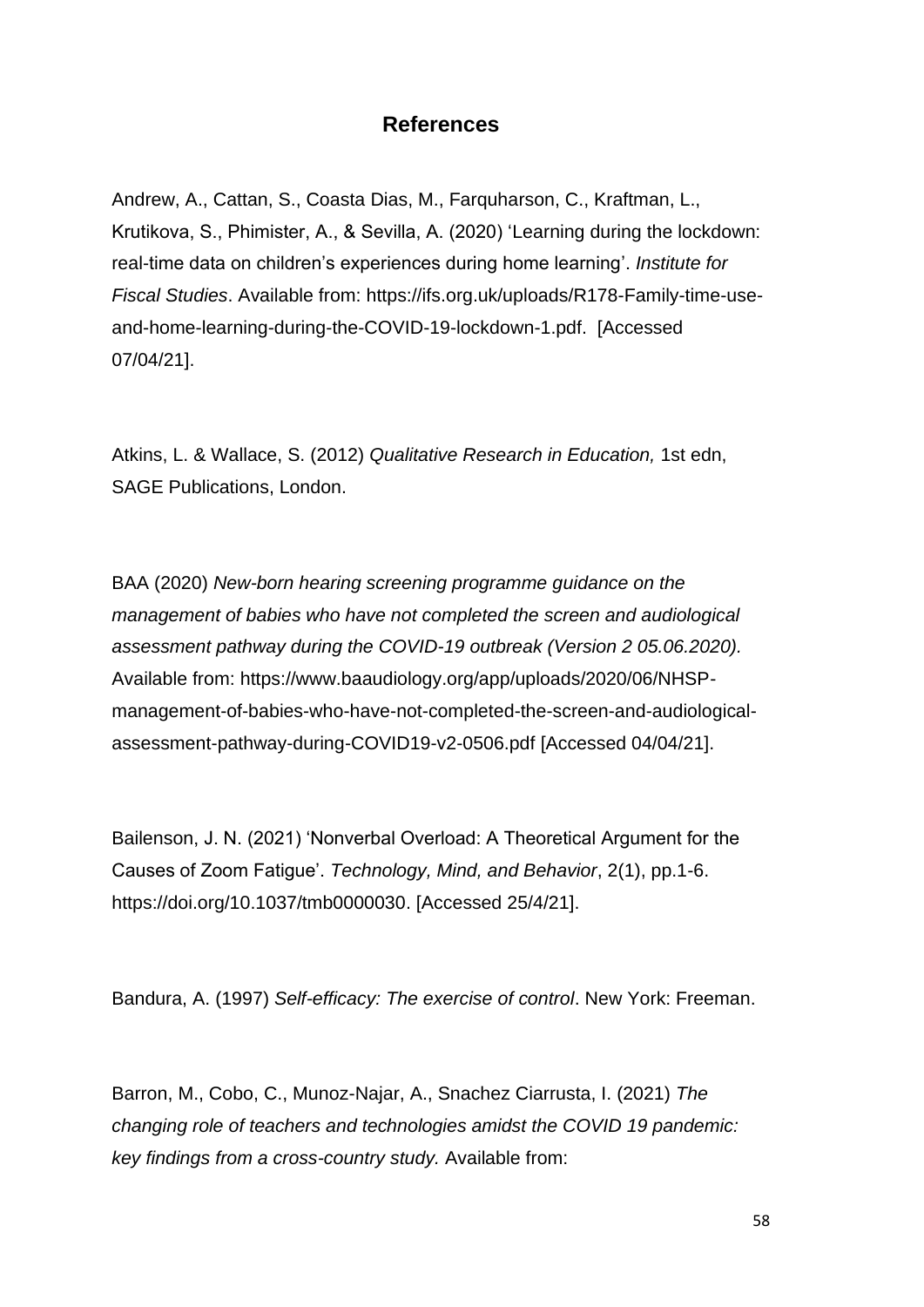[https://blogs.worldbank.org/education/changing-role-teachers-and](https://blogs.worldbank.org/education/changing-role-teachers-and-technologies-amidst-covid-19-pandemic-key-findings-cross)[technologies-amidst-covid-19-pandemic-key-findings-cross.](https://blogs.worldbank.org/education/changing-role-teachers-and-technologies-amidst-covid-19-pandemic-key-findings-cross) [Accessed 07/04/21].

BATOD (2020a) *BATOD survey summary – Members' views on how COVID-19 and the lockdown had been affecting education and children's services.* Available from: [https://www.batod.org.uk/resource/batod-survey-summary](https://www.batod.org.uk/resource/batod-survey-summary-members-views-on-how-covid-19-and-the-lockdown-had-been-affecting-education-and-childrens-services/)[members-views-on-how-covid-19-and-the-lockdown-had-been-affecting](https://www.batod.org.uk/resource/batod-survey-summary-members-views-on-how-covid-19-and-the-lockdown-had-been-affecting-education-and-childrens-services/)[education-and-childrens-services/](https://www.batod.org.uk/resource/batod-survey-summary-members-views-on-how-covid-19-and-the-lockdown-had-been-affecting-education-and-childrens-services/) [Accessed 10/2/21].

BATOD (2020b) *Summary of submission to the Education Select Committee by the British Association of Teachers of the Deaf. The impact of COVID-19 on education and children's services.* Available from: [https://www.batod.org.uk/wp-content/uploads/2020/07/Final-submission-to-Ed-](https://www.batod.org.uk/wp-content/uploads/2020/07/Final-submission-to-Ed-SC-0620.pdf)[SC-0620.pdf](https://www.batod.org.uk/wp-content/uploads/2020/07/Final-submission-to-Ed-SC-0620.pdf) [Accessed 10/2/21].

BATOD (2021a) *Updated statement from the BATOD president on the impact of coronavirus (Jan 2021).* Available from: [https://www.batod.org.uk/updated](https://www.batod.org.uk/updated-statement-from-the-batod-president-on-the-impact-of-the-coronavirus-jan-2021/)[statement-from-the-batod-president-on-the-impact-of-the-coronavirus-jan-](https://www.batod.org.uk/updated-statement-from-the-batod-president-on-the-impact-of-the-coronavirus-jan-2021/)[2021/.](https://www.batod.org.uk/updated-statement-from-the-batod-president-on-the-impact-of-the-coronavirus-jan-2021/) [Accessed 10/2/21].

BATOD (2021b) *Summary of BATOD members' views on the implications of COVID 19 and the lockdown on the education of deaf children and young people.* Available from: [https://www.batod.org.uk/wp](https://www.batod.org.uk/wp-content/uploads/2021/02/BATOD-Members-Survey-Summary-February-2021.pdf)[content/uploads/2021/02/BATOD-Members-Survey-Summary-February-](https://www.batod.org.uk/wp-content/uploads/2021/02/BATOD-Members-Survey-Summary-February-2021.pdf)[2021.pdf.](https://www.batod.org.uk/wp-content/uploads/2021/02/BATOD-Members-Survey-Summary-February-2021.pdf) [Accessed 01/03/21].

Berry, R.M., Ashby, J.S., Gnilka, P.B. & Matheny, K.B. (2011) 'A comparison of face-to-face and distance coaching practices: coaches' perceptions of the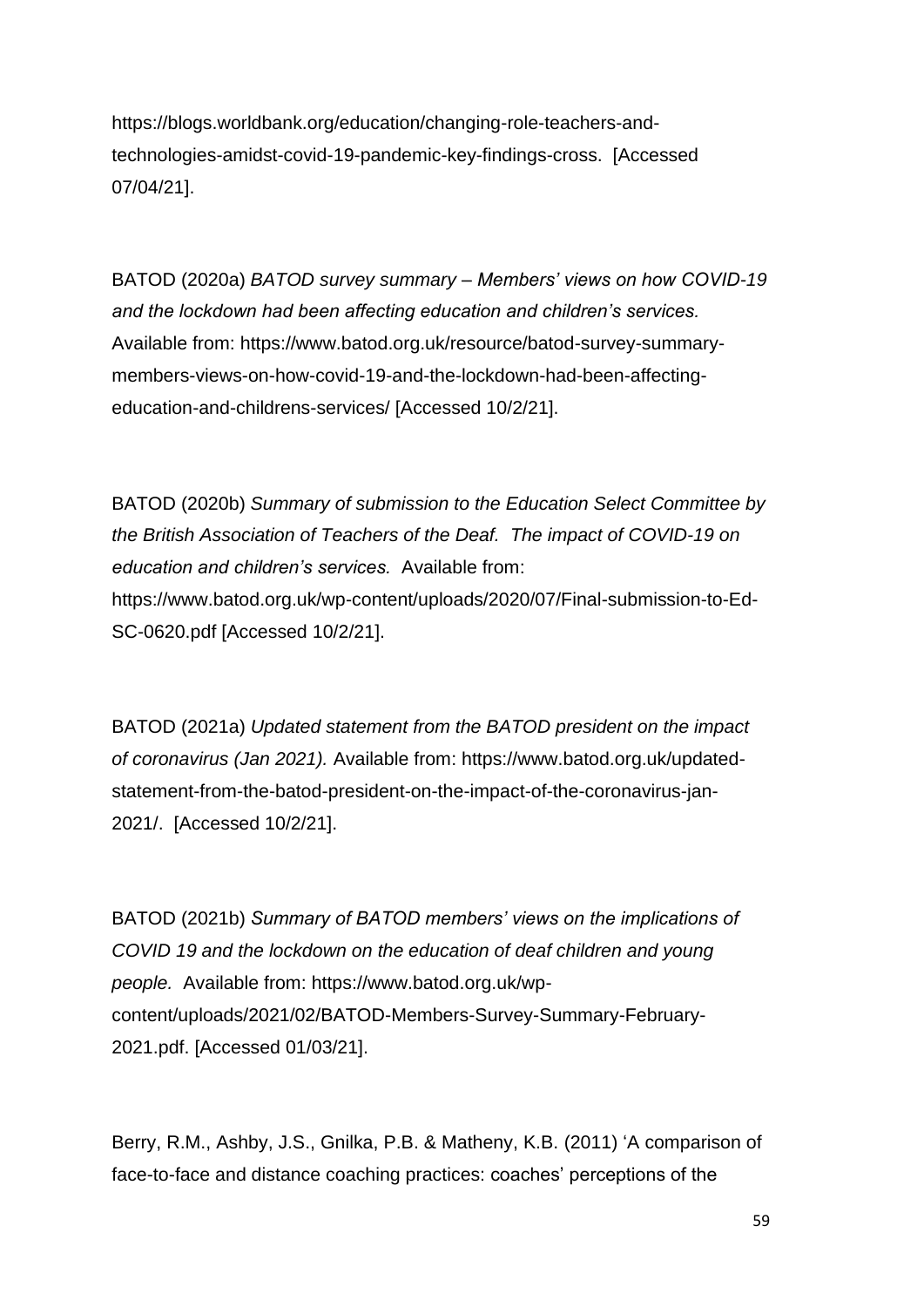working alliance in problem resolution' *Consulting psychology journal,* 63(4), pp. 243-253. Available from: [https://doi.org/10.1037/a0026735.](https://psycnet.apa.org/doi/10.1037/a0026735) [Accessed 07/04/21].

Bethlehem, J. (2010), 'Selection Bias in Web Surveys', *International statistical review,* 78(2), pp. 161-188. Available from: [https://doi.org/10.1111/j.1751-](https://doi.org/10.1111/j.1751-5823.2010.00112.x) [5823.2010.00112.x.](https://doi.org/10.1111/j.1751-5823.2010.00112.x) [Accessed 25/04/21].

British Educational Research Association (BERA) (2018) *Ethical guidelines for educational research*. Available from: [https://www.bera.ac.uk/wp](https://www.bera.ac.uk/wp-content/uploads/2018/06/BERA-Ethical-Guidelines-for-Educational-Research_4thEdn_2018.pdf)[content/uploads/2018/06/BERA-Ethical-Guidelines-for-Educational-](https://www.bera.ac.uk/wp-content/uploads/2018/06/BERA-Ethical-Guidelines-for-Educational-Research_4thEdn_2018.pdf)[Research\\_4thEdn\\_2018.pdf.](https://www.bera.ac.uk/wp-content/uploads/2018/06/BERA-Ethical-Guidelines-for-Educational-Research_4thEdn_2018.pdf) [Accessed 17/10/20].

Bronfenbrenner, U. (1979) *The ecology of human development: experiments by nature and design,* Harvard University Press, London;Cambridge, Mass.

Chesney, T., & Penny, K. (2013) 'The impact of repeated lying on survey results', *SAGE Open, 3*(1), 215824401247234-9. Available from: doi:10.1177/2158244012472345. [Accessed 27/10/20].

Children & Families Act 2014 (c.6). [Online]. London: The Stationery Office. Available from: [http://www.legislation.gov.uk/.](http://www.legislation.gov.uk/) [Accessed 02/02/21].

Cohen, L., Manion, L., & Morrison, K. (2017;2018), *Research Methods in Education,* 8th edn, Taylor & Francis Group, London.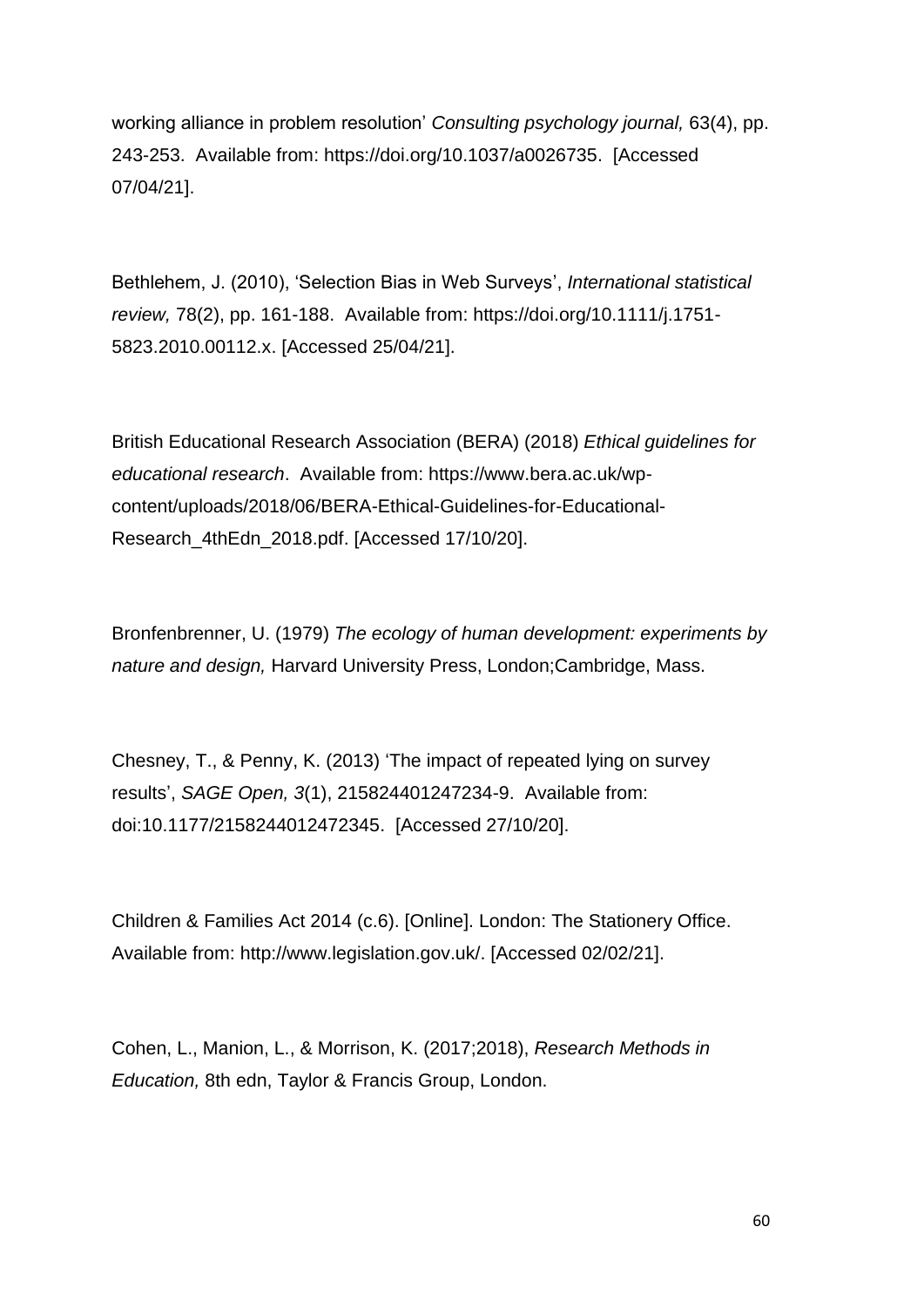Coronavirus Act 2020 (c.7). [Online]. London: The Stationery Office. Available from: [http://www.legislation.gov.uk/.](http://www.legislation.gov.uk/) [Accessed 02/02/21].

CRIDE (2018) 2018 report for England: CRIDE report on 2017/18 survey of educational provision for deaf children in England. Available from: <https://www.ndcs.org.uk/media/4282/cride-2018-england-report-final.pdf> [Accessed 10/02/21].

CRIDE (2019) *2019 report for England: CRIDE report on 2018/19 survey on educational provision for deaf children in England*. Available from: <https://www.batod.org.uk/wp-content/uploads/2018/02/CRIDEE2019v3.pdf> [Accessed 10/02/21].

CRIDE (2020) *2020 report for England: CRIDE report on 2019/20 survey on educational provision for deaf children in England.* Available from: <https://www.ndcs.org.uk/media/6604/cride-2020-england-report-final.pdf> [Accessed 14/02/21].

Curasi, C. F. (2001) 'A Critical Exploration of Face-to Face Interviewing vs. Computer-Mediated Interviewing', *International Journal of Market Research*, 43(4), pp.1–13. Available from: doi: [10.1177/147078530104300402.](https://doi.org/10.1177/147078530104300402) [Accessed 12/10/20].

Daniel, B.K. & Harland, T. (2017), *Higher Education Research Methodology: A Step-By-Step Guide to the Research Process* (First ed.), Milton: Routledge.

Deutskens, E., de Ruyter, K., Wetzels, M., & Oosterveld, P. (2004) 'Response rate and response quality of internet-based surveys: An experimental study'.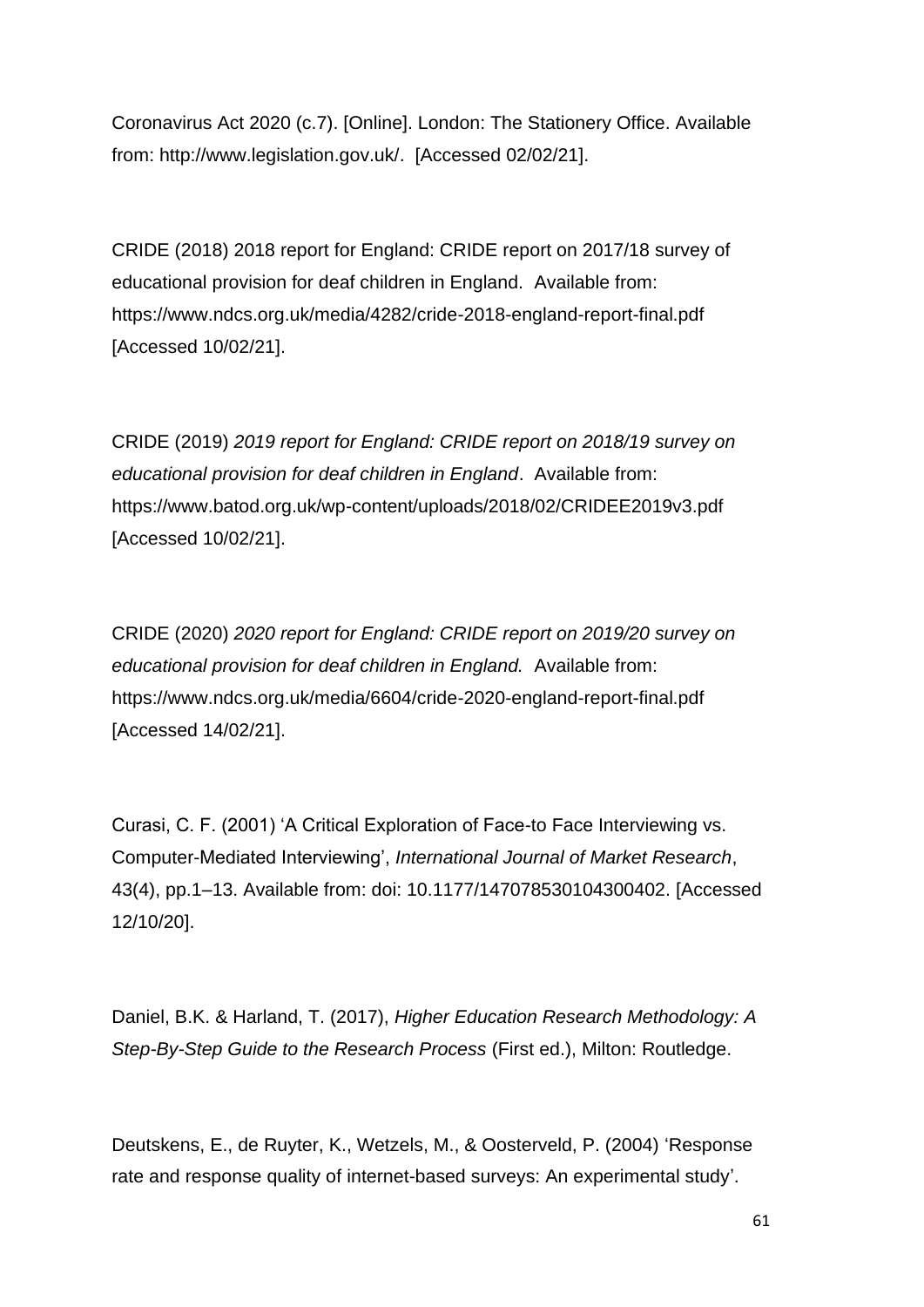*Marketing Letters, 15*(1), pp.21-36. Available from: doi:10.1023/b:mark.0000021968.86465.00 [Accessed 12/10/20].

Diefenbach, T. (2008) 'Are case studies more than sophisticated storytelling?: Methodological problems of qualitative empirical research mainly based on semi-structured interviews', *Quality & Quantity, 43*(6), pp.875-894. Available from: doi:10.1007/s11135-008-9164-0. [Accessed 12/10/20].

DfE (2018) *Specification for mandatory qualifications. For specialist teachers of children and young people who are deaf. For courses starting from September 2016.* Available from:

[https://assets.publishing.service.gov.uk/government/uploads/system/uploads/att](https://assets.publishing.service.gov.uk/government/uploads/system/uploads/attachment_data/file/699087/Specification_for_mandatory_teacher_qualifications_-_hearing_impairment.pdf) achment\_data/file/699087/Specification\_for\_mandatory\_teacher\_qualifications - hearing impairment.pdf. [Accessed 14/2/21].

Department for Education (2018/2019) *National Statistics: Revised GCSE and equivalent results in England:2016 to 2017.* Available from: [https://www.gov.uk/government/statistics/revised-gcse-and-equivalent-results](https://www.gov.uk/government/statistics/revised-gcse-and-equivalent-results-in-england-2016-to-2017#full-history)[in-england-2016-to-2017#full-history.](https://www.gov.uk/government/statistics/revised-gcse-and-equivalent-results-in-england-2016-to-2017#full-history) [Accessed 7/3/21].

Department for Education (2015) *Special educational needs and disability code of practice: 0 to 25 years.* Available from: [https://assets.publishing.service.gov.uk/government/uploads/system/uploads/att](https://assets.publishing.service.gov.uk/government/uploads/system/uploads/attachment_data/file/398815/SEND_Code_of_Practice_January_2015.pdf) [achment\\_data/file/398815/SEND\\_Code\\_of\\_Practice\\_January\\_2015.pdf](https://assets.publishing.service.gov.uk/government/uploads/system/uploads/attachment_data/file/398815/SEND_Code_of_Practice_January_2015.pdf) [Accessed 04/04/21]

Department for Education (2018) *Specification for mandatory qualifications for specialist teachers of children and young people who are deaf, for courses starting from September 2016.* Available from: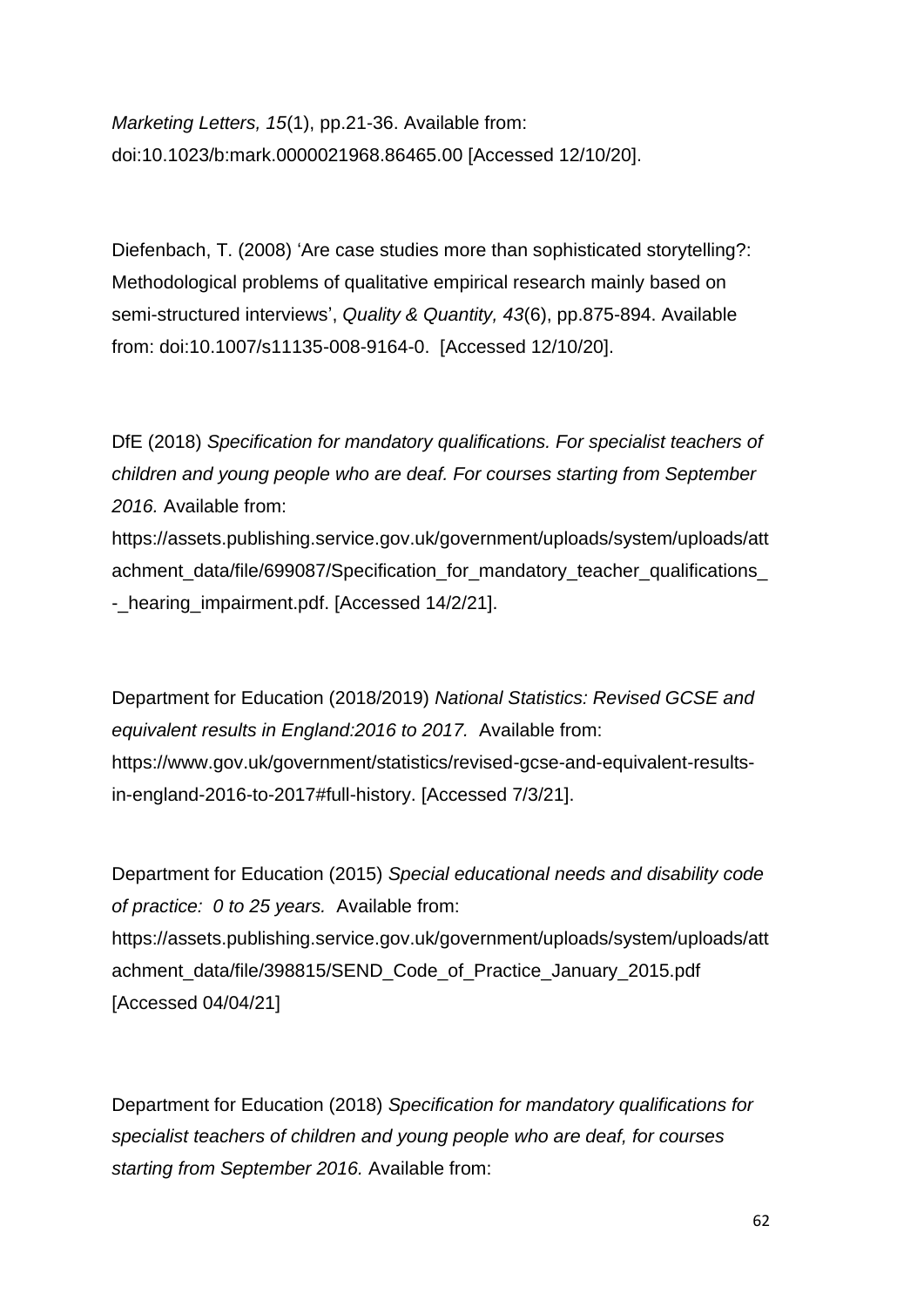[https://assets.publishing.service.gov.uk/government/uploads/system/uploads/att](https://assets.publishing.service.gov.uk/government/uploads/system/uploads/attachment_data/file/699087/Specification_for_mandatory_teacher_qualifications_-_hearing_impairment.pdf) achment\_data/file/699087/Specification\_for\_mandatory\_teacher\_qualifications [-\\_hearing\\_impairment.pdf.](https://assets.publishing.service.gov.uk/government/uploads/system/uploads/attachment_data/file/699087/Specification_for_mandatory_teacher_qualifications_-_hearing_impairment.pdf) [Accessed 27/07/2020]

Department for Education, UK (2020), *Guidance: Supporting vulnerable children and young people during the coronavirus (COVID-19) outbreak actions for educational providers and other partners*, [https://www.gov.uk/government/publications/coronavirus-covid-19](https://www.gov.uk/government/publications/coronavirus-covid-19-guidance-on-vulnerable-children-and-young-people/coronavirus-covid-19-guidance-on-vulnerable-children-and-young-people) [guidance-on-vulnerable-children-and-young-people/coronavirus-covid-19](https://www.gov.uk/government/publications/coronavirus-covid-19-guidance-on-vulnerable-children-and-young-people/coronavirus-covid-19-guidance-on-vulnerable-children-and-young-people) [guidance-on-vulnerable-children-and-young-people](https://www.gov.uk/government/publications/coronavirus-covid-19-guidance-on-vulnerable-children-and-young-people/coronavirus-covid-19-guidance-on-vulnerable-children-and-young-people) [Accessed on 03/03/2021].

DfE & SPI-B (2020) *Benefits of remaining in education: Evidence and considerations.* Available from: [https://assets.publishing.service.gov.uk/government/uploads/system/uploads/att](https://assets.publishing.service.gov.uk/government/uploads/system/uploads/attachment_data/file/935192/spi-b-dfe-benefits-remaining-education-s0861-041120.pdf) [achment\\_data/file/935192/spi-b-dfe-benefits-remaining-education-s0861-](https://assets.publishing.service.gov.uk/government/uploads/system/uploads/attachment_data/file/935192/spi-b-dfe-benefits-remaining-education-s0861-041120.pdf) [041120.pdf.](https://assets.publishing.service.gov.uk/government/uploads/system/uploads/attachment_data/file/935192/spi-b-dfe-benefits-remaining-education-s0861-041120.pdf) [Accessed 07/04/21].

EEF Education Endowment Foundation (2021) *EEF publishes new analysis on impact of Covid-19 on attainment gap.* Available from: [https://educationendowmentfoundation.org.uk/news/eef-publishes-new](https://educationendowmentfoundation.org.uk/news/eef-publishes-new-research-on-the-impact-of-covid-19-partial-school-closures/)[research-on-the-impact-of-covid-19-partial-school-closures/.](https://educationendowmentfoundation.org.uk/news/eef-publishes-new-research-on-the-impact-of-covid-19-partial-school-closures/) [Accessed 28/2/21].

Ellis. V., Steadman, S., & Mao, Q. (2020) 'Come to a screeching halt': Can change in teacher education during the COVID-19 pandemic be seen as innovation?, *European Journal of Teacher Education*, 43(4), pp.559-572. Available from: [https://doi.org/10.1080/02619768.2020.1821186.](https://doi.org/10.1080/02619768.2020.1821186) [Accessed 07/04/21].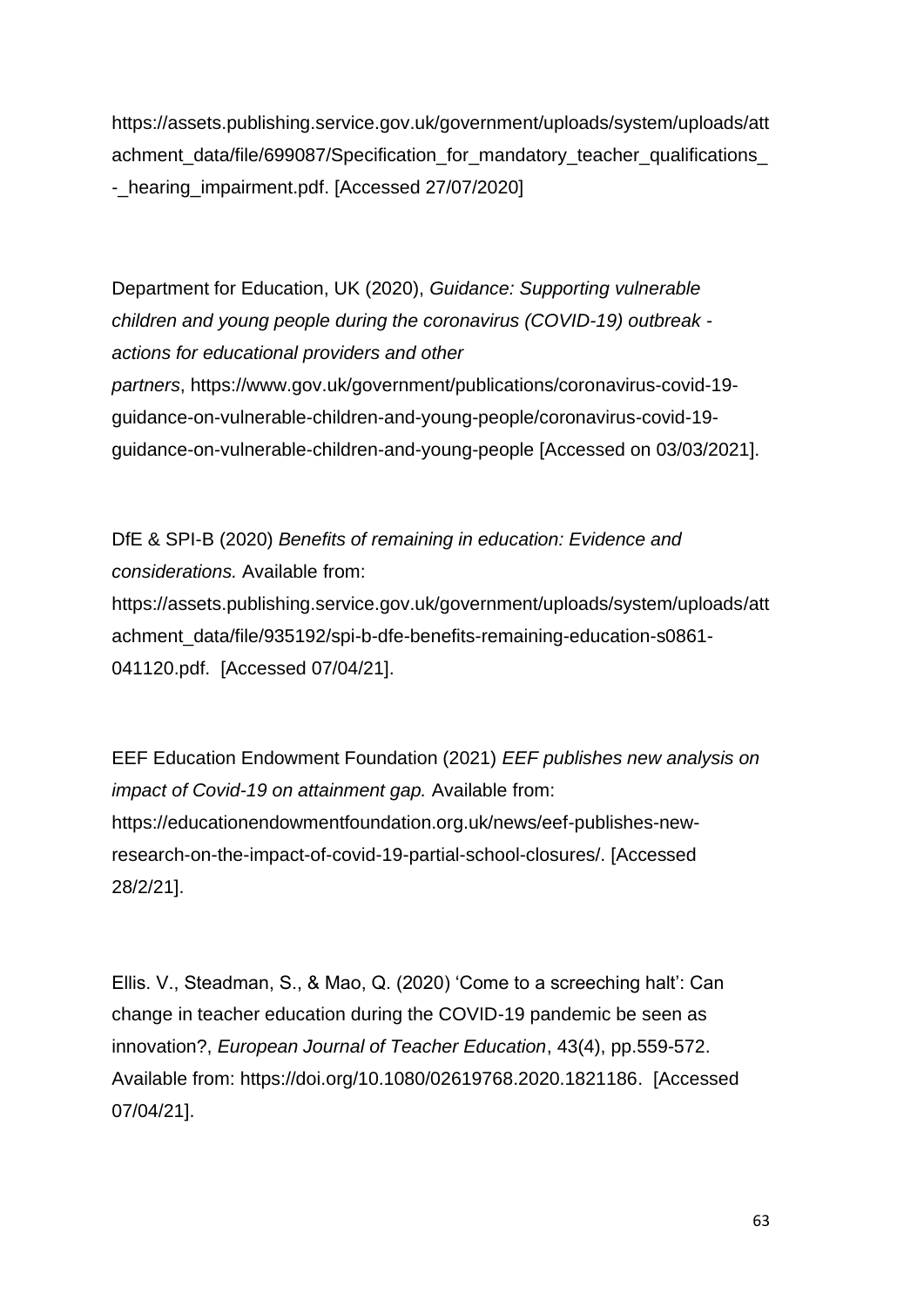European Commission (2020) *Digital Education Action Plan (2021-2027). Resetting education and training for the digital age*. Available from: [https://ec.europa.eu/education/education-in-the-eu/digital-education-action](https://ec.europa.eu/education/education-in-the-eu/digital-education-action-plan_en)[plan\\_en.](https://ec.europa.eu/education/education-in-the-eu/digital-education-action-plan_en) [Accessed 7/3/21].

Evans, J., & Mathur, A. (2005) 'The Value of Online Surveys'. *Internet Research*, 15, pp.195-219. Available from: https://doi.org/10.1108/10662240510590360. [Accessed 12/10/20].

Garberoglio, C.L., Gobble, M.E. & Cawthon, S.W. (2012) 'A National Perspective on Teachers' Efficacy Beliefs in Deaf Education', *Journal of deaf studies and deaf education,* 17(3), pp. 367-383. Available from: https://doi.org[/10.1093/deafed/ens014.](https://doi.org/10.1093/deafed/ens014) [Accessed 05/04/21].

Gerrett, E. (2021) 'Supporting families by telepractice'. *BATOD magazine,* March 2021. pp.15-17.

Gouëdard, P., B. Pont and R. Viennet (2020) 'Education responses to COVID-19: shaping an implementation strategy', *OECD Education Working Papers*, 224, Available from: [https://doi.org/10.1787/8e95f977-en.](https://doi.org/10.1787/8e95f977-en) [Accessed 03/04/21].

Hayes, N., O'Toole, L. & Halpenny, A.M. (2017) *Introducing Bronfenbrenner: A Guide for Practitioners and Students in Early Years Education,* revis edn, Routledge, London.

Harr, J.J. (2000) 'Relationships between parents of hearing-impaired and teachers of the deaf', *Deafness & Education International,* 2(1), pp.12-25.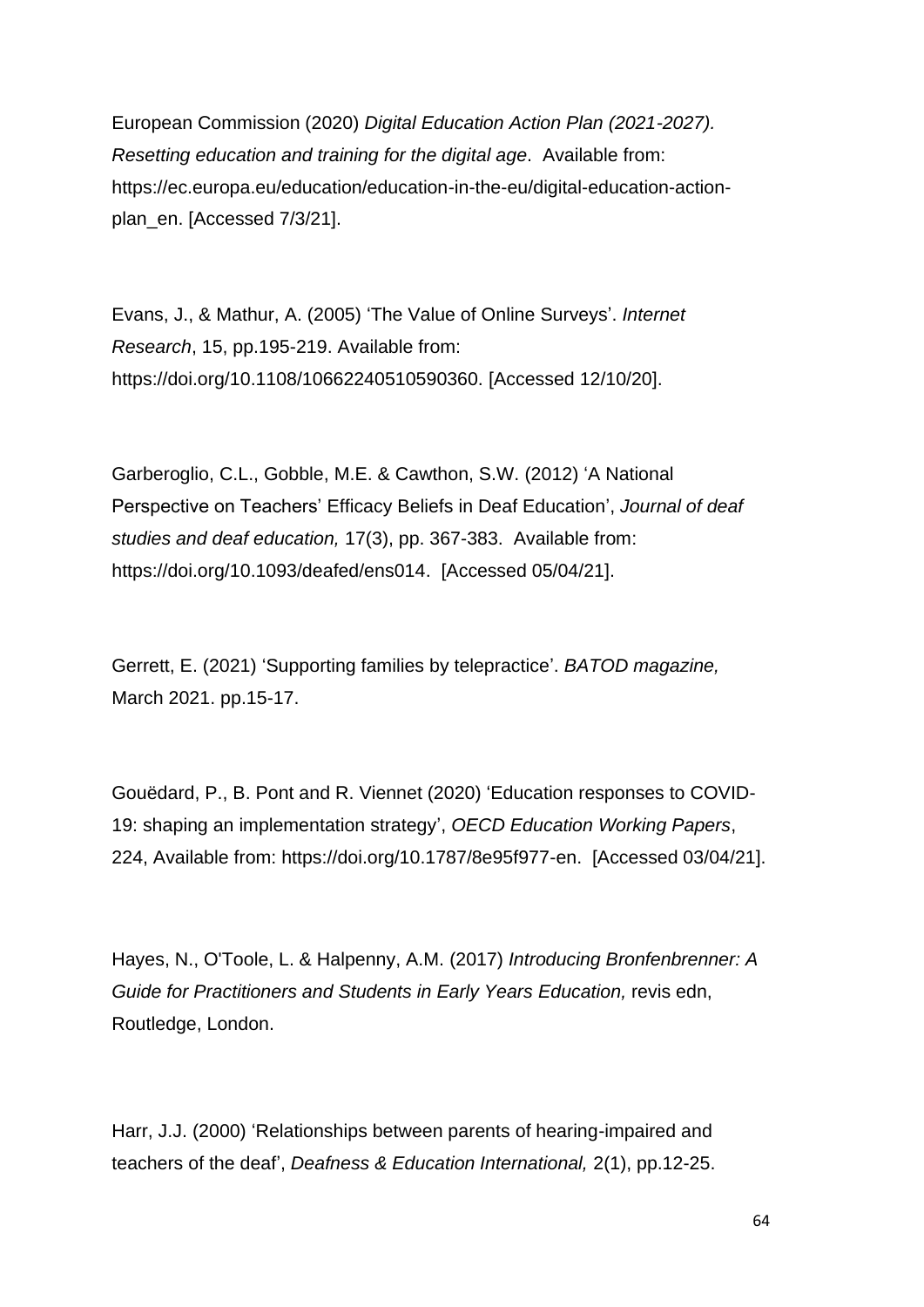Available from: https://doi.org/10.1179/146431500790561279. [Accessed 06/04/21].

Hattie, J. (2020) *Visible Learning Effect Sizes When Schools Are Closed: What Matters and What Does Not*, Available from: [https://opsoa.org/application/files/2215/8689/0389/Infuences-during-Corona-JH](https://opsoa.org/application/files/2215/8689/0389/Infuences-during-Corona-JH-article.pdf)[article.pdf](https://opsoa.org/application/files/2215/8689/0389/Infuences-during-Corona-JH-article.pdf) [Accessed 10/03/21].

Health Education England (2017) *Person-Centred Approaches: Empowering people in their lives and communities to enable an upgrade in prevention, wellbeing, health, care and support. A core skills education and training framework.* Available from: [https://skillsforhealth.org.uk/wp](https://skillsforhealth.org.uk/wp-content/uploads/2021/01/Person-Centred-Approaches-Framework.pdf)[content/uploads/2021/01/Person-Centred-Approaches-Framework.pdf](https://skillsforhealth.org.uk/wp-content/uploads/2021/01/Person-Centred-Approaches-Framework.pdf) [Accessed 03/04/21].

Hensen, B., Mackworth-Young, C., Simwinga, M., Abdelmagid, N., Banda, J., Mavodza, C., Doyle, A. M., Bonell, C., & Weiss, H. A. (2021) 'Remote data collection for public health research in a COVID-19 era: ethical implications, challenges and opportunities', *Health policy and planning*, czaa158. Advance online publication. Available from:<https://doi.org/10.1093/heapol/czaa158> [Accessed 03/04/21].

Jager, J., Putnick, D. L., & Bornstein, M. H. (2017) 'More than just convenient: The scientific merits of homogeneous convenience samples', *Monographs of the Society for Research in Child Development, 82*(2), pp.13-30. Available from: [https://doi.org/10.1111/mono.12296.](https://doi.org/10.1111/mono.12296) [Accessed 15/10/20].

Jain, S., Lall, M. & Singh, A. (2021) 'Teachers' Voices on the Impact of COVID-19 on School Education: Are Ed-Tech Companies Really the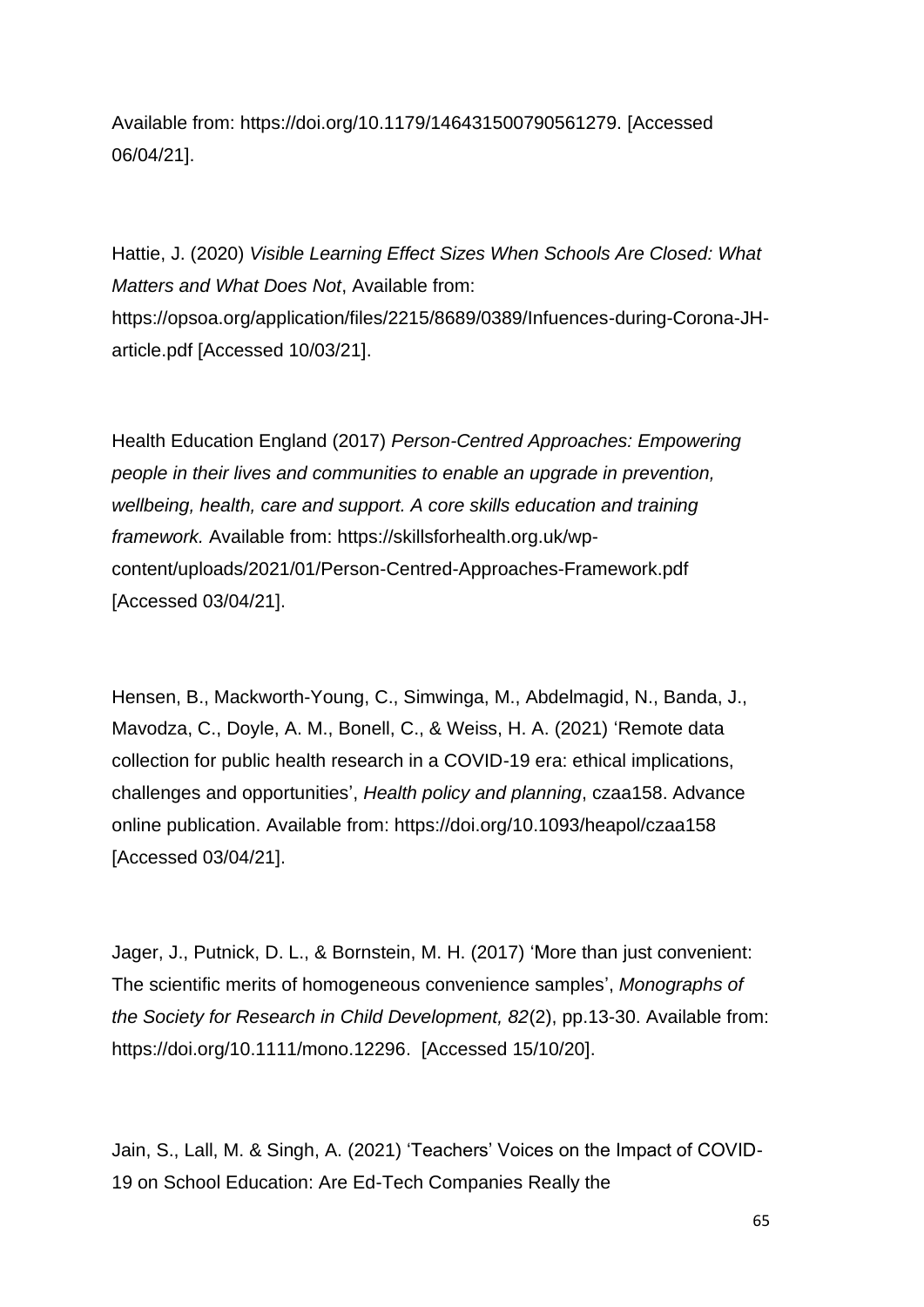Panacea?', *Contemporary Education Dialogue,* 18(1), pp. 58-89. Available from: [https://doi.org/10.1177/0973184920976433.](https://doi.org/10.1177%2F0973184920976433) [Accessed 04/04/21].

Janghorban, R. (PhD Student), Latifnejad Roudsari, R. & Ali, T. (2014) 'Skype interviewing: The new generation of online synchronous interview in qualitative research', *International Journal of Qualitative Studies on Health and Well-being*, 9(1). Available from: [https://doi.org/10.3402/qhw.v9.24152.](https://doi.org/10.3402/qhw.v9.24152) [Accessed 10/02/21].

Kaiser, G., and J. König. (2019) 'Competence Measurement in (Mathematics) Teacher Education and Beyond: Implications for Policy', *Higher Education Policy,* 32, pp.597–615. Available from: https://doi.org/10.1057/s41307-019- 00139-z. [Accessed 12/03/21].

Kidd, W. (2020a). *The rise of the flexible and remote teacher: A primary school's response to the Covid-19 context in London [Blog post].* Available from from [https://www.bera.ac.uk/blog/the-rise-of-the-flexible-and-remote-teacher-a](https://www.bera.ac.uk/blog/the-rise-of-the-flexible-and-remote-teacher-a-primary-schools-response-to-the-covid-19-context-in-london)[primary-schools-response-to-the-covid-19-context-in-london.](https://www.bera.ac.uk/blog/the-rise-of-the-flexible-and-remote-teacher-a-primary-schools-response-to-the-covid-19-context-in-london) [Accessed 10/03/21].

Kidd, W. (2020b) *Agility, return and recovery: Our new Covid context for schooling and teacher education? [Blog post].* Available from: [https://www.bera.ac.uk/blog/agility-return-and-recovery-our-new-covid-context](https://www.bera.ac.uk/blog/agility-return-and-recovery-our-new-covid-context-for-schooling-and-teacher-education)[for-schooling-and-teacher-education.](https://www.bera.ac.uk/blog/agility-return-and-recovery-our-new-covid-context-for-schooling-and-teacher-education) [Accessed 10/03/21].

Kılınç, H., & Fırat, M. (2017) 'Opinions of expert academicians on online data collection and voluntary participation in social sciences research', *Educational*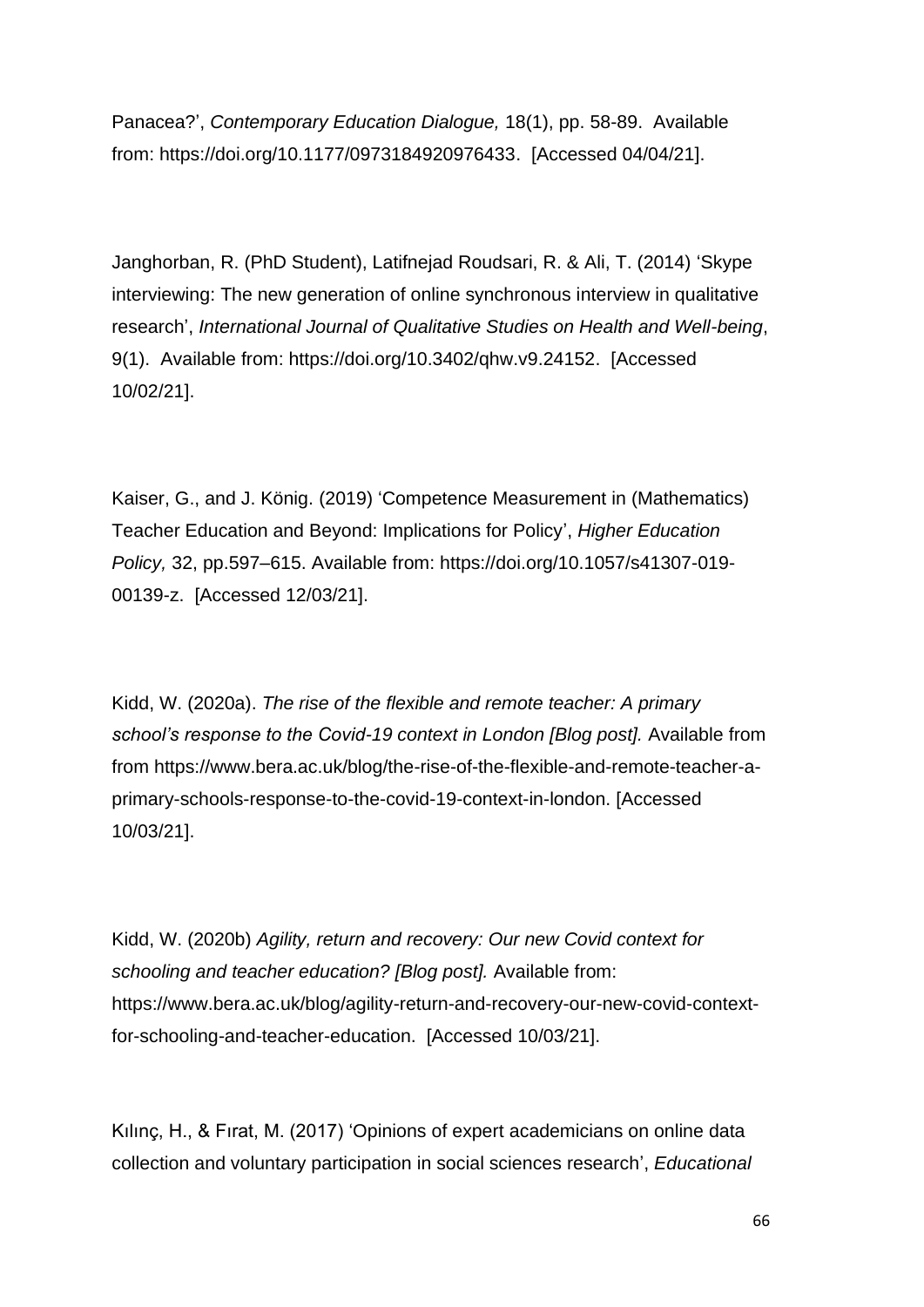*Sciences : Theory & Practice, 17*(5), pp.1461-1486. Available from: [https://doi.org/10.12738/estp.2017.5.0261.](https://doi.org/10.12738/estp.2017.5.0261) [Accessed 12/02/21].

König, J., Jäger-Biela, D.J., Glutsch, N., (2020) 'Adapting to online teaching during COVID-19 school closure: teacher education and teacher competence effects among early career teachers in Germany', *European journal of teacher education*, 43(4). pp.608-622. Available from: [https://doi.org/10.1080/02619768.2020.1809650.](https://doi.org/10.1080/02619768.2020.1809650) [Accessed 07/04/21].

Nowell, L.S., Norris, J.M., White, D.E. & Moules, N.J. (2017) 'Thematic Analysis: Striving to Meet the Trustworthiness Criteria', *International journal of qualitative methods,* 16(1), pp.1-13. Available from: [https://doi.org//10.1177/1609406917733847.](https://doi.org/10.1177/1609406917733847) [Accessed 10/04/21].

Lucas, M., Nelson, J., & Sims, D. (2020). *Schools' response to Covid-19: Pupil engagement in remote learning*. Available from: [https://www.nfer.ac.uk/schools](https://www.nfer.ac.uk/schools-responses-to-covid-19-pupil-engagement-in-remote-learning/)[responses-to-covid-19-pupil-engagement-in-remote-learning/.](https://www.nfer.ac.uk/schools-responses-to-covid-19-pupil-engagement-in-remote-learning/) [Accessed 07/04/21].

Luckner, J. L., & Howell, J. (2002) 'Suggestions for preparing itinerant teachers: A qualitative analysis', *American Annals of the Deaf*, 147(3), pp54-61. Available from: [https://doi.org/10.1353/aad.2012.0210.](https://doi.org/10.1353/aad.2012.0210) [Accessed 20/12/20].

Lynn, M.A., Templeton, D.C., Ross, A.D., Gehret, A.U., Bida, M. & Pagano, T. (2020) 'Successes and Challenges in Teaching Chemistry to Deaf and Hard-of-Hearing Students in the Time of COVID-19', *Journal of chemical education*, 97(9), pp. 3322-3326. Available from: [https://doi.org/10.1021/acs.jchemed.0c00602.](https://doi.org/10.1021/acs.jchemed.0c00602) [Accessed 25/02/21].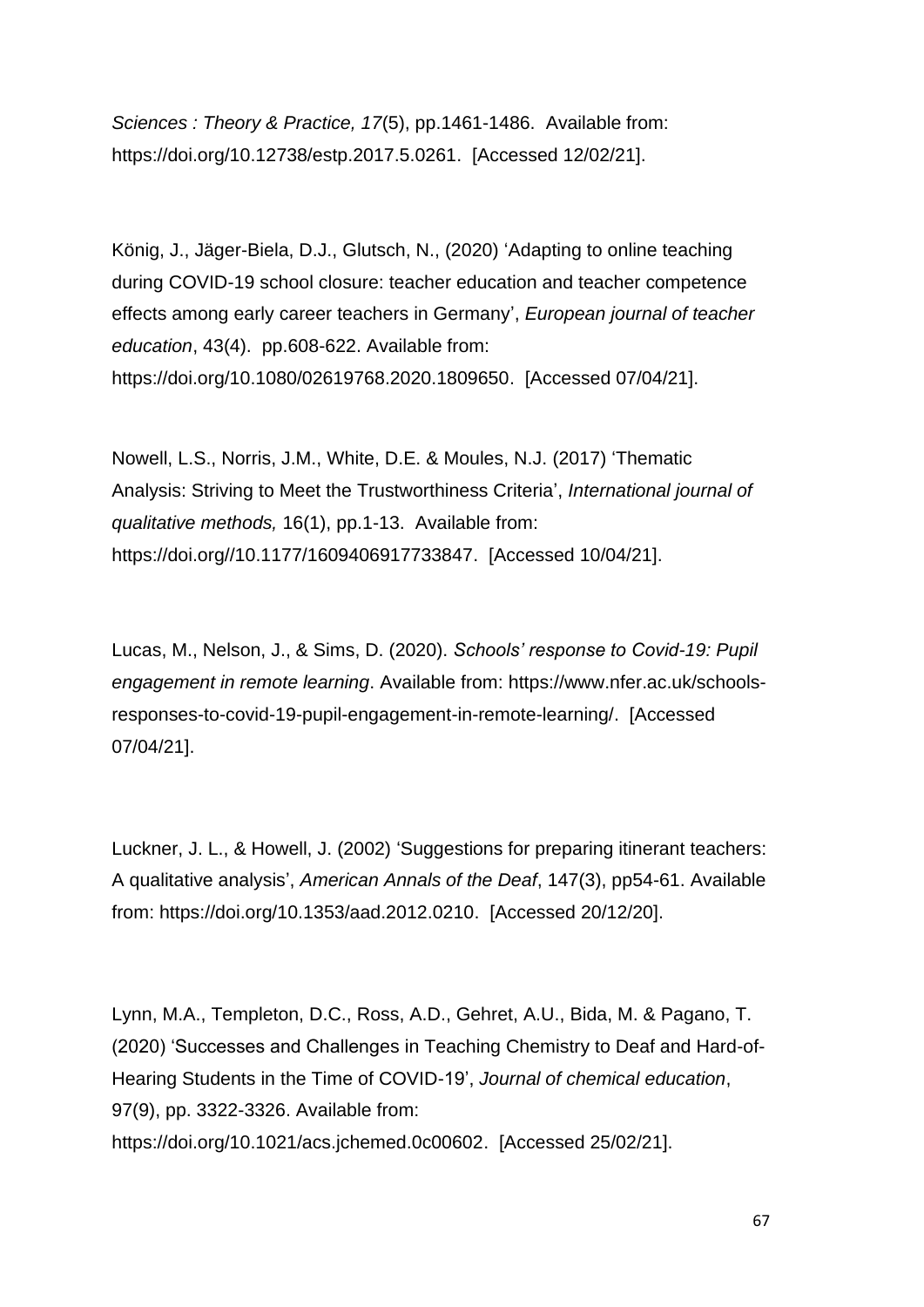McCarthy, M., Leigh, G., Arthur-Kelly, M. (2021) 'Practitioners' Self-Assessment of Family-Centered Practice in Tele-practice Versus In-Person Early Intervention', *The Journal of Deaf Studies and Deaf Education*, 26(1), pp.46– 57. Available from: [https://doi.org/10.1093/deafed/enaa028.](https://doi.org/10.1093/deafed/enaa028) [Accessed 07/04/21].

McClean, H (2021) 'EHCP statutory assessment online', *BATOD magazine*, March 2021. pp.12-14.

McColgan, L (2021) 'Supporting families of deaf children', *BATOD magazine*, March 2021. pp.2-3.

McLinden, M. & Douglas, G. (2014) 'Education of children with sensory needs: Reducing barriers to learning for children with visual impairment', In Holliman, A. (Ed.), *The Routledge international companion to educational psychology* (pp. 246–255). London, England: Routledge.

McLinden M., Douglas, G., Cobb, R., Hewett, R. & Ravenscroft, J. (2016) 'Access to learning' and 'learning to access': Analysing the distinctive role of specialist teachers of children and young people with vision impairments in facilitating curriculum access through an ecological systems theory', *British Journal of Visual Impairment*, 34(2), pp.177–195. Available from: [https://doi.org/10.1177/0264619616643180.](https://doi.org/10.1177/0264619616643180) [Accessed 01/03/21].

McNess, E., Arthur, L., & Crossley, M. (2013;2015) ''Ethnographic dazzle' and the construction of the 'Other': Revisiting dimensions of insider and outsider research for international and comparative education', *Compare, 45*(2), pp.295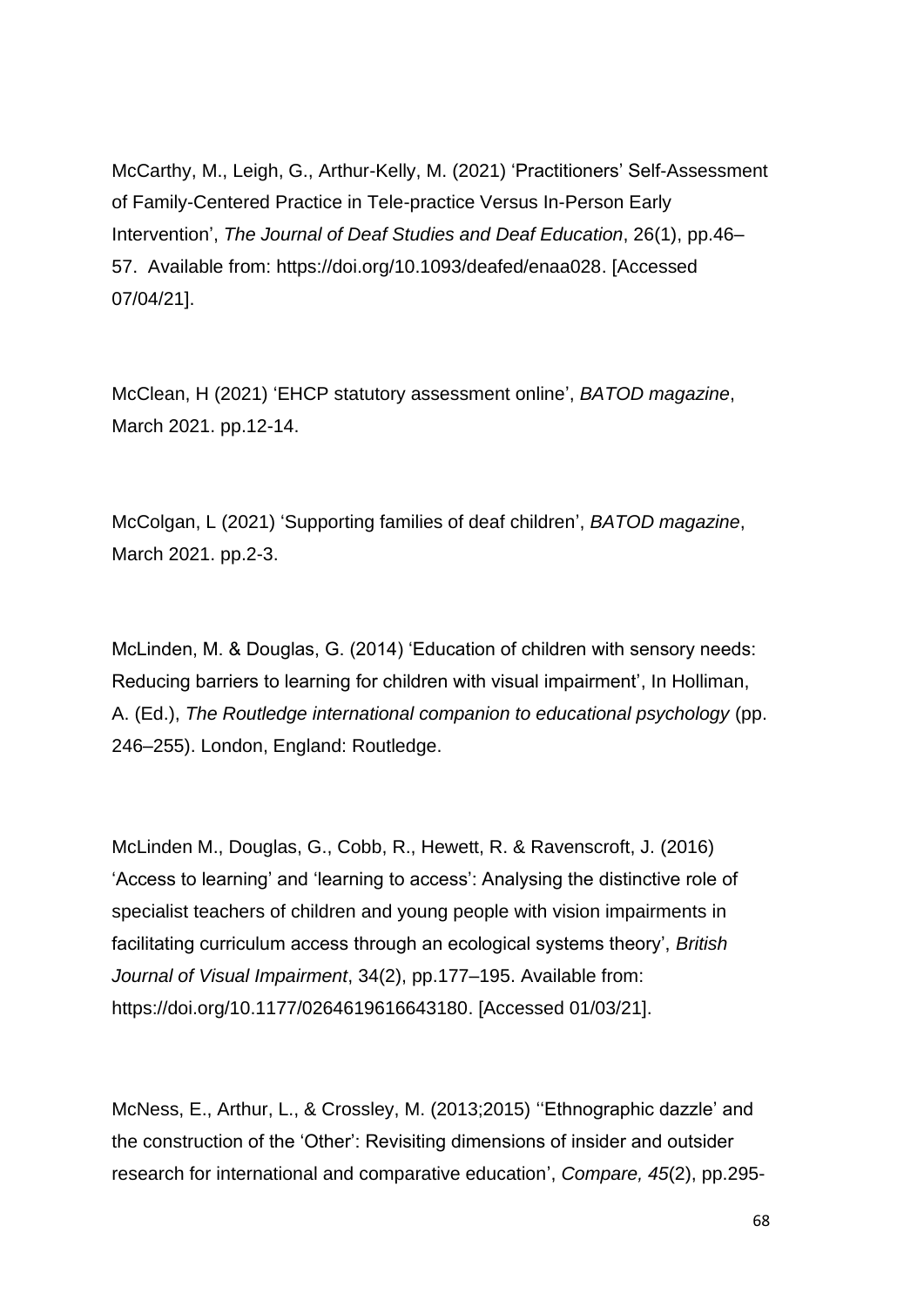316. Available from: [https://doi.org/10.1080/03057925.2013.854616.](https://doi.org/10.1080/03057925.2013.854616) [Accessed 23/11/20].

Murdoch, M., Simon, A. B., Polusny, M. A., Bangerter, A. K., Grill, J. P., Noorbaloochi, S., & Partin, M. R. (2014) 'Impact of different privacy conditions and incentives on survey response rate, participant representativeness, and disclosure of sensitive information: a randomized controlled trial'. *BMC medical research methodology*, *14*(90). Available from: [https://doi.org/10.1186/1471-](https://doi.org/10.1186/1471-2288-14-90) [2288-14-90.](https://doi.org/10.1186/1471-2288-14-90) [Accessed 2/10/20].

National Deaf Centre (2020) *Checklist for teaching deaf students online.* Available from: [https://www.nationaldeafcenter.org/news/checklist-teaching](https://www.nationaldeafcenter.org/news/checklist-teaching-deaf-students-online)[deaf-students-online.](https://www.nationaldeafcenter.org/news/checklist-teaching-deaf-students-online) [Accessed 08/3/21].

National Health Service (2018) *Newborn Hearing Screening.* Available from: https://www.nhs.uk/conditions/pregnancy-and-baby/newbornhearing-test/ [Accessed 10/2/21].

National Sensory Impairment Partnership (2020) *Written evidence submitted by The National Sensory Impairment Partnership (NatSIP): Education Select Committee inquiry into the impact of Covid-19 on education and children's services.* Available from: [https://committees.parliament.uk/writtenevidence/8329/pdf/.](https://committees.parliament.uk/writtenevidence/8329/pdf/) [Accessed 27/07/2020].

National Statistics (2018) *National curriculum assessments: key stage 2, 2017 (revised)*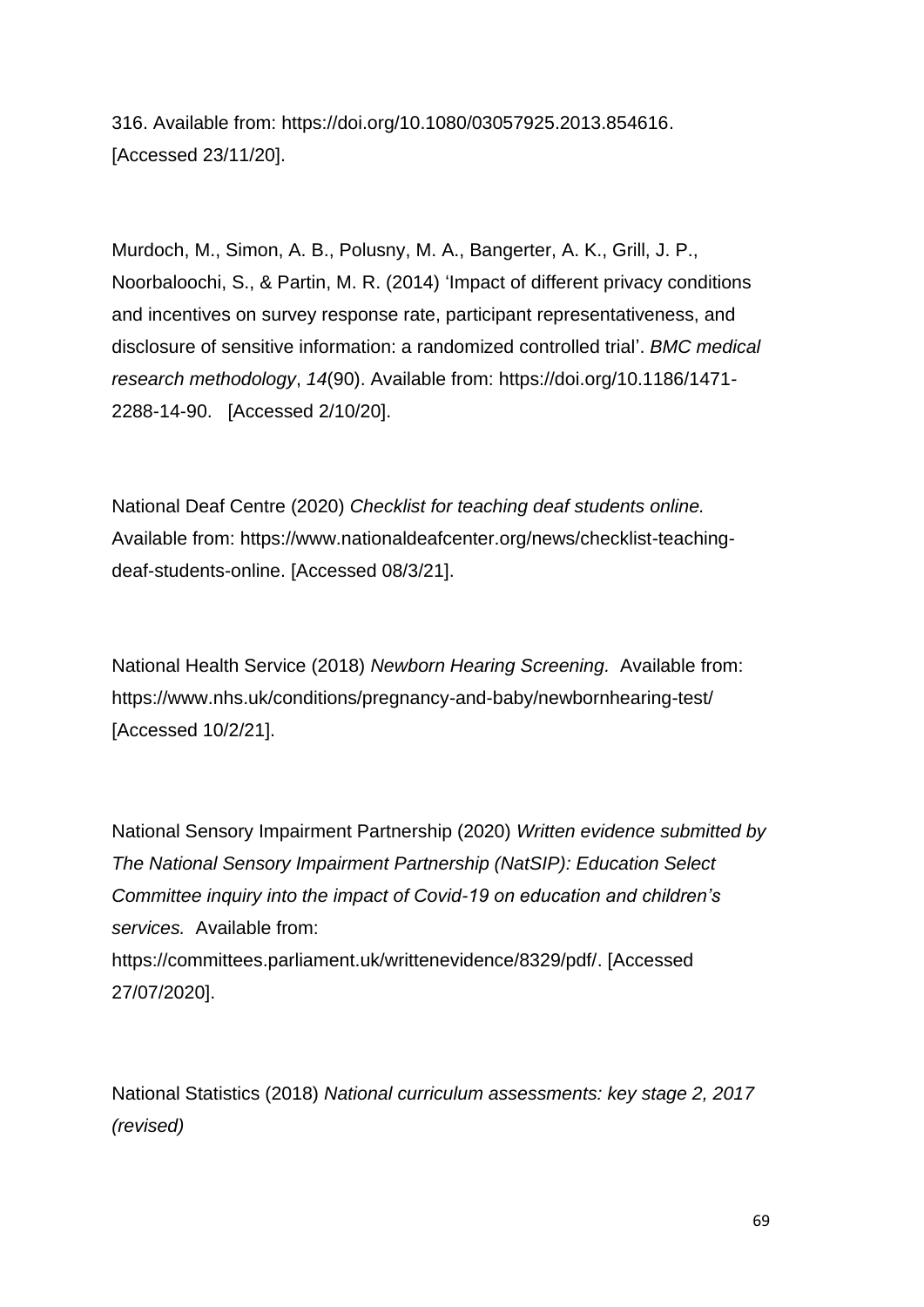Available from: [https://www.gov.uk/government/statistics/national-curriculum](https://www.gov.uk/government/statistics/national-curriculum-assessments-key-stage-2-2017-revised#history)[assessments-key-stage-2-2017-revised#history](https://www.gov.uk/government/statistics/national-curriculum-assessments-key-stage-2-2017-revised#history) [Accessed 04/04/21]

NDCS (2017) *Emotional well-being and mental health of deaf children and young people position statement.* Available from: [https://www.ndcs.org.uk/media/3355/emotional-well-being-and-mental-health](https://www.ndcs.org.uk/media/3355/emotional-well-being-and-mental-health-of-deaf-children-and-young-people.pdf)[of-deaf-children-and-young-people.pdf](https://www.ndcs.org.uk/media/3355/emotional-well-being-and-mental-health-of-deaf-children-and-young-people.pdf) [Accessed 05/04/21].

NDCS (2020) *How to provide inclusive online learning for deaf children*. Available from: https://www.ndcs.org.uk/blog/how-to-provide-inclusive-onlinelearning-for-deaf-children/. [Accessed 7/3/21].

Newlove-Delgado, T., McManus, S., Sadler, K., Thandi, S., Vizard, T., Cartwright, C., Ford. T., (2021) 'Child mental health in England before and during the COVID-19 lockdown on behalf of the Mental Health of Children and Young People group', *The Lancet.* Available from: https://doi.org/10.1016/S2215-0366(20)30570-8. [Accessed 03/04/21].

NSPCC (2021) *The impact of the coronavirus pandemic on child welfare: d/Deaf and disabled children and young people.* Available from: [https://learning.nspcc.org.uk/media/2521/impact-of-coronavirus-pandemic-on](https://learning.nspcc.org.uk/media/2521/impact-of-coronavirus-pandemic-on-child-welfare-deaf-disabled-children.pdf)[child-welfare-deaf-disabled-children.pdf.](https://learning.nspcc.org.uk/media/2521/impact-of-coronavirus-pandemic-on-child-welfare-deaf-disabled-children.pdf) [Accessed 03/04/21].

O'Connor, E., & McCartney, K. (2007) 'Examining Teacher-Child Relationships and Achievement as Part of an Ecological Model of Development', *American Educational Research Journal*, 44(2), pp.340-369. Available from: [https://doi.org/10.2307/30069440.](https://doi.org/10.2307/30069440) [Accessed 02/04/21].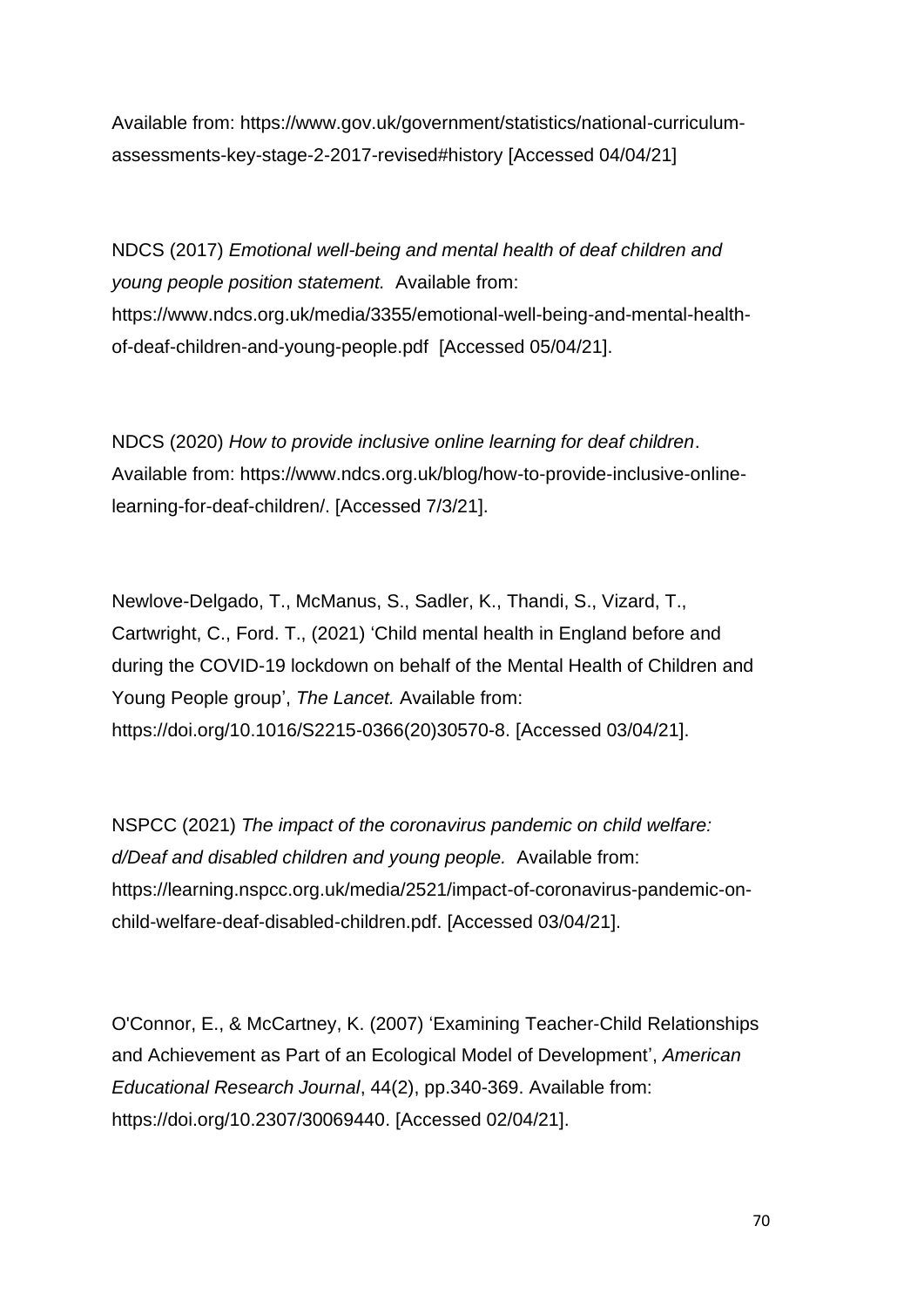OECD (2020a) *OECD Policy Responses to Coronavirus (COVID-19) Education and COVID-19: Focusing on the long-term impact of school closures.* Available from: [https://www.oecd.org/coronavirus/policy-responses/education-and-covid-](https://www.oecd.org/coronavirus/policy-responses/education-and-covid-19-focusing-on-the-long-term-impact-of-school-closures-2cea926e/)[19-focusing-on-the-long-term-impact-of-school-closures-2cea926e/.](https://www.oecd.org/coronavirus/policy-responses/education-and-covid-19-focusing-on-the-long-term-impact-of-school-closures-2cea926e/) [Accessed 16/2/21].

OECD (2020b), 'Education responses to COVID-19: an implementation strategy toolkit', *OECD Education Policy Perspectives*, No. 5, OECD Publishing, Paris, Available from: [https://doi.org/10.1787/81209b82-en.](https://doi.org/10.1787/81209b82-en) [Accessed 16/2/21].

Passmore, J., Freire, T. & Peterson, D. (2012) *The Wiley-Blackwell Handbook of the Psychology of Coaching and Mentoring,* 1. Aufl. edn, Wiley, New York.

Redmond, P., Heffernan, A., Abawi, L., Brown, A., Henderson, R. (2018) 'An Online Engagement Framework for Higher Education', *Online Learning*, 22(1), Available from: [https://doi.org/10.24059/olj.v22i1.1175.](https://doi.org/10.24059/olj.v22i1.1175) [Accessed 01/04/21].

Regnault, A., Willgoss, T., & Barbic, B (2018) 'Towards the use of mixed methods inquiry as best practice in health outcomes research (On behalf of the International Society for Quality of Life Research (ISOQOL) Mixed Methods Special Interest Group (SIG))', *J Patient Rep Outcomes.* 2(19). Available from: https://doi.org/10.1186/s41687-018-0043-8. [Accessed 03/04/21].

Sharp, C., Nelson, J., Lucas, M., Julius, J., McCrone, T., & Sims, D. (2020) *The challenges facing schools and pupils in September 2020*. Available from: [https://www.nfer.ac.uk/media/4119/schools\\_responses\\_to\\_covid\\_19\\_the\\_challe](https://www.nfer.ac.uk/media/4119/schools_responses_to_covid_19_the_challenges_facing_schools_and_pupils_in_september_2020.pdf) nges facing schools and pupils in september 2020.pdf [Accessed 04/04/21]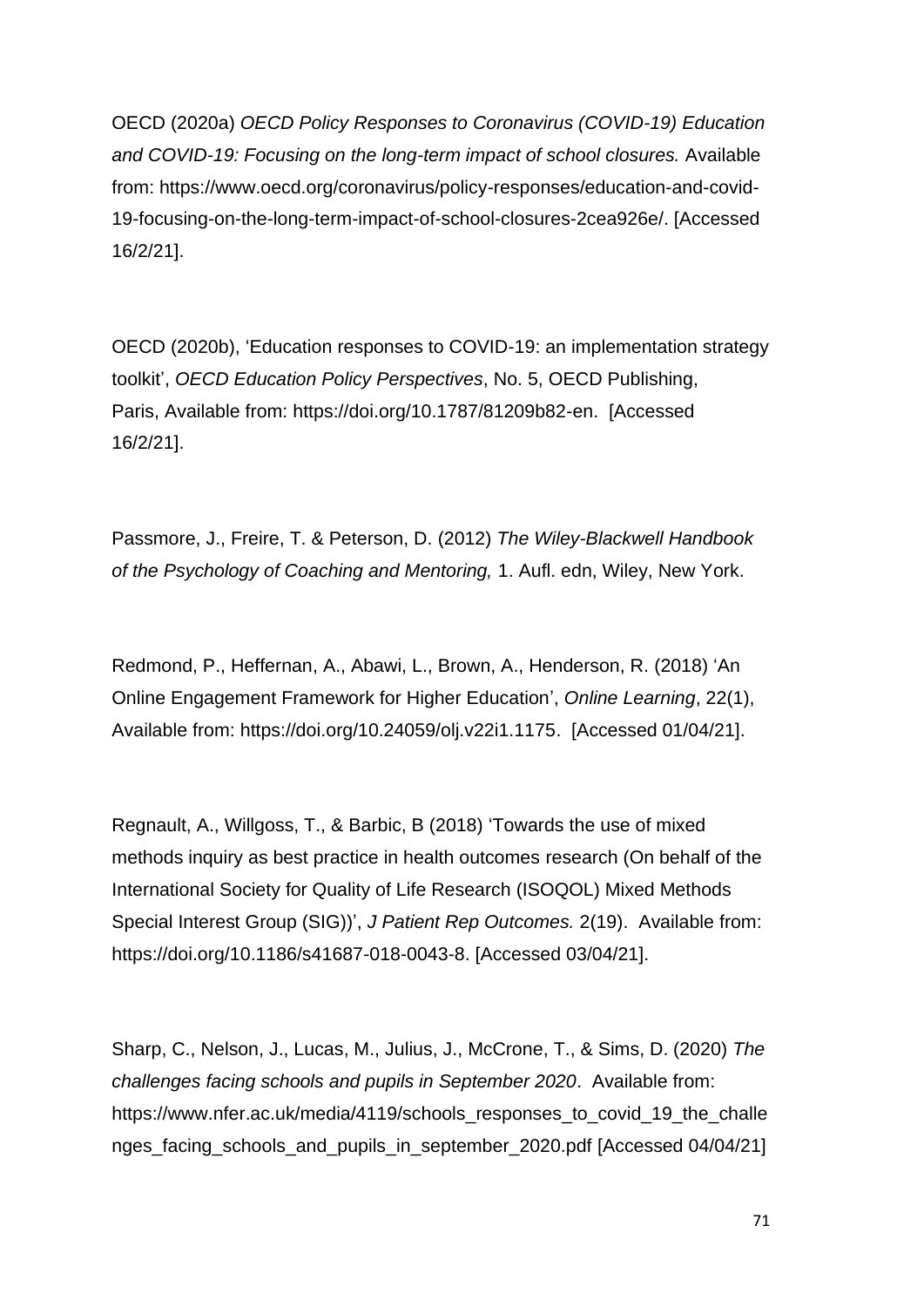Simpson, P. (2017) *The role of the Teacher of the Deaf*. Available from: [https://www.batod.org.uk/information/the-role-of-the-teacher-of-the-deaf/.](https://www.batod.org.uk/information/the-role-of-the-teacher-of-the-deaf/) [Accessed 03/04/21].

Stack Whitney, K., & Whitney, K. (2021) 'Inaccessible media during the COVID-19 crisis intersects with the language deprivation crisis for young deaf children in the US', *Journal of Children and Media*, 15(1), pp.25-28. Available from: https://doi.org[/10.1080/17482798.2020.1858434.](https://doi-org.ezproxy.herts.ac.uk/10.1080/17482798.2020.1858434) [Accessed 07/04/21].

Stenhoff, D.M., Pennington, R.C. & Tapp, M.C. (2020) 'Distance Education Support for Students with Autism Spectrum Disorder and Complex Needs During COVID-19 and School Closures', *Rural special education quarterly*, 39(4), pp.211-219. [https://doi.org/10.1177/8756870520959658.](https://doi.org/10.1177%2F8756870520959658) [Accessed 03/04/21].

Sutton, H. (2020) 'Guide offers best practices for meeting the needs of deaf students during COVID‐19 pandemic', *Disability compliance for higher education*, 26(4), pp.9-9. Available from: [https://doi.org/10.1002/dhe.30938.](https://doi.org/10.1002/dhe.30938) [Accessed 02/04/21].

Swanwick, R. 2014. *'It's Complicated' – Preparing ToDs to effectively mediate languages, communities, cultures and discourses in Deaf Education.* Available from: http://deafed.leeds.ac.uk/2014/07/01/its-complicated/. Accessed 18/08/20].

Salter, J.M., Swanwick, R., & Pearson, S.E. (2017) 'Collaborative working practices in inclusive mainstream deaf education settings: teaching assistant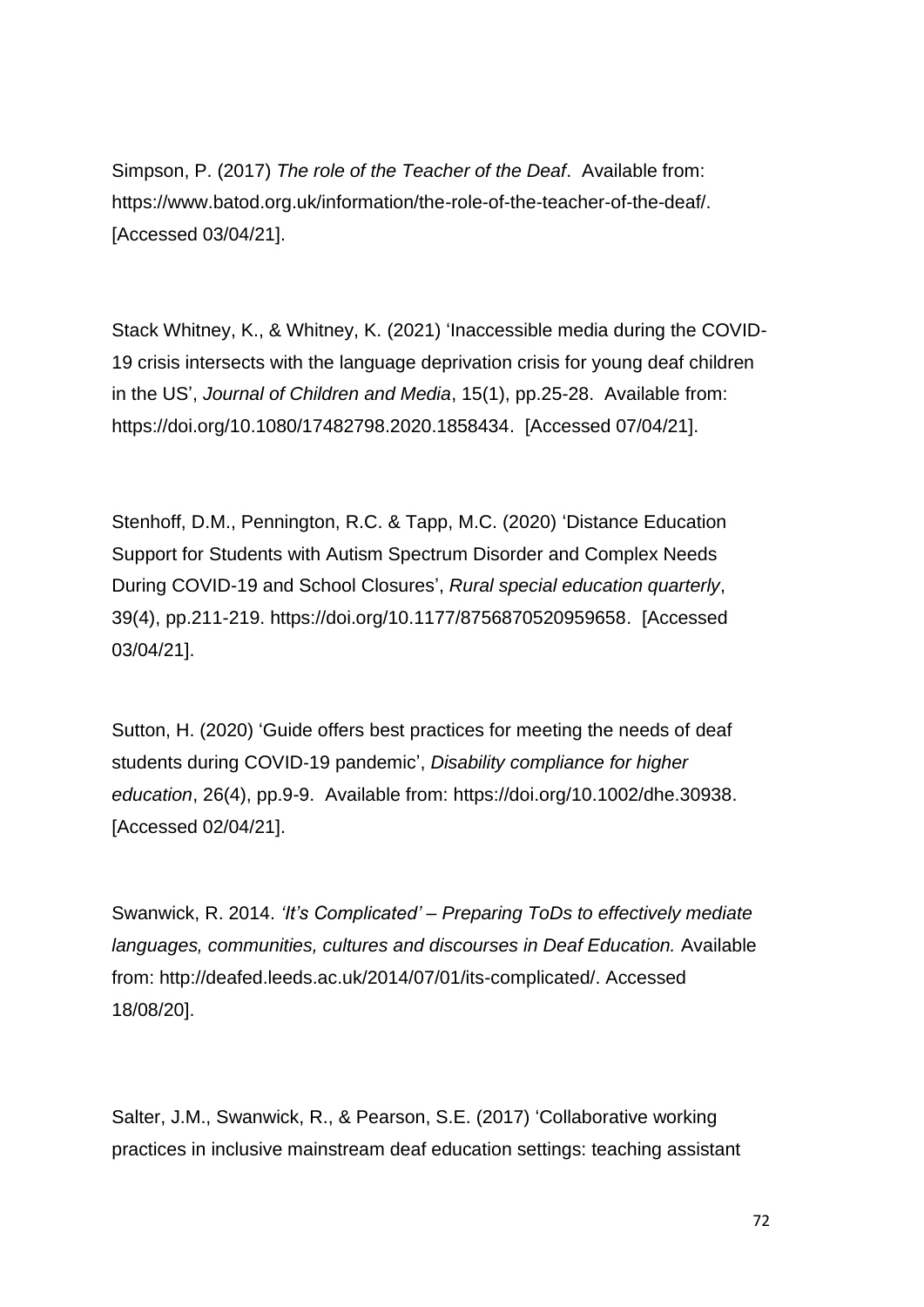perspectives', *Deafness & Education International*, 19(1), pp.40-49, Available from: [https://doi.org/1080/14643154.2017.1301693.](https://doi.org/1080/14643154.2017.1301693) [Accessed 18/08/20].

The Communication Trust (no date) Early Support. Available from: [https://www.thecommunicationtrust.org.uk/about-the-trust/previous](https://www.thecommunicationtrust.org.uk/about-the-trust/previous-projects/early-support/)[projects/early-support/.](https://www.thecommunicationtrust.org.uk/about-the-trust/previous-projects/early-support/) [Accessed 14/02/21].

Tracy, S. J. (2019) *Qualitative research methods: Collecting evidence, crafting analysis, communicating impact* (2nd ed.). Newark: John Wiley & Sons, Incorporated.

University of Hertfordshire (2020a) *UH Ethics Approval*. Available from: [https://www.studynet1.herts.ac.uk/ptl/common/ethics.nsf/Homepage?ReadFor](https://www.studynet1.herts.ac.uk/ptl/common/ethics.nsf/Homepage?ReadForm) [m.](https://www.studynet1.herts.ac.uk/ptl/common/ethics.nsf/Homepage?ReadForm) [Accessed 04/04/21].

University of Hertfordshire (2020b) *Frequently Asked Questions*. Available from:

[https://www.studynet2.herts.ac.uk/ptl/common/ethics.nsf/Frequently+Asked+Qu](https://www.studynet2.herts.ac.uk/ptl/common/ethics.nsf/Frequently+Asked+Questions/B8C3196F1E5BF9BB8025837F003E58C3) [estions/B8C3196F1E5BF9BB8025837F003E58C3](https://www.studynet2.herts.ac.uk/ptl/common/ethics.nsf/Frequently+Asked+Questions/B8C3196F1E5BF9BB8025837F003E58C3) [Accessed 04/04/21].

Wainer, A.L. & Ingersoll, B.R. (2015) 'Increasing Access to an ASD Imitation Intervention Via a Telehealth Parent Training Program', *J Autism Dev Disord*. 45(12), pp.3877-90. Available from: https://doi.org/10.1007/s10803-014-2186-7. [Accessed 07/04/21].

Zamawe F. C. (2015) 'The Implication of Using NVivo Software in Qualitative Data Analysis: Evidence-Based Reflections'. *Malawi medical journal: the journal*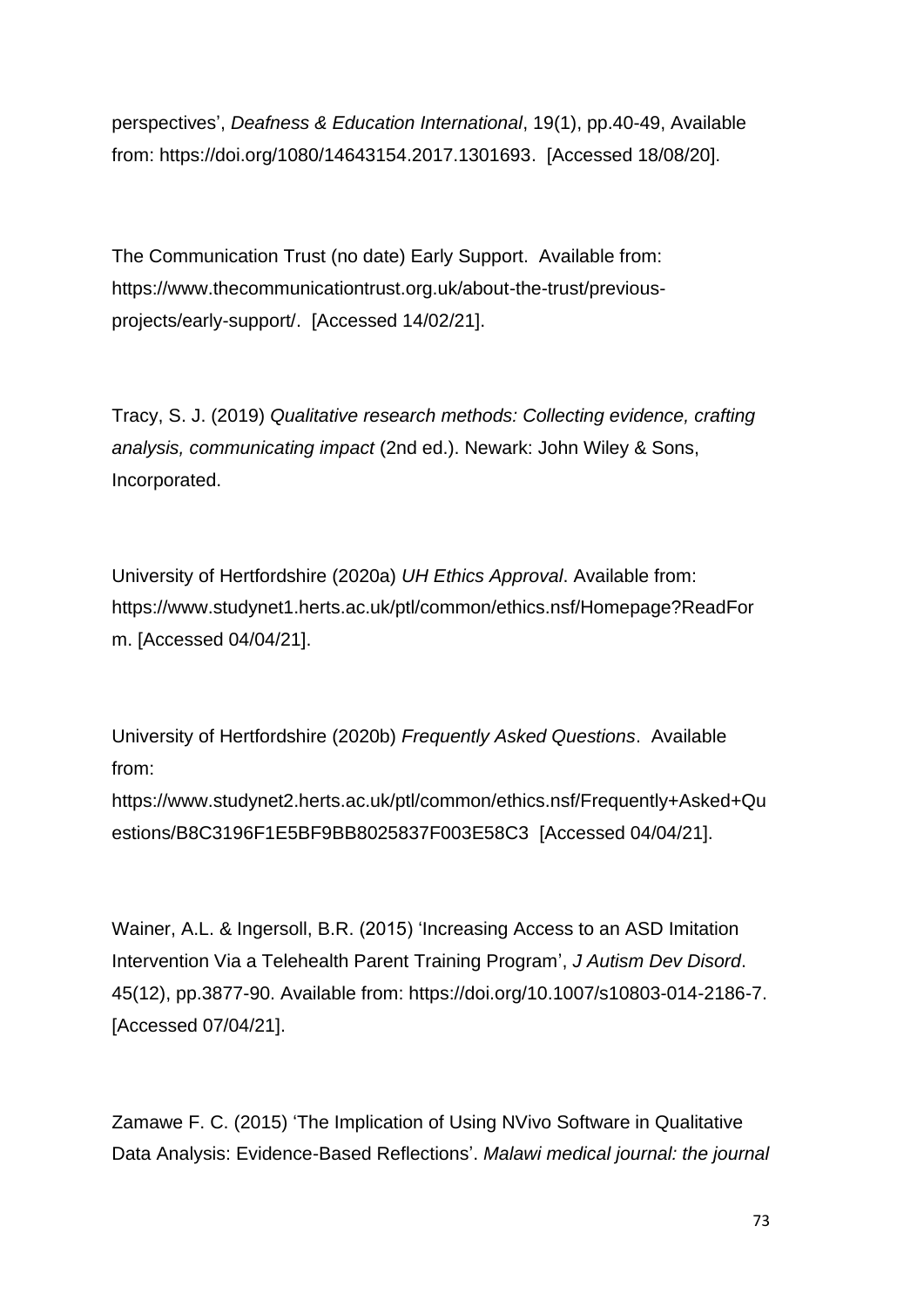*of Medical Association of Malawi*, *27*(1), pp.13–15. Available from: [https://doi.org/10.4314/mmj.v27i1.4.](https://doi.org/10.4314/mmj.v27i1.4) [Accessed 12/12/20].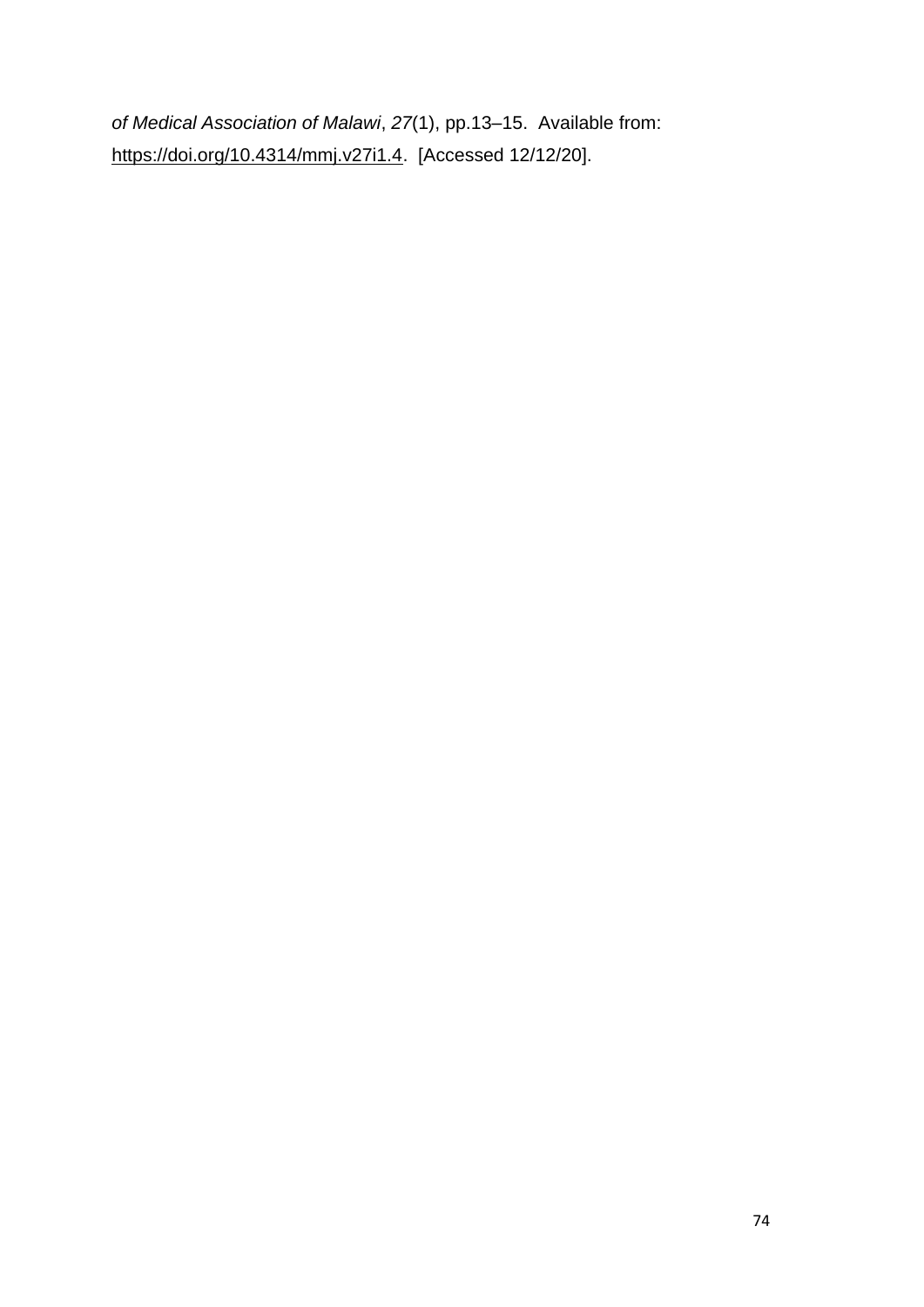# **Appendix I - Ethics approval**

# **SOCIAL SCIENCES, ARTS AND HUMANITIES ECDA ETHICS APPROVAL NOTIFICATION**

**TO** Sarah Davis

**CC** Joy Rosenberg

**FROM** Dr Brendan Larvor, Social Sciences, Arts and Humanities ECDA Vice-Chair

**DATE** 19/10/2020

#### Protocol number: **EDU/PGT/CP/04805**

Title of study: The impact of Covid-19 on the working practices of Teachers of the Deaf

Your application for ethics approval has been accepted and approved with the following conditions by the ECDA for your School and includes work undertaken for this study by the named additional workers below: **no additional workers named** 

#### *Chair's instructions:*

Please note that the use of survey tools such as Google Docs, Google Forms and SurveyMonkey are not acceptable for reasons of data privacy. The University has a subscription to Online Surveys which is managed by HR Learning and Organisational Development. Please contact (or have your supervisor contact): dev-email@herts.ac.uk who will provide the necessary log-in details. Please see the following Ethics FAQ for further advice:

[https://www.studynet2.herts.ac.uk/ptl/common/ethics.nsf/Frequently+Asked+Questions/B8C319](https://www.studynet2.herts.ac.uk/ptl/common/ethics.nsf/Frequently+Asked+Questions/B8C3196F1E5BF9BB8025837F003E58C3) [6F1E5BF9BB8025837F003E58C3](https://www.studynet2.herts.ac.uk/ptl/common/ethics.nsf/Frequently+Asked+Questions/B8C3196F1E5BF9BB8025837F003E58C3)

It is not necessary to use forms EC3 and EC6 for the survey provided the first page of the survey contains relevant information for participants. However, for the interviews, forms EC3 and EC6 will be necessary.

#### **General conditions of approval:**

Ethics approval has been granted subject to the standard conditions below:

**Permissions**: Any necessary permissions for the use of premises/location and accessing participants for your study must be obtained in writing prior to any data collection commencing. Failure to obtain adequate permissions may be considered a breach of this protocol.

**External communications**: Ensure you quote the UH protocol number and the name of the approving Committee on all paperwork, including recruitment advertisements/online requests, for this study.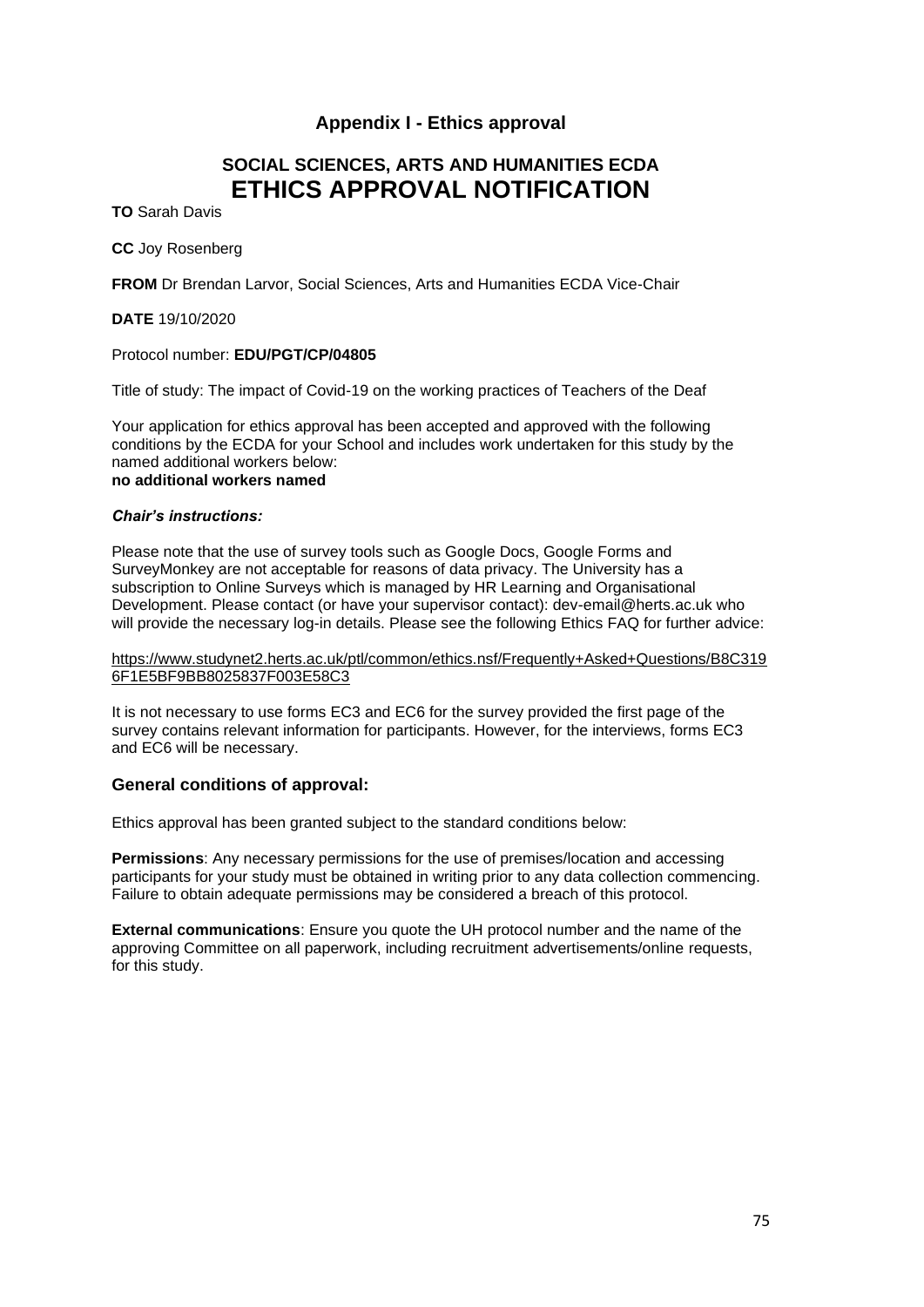**Invasive procedures**: If your research involves invasive procedures you are required to complete and submit an EC7 Protocol Monitoring Form, and copies of your completed consent paperwork to this ECDA once your study is complete.

**Submission**: Students must include this Approval Notification with their submission.

#### **Validity:**

This approval is valid: From: 01/10/2020 To: 30/06/2021

#### **Please note:**

#### **Failure to comply with the conditions of approval will be considered a breach of protocol and may result in disciplinary action which could include academic penalties.**

Additional documentation requested as a condition of this approval protocol may be submitted via your supervisor to the Ethics Clerks as it becomes available. All documentation relating to this study, including the information/documents noted in the conditions above, must be available for your supervisor at the time of submitting your work so that they are able to confirm that you have complied with this protocol.

#### **Should you amend any aspect of your research or wish to apply for an extension to your study you will need your supervisor's approval (if you are a student) and must complete and submit form EC2.**

Approval applies specifically to the research study/methodology and timings as detailed in your Form EC1A. In cases where the amendments to the original study are deemed to be substantial, a new Form EC1A may need to be completed prior to the study being undertaken.

#### **Failure to report adverse circumstance/s may be considered misconduct.**

Should adverse circumstances arise during this study such as physical reaction/harm, mental/emotional harm, intrusion of privacy or breach of confidentiality this must be reported to the approving Committee immediately.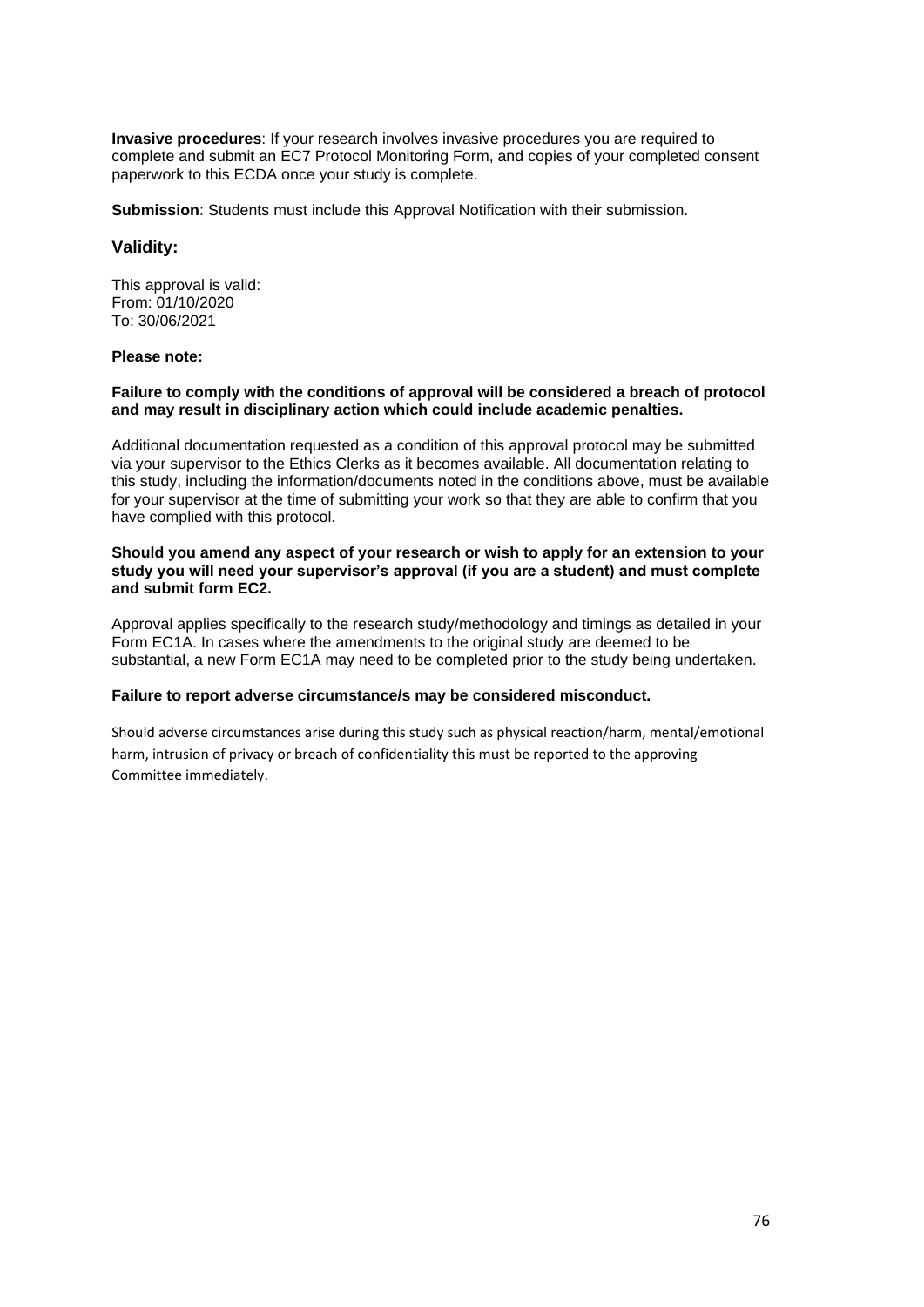# **Appendix II - Ethics consent form**

#### **UNIVERSITY OF HERTFORDSHIRE ETHICS COMMITTEE FOR STUDIES INVOLVING THE USE OF HUMAN PARTICIPANTS ('ETHICS COMMITTEE')**

#### **FORM EC3 CONSENT FORM FOR STUDIES INVOLVING HUMAN PARTICIPANTS**

I, the undersigned *[please give your name here*, *in BLOCK CAPITALS]*

………………………………………………………………………………………………………………. of [*please give contact details here, sufficient to enable the investigator to get in touch with you, such as a postal or email address]*

…..………………………………………………………………………………………………………… hereby freely agree to take part in the study entitled *[insert name of stu*dy *here]*

The impact of Covid-19 on the working practices of Teachers of the Deaf during 'Lockdown 1' (UH Protocol number EDU/PGT/CP/0480515)

**1** I confirm that I have been given a Participant Information Sheet (a copy of which is attached to this form) giving particulars of the study, including its aim(s), methods and design, the names and contact details of key people and, as appropriate, the risks and potential benefits, how the information collected will be stored and for how long, and any plans for follow-up studies that might involve further approaches to participants. I have also been informed of how my personal information on this form will be stored and for how long. I have been given details of my involvement in the study. I have been told that in the event of any significant change to the aim(s) or design of the study I will be informed, and asked to renew my consent to participate in it.

**2** I have been assured that I may withdraw from the study at any time without disadvantage or having to give a reason.

**3** In giving my consent to participate in this study, I understand that voice, video or photorecording will take place and I have been informed of how/whether this recording will be transmitted/displayed.

**4** I have been told how information relating to me (data obtained in the course of the study, and data provided by me about myself) will be handled: how it will be kept secure, who will have access to it, and how it will or may be used, including the possibility of anonymised data being deposited in a repository with open access (freely available).

**5** I understand that if there is any revelation of unlawful activity or any indication of non-medical circumstances that would or has put others at risk, the University may refer the matter to the appropriate authorities.

**6** I have been told that I may at some time in the future be contacted again in connection with this or another study.

Signature of participant……………………………………..…Date…………………………

Signature of (principal) investigator………………………………………………………Date…………………………

Name of (principal) investigator *SARAH DAVIS*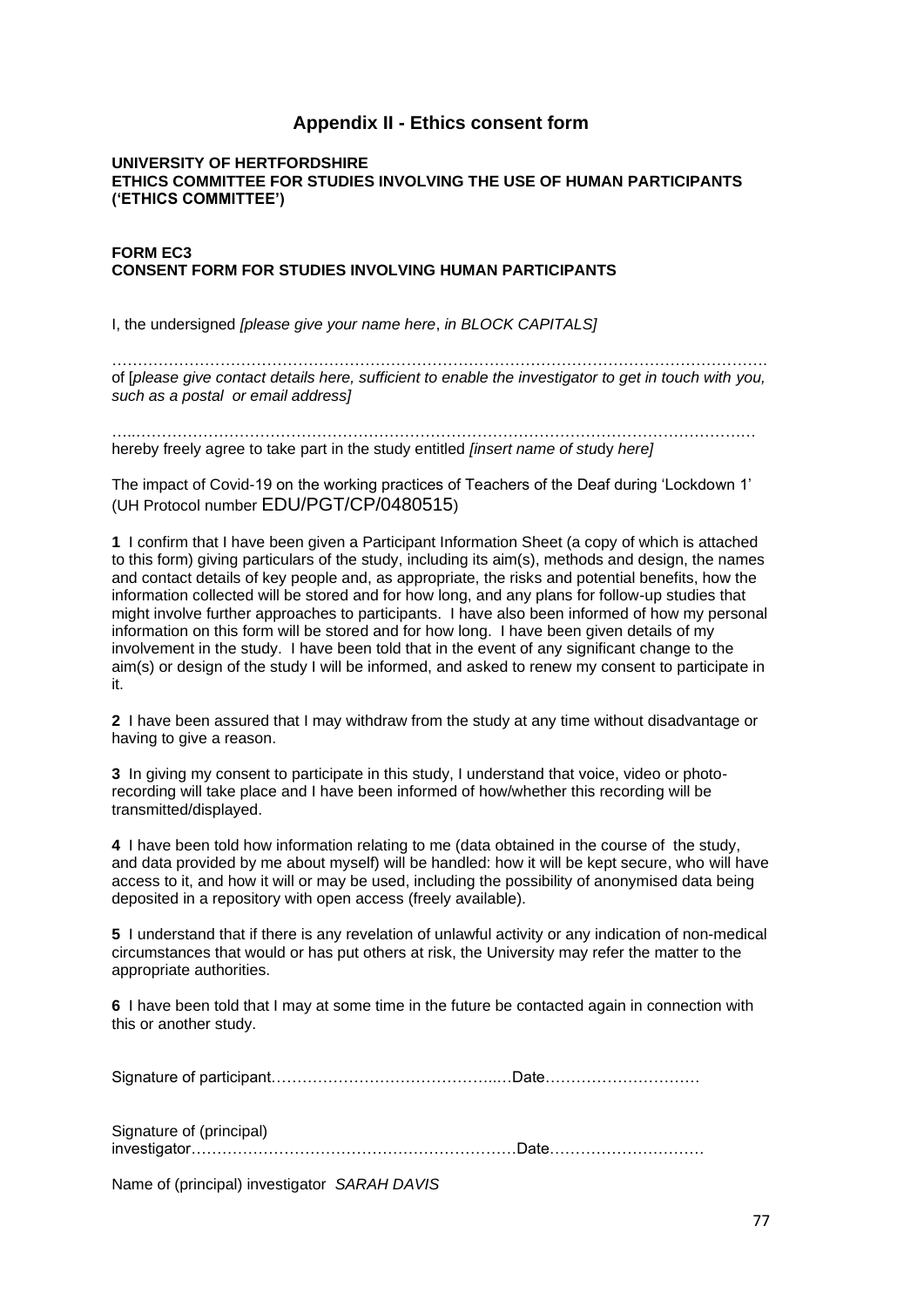# **Appendix III - Participant information form**

# **UNIVERSITY OF HERTFORDSHIRE**

#### **ETHICS COMMITTEE FOR STUDIES INVOLVING THE USE OF HUMAN PARTICIPANTS ('ETHICS COMMITTEE')**

# **FORM EC6: PARTICIPANT INFORMATION SHEET**

## 1 **Title of study**

The impact of Covid-19 on the working practices of Teachers of the Deaf

# 2 **Introduction**

You are being invited to take part in a study. Before you decide whether to do so, it is important that you understand the study that is being undertaken and what your involvement will include. Please take the time to read the following information carefully and discuss it with others if you wish.

Do not hesitate to ask me anything that is not clear or for any further information you would like to help you make your decision. Please do take your time to decide whether or not you wish to take part. The University's regulation, UPR RE01, 'Studies Involving the Use of Human Participants' can be accessed via this link:

### https://www.herts.ac.uk/about-us/governance/university-policies-and-

regulations-uprs/uprs

(after accessing this website, scroll down to Letter S where you will find the regulation)

Thank you for reading this.

# 3 **What is the purpose of this study?**

This research aims to investigate what impact the 'lockdown' of 2020 had on the working practices of Qualified Peripatetic Teachers of the Deaf.

Where changes to working practices are identified, I will investigate impact of these change on children and young people, as well as on the relationships that are key to effective practice.

#### 4 **Do I have to take part?**

It is completely up to you whether you decide to take part in this study. If you do decide to take part, you will be given this information sheet to keep and be asked to sign a consent form.

Agreeing to join the study does not mean that you have to complete it. You are free to withdraw at any stage without giving a reason.

## 5 **Are there any age or other restrictions that may prevent me from participating?**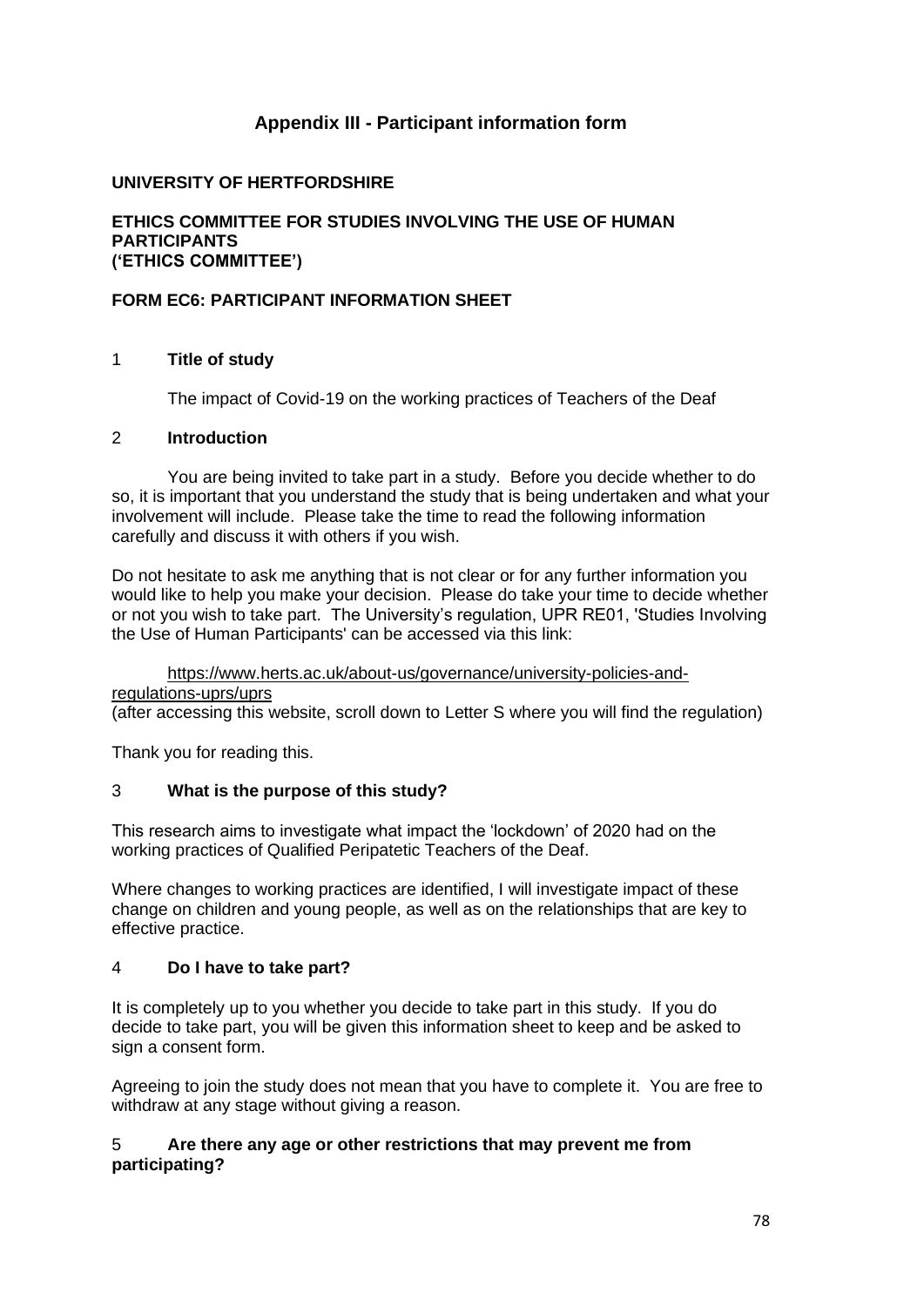To take part you must be a Qualified Peripatetic / Advisory Teacher of the Deaf who was working in that capacity between March and the current date.

# 6 **How long will my part in the study take?**

This study has two stages. You may be asked to participate in one or both of these.

The first stage should take no more than one hour.

You may be invited to participate in a follow up session which will also take approximately one hour.

# 7 **What will happen to me if I take part?**

The first thing to happen will be the completion of a questionnaire. A link to the questionnaire will be emailed to you after you have returned a signed EC3 form.

If you are selected for the follow up section of this study, and you agree to participate, you will take part in an interview over using MS Teams.

# 8 **What are the possible disadvantages, risks or side effects of taking part?**

The disadvantages to you of participating are that you will commit your time to complete the questionnaire and you may commit further time by participating in an online interview.

## 9 **What are the possible benefits of taking part?**

There are no benefits to you personally of taking part.

## 10 **How will my taking part in this study be kept confidential?**

Your name and place of work will be anonymized so that you cannot be identified.

## 11 **Audio-visual material**

If you participate in the on-line interview using MS Teams, a recording of the session will be made. The recording will not be shared with anyone.

## 12 **What will happen to the data collected within this study?**

- The data collected will be stored electronically, in a password-protected environment, for nine months, after which time it will be destroyed under secure conditions.
- The data will be anonymized prior to storage.
- The data will be not be transmitted/displayed.

## 13 **Will the data be required for use in further studies?**

The data will not be used in any further studies.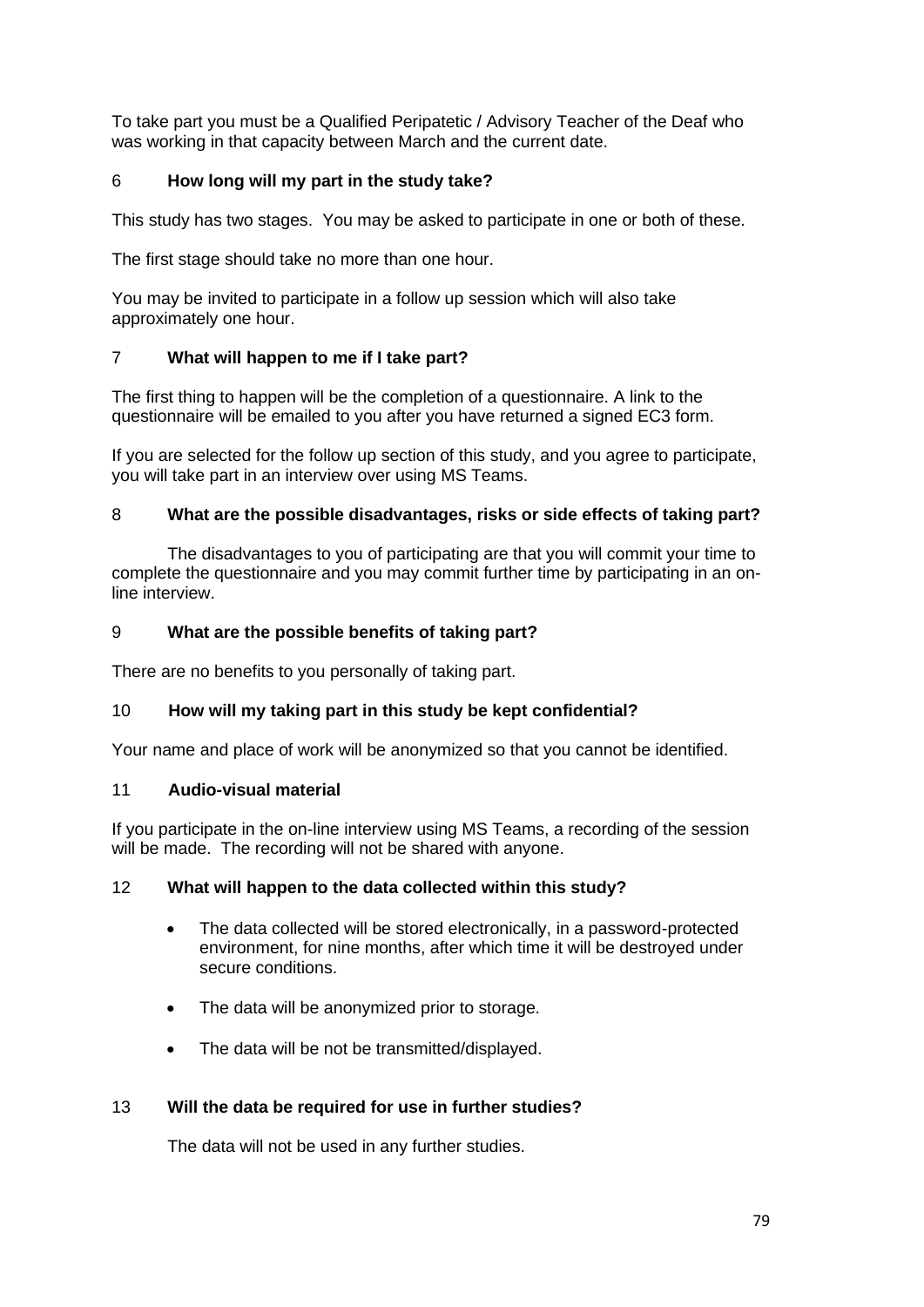# 14 **Who has reviewed this study?**

This study has been reviewed by:

The University of Hertfordshire Social Sciences, Arts and Humanities Ethics Committee with Delegated Authority.

The UH protocol number is EDU/PGT/CP/0480515

### 15 **Factors that might put others at risk**

Please note that if, during the study, any medical conditions or non-medical circumstances such as unlawful activity become apparent that might or had put others at risk, the University may refer the matter to the appropriate authorities and, under such circumstances, you will be withdrawn from the study.

#### 16 **Who can I contact if I have any questions?**

If you would like further information or would like to discuss any details personally, please get in touch with me by email: Sarah Davis, sarahjdavis2002@gmail.com.

**Although we hope it is not the case, if you have any complaints or concerns about any aspect of the way you have been approached or treated during the course of this study, please write to the University's Secretary and Registrar at the following address:**

Secretary and Registrar University of Hertfordshire College Lane **Hatfield Herts** AL10 9AB

**Thank you very much for reading this information and giving consideration to taking part in this study.**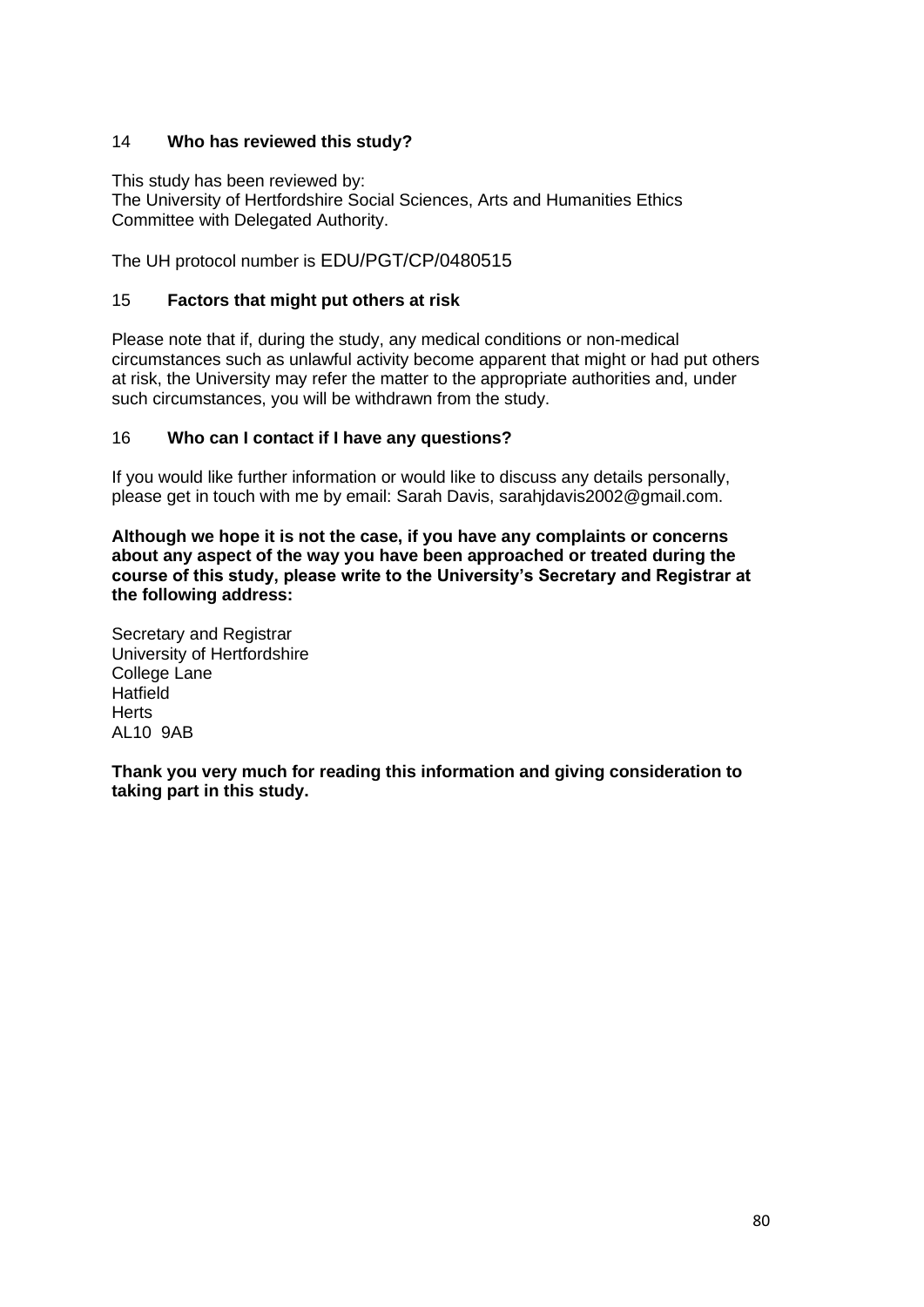# **Appendix IV - Questionnaire**

# **The impact of Covid-19 on the working practices of Teachers of the Deaf**

Background information

Q1a. Which of the following job titles best describes your current role? Please select all that apply. *Required*

Advisory / Peripatetic Teacher of the Deaf Educational Audiologist **Other** 

If you selected Other, please specify: Less than one year

Q1b. How long have you been a Qualified Teacher of the Deaf? *Required* 

More than one year but less than two years More than two years but less than five years More than five years but less than ten years More than ten years

Q1c. How long have you worked in your current job role? <sup>*Required*</sup>

Less than one year More than one year but less than two years More than two years but less than five years More than five years but less than ten years More than ten years

Q1d. What authority do you work for? This information will not be shared. It helps to compare the experiences of other Qualified Teachers of the Deaf who work in the same authority and complete this questionnaire. You do not need to write anything for this question.

Q1e. What is the age range of children currently on your caseload? \* Please select all that apply. If selecting 'other' please provide more information. *Required* If you selected Other, please specify:

Early years (0 - 3 years) Pre - school (3 - 5 years) Primary school (5 - 11 years) Secondary school (11 - 16 years) School sixth form (16-19 years) College (16 - 19 years) **Other**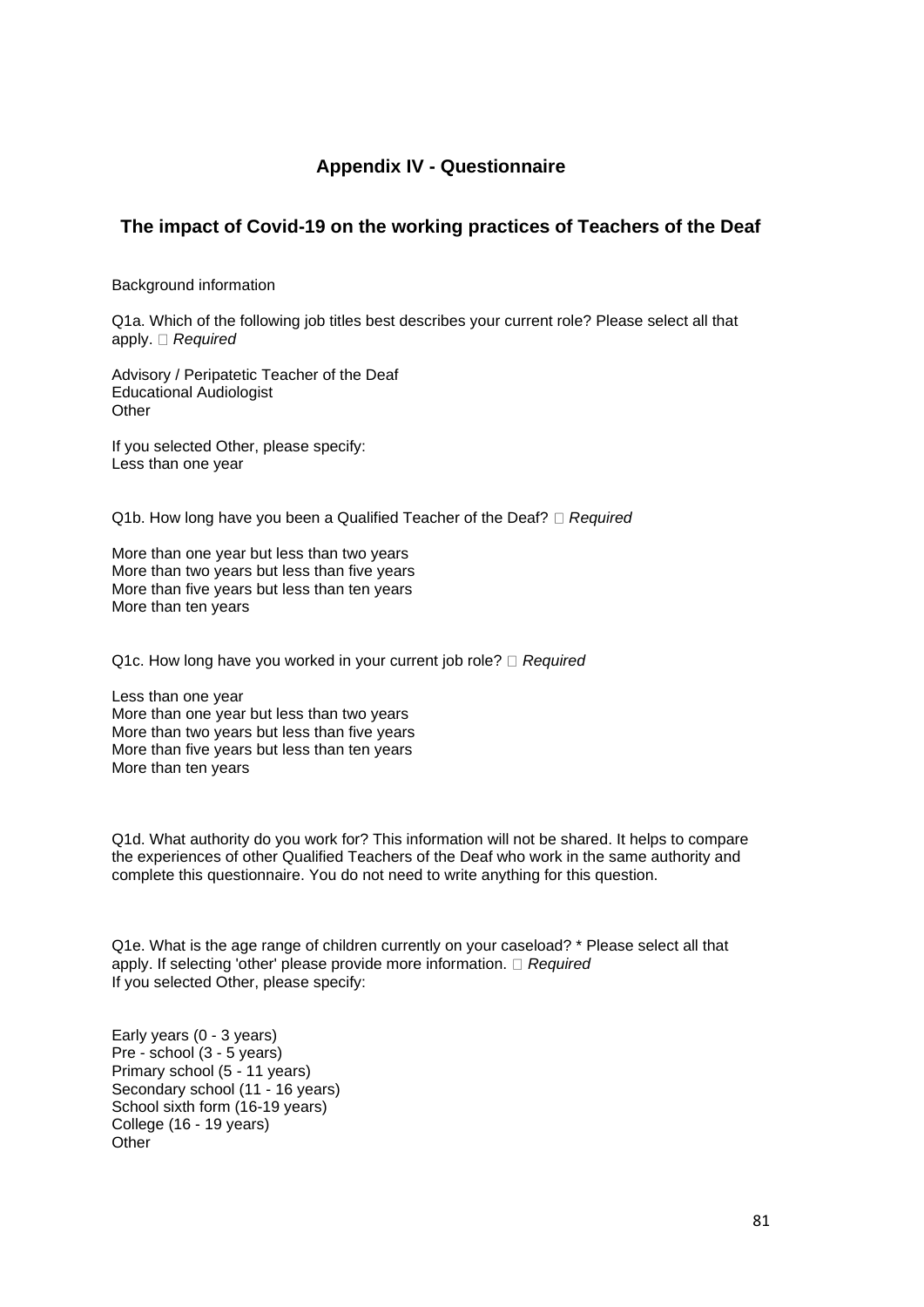#### Audiology tasks

Q2. What audiology tasks do you regularly complete as part of your role?

|                                                              | Before March<br>2020 | March - July<br>2020 |
|--------------------------------------------------------------|----------------------|----------------------|
| Check and troubleshoot personal listening devices (e.g.      |                      |                      |
| hearing aids and cochlear implants)                          |                      |                      |
| Check and troubleshoot assistive listening devices (e.g.     |                      |                      |
| radio aids and sound field systems)                          |                      |                      |
| Use the test box (e.g. FP35 or Auricle HIT)                  |                      |                      |
| Attend audiology clinic                                      |                      |                      |
| Provide training to parents regarding listening devices      |                      |                      |
| Provide training to school staff regarding listening devices |                      |                      |
| Other                                                        |                      |                      |

Q2a. If you selected 'other' for Q2, please list the tasks here.

Q2b. Thinking about the changes to your ability to carry out audiological tasks between March and July 2020. Do you think this has: *Required*

Increased positive outcomes for CYP-D

Decreased positive outcomes for CYP-D

In some respects, both increased and decreased positive outcomes for CYP-D Not applicable. There was no change in my ability to complete these tasks **Other** 

If you selected Other, please specify:

Q2c. Please provide more information that helps explain your answer to Q2b.

Teaching tasks

Q3. What teaching tasks do you regularly complete as part of your role?

|                                                        | Before March | March - July |
|--------------------------------------------------------|--------------|--------------|
|                                                        | 2020         | 2020         |
| Direct teaching to CYP-D                               |              |              |
| Support CYP-D with their personal understanding of     |              |              |
| deafness (P.U.D.)                                      |              |              |
| Supporting CYP-D with accessing their learning         |              |              |
| Supporting CYP-D to learn how to access their learning |              |              |
| Language assessments                                   |              |              |
| Listening assessments                                  |              |              |
| Other                                                  |              |              |

Q3a. If you selected 'other' for Q3, please list the tasks here.

Q3b. Thinking about the changes to your ability to carry out teaching tasks between March and July 2020. Do you think this has:

Increased positive outcomes for CYP-D Decreased positive outcomes for CYP-D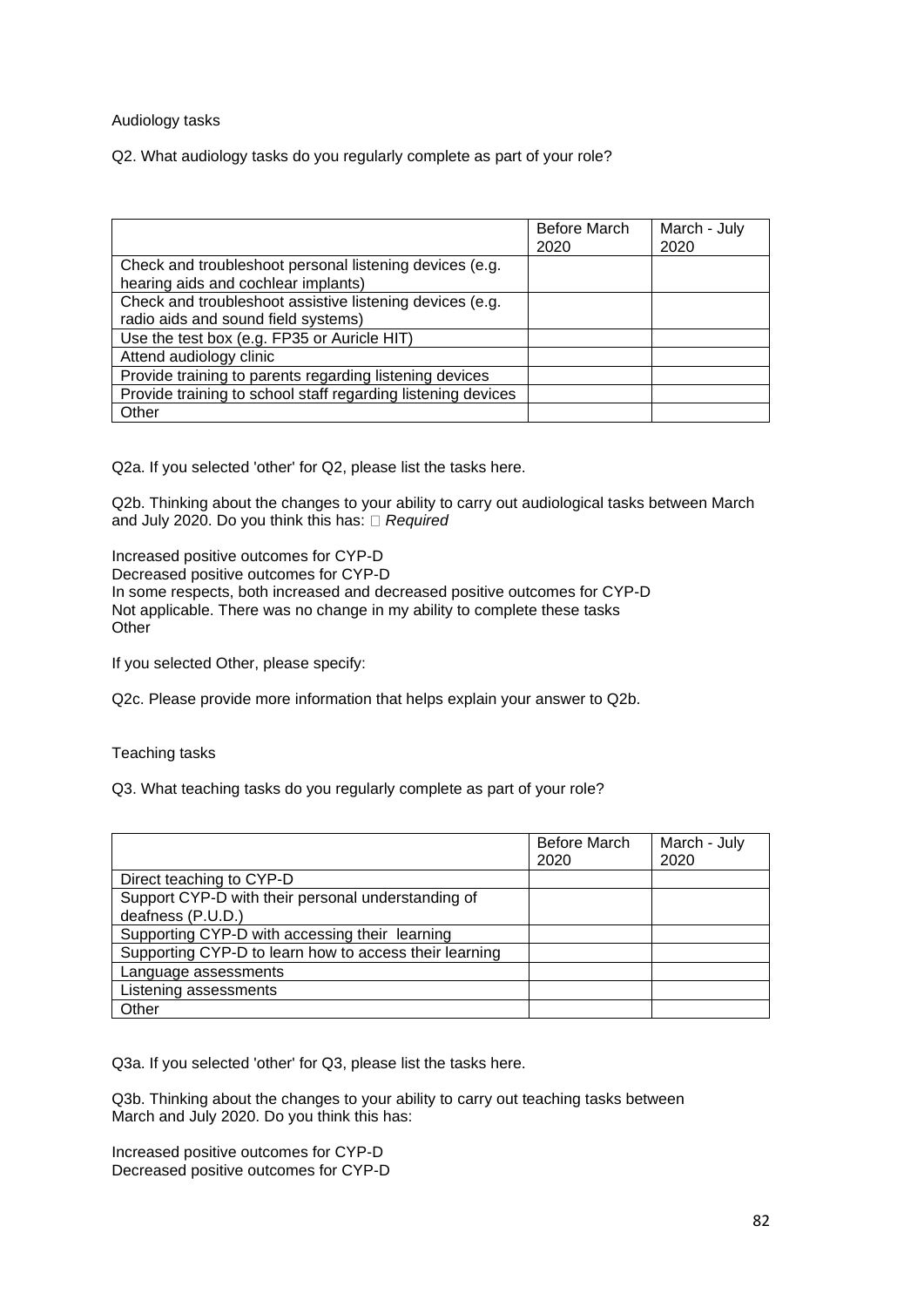In some respects, both increased and decreased positive outcomes for CYP-D Not applicable. There was no change in my ability to complete these tasks **Other** 

If you selected Other, please specify:

Q3c. Please provide more information that helps explain your answer to Q3b.

Training, coaching, liaising and multidisciplinary tasks

Q4. What training, coaching, liaising and multidisciplinary work do you do as part of your role?

|                                                                                               | Before March<br>2020 | March - July<br>2020 |
|-----------------------------------------------------------------------------------------------|----------------------|----------------------|
| Supporting parents in the home                                                                |                      |                      |
| Liaising between home and school                                                              |                      |                      |
| Coaching school staff (e.g. deaf awareness training,<br>differentiation, accessible learning) |                      |                      |
| Regular conversations with school staff                                                       |                      |                      |
| Regular conversations with parents                                                            |                      |                      |
| Liaising with other professionals                                                             |                      |                      |
| Supporting new referrals                                                                      |                      |                      |
| Supporting transition                                                                         |                      |                      |
| Attending EHCP meetings                                                                       |                      |                      |
| <b>Attend CHSWG meetings</b>                                                                  |                      |                      |
| Other                                                                                         |                      |                      |

Q4a. If you selected 'other' for Q4, please list the tasks here.

Q4b. Thinking about the changes to your ability to carry out coaching, training and liaising tasks between March and July 2020. Do you think this has:

Increased positive outcomes for CYP-D Decreased positive outcomes for CYP-D In some respects, both increased and decreased positive outcomes for CYP-D Not applicable. There was no change in my ability to complete these tasks **Other** 

If you selected Other, please specify:

Q4c. Please provide more information that helps explain your answer to Q4b.

Multi-disciplinary working

Q5. Which professionals in the wider multidisciplinary team do you regularly work with as part of your role?

|                                | Before March<br>2020 | March - July<br>2020 |
|--------------------------------|----------------------|----------------------|
| Speech and language therapists |                      |                      |
| Audiologists                   |                      |                      |
| Educational psychologists      |                      |                      |
| Paediatricians                 |                      |                      |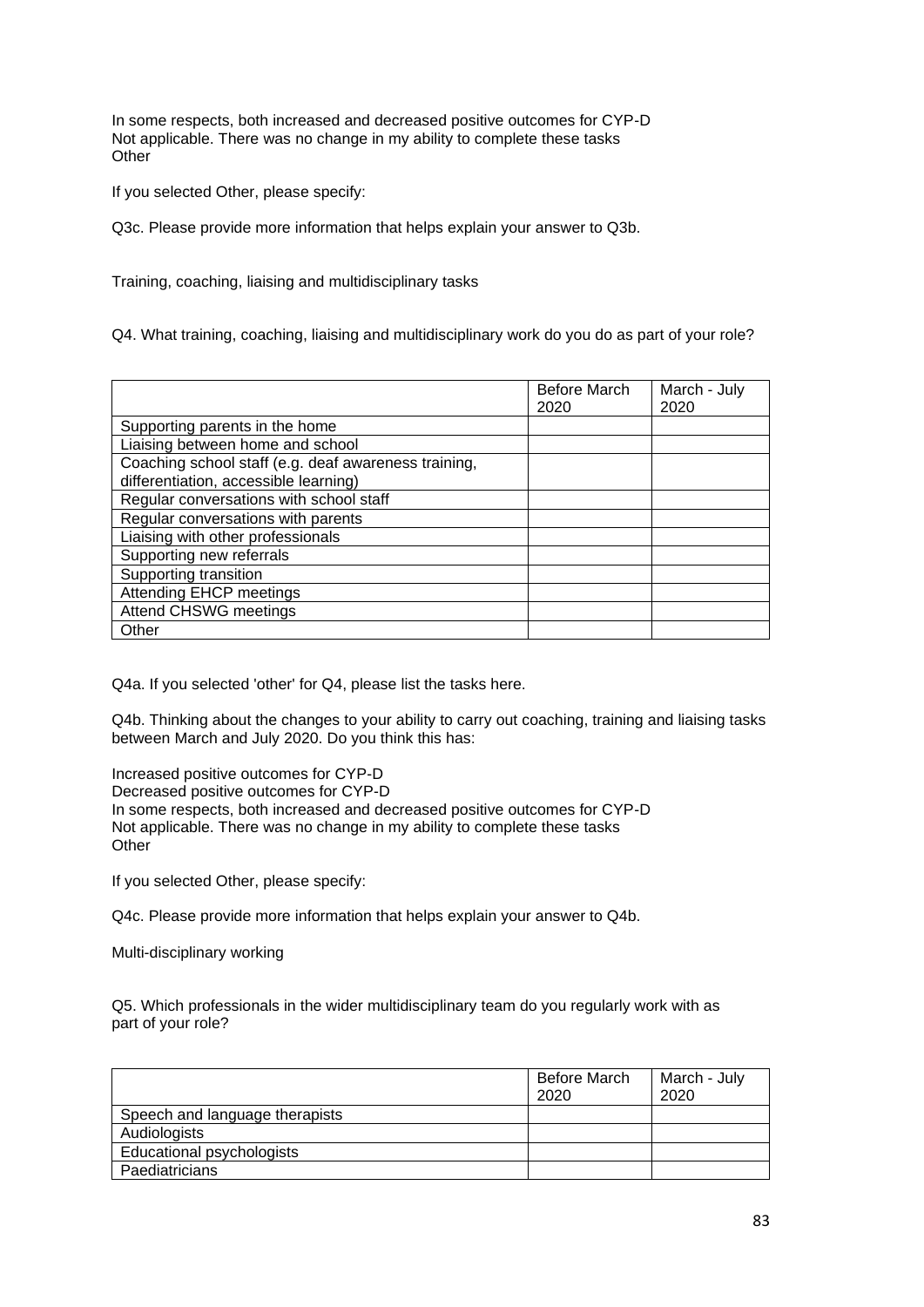| Implant centre                                               |  |
|--------------------------------------------------------------|--|
| Staff at specialist provisions (e.g. schools for the deaf or |  |
| bases / units within mainstream schools)                     |  |
| Mainstream school staff                                      |  |
| Ear, nose and throat department staff                        |  |
| Social workers                                               |  |
| Wider social care workers                                    |  |
| Neo-natal screeners                                          |  |
| Other                                                        |  |

Q5a. If you selected 'other' for Q5, please list the other professionals here.

Q5b. Thinking about the changes to your ability to participate in a multidisciplinary team between March and July 2020. Do you think this has:

Increased positive outcomes for CYP-D Decreased positive outcomes for CYP-D In some respects, both increased and decreased positive outcomes for CYP-D Not applicable. There was no change in my ability to complete these tasks **Other** 

If you selected Other, please specify:

Q5c. Please provide more information that helps explain your answer to Q5b.

Working relationships

Q6. Thinking in general terms, how would you rate your working relationships with the parents / carers of CYP-D on your caseload? *Required*

|                  | Before March 2020 | March - July 2020 |
|------------------|-------------------|-------------------|
| Poor             |                   |                   |
| Not great        |                   |                   |
| OK               |                   |                   |
| Good             |                   |                   |
| <b>Brilliant</b> |                   |                   |

Q6a. Can you add any information that helps explain your answer to Q7?

Q7. Thinking in general terms, how would you rate your working relationships with school based staff of CYP-D on your caseload? *Required* 

|                  | Before March 2020 | March - July 2020 |
|------------------|-------------------|-------------------|
| Poor             |                   |                   |
| Not great        |                   |                   |
| OK               |                   |                   |
| Good             |                   |                   |
| <b>Brilliant</b> |                   |                   |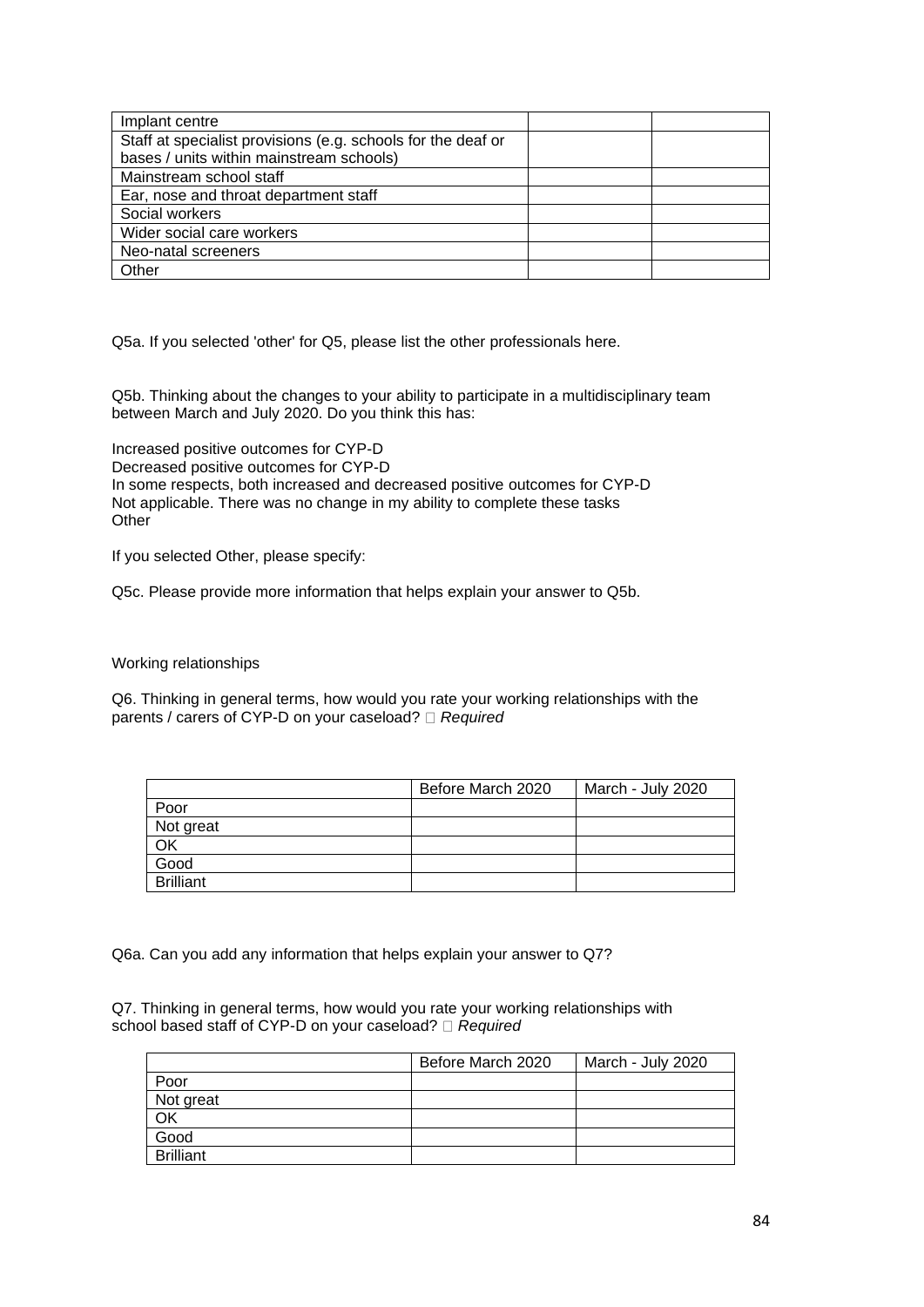Q7a. Can you add any information that helps explain your answer to Q7?

Q8. Thinking in general terms, how would you rate your working relationships with other professionals involved with CYP-D on your caseload? *Required*

|                  | Before March 2020 | March - July 2020 |
|------------------|-------------------|-------------------|
| Poor             |                   |                   |
| Not great        |                   |                   |
| OK               |                   |                   |
| Good             |                   |                   |
| <b>Brilliant</b> |                   |                   |

Q8a. Can you add any information that helps explain your answer to Q8?

#### Anthing else?

Q10. Is there anything else that you would like to add?

Are you willing to participate in an online interview to discuss your answers further?

Contact details

Thank you Thank you for the time that you have taken to complete this questionnaire. It is much appreciated. Please select 'finish' to submit your answers.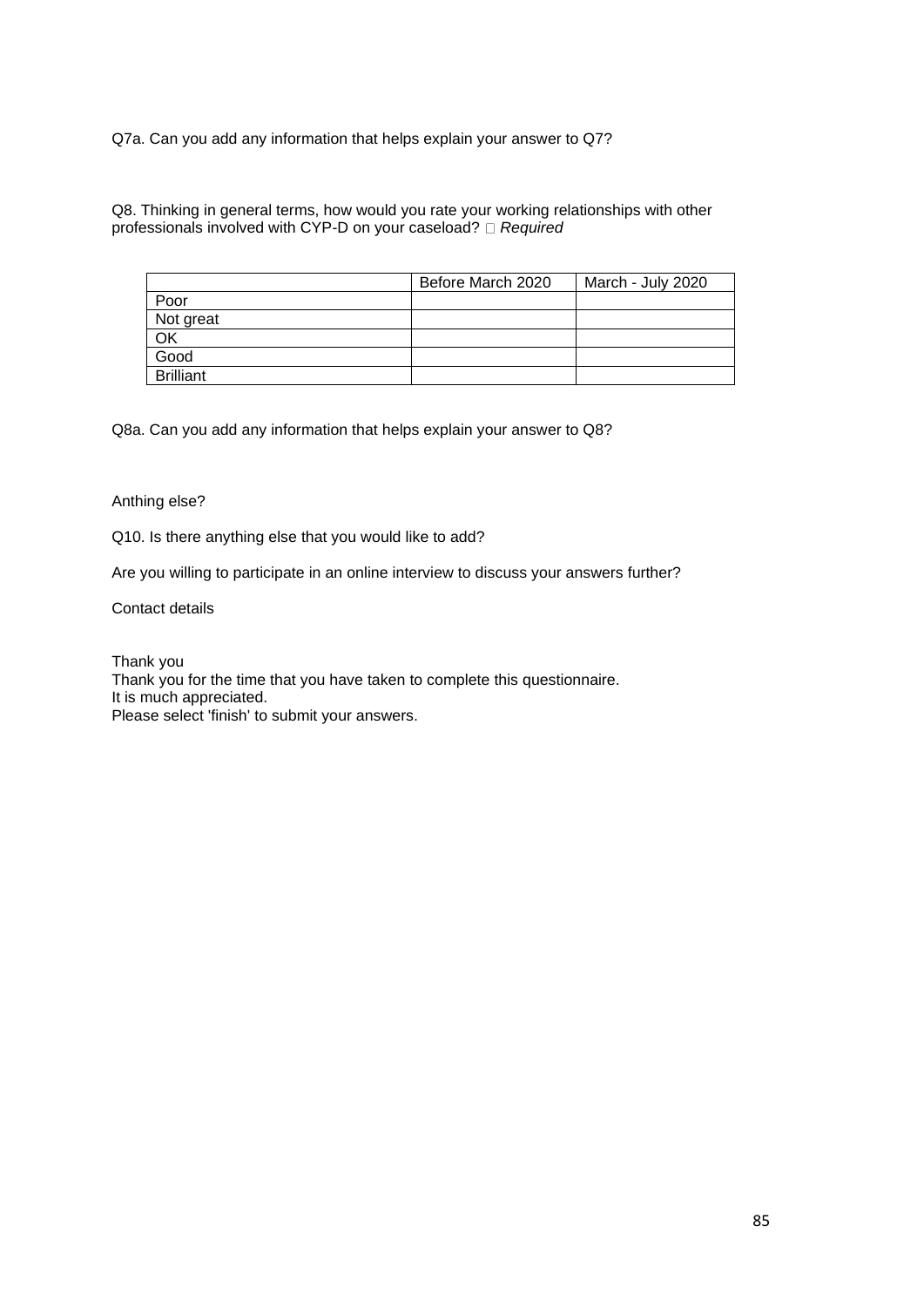# **Appendix V - Semi structured interview schedule**

#### **Starting the interview**

Can you tell me a little bit about your job and responsibilities, who you support etc. just to give me a picture of your job in the time before Covid-19?

#### **1) What impact has Covid-19 had on the working practices of Peripatetic Teachers of the Deaf?**

In terms of working practice, what impacts did the first lockdown have?

#### **Thinking about audiology:**

How did you troubleshoot remotely?

What about radio aids?

What was the impact of things taking longer?

What about hard to reach families?

How did you coach / train families?

#### **Thinking about teaching:**

What changes were there to your teaching?

Tell me about CYP-D learning about PUD

Were you able to coach parents?

Were you able to make on impact on the accessibility of the learning that was provided to children?

What long term impact do you feel will occur because of not being able to do assessments?

#### **Thinking about training:**

How were you able to coach parents?

Were you able to coach / train other professionals?

How did you get around / cope with practical elements?

Some people report that families grew more independent / were better able to advocate for themselves.

## **2) What impact has Covid-19 had on the inter-professional collaboration of Peripatetic Teachers of the Deaf?**

Can you tell me about the sort of practice that you do that usually involves inter-professional collaboration?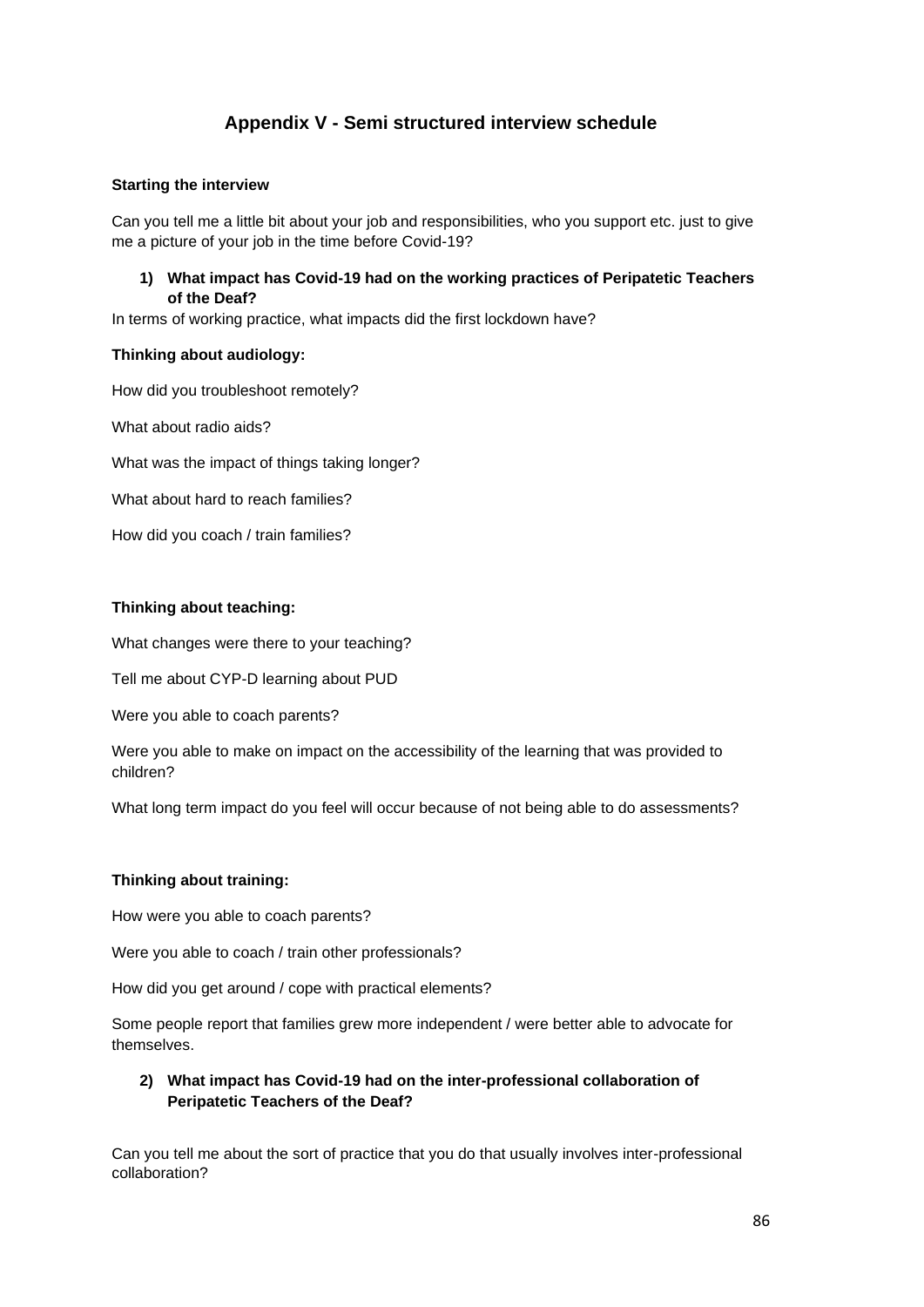How did this change for you?

Can you give me some examples?

How do you feel this impacted on young people?

Some people feel that MDT working improved, what do you think about this?

Some people feel that as other professionals had different priorities or were redeployed that this made MDT working more difficult. What do you think about this?

Did mainstream staff use your expertise or were you peripheral at this time?

## **3) What impact has Covid-19 had on relationships with between Peripatetic Teachers of the Deaf, CYP-D and their families?**

And what about relationships with the children and their families change?

#### **Thinking about new referrals:**

How did dealing with new referrals impact on your relationships? Were you able to build relationships in the same or different ways? What impact do you think this has had? What impact did it have on groups e.g. early years Impact on training How were you able to engage families? What about the wider family?

Differential between family circumstances? Impact on children?

#### **Potential follow on / probe further questions**

Were you able to offer individualised support? Was your role clear? Did other professionals view your expertise as vital? Did you feel central to provision? Where do you feel the child was positioned? Was the child an active partner before lockdown? Were they an active partner during lockdown? What have you learnt from this?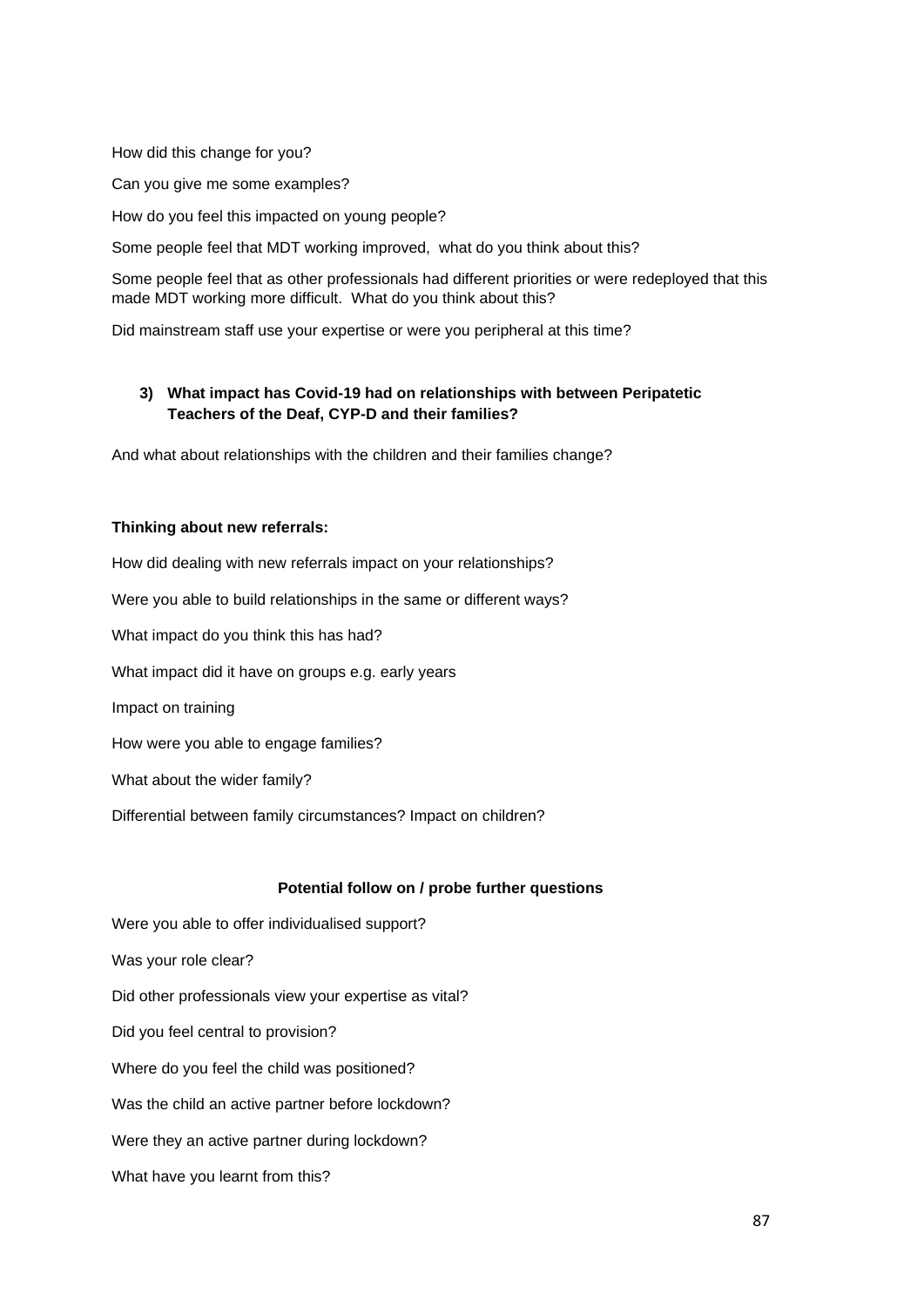Can you give me an example? Can you explain a little more? What was the impact of that? What long term changes do you think need to lead from this? Why do you think this was? What impact do you think this has in the long term? What impact did this have in the short term? Were you provided with any training? What training do you think would have helped? What impact do you feel this will have on CYP-D? Were you having to be more pro-active or more reactive?